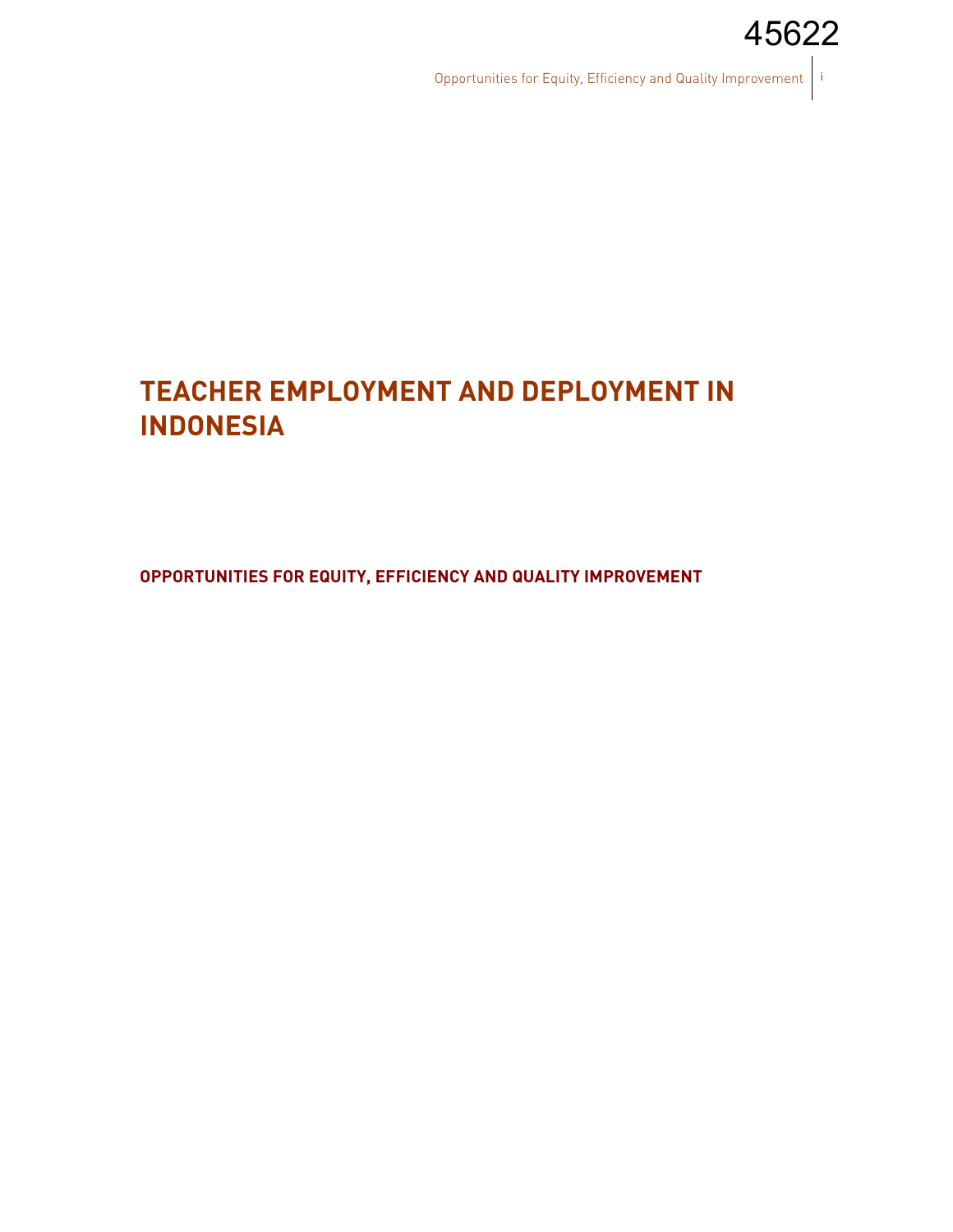ii Teacher Employment and Deployment In Indonesia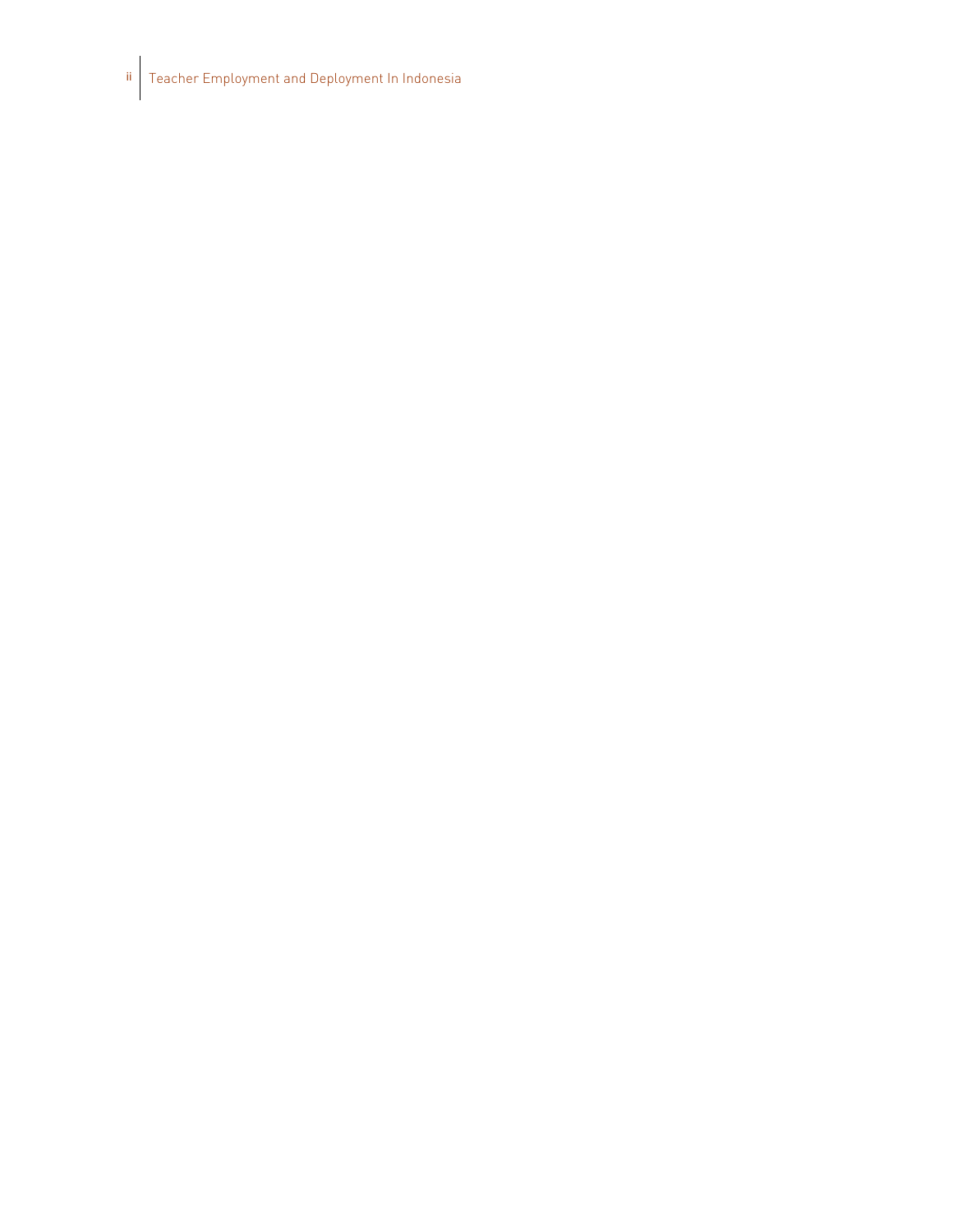# **ACKNOWLEDGMENTS**

This report was prepared by a World Bank team in cooperation with a team from the Indonesian Ministry of National Education.

The study was led by a core Government team headed by Fasli Jalal, PhD (Director General for Quality Improvement of Teacher and Education Personnel, QITEP, also known by it's Indonesian acronym, PMPTK) and Hendarman, PhD (PMPTK staff). The team involved in the study included Yukon Putra, Mardhatillah Mardjohan, M. Machin Ervan, Yuli R. Feizal, Yufiarti, Yendri Wirdha, Yayan Trisakti, Baby Purnomo, Juliansja and Ahmad Riswan. The Government team contributed greatly in conducting the survey, analysis, gathering of policy information and in dissemination of the results. Post-survey contributions - including the heading of a follow-up pilot on teacher employment and deployment - were received by Sumarna Surapranata, PhD.

World Bank members responsible for the preparation of the study and report included Mae Chu Chang (Lead Educator and Task Team Leader) and Susiana Iskandar (Senior Education Specialist). The main authors of the report are Ralph Rawlinson (Teacher Management Specialist), Andy Ragatz (Education Specialist, EASHD) and John Evans (Education Planning Specialist).

Members from various Indonesian universities assisted in the survey and produced district reports, including: DR. A.A. Istri Ngurah Marhaeni (IKIP Singaraja), DR. Meini Sondang Sumbawati (Universitas Negeri Surabaya), Sugirin Ph. D. (Universitas Negeri Yogyakarta), DR. Jasruddin (Universitas Negeri Makasar), DR. Max G. Ruindungan (Universitas Negeri Manado), DR. Mardjohan, M.Pd.Kons (Universitas Negeri Padang), DR. Djoko Saryono, M.Pd. (Universitas Negeri Malang), DR. Bunyamin (Universitas Pendidikan Indonesia), DR. Totok Sumaryanto F., M.Pd. (Universitas Negeri Semarang), DR. Sarson Pomalato (Universitas Negeri Gorontalo), Drs. Zulkifli Simatupang, M.Pd. (Universitas Negeri Medan), DR. Ilza Mayuni (Universitas Negeri Jakarta)

This study benefited greatly from inputs by Jups Kluyskens and Muhammad Firdaus in the area of civil service reform and Walter McMahon in the area of education finance, as well as from technical advice by Vicente Paqueo (Indonesia Country Sector Coordinator, Human Development), Dandan Chen (Senior Economist), F. Halsey Rogers (Senior Economist) and Menno Pradhan (Senior Education Economist). Editing by Ifran Kortschak also contributed to its enhancement.

The results of the study were presented by Hendarman, PhD at the East Asia & Pacific Region workshop, Developing and Managing Teachers for Better Education Outcomes, in Beijing, China in July 2007 where additional useful comments were received by an expert panel consisting of Louis Benveniste (Country Sector Coordinator, Thailand), Neil Baumgart (Professor Emeritus, University of West Sidney) and Kai-Ming Cheng (University of Hong Kong).

The study was prepared by the Human Development Sector Unit of the East Asia and the Pacific Region, headed by Emmanuel Y. Jimenez (Sector Director). Christopher Thomas (Education Sector Manager) contributed with valuable comments and quality assurance.

Although there were many contributions from various people, the findings, interpretations and conclusions of this paper are the responsibility of the authors and should not be attributed in any manner to the World Bank, to its affiliated organizations, to members of its Board of Executive Directors or to the countries they represent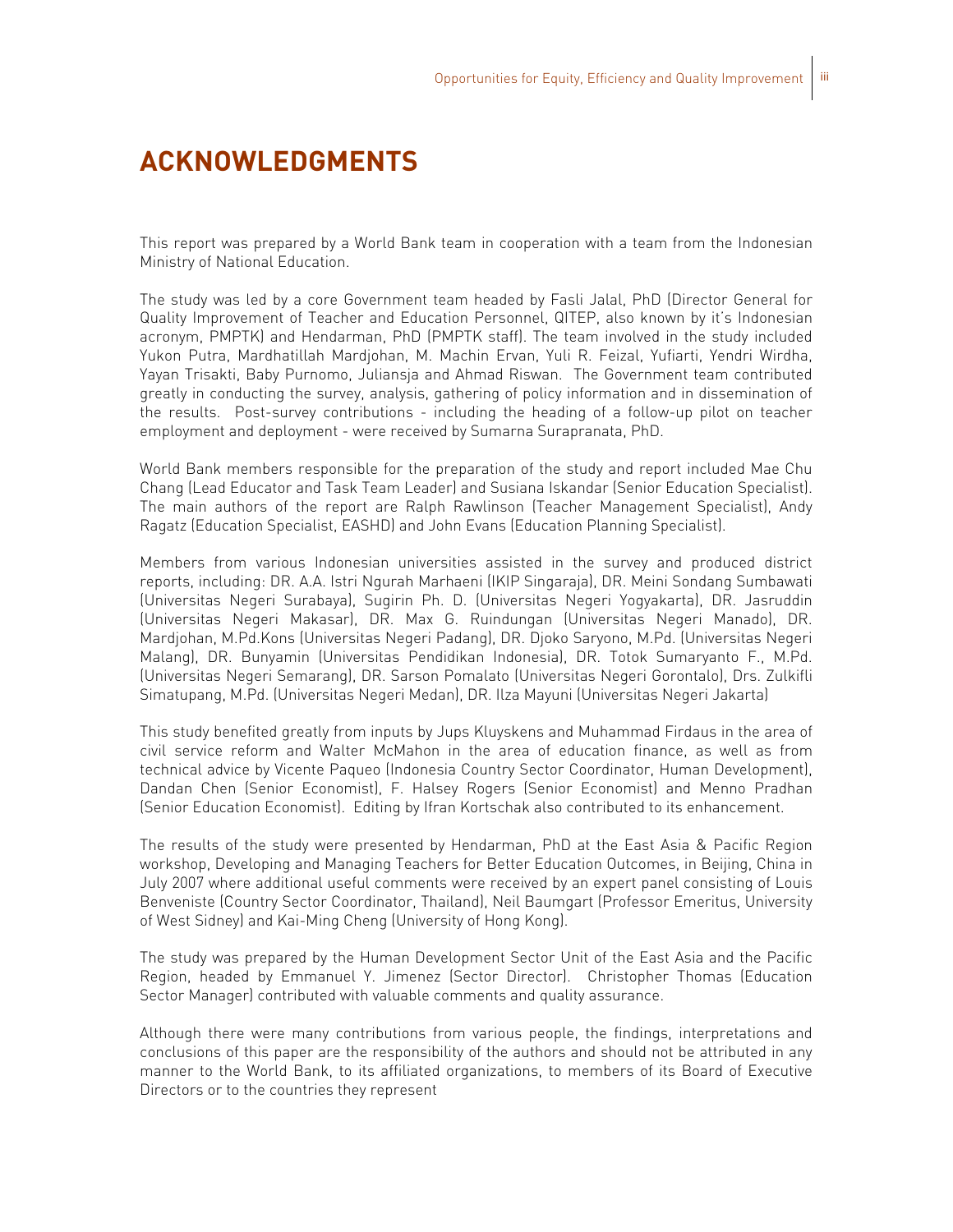# **TABLE OF CONTENTS**

| Remuneration: relatively low remuneration, with wide variation in allowances 29 |  |
|---------------------------------------------------------------------------------|--|
|                                                                                 |  |
|                                                                                 |  |
|                                                                                 |  |
|                                                                                 |  |
|                                                                                 |  |
|                                                                                 |  |
| Remuneration: relatively low remuneration, with wide variation in allowances 33 |  |
|                                                                                 |  |
|                                                                                 |  |
|                                                                                 |  |
|                                                                                 |  |
|                                                                                 |  |
|                                                                                 |  |
|                                                                                 |  |
|                                                                                 |  |
|                                                                                 |  |
|                                                                                 |  |
|                                                                                 |  |
|                                                                                 |  |
|                                                                                 |  |
|                                                                                 |  |
|                                                                                 |  |
|                                                                                 |  |
|                                                                                 |  |
|                                                                                 |  |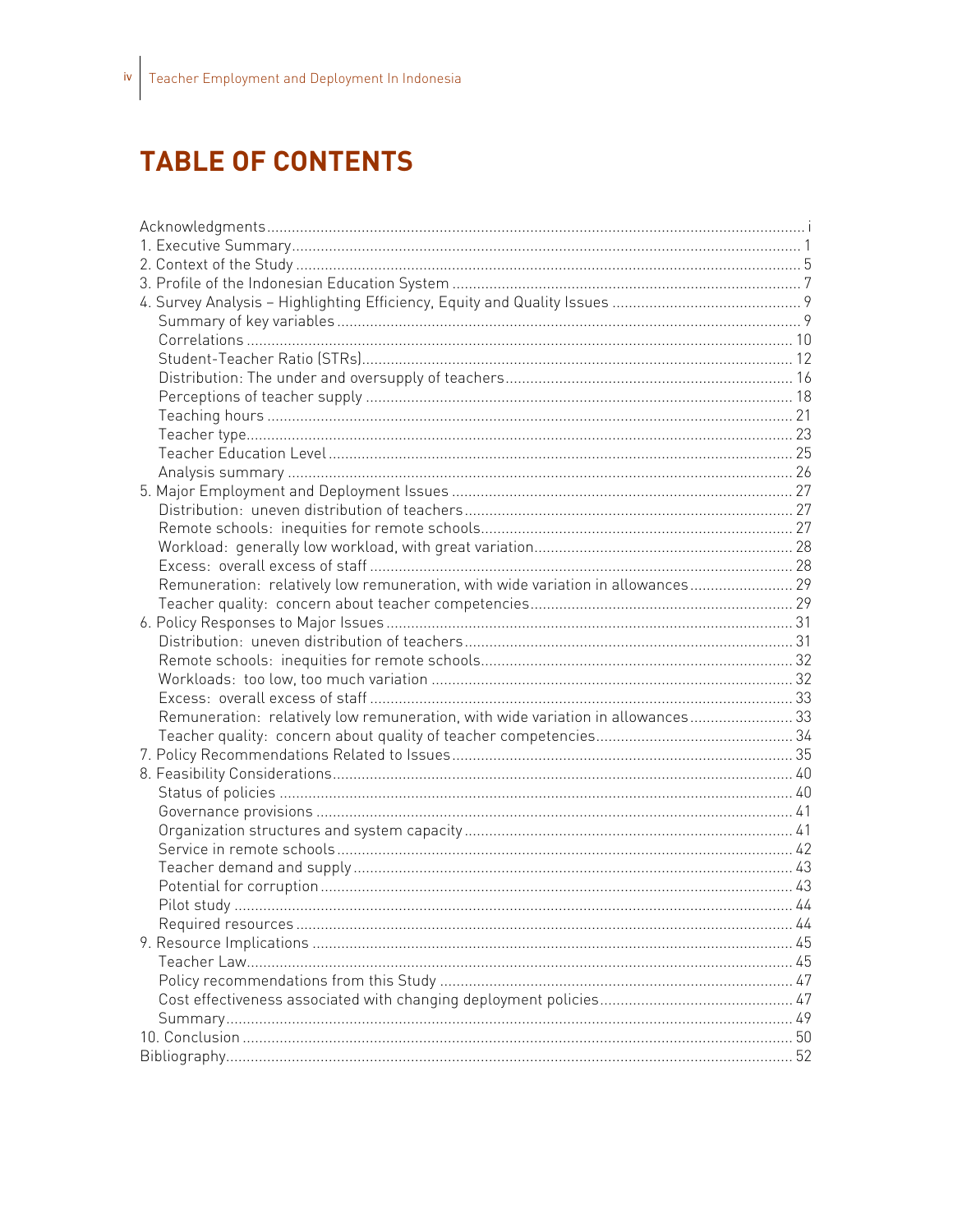| Annex F: International Trends Relating to Teacher Employment and Deployment 65 |  |
|--------------------------------------------------------------------------------|--|
|                                                                                |  |
|                                                                                |  |

List of Figures

| Figure 6 Junior Secondary School Student-Teacher Ratio by Urban-Rural-Remote 14             |  |
|---------------------------------------------------------------------------------------------|--|
|                                                                                             |  |
| Figure 8 Junior Secondary School Student-Teacher Ratio and School Size 15                   |  |
| Figure 9 Primary School Over or Undersupply by Location based on Current Entitlement 16     |  |
| Figure 10 Primary School Over or Undersupply based on Current Entitlement 17                |  |
| Figure 11 Primary School Over or Undersupply based on Recommended Entitlement 17            |  |
| Figure 12 Comparison of Student-Teacher Ratios by School Size Based on Various Formulas  18 |  |
|                                                                                             |  |
| Figure 14 Primary School - Based on Recommended Entitlement Formula  20                     |  |
|                                                                                             |  |
|                                                                                             |  |
|                                                                                             |  |
|                                                                                             |  |
| Figure 19 Junior Secondary Level Assigned Hours vs. Actual Hours Worked 23                  |  |
| Figure 20 Primary School Percentage of Teacher Types by Urban-Rural-Remote 24               |  |
|                                                                                             |  |
|                                                                                             |  |
|                                                                                             |  |

# List of Tables

| Table 3 Junior Secondary School: Average Hours and Pct. Below Minimum 22          |  |
|-----------------------------------------------------------------------------------|--|
|                                                                                   |  |
| Table 5 Survey Sample Education Levels of Primary School Teachers by Location 26  |  |
| Table 6 Cost of Upgrading Primary and Junior Secondary Teachers, 2007-2011 45     |  |
| Table 7 Cost of Incentives for Primary and Jr. Sec. Teachers in Special Areas  46 |  |
|                                                                                   |  |
|                                                                                   |  |
|                                                                                   |  |
|                                                                                   |  |
|                                                                                   |  |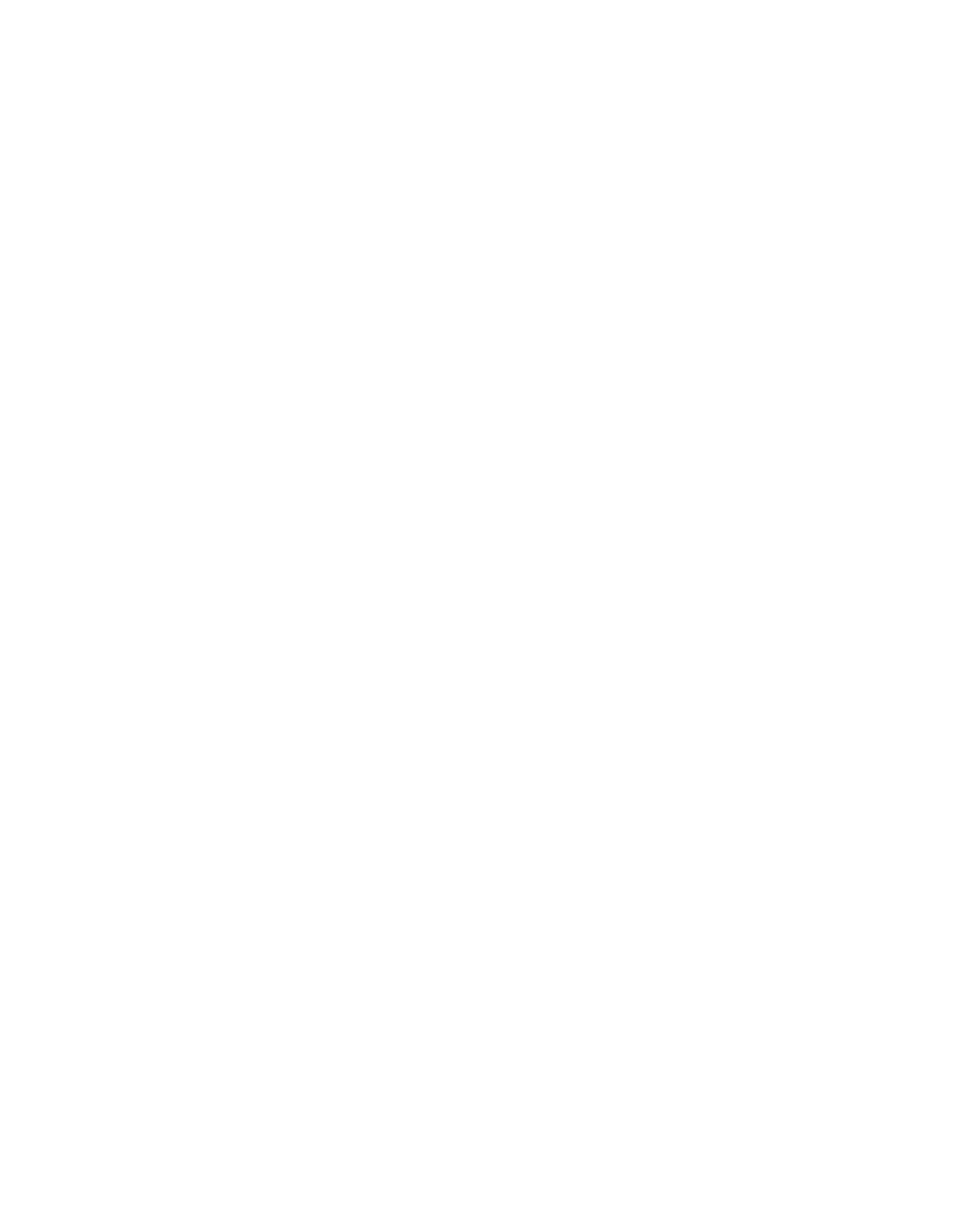# **1. EXECUTIVE SUMMARY**

The effective management of Indonesia's teaching force is of crucial importance to the development of the country's educational system.

The morale and commitment of teachers depends to a large extent on the ways in which their recruitment, initial training, posting, in-service training, transfer, promotion, appraisal, and professional and administrative supervision are managed. Effective teacher management can lead to a competent, motivated, high quality teaching service.

Effective teacher management is also critical from a financial perspective. In the context of budgetary constraints, it is not realistic for Indonesia to aim at further expansion and a more equitable provision of education services irrespective of cost. Making sure that the teaching staff available are allocated and used in the most efficient way and that additional staff requirements are met in a cost-effective manner has become a high priority. At the same time, equitable staff allocation across all schools is essential.

With more than 2.6 million teachers in Indonesia<sup>1</sup>, the task of teacher management involves significant challenges. As part of the process of decentralization and the devolution of the national government's areas of authority and responsibility in 2001, the responsibility for most matters related to the employment and deployment of teachers was transferred from the national to the district level. As a result of this devolution, a number of issues need to be addressed. In 2005, the Directorate General for Quality Improvement of Teacher and Education Personnel, with support from the World Bank, the Government of the Netherlands and AusAID, initiated a study on teacher management, the focus of which was on teacher employment and deployment in primary and junior secondary schools.

The study aimed to investigate the policies and practices governing teacher employment and deployment in such schools. The major issues investigated included the distribution of teachers, the staffing of remote schools, teachers' workloads, the overall supply of teachers, teacher remuneration and teacher quality. A highly participatory case-study approach was used and included a field survey of 385 schools (276 primary, 70 junior secondary and 39 senior secondary) in 12 sampled districts/municipalities. In addition, a two-day workshop, involving representatives from all participating districts, was held to analyze the survey results and to determine policy implications.

## **Major Findings**

The evidence provided by the data from the districts, together with the inputs and discussion at a follow-up workshop to discuss findings of the survey, identifies six major issues relating to teacher employment and deployment:

<sup>1</sup> MoNE data from Balitbang, 2004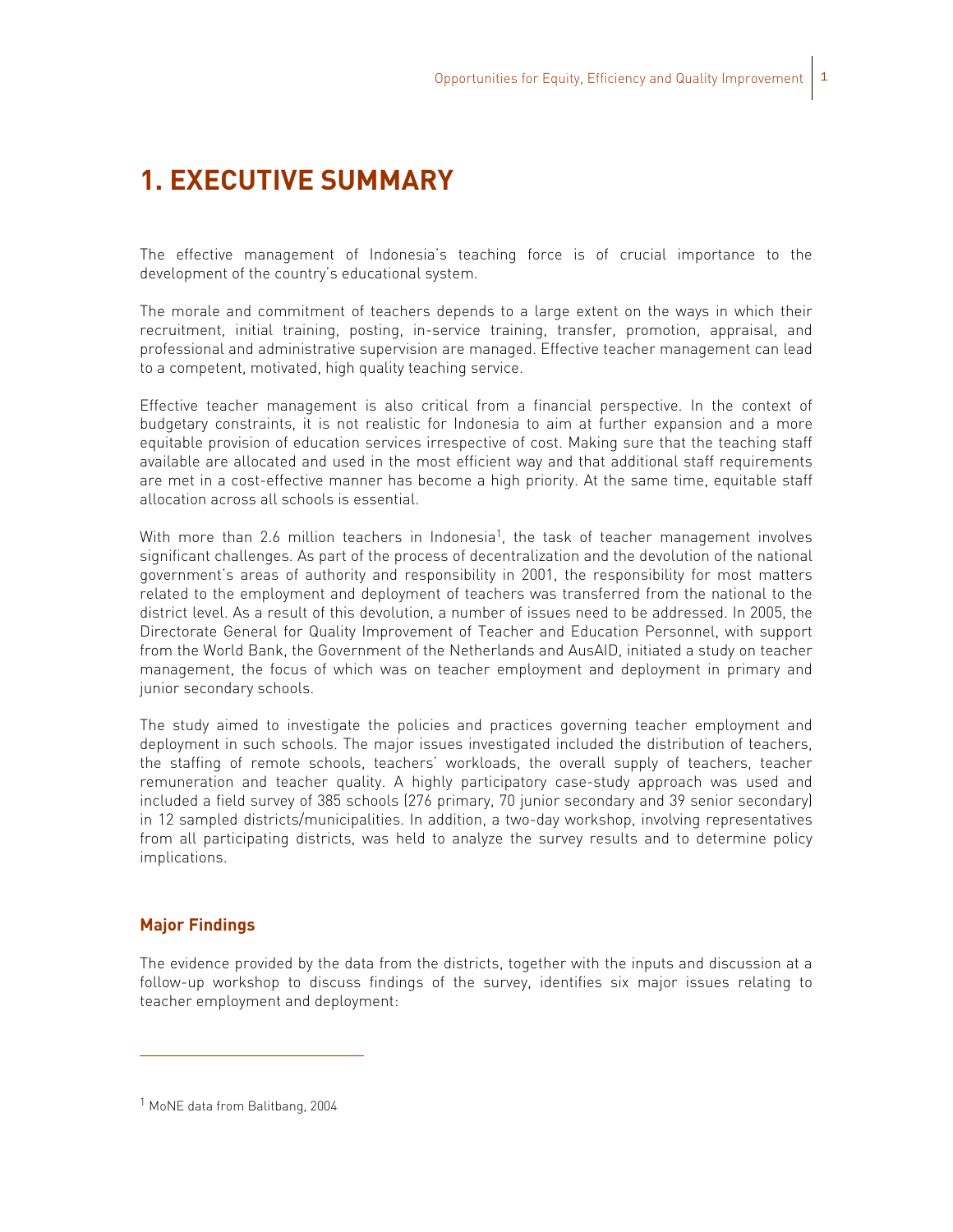1. Uneven distribution of teachers: The district data show that there are marked inequities in the deployment of teachers both across schools and districts. Some 68% of urban and 52% of rural primary schools have an excess of teachers, while 66% of remote schools have a deficit. The imbalance between urban and remote areas is not as marked in junior secondary schools. Overall, some 81% of junior secondary schools have an excess, while 13% have a deficit.<sup>2</sup> There are also reported mismatches in regard to subject needs in schools compared with teacher expertise, particularly in English, sport and religion. Notwithstanding the question of excess and deficit of teachers in schools (point 4 below), it is clear that there is an uneven distribution of teachers across both schools and districts.

2. Inequities for remote schools: The district data indicate that there are acute shortages of staff in the majority of remote schools, with 93% claiming that they had a deficit.<sup>3</sup> Although there is a requirement for teachers, as civil servants, to serve where they are posted, the policy is clearly not being consistently implemented. As a result of the deficits in the remote areas, some teachers have excessive workloads. These factors ultimately have an adverse impact the students. The deficit of teachers in remote areas has been explained in terms of resistance to postings in such areas due to lack of adequate housing; poor transport; domestic responsibilities; concerns about the isolation from family and friends; and the generally poor services and facilities in remote areas.

3. Teachers' Low Workloads: There is great variation in the actual workloads of teachers. The district data show that almost half the primary teachers were reported to have a workload of less than the minimum of 18 hours per week. Amongst junior secondary teachers, some 44% work less than 18 hours. $4\,\text{A}$  major factor contributing to workload inequities is that specialist teachers, particularly those teaching sport and religious studies in smaller primary schools, may not have enough classes for a full teaching load. Similarly, most junior secondary teachers teach only one subject, which restricts flexibility in staff allocation and increases staffing requirements.

4. Excessive Staffing Levels: National educational policy stipulates that, after a school is given its minimum teacher entitlement, a student-teacher ratio (STR) in primary schools of 40:1 and in junior secondary schools of 28:1 is to be applied. These ratios are unrealistically high and are well in excess of comparable international STRs. In fact, the actual ratios found in Indonesian schools indicate that the policy is not being applied. The survey sample data show that the actual STR is 19.0 for primary schools and 15.6 for junior secondary schools.<sup>5</sup> Available national data show ratios of 21:1 for primary schools and  $14:1$  for junior secondary schools.<sup>6</sup> By comparison, the average STR amongst Asia/Pacific countries is approximately 31:1 for primary schools and 25:1 for junior secondary schools.<sup>7</sup> Given the relatively low STRs and the relatively low workload noted above, it is reasonable to conclude that actual staffing levels in Indonesian primary and junior secondary schools are excessive.

<sup>2</sup> Teacher Employment and Deployment survey, 2005

 $3$  Ibid

 $4$  Ibid

 $5$  Ibid

<sup>6</sup> MoNE data from Balitbang, 2004

 $^7$  Edstats online query database; note that the results for Indonesia in the Edstats database are in fact similar to the national data from Balitbang, so comparison of Indonesia data to international data appears valid.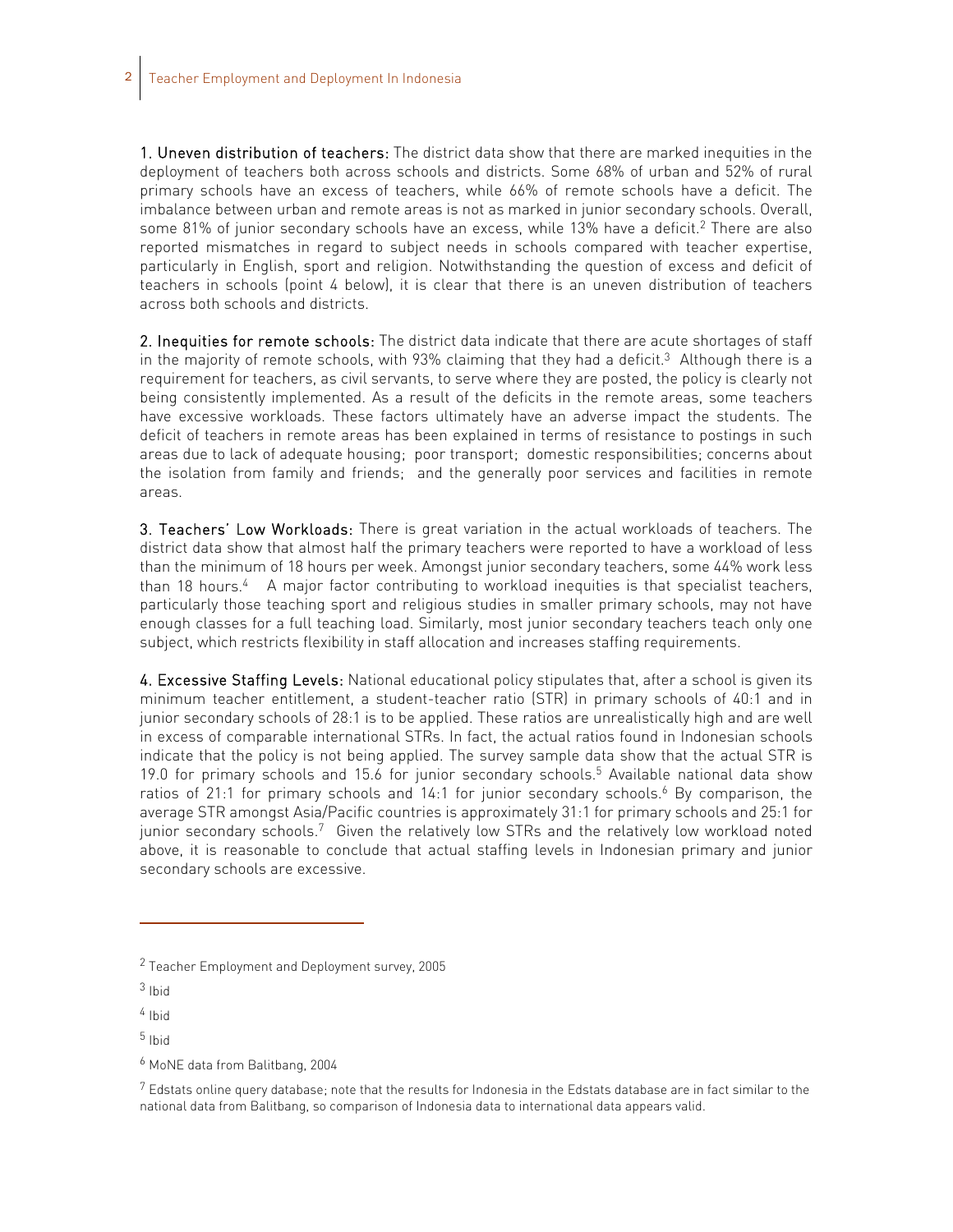5. Low Remuneration: It is generally acknowledged that teacher salaries are low compared with other civil servants with similar qualifications. Allowances paid to teachers vary greatly, depending on local circumstances. The field data show that only 36% of primary teachers and 52% of junior secondary teachers receive district allowances. Only 14% of primary teachers and 45% of junior secondary teachers receive a school level incentive. Unsurprisingly, inequities are most apparent in districts and/or school communities that do not have sufficient financial resources to pay allowances, rather than in better off district and/or communities. Anecdotal evidence suggests that the generally low level of remuneration affects teacher motivation, attendance, and performance, and that it is not uncommon for teachers to take a second job to make ends meet. The new Teacher Law is designed to address issues of remuneration, but in the context of quality where teachers are also expected to improve their skills and qualifications and meet minimum working hours in order to receive the remuneration. As increases in allowances will have significant nation-wide budgetary implications, the importance of efficiencies in teacher management have become even more critical.

6. The Quality of Teachers: Although the sample field study did not focus on the collection of specific data on the quality of teaching and learning nor on teacher competencies, these issues were raised extensively at the workshop to discuss the survey results. Apart from the generally low level of quality inputs (e.g. textbooks and teaching/learning materials), the factors above probably result in sub-optimal performance on the part of both teachers and students. The Teacher Law is partly intended to address issues related to teacher qualifications and certification, linking these to remuneration.

# **Policy Recommendations**

Based on the findings of the Study, a total of 42 policies have been formulated. To address the six major issues summarized above. The reform of systems of teacher employment and deployment should be based on the following two broad policy thrusts:

- Introducing system-wide equity in resource allocation by moving to a students per teacher school staffing entitlement and in so doing improving efficiency; and
- Implementing policies that deploy teachers according to school needs, to improve equity, access and quality of education.

For ease of reference and follow-up, the recommendations have been grouped to align with likely administrative responsibilities:

- **Teacher recruitment, appointment, salaries and allowances;**
- Classification of schools,
- Teacher posting, transfer and attendance;
- **Teacher progression and promotion;**
- **Staffing of schools,**
- Class size, including multigrade classes;
- **Teaching workload;**
- Teaching subjects;
- Student-staff ratios:
- Teacher housing in remote areas; and
- School mergers.

It is envisaged that through implementation of the recommended policies, Indonesia's education system will achieve a more equitable and efficient distribution, which will improve both access and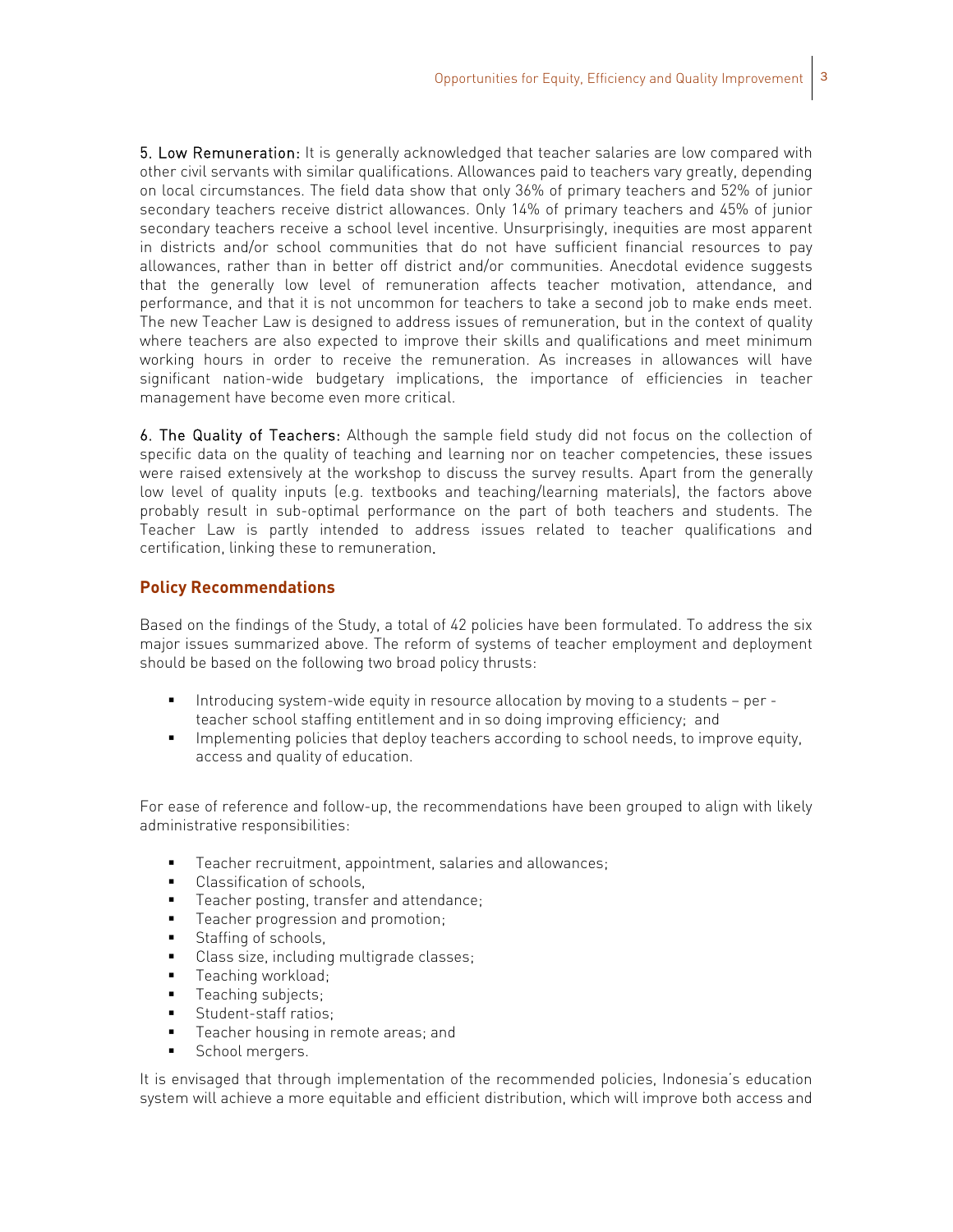quality while also achieving significant financial savings. This study estimates that current teaching levels are 21% above optimal levels and that improved efficiencies could result in savings in salary costs in the vicinity of 5.8 trillion Rupiah per annum. $8$ 

In order for policies to be implemented effectively, all interested parties must be aware of and take into account the context and realities of the situation. Feasibility issues and activities relating to implementing the recommended policies from a government perspective include:

- Status of current policies;
- Governance provisions;
- **Organization and management structures;**
- Capacity and systems;
- Service in remote schools;
- **Teacher demand and supply;**
- **Potential for corruption; and**
- **Required resources.**

In recognition of the magnitude of the challenges involved in reforming systems of teacher employment and deployment nation-wide, the report has identifies a suite (25) of the recommended polices for trial in a number of selected districts.

## **Conclusion**

The importance of addressing the issues related to the employment and deployment of teachers cannot be overstated. The proposed initiatives have significant implications for improving equity and efficiency and are vital for achieving improved access to and an improved quality of Indonesia's school system.

<sup>8</sup> Study team estimates. See Section 0 for calculations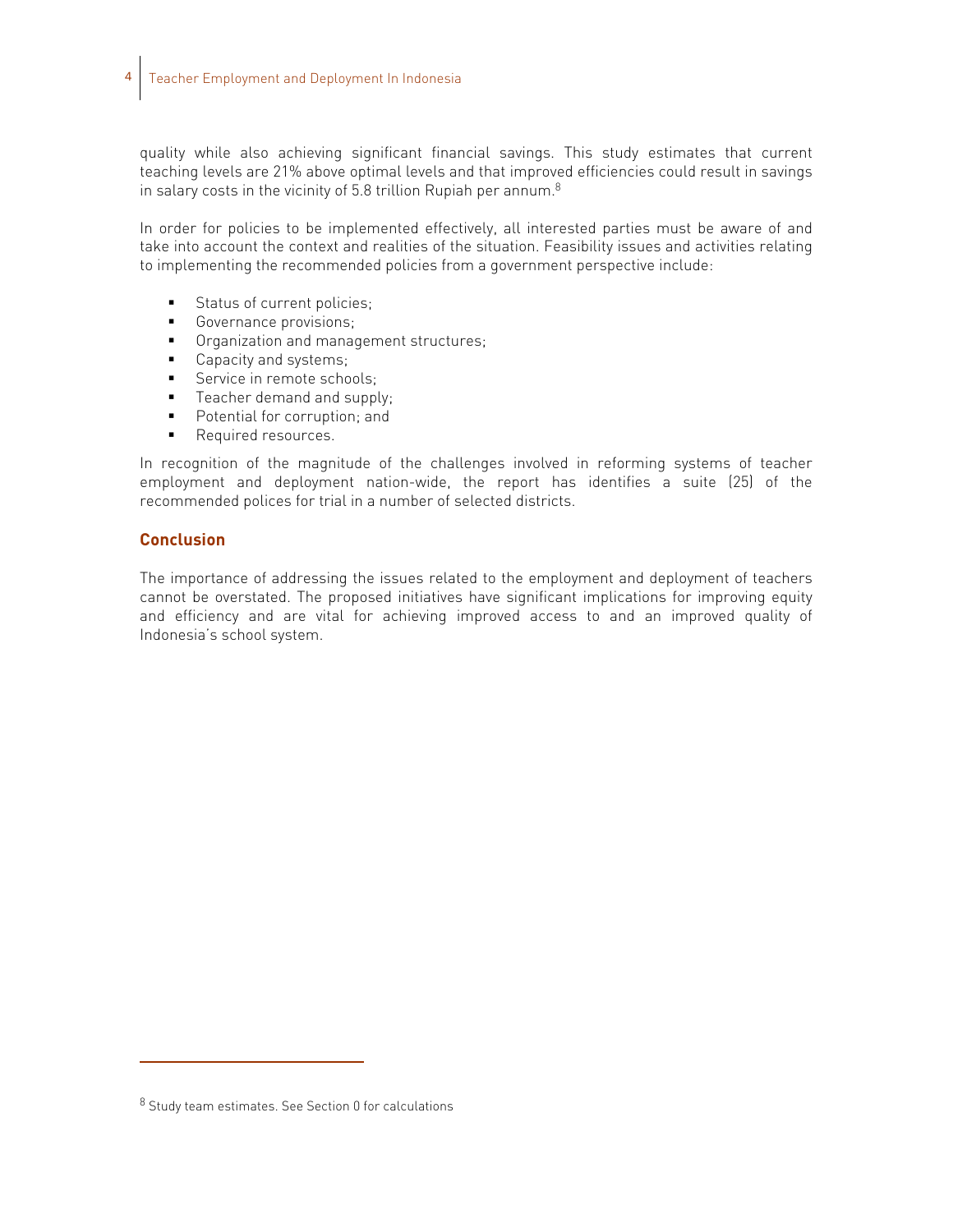# **2. CONTEXT OF THE STUDY**

Developing a highly qualified, efficiently distributed teacher workforce is essential for the achievement of an effective education system. Effective management of the teaching force can lead to positive outcomes for both teachers and, ultimately, for students. The morale and commitment of teachers depends to a large extent on the ways in which their recruitment, initial training, posting, in-service training, transfer, promotion, appraisal, professional and administrative supervision are managed.

A number of reports and studies indicate that the quality of education in Indonesia is low (and possibly even declining) and that teacher quality in particular is a major concern. The Education Sector Review (June 2005), and a recent study of teacher salaries (Education PER, 2005) reveal serious deficiencies in the performance of teachers on competency tests in subject fields. Teacher absenteeism rates (around 19%), moonlighting, and the relatively low salaries of teachers, especially at the secondary level, compared to other Indonesians with comparable qualifications and to international standards are matters of major concern. In particular, these factors contribute to poor student performance, high pupil dropout and repetition rates, and widespread public complaints.

Recognizing the central importance of teachers in the system, in 2004, the Government of Indonesia (GOI) established the new Directorate General for Quality Improvement of Teacher and Education Personnel [the Direktorat Jenderal Peningkatan Mutu Pendidik dan Tenaga Kependidikan (PMPTK/QITEP)] within the Ministry of National Education (MoNE). The mission of this new Directorate General is to ensure that teachers, particularly, and educational personnel, in general, have the appropriate academic qualifications and standards of competency and receive appropriate remuneration and associated benefits.

## **The New Teacher Law (December 2005)**

A new Teacher Law was passed by the national level government in December 2005. In part, the Law and related Regulations are intended to improve the quality of the workforce and to recognize the competencies and qualifications of teachers through a series of professional and location incentives. These incentives should encourage teachers to upgrade their qualifications and also to encourage them to serve in remote or less desirable locations. The new Teacher Law touches on a number of issues related to the employment and deployment of teachers. However, other matters that have a significant impact on the quality and cost effectiveness of and the degree of access to educational services in Indonesia require separate detailed studies and proposals for reform.

Employment and deployment issues form the basis of this study. With the support of the World Bank, and with financial assistance from AusAID and the Netherlands Government, the Directorate General PMPTK initiated a study involving 12 districts/municipalities in Indonesia. The study aimed to investigate issues related to the employment and deployment of teachers in terms of both policies and practices at primary and junior secondary schools. The major issues covered included the following:

- distribution of teachers;
- staffing of remote schools:
- student-teacher ratios and teacher workloads:
- the overall supply of teachers;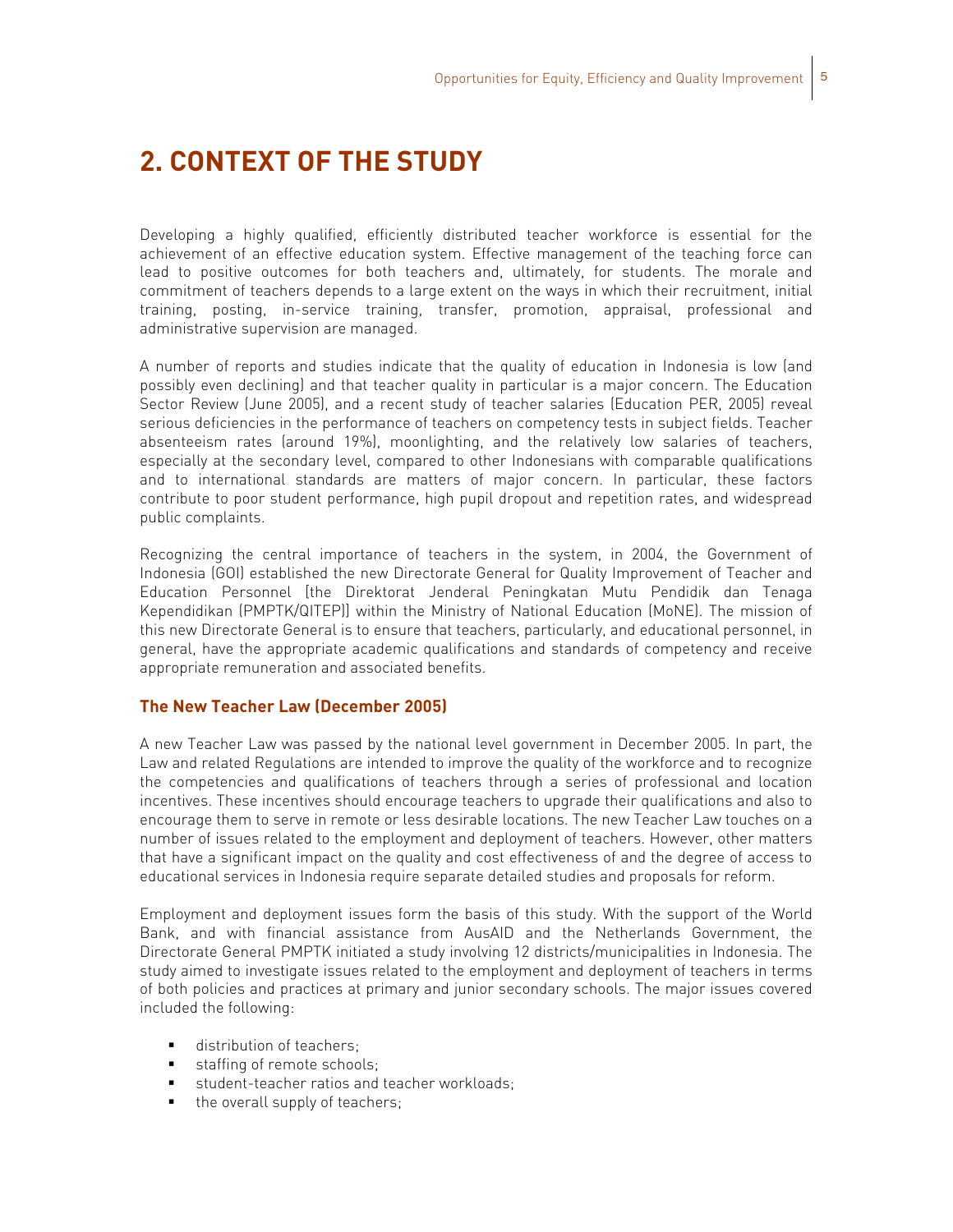- **teacher remuneration; and**
- **teacher quality.**

A participative approach to the study was chosen for several reasons. A study across 12 districts has the advantage not only of obtaining first hand, accurate data from the field, but can also build on local knowledge and insights into issues related to the employment and deployment of teachers facing educational administrators at the school and district levels. District representatives included high level education officials from MoNE, civil service officials and university personnel – three sectors that are each critical in their own right to the design of sound policy reform. The partnership with university personnel added to the intellectual rigor of the study and also gave the universities an opportunity to focus on practical issues. The involvement of civil service personnel provided a valuable wider perspective.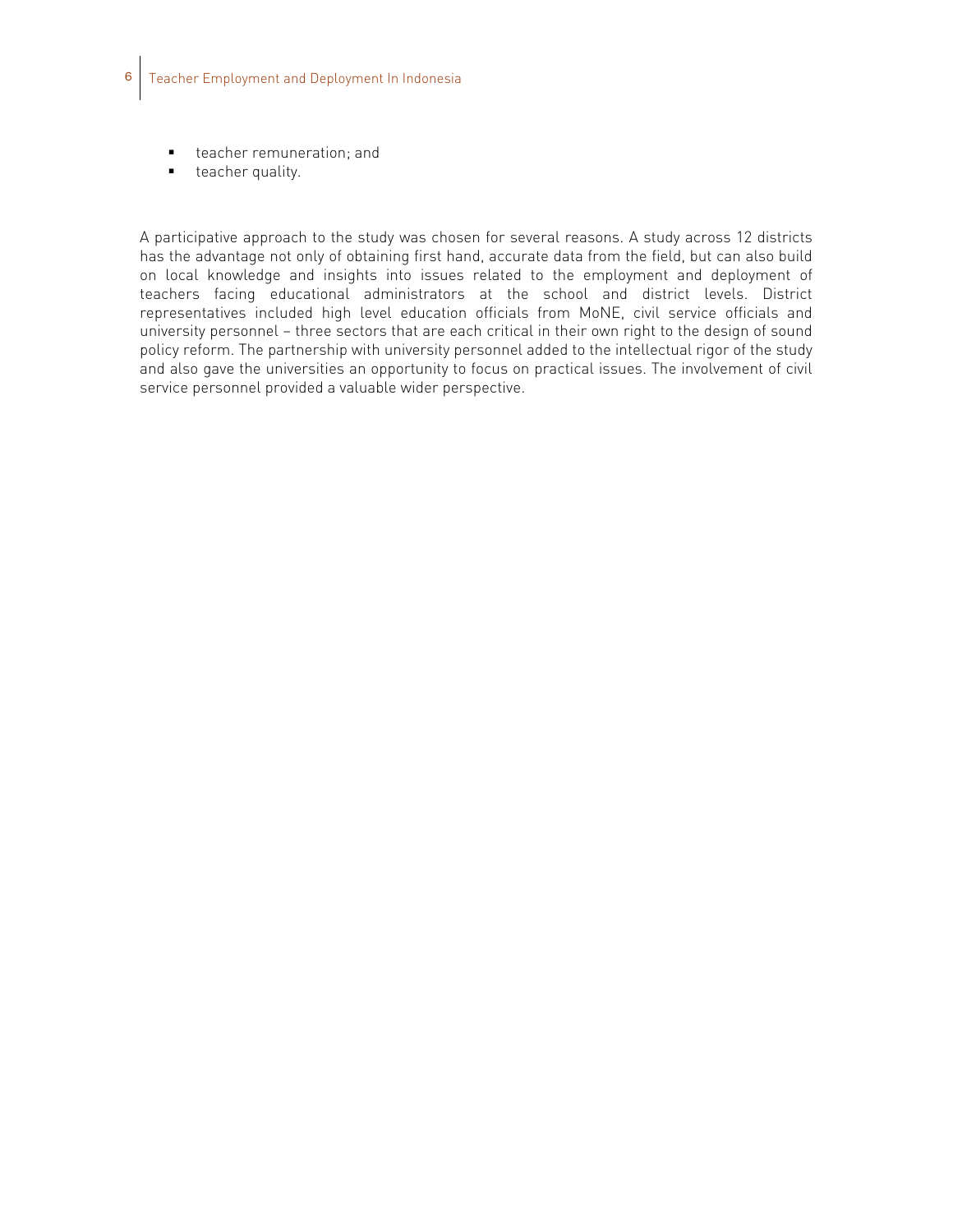**3. PROFILE OF THE INDONESIAN EDUCATION SYSTEM** 

The Indonesian school system is immense and diverse. It comprises schools operated and managed under the auspices of the Ministry of National Education (MoNE) and the Ministry of Religious Affairs (MoRA), as well as private institutions. Unless otherwise indicated, the summary below focuses on primary and junior secondary schools within the public education sector<sup>9</sup>.

### **The schools**

Throughout Indonesia, including MoNE, MoRA and private schools, there are more than 167,000 primary schools, 34,000 junior secondary schools and 17,000 senior secondary schools spread across some 440 districts and municipalities. The districts/municipalities themselves vary dramatically in terms of size, with populations ranging from 10,000 to 4.15 million. Per capita consumption ranges from Rp 1.0 M to Rp 7.6 M (approximately US\$110 to US\$835) per month<sup>10</sup>. The number of pupils at schools ranges from less than 45 at very small primary schools to more than 1000 at large junior secondary schools. Schools are not generally classified as urban, rural or remote. However, some schools are extremely isolated from Jakarta and/or their district centre and their remote location creates problems in terms of teacher employment and deployment. Unfortunately, no standard national definition of what constitutes a 'remote location' currently exists that allows for the quantitative analysis of this factor.

### **The students**

There are currently approximately 29 million primary school students, 9.5 million junior secondary students and 5.9 million senior secondary students throughout Indonesia. At both the primary and junior secondary levels, approximately 49% are female while at the senior secondary level approximately 47% are female. Enrolments decline gradually from grade 1 to grade 6 and then drop dramatically upon entry to junior secondary education. Overall repetition rates for primary students are high at 3.8% per year. A matter for concern is that much of this repetition occurs at grade 1 level. The average annual drop out rate for primary students is 2.96%. Using the grade 1 student cohort from the 1998 school year as an example, some 73% of the cohort actually completed grade 6 and only 52% proceeded to year 1 junior secondary.<sup>11</sup> Census data indicate that primary school enrolments are expected to decline very slightly over the next ten years. In the junior secondary sector, without significant changes to accessibility, enrolments are predicted to increase only slightly over the next decade.

 $9$  With the exception of salaries data, the data are drawn from Statistik Persekolahan 2003/2004 SMP and SD and Profile Pendidik Dan Tenaga Kependidikan Di Indoneisa 2004. As national salary data were not readily available, the calculations have been based the sample schools in 12 districts.

 $10$  Based on 2004 results of Indonesia's annual household survey, Susenas. Consumption is a proxy for income.

<sup>11</sup> Mone Balitbang Educational Statistics in Brief, 2004/2005, page 24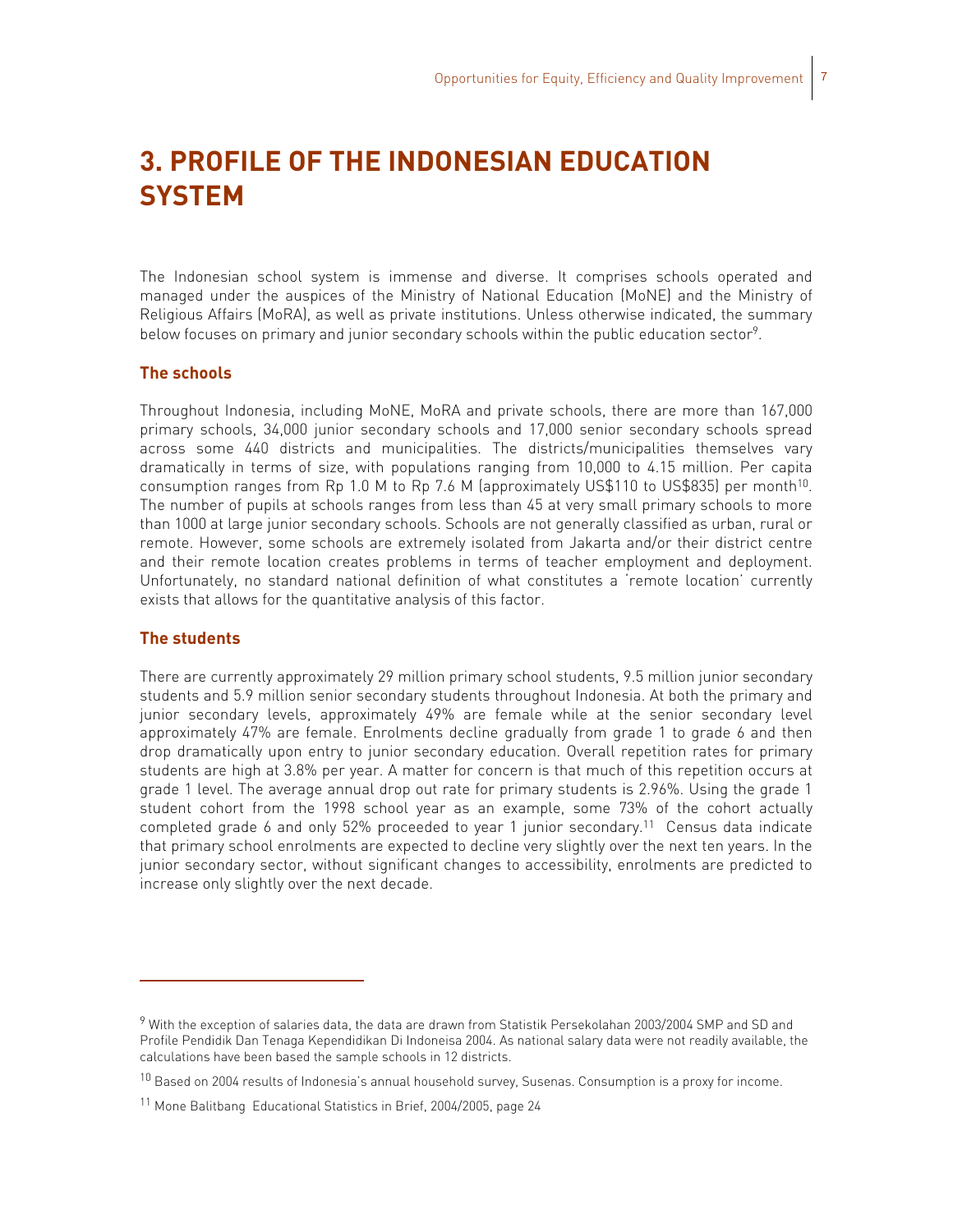## **The teachers**

There are approximately 1.44 million primary teachers, 680,000 junior secondary teachers and 475,000 senior secondary teachers employed throughout Indonesia. Teachers at primary schools are predominantly female, with female teachers constituting 55% of the total workforce. By contrast, male teachers constitute the majority of the workforce at secondary schools (54%). The most significant proportion of primary (44%), junior secondary (47%) and senior secondary (45%) are between 36 and 45 years of age. Only 9% of primary, 5% of junior secondary and 4% of senior secondary teachers are above 55. About 55% of the primary workforce holds the current minimum qualification of D2 (two year diploma). Only 17% of primary teachers hold the proposed new standard of S1 (bachelor degree). About 29% of junior secondary teachers hold an S1 degree. Approximately 95% of primary and 79% of secondary teachers are civil servants, the balance being contract or honorary teachers employed directly by the school. There are some 270,000 contract teachers, all of whom will eligible to become civil servants by the end of 2007. Teachers are paid an average salary (which includes base salary plus district allowance) of Rp 16.9 million per annum. However, salaries vary widely across the nation. The average salary for a teacher in Jakarta, for example, is Rp 22.4 million per annum. These data are presented in tabular form in Annex B: Education Sector Data.

## **The national and district policies**

National policy serves as the main reference point for the management of education and educational policies at the provincial, district and school level. The legal basis for the establishment of national educational polices are national laws (UURI), government regulations (PP), Presidential decrees (KEPPRES), Ministerial decrees (KEPMENDIKNAS and SKMENDIKNAS) and Directorate General of Education decrees. Since 2001, when laws to achieve regional autonomy were promulgated, districts have the authority to establish educational policy through the district House of Representatives or by stipulation of the Regent/Mayor, provided that such policies are not in contravention of national directives. Similarly, schools may develop their own policies covering areas such as school operations, student and staff management, and similar matters provided they are not in contravention of district or national regulations. Given the fairly recent devolution of central authority, some districts are still in a transitional period and have not fully utilized their new authorities to tailor educational policy to meet local needs.

It is apparent from field visits and from discussions held with relevant individuals in each of the sample districts that districts claim to have a reasonable understanding of national policies and are, in the main, still following them. At the same time, there is a lack of confidence on the part of districts when it comes to improving educational facilities and standards at the local level through the development of local policies. Where unique district policies do exist, they tend to be formulated and implemented informally and are thus not documented.

With respect to policy areas directly related to the employment and deployment of teachers, an examination of national policy shows that national policies exist for every area except nonteaching positions and multigrade teaching. Some national policies are clear and explicit, while others are possibly ambiguous or confusing. Another problem is that some policies, for example, in the area of teaching hours, provide minimum levels but no maximum levels. Once a sound national policy framework is established, districts and schools should be encouraged to improve the provision of educational services through the discussion and development of local policies designed to meet local needs and contingencies.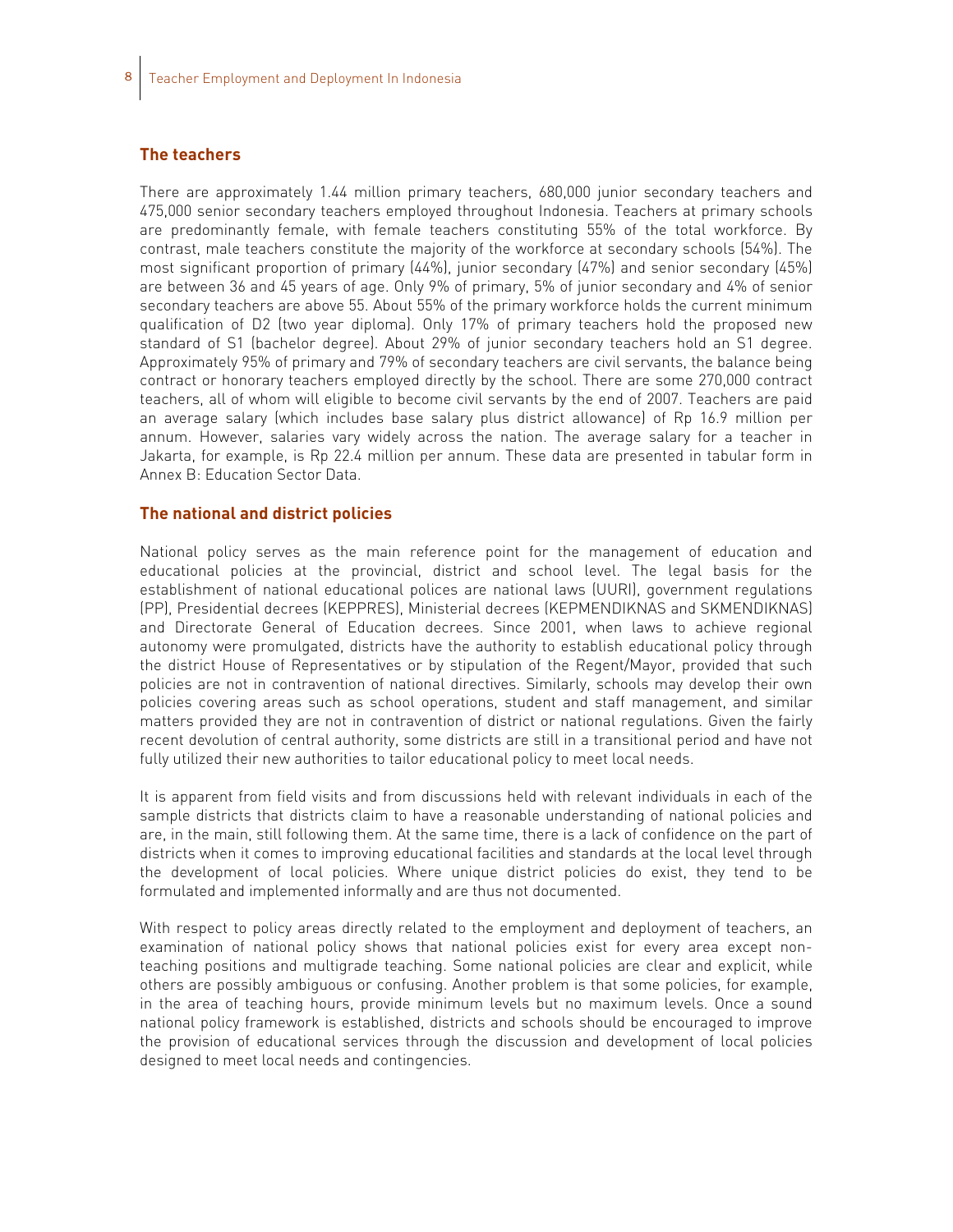# **4. SURVEY ANALYSIS – HIGHLIGHTING EFFICIENCY, EQUITY AND QUALITY ISSUES**

The survey data of 385 schools (276 primary, 70 junior secondary and 39 senior secondary schools) in 12 sample districts was analyzed with a view to gaining a greater insight into the situation regarding the employment and deployment of teachers in Indonesian schools. Focus areas for analysis were chosen based on what would provide the best insights into policy issues, specifically on teacher distribution, teacher supply, teaching hours, teacher types and teacher qualifications. Because the bulk of teachers work in basic education and due to its relevance to Education for All (EFA) goals, for the purposes of this summary only the results from primary and junior secondary schools are presented.

# **SUMMARY OF KEY VARIABLES**

A key variable for this study is location. While there are striking differences between urban, rural and remote schools across the board, the differences tend to be more distinct in primary than in junior secondary schools. Table 1 summarizes the survey results with urban rural and remote classifications.

Some of the key differences between urban, rural and remote schools include the following:

- Urban schools on average are much bigger than rural and remote schools;
- Average student-teacher ratios show an interesting 'U' shaped pattern, with ratios at rural schools tending to be lower than both urban and remote schools, at both the primary and junior secondary levels;
- There is a striking difference in the gender composition of the teacher workforce, particularly at the primary level, with urban schools having on average 70% female teachers, while remote areas have only 38%. The difference is less pronounced at the junior secondary level;
- There is a significant difference in the makeup of teacher types, with the proportion of teachers belonging to the civil service being higher in urban schools. By contrast, remote schools had the highest level of contract and part-time teachers;
- Teachers in urban areas tend to be older, to have more teaching experience and to have higher educational qualifications than those in rural and remote areas;
- **Teachers in rural primary schools tend to work fewer hours than those in urban or remote** primary schools and a higher proportion teach less than the required minimum of 18 hours for full-time teachers;
- Multigrade teaching is most common in remote schools, but, interestingly, urban schools tend to have a higher level of multigrade teaching than rural schools.

A similar table demonstrating differences between private and public schools can be found in Annex C: Survey Results by Public vs. Private Schools. There are relatively few records of private schools, so the results must be interpreted with caution. Still, significant differences between public and private schools emerge. Private schools tend to be much smaller and to have significantly lower student-teacher ratios. The teachers in private schools tend to be younger, with less experience and lower education levels. The average teaching hours in private schools is lower and a much higher proportion of teachers are working fewer than the established minimum of 18 hours (40% at private schools compared to 22% at public schools).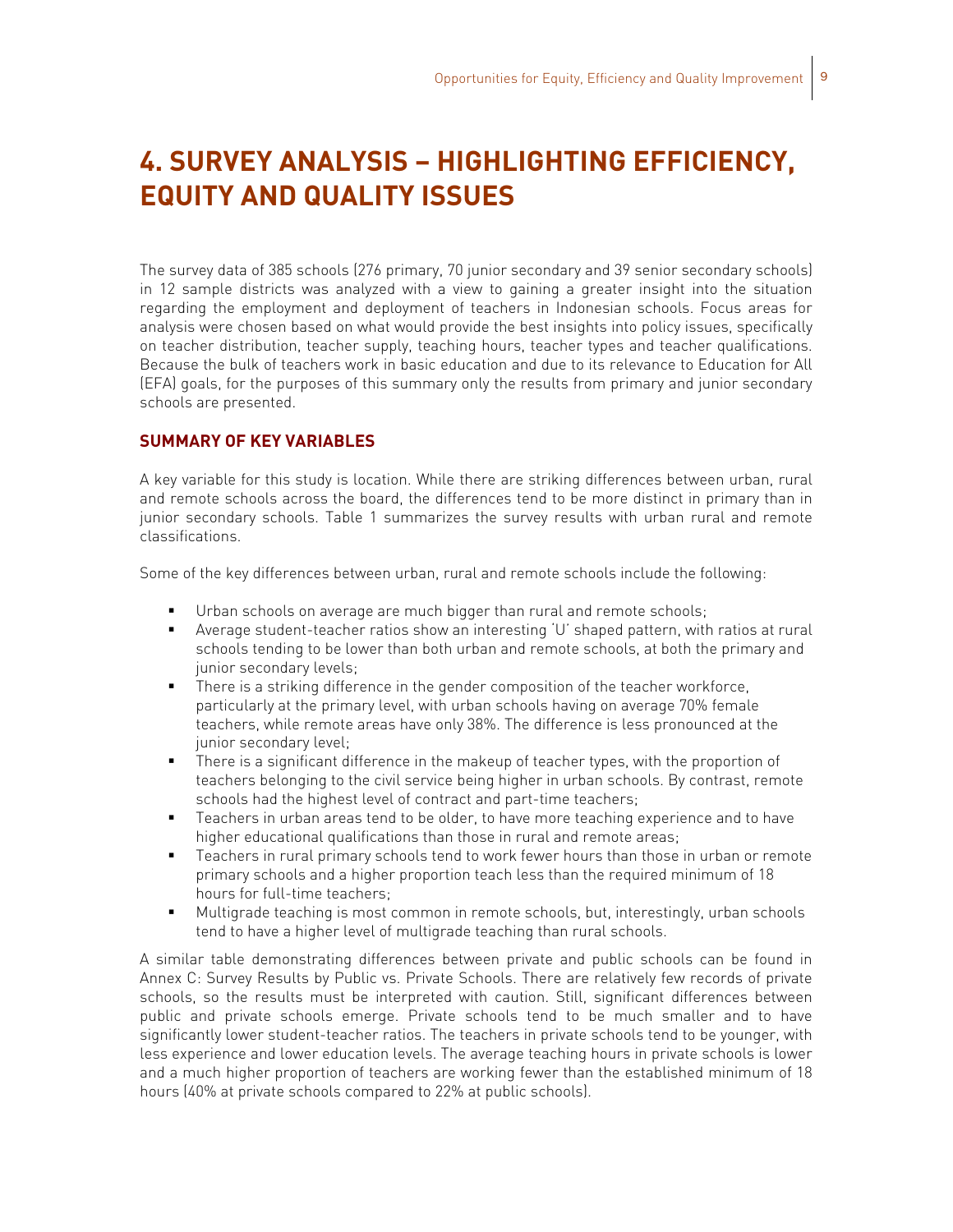#### Table 1

#### **Summary of Survey Data for Key Variables by Location**

|                                                      | <b>PRIMARY</b> |       |        | <b>JUNIOR SECONDARY</b> |                          |        |                          |       |
|------------------------------------------------------|----------------|-------|--------|-------------------------|--------------------------|--------|--------------------------|-------|
|                                                      | Urban          | Rural | Remote | Total                   | Urban                    | Rural  | Remote                   | Total |
| Average School Size                                  | 294.9          | 156.8 | 147.1  | 205.8                   | 727.9                    | 289.2  | 239.9                    | 472.3 |
| Average Number of Teachers                           | 13.7           | 9.7   | 6.9    | 10.8                    | 42.8                     | 21.8   | 16.9                     | 30.3  |
| Average Number of Classes                            | 9.3            | 6.6   | 6.4    | 7.6                     | 17.0                     | 8.6    | 6.6                      | 12.0  |
| % Schools with Multigrade                            | 10.0%          | 8.2%  | 24.1%  | 10.5%                   | $\overline{\phantom{a}}$ | $\sim$ | $\overline{\phantom{a}}$ |       |
| % Female Teachers                                    | 70%            | 55%   | 38%    | 61%                     | 57%                      | 49%    | 37%                      | 53%   |
| Average Teacher Age                                  | 44             | 40    | 37     | 42                      | 41                       | 39     | 36                       | 40    |
| Average Years Teaching Experience                    | 19             | 16    | 10     | 17                      | 14                       | 12     | 9                        | 13    |
| Average years of post secondary education            | 2.3            | 1.8   | 0.9    | 1.9                     |                          |        |                          |       |
| Calculated Student-Teacher Ratio                     | 21.6           | 16.2  | 21.2   | 19.0                    | 17.0                     | 13.3   | 14.2                     | 15.6  |
| <b>Calculated Student-Class Ratio</b>                | 31.8           | 23.6  | 23.1   | 27.2                    | 42.8                     | 33.5   | 36.5                     | 39.3  |
| Student-Administration Ratio                         | 213.7          | 182.9 | 224.5  | 200.7                   | 76.9                     | 57.8   | 80.0                     | 70.3  |
| % Schools claiming oversupply                        | 10%            | 10%   | $0\%$  | 9%                      |                          |        |                          |       |
| % Schools claiming undersupply                       | 57%            | 68%   | 93%    | 67%                     |                          |        |                          |       |
| % Schools oversupply with current entitlement*       | 68%            | 52%   | 17%    | 54%                     | 90%                      | 88%    | 86%                      | 81%   |
| % Schools undersupply with current entitlement*      | 21%            | 37%   | 66%    | 35%                     | 3%                       | 6%     | 14%                      | 13%   |
| % Schools oversupply with recommended entitlement**  | 64%            | 76%   | 48%    | 69%                     | 73%                      | 100%   | 100%                     | 96%   |
| % Schools undersupply with recommended entitlement** | 27%            | 14%   | 34%    | 21%                     | 20%                      | $0\%$  | $0\%$                    | $1\%$ |
| % Contract Teachers                                  |                |       |        |                         | 7%                       | 9%     | 17%                      | 8%    |
| % Part-Time Teachers                                 | 7%             | 17%   | 21%    | 13%                     | 15%                      | 15%    | 14%                      | 15%   |
| % Civil Servant Teachers                             | 88%            | 68%   | 52%    | 76%                     | 68%                      | 67%    | 62%                      | 67%   |
| Average Teaching Hours                               | 25.0           | 23.9  | 29.0   | 24.7                    | 18.0                     | 16.4   | 15.9                     | 17.3  |
| % Teachers Below 18 Hours (i.e., 60 minutes).        | 18%            | 28%   | 13%    | 23%                     | 37%                      | 53%    | 59%                      | 44%   |
| Sample records at school level                       | 100            | 147   | 29     | 276                     | 30                       | 33     | 7                        | 70    |
| Sample records at teacher level                      | 1,333          | 1,413 | 184    | 2,930                   | 1,295                    | 872    | 100                      | 2,267 |

\* Current entitlement as stated in the ministerial decree

\*\* Recommended entitlement as proposed in this study (see Section 7)

Source: Teacher Employment and Deployment Survey, 2005

## **CORRELATIONS**

Correlations can be informative in determining relationships between variables and in creating an overall profile of schools and the education system. The results in Figure 1 show simple correlations between variables at the primary and junior secondary levels.

The correlation results for location (urban-rural-remote) and type (public-private) reinforce the results of the summary statistics listed above. Urban schools tend to be larger, with higher student-teacher and student-class ratios. The teaching force is made up of a higher proportion of PNS and a lower proportion of contract teachers. There is more likely to be an oversupply of teachers at such schools. In addition, teachers at urban schools tend to be older, to have more teaching experience and to receive higher salaries and incentives. A higher proportion of teachers at urban schools are female. Students in urban schools have lower repetition and dropout rates. An additional matrix of correlations between each of the variables used in the figure below can be found in Annex D: Matrix of Correlations for School and Teacher Variables.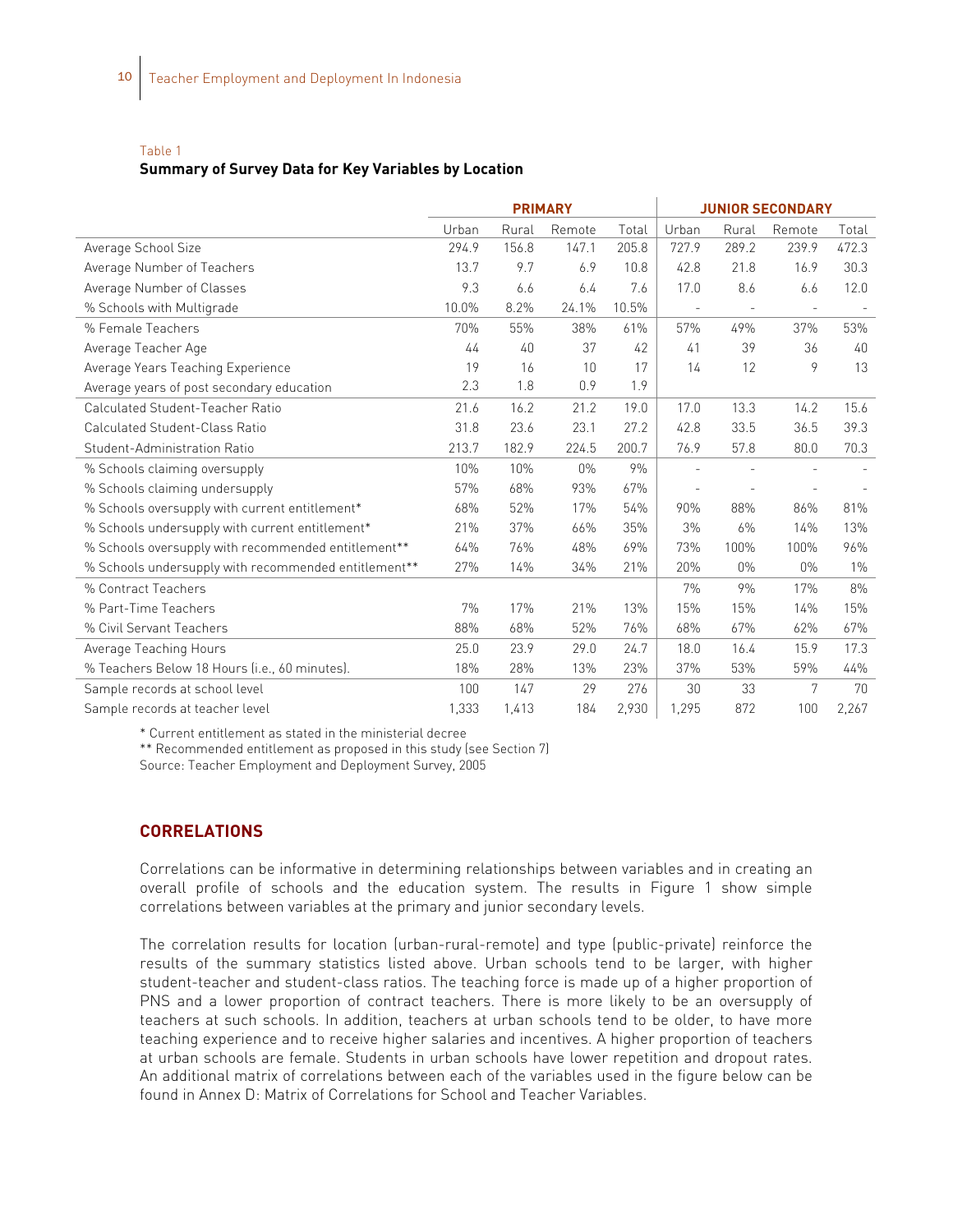Remote schools also show distinct characteristics, which typically highlight the deficiencies of these schools. They tend to be smaller, but with higher student-teacher ratios and significantly higher dropout and repetition rates. The teacher profile is typically that of younger, lessexperienced teachers, who work longer hours and receive lower pay and incentives.

Some other correlations of interest include: bigger schools have higher student-teacher ratios; contract teachers tend to be employed in schools with an undersupply (which indicates that contract teachers are being used to fill gaps); and in oversupplied schools, the teaching hours are lower and salaries also tend to be lower, although school incentives are higher.

While similar patterns could be found at both primary and junior secondary schools, the correlations tend to be less statistically significant for junior secondary schools. In large part, this is due to the fact that the study involved 276 primary schools, but only 70 junior secondary schools: with less data available, it is harder to achieve statistically significant results.

| PRIMARY SCHOOLS                |              |               |            | JUNIOR SECONDARY SCHOOLS |              |               |            |                |
|--------------------------------|--------------|---------------|------------|--------------------------|--------------|---------------|------------|----------------|
|                                | <b>URBAN</b> | <b>RFMOTF</b> | LOCATION** | PRIVATE                  | <b>URBAN</b> | <b>REMOTE</b> | LOCATION** | <b>PRIVATE</b> |
| School Size                    | ***          | ₩             | ***        | ₩                        | ***          | ₩             | ***        |                |
| Student-Teacher Ratio          | 金            | 8             |            | 米                        | 88           |               |            |                |
| Student-Class Ratio            | ***          | ₩             | ***        | **                       |              |               | 来          |                |
| Public-Private                 |              |               |            |                          |              |               |            |                |
| Pct. PNS Teachers              | 春春春          | ***           | ***        | ***                      |              |               |            | **             |
| Pct. Contract Teachers         | **           |               | 春春         | 春春                       | ₩            |               |            | 88             |
| Multigrade Class               |              | 8             |            |                          |              |               |            |                |
| Oversupply                     | 春春           | **            | ***        |                          |              |               |            |                |
| <b>Repetition Rate</b>         | **           | ***           | ***        |                          |              |               |            |                |
| Dropout Rate                   | ₩            | ***           | 事事         |                          |              |               |            |                |
| <b>Teaching Hours</b>          |              | ***           | 4          | **                       | ***          | 米             | ***        | ***            |
| <b>Teaching Experience</b>     | 春春春          | ***           | ***        | ***                      | **           | **            | ***        | ***            |
| Age                            | ***          | ***           | ***        | ***                      | ***          | **            | ***        | ***            |
| Salary                         | ***          | ***           | ***        | ⋇                        |              | **            | **         | **             |
| District Incentive             | ***          | 8             | **         | ₩                        | ***          |               | ***        |                |
| School Incentive               | 春春春          |               | ***        | ***                      | ***          |               | ***        | **             |
| Female Teacher                 | ***          | ***           | ***        | ₩                        | **           | **            | **         | ₩              |
| <b>Teacher Education Level</b> | 春春春          | ***           | ***        | ₩                        | 春春           | ⋇             | **         |                |

#### Figure 1

# **Summary of Primary and Junior Secondary School Correlations**

\*\* LOCATION = 1 if urban, 2 if rural, 3 if remote so a positive correlation indicates that the variable of interest tends to increase when moving from urban to rural to remote



Highly positive correlation (statistically significant to 0.1%) Strong Positive Correlation (statistically significant to 1%) Positive correlation (statistically significant to 5%) Correlation not statistically significant Negative correlation (statistically significant to 5%) Strong negative correlation (statistically significant to 1%) Highly negative correlation (statistically significant to 0.1%)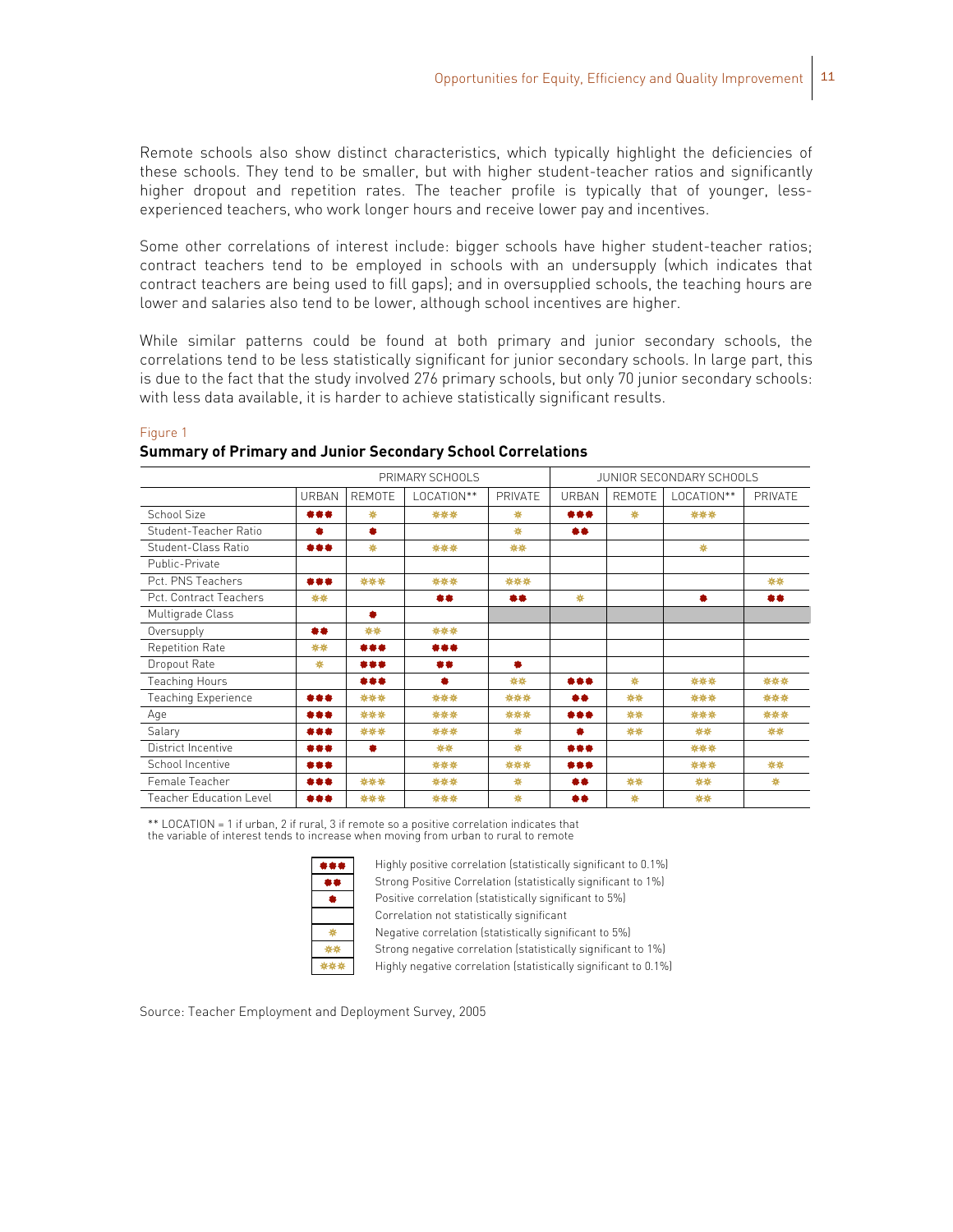### **STUDENT-TEACHER RATIO (STRS)**

Student-teacher ratios are often used to measure the quality and efficiency of an educational system, although the correlations are not necessarily linear. A high STR can be an indicator of poor quality because students are not given as much individual attention. A low STR, on the other hand, can be an indicator of inefficiency and can result in a significant burden on an education system, given that teacher salaries typically comprise a high proportion of an overall education budget.

International comparison: Indonesia's STRs at both the primary and secondary levels are surprisingly low in comparison with its neighbors and other countries (Figure 2). The East Asia average STR at the primary school level is 31:1, compared to the average STR in Indonesia's primary schools of 20:1, on par with Japan. At the secondary school level, the result is even more striking<sup>12</sup>. Indonesia's STR is 14:1, which is the lowest in the region after Japan, and below the STR of countries such as South Korea, the United Kingdom and the United States. Such a low STR is a strong indicator of systematic inefficiency.

#### Figure 2 **Cross-Country Comparison of Student-Teacher Ratios**



Source: Edstats online query database, data for 2003

District comparison: District level data available from the Ministry of National Education's Research and Development Department (Balitbang) allows for comparisons of STRs between different districts. These data show significant differences in the student-teacher ratio across districts (Figure 3, Figure 4). For primary schools, the average district STR is 17:1. Approximately 75% of districts fall below the overall national average of 20:1. In junior secondary schools, the district average is 15:1, but this is in large part because four districts have an STR of over 70:1. Almost 20% of all districts have an average STR of less than 10:1 and 64% of all districts fall below the national average.

<sup>&</sup>lt;sup>12</sup> Data from the Edstats database does not separate junior secondary and senior secondary levels, but instead provides a combined secondary value.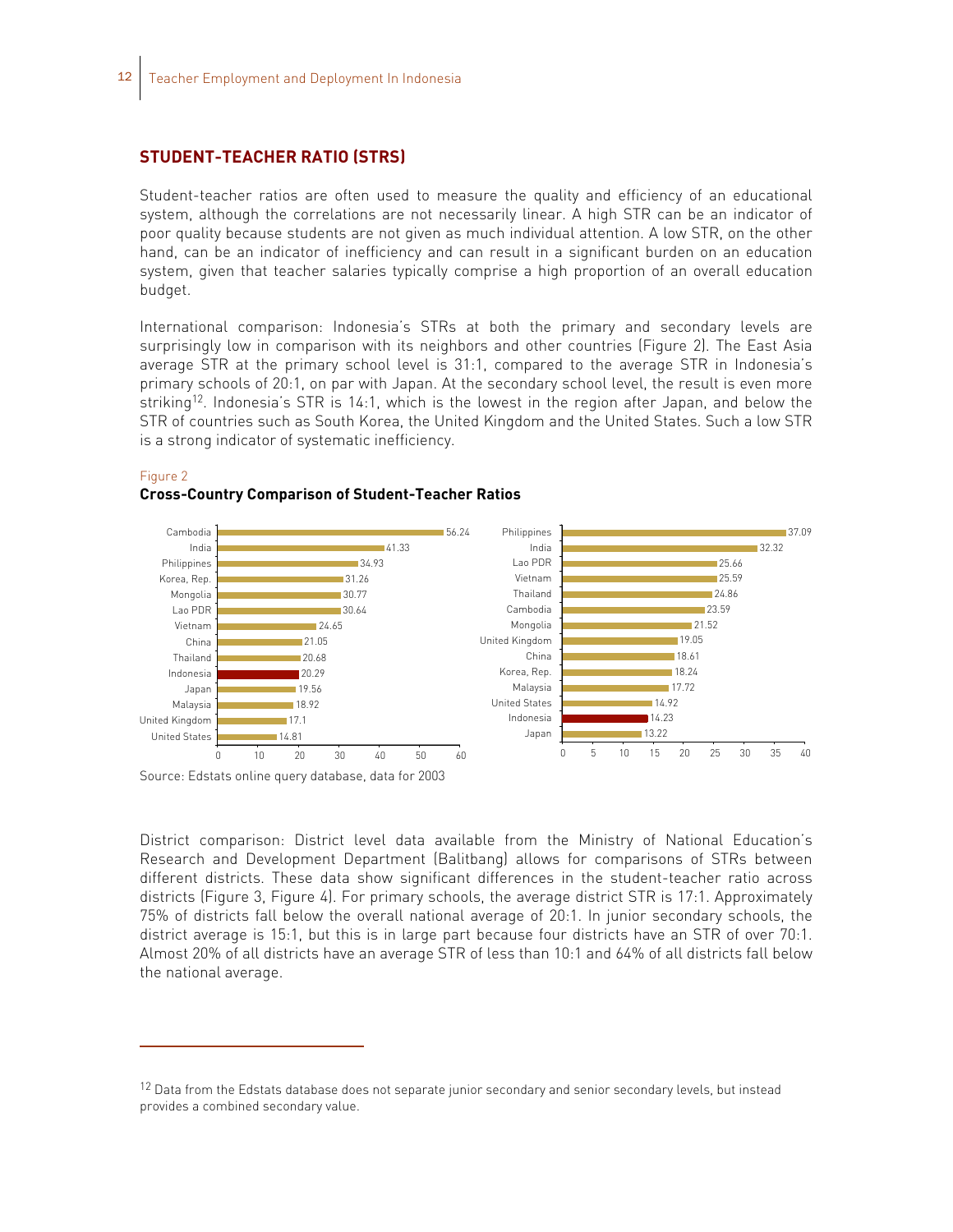### Figure 3 **Junior Secondary School Student-Teacher Ratio by District**



Source: MoNE Information Center Data (Balitbang), 2004

#### Figure 4

#### **Junior Secondary School Student-Teacher Ratio by District**



Source: MoNE Information Center Data (Balitbang), 2004

Survey results: When looking at the STR of primary schools in terms of their location (Figure 4), it can be seen that, on average, the rural schools have the lowest ratio (17:1), while the remote schools have the highest (24:1). The remote schools tend to be smaller and they have a much greater variance in student-teacher ratios (with a standard deviation of 16 amongst remote schools, as compared to approximately 8 for urban and rural schools).

In junior secondary schools, the difference between STR at schools in urban, rural and remote areas is not so significant. Although the STR is higher in rural and remote areas than in urban areas, this difference is not statistically significant (t-statistic of -0.80). Of more interest is the high degree of variance in the STR of schools located in rural areas. As can be seen in Figure 6, the urban area STRs do not vary greatly, but in the rural areas, STRs range from extremely low to extremely high. Schools in remote areas tend to have higher STRs, but with only 7 samples, it is difficult to draw strong conclusions.

Across the board, there is a strong positive relationship between school size and student-teacher ratios. The smaller schools (those with less

than 200 students) tend to have the lowest student-teacher ratios. The exception to this is at remote schools, which tend to be understaffed and therefore to have higher student-teacher ratios. The scatter diagram (Figure 7) shows that as school size increases the student-teacher ratio tends to increase.

The relationship between school size and STR is not as obvious at junior secondary schools (Figure 8). In fact, the overall trend line tends to shows a slight decrease in STR as school size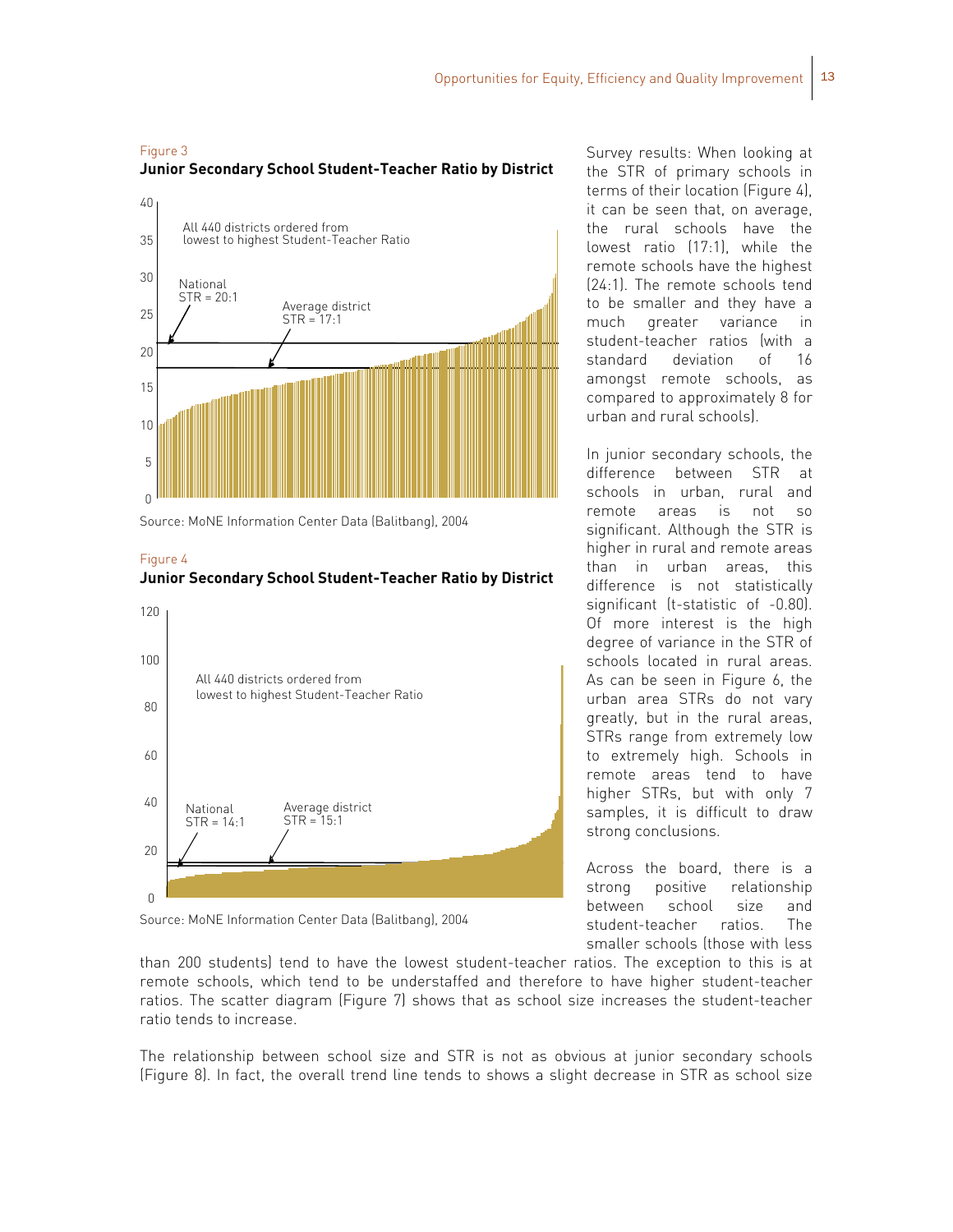increases. Although smaller schools tend to have lower STRs, there are many outliers and if the three rural outliers in Figure 8 are excluded then the trend line shows an increase.



Figure 5 **Primary School Student-Teacher Ratio by Urban-Rural-Remote** 

Source: Teacher Employment and Deployment Survey, 2005

## Figure 6

## **Junior Secondary School Student-Teacher Ratio by Urban-Rural-Remote**  120

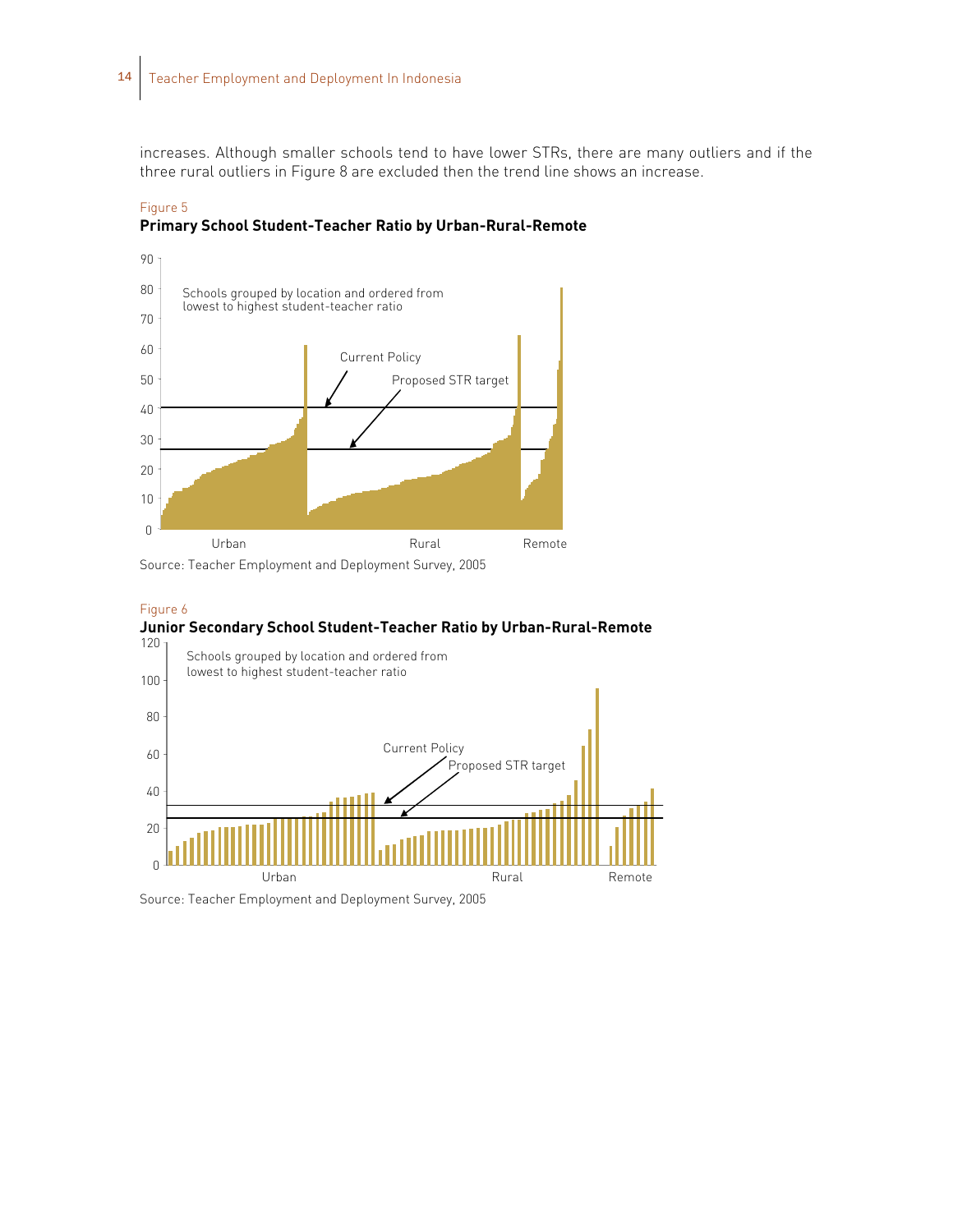

## Figure 7 **Primary School Student-Teacher Ratio and School Size**



Source: Teacher Employment and Deployment Survey, 2005

Figure 8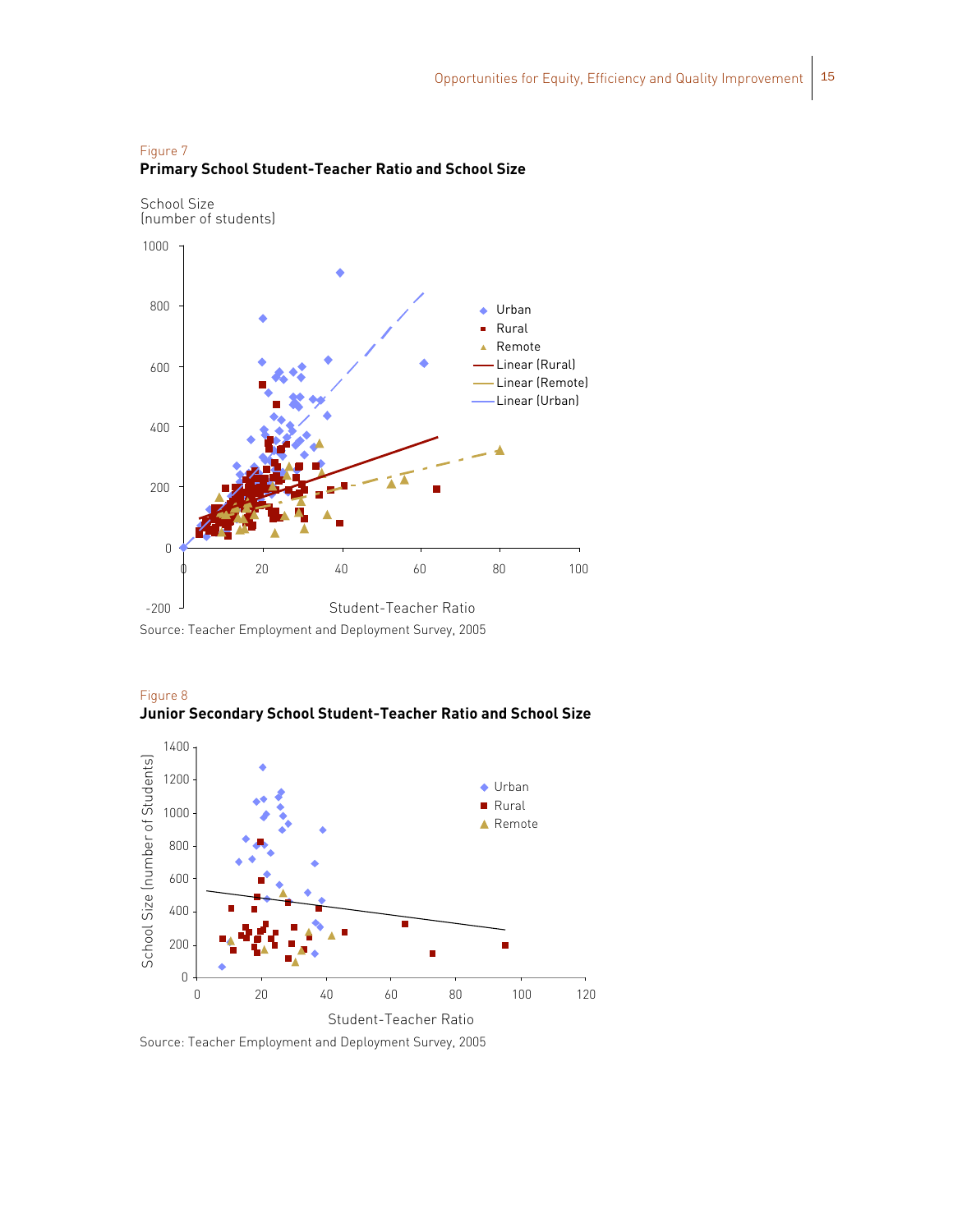## **DISTRIBUTION: THE UNDER AND OVERSUPPLY OF TEACHERS**

One of the critical goals of this study is to determine whether there is an equitable and efficient distribution of teachers. The entitlement formula for primary schools is defined in a ministerial decree as a student-teacher ratio (STR) of 40:1, with all schools required to have at least nine teachers: 6 classroom teachers + 1 head teacher + 1 sports teacher + 1 religion teacher. Based on the number of classroom teachers, schools with less than 240 students are automatically entitled to 9 teachers (6 classes multiplied by 40 students). Schools with more than 240 students then begin applying the STR of 40:1.

Applying the current entitlement formula to the survey sample (Figure 9), 55 percent of schools have more teachers than their entitlement, while 34 percent have less than their entitlement. The numbers become magnified when looking at the urban-rural-remote dimension. Urban and even rural schools tend to show an oversupply, with 68 and 52 percent of schools respectively having more than their entitlement. On the other hand, 66 percent of remote schools are undersupplied.

The figures indicate a severe distribution issue and point to the need for a deeper analysis of the supply of teachers in terms of school size. Remote and rural schools tend to be smaller than urban schools. As Figure 10 shows, schools with less than 120 students are more likely to be undersupplied than oversupplied. However, with more than 120 students, the trend reverses and schools tend to be oversupplied. Almost all schools with more than 270 students are oversupplied.



# Figure 9 **Primary School Over or Undersupply by Location based on Current Entitlement**

Source: Teacher Employment and Deployment Survey, 2005

The initial conclusion might be that smaller schools are suffering an undersupply. However, it is necessary to examine the entitlement formula to test this conclusion. A large number of undersupplied schools have between 60-89 and 90-119 students. Taking the middle-point, according to the formula, a school with 90 students is entitled to 9 teachers. This would mean a very low student-class ratio of 15:1 (taking into account only the 6 classroom teachers) and a student-teacher ratio of 10:1. So, even if this school has fewer teachers than it is entitled to under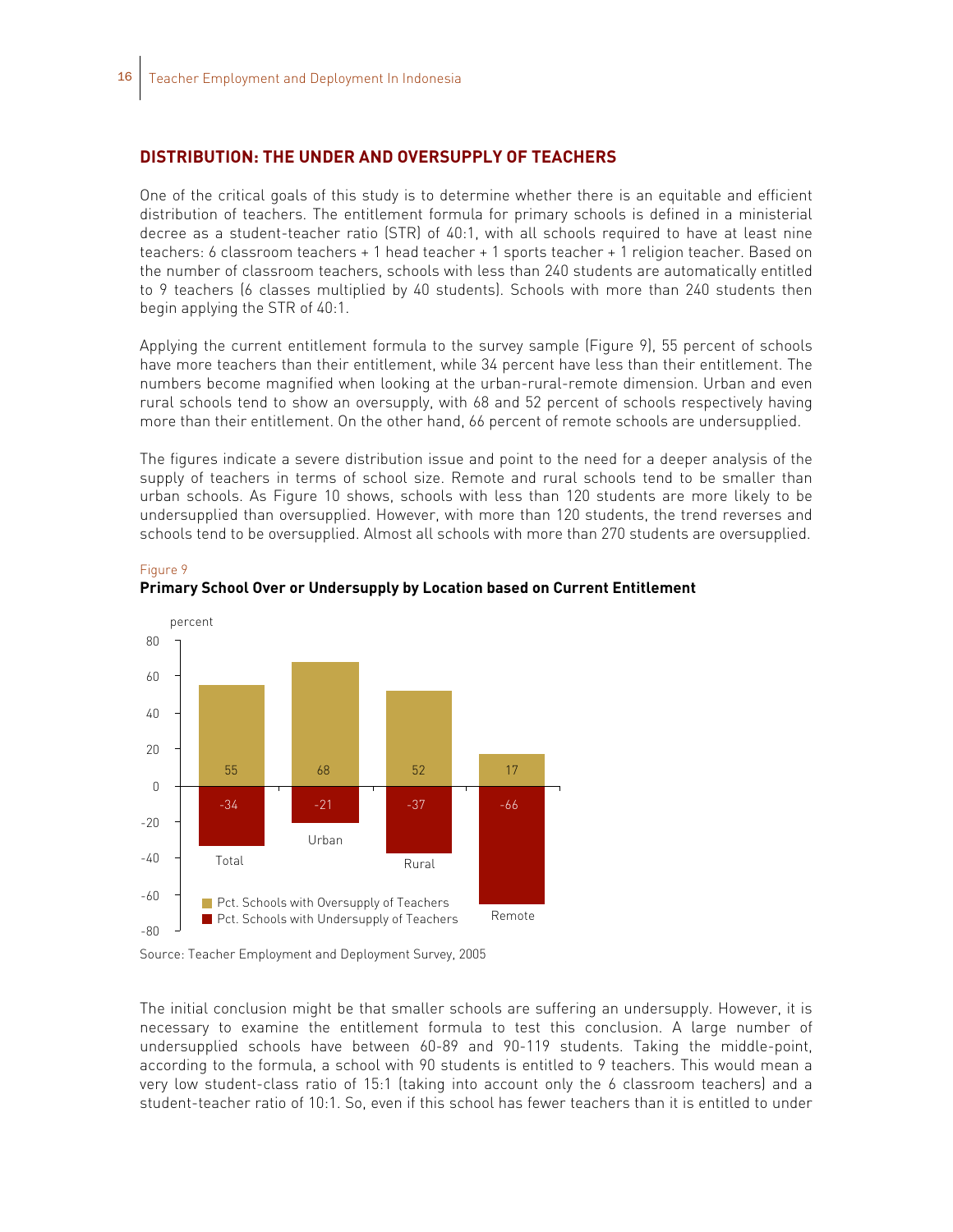the formula, it may be that the ratios are not unreasonable. Rather, it is possible that the entitlement formula itself is causing distortions.



# **Primary School Over or Undersupply by School Size based on Current Entitlement**

Source: Teacher Employment and Deployment Survey, 2005

Application of the recommended policies would change staffing levels significantly (Figure 11). With the proposed entitlement formula (which is more in accord with international standards), schools in every size category would, at current levels, be significantly oversupplied.

Different outcomes can be seen when comparing the STRs that would result from the strict application of (i) current policy, (ii) actual practice, and (iii) from the application of the alternative recommended entitlement formula. Figure 12 shows that the actual average STR is higher than the entitlement for small schools, but becomes progressively lower with an increase in the size of the school, indicating oversupply. The recommended entitlement formula increases faster than the current entitlement formula or actual average STR. The big gap between the proposed entitlement and the actual STR appears for schools having between 60 and 180 students. As the school size continues to increase, though, all tend to converge.

#### Figure 11

Figure 10





Percent of Primary Schools Over or Undersupplied by School Size Using Proposed Entilement Formula

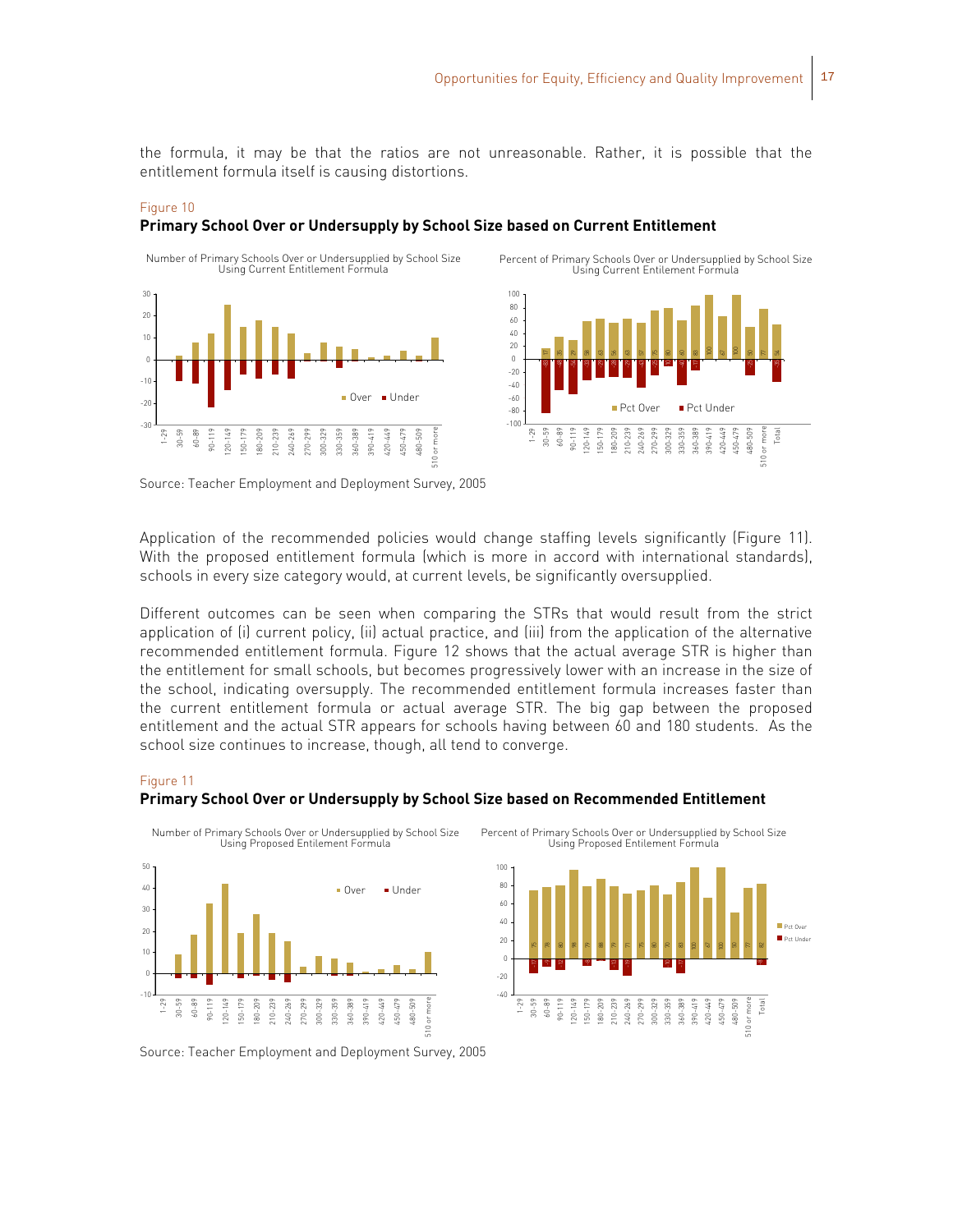

Figure 12 **Comparison of Student-Teacher Ratios by School Size Based on Various Formulas** 

Source: Teacher Employment and Deployment Survey, 2005

## **PERCEPTIONS OF TEACHER SUPPLY**

The survey was intended to determine not only whether a school had an actual over- or undersupply of teachers, but also to determine perceptions regarding supply. In the survey of primary schools, school administrators were asked whether they were over or undersupplied and by how much. Of the 276 primary schools surveyed, 67% said there was an undersupply and 9% said there was an oversupply. On the basis of the perceptions of school administrators, it would seem that there is a significant undersupply. However, when applying the current staffing entitlement formula (with a minimum of 9 teachers and a STR of 40:1), the finding is that 54% are oversupplied and 35% are undersupplied. Interestingly, 74 schools (27%) that claim to have an undersupply actually show an oversupply according to the current entitlement formula. Figure 13 graphically compares each school's claims of a shortage or surplus against the estimated shortage or surplus according to the current entitlement formula. The left-hand quadrants include all schools claiming an undersupply, while the upper left-hand quadrant shows schools that claim an undersupply, but show an oversupply according to the current entitlement formula.

The schools that are actually undersupplied, according to the formula, tend to be in remote areas and their shortage tends to be quite large. The majority of urban and rural schools, on the other hand, are oversupplied. Often, this oversupply is quite large.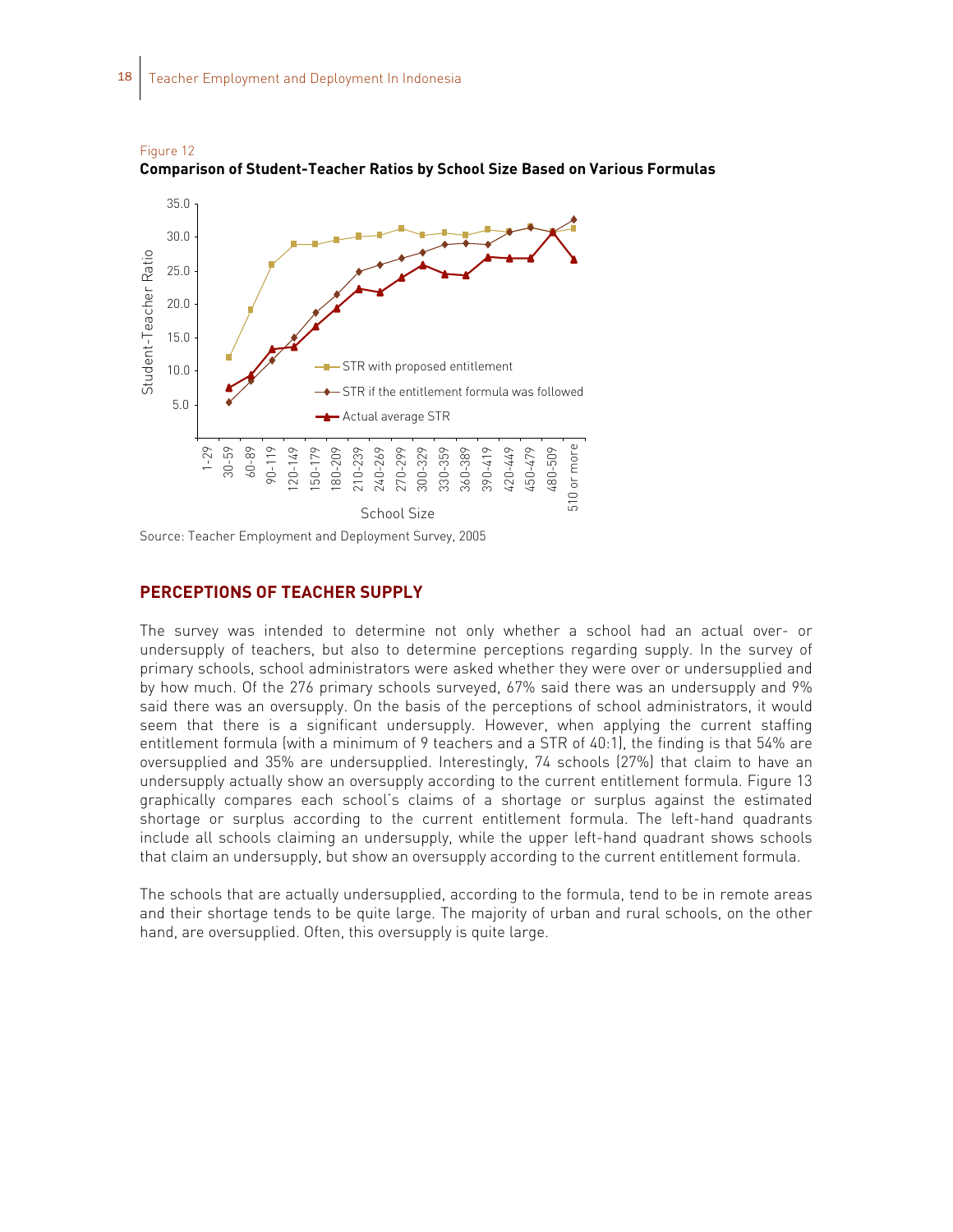

#### Figure 13 **Primary School Undersupply or Oversupply - Claimed vs. Estimated Using Current Entitlement Formula**

When using the recommended entitlement formula (Figure 14), a proposal for which is included later in this paper, with each school having a minimum of 4 teachers and an effective studentteacher ratio of 26:1, the results show that 69% of schools would be considered oversupplied (lefthand quadrants). On average, schools would be oversupplied by two teachers. It is interesting to note that some of the remote schools that were considered undersupplied according to the current formula are considered sufficiently supplied – or even oversupplied – according to the new formula because of the fact that the minimum requirement is reduced from 9 to 4 teachers (with provision for multigrade teaching). While school administrators made their claims of over or undersupply based on the current entitlement formula, this nonetheless highlights the gap between the perception of school administrators and the actual number of teachers required for efficiency.

The survey of junior secondary schools did not include the same questions to determine perceptions of school administrators regarding over/undersupply of the school, so a similar analysis cannot be performed. The entitlement formula for junior secondary is also more complex because it is dependent on the subjects taught at the school. Still, using a "rough current" entitlement of 28:1, useful insights can be gained (Figure 15). The results show that 81% of schools would be considered oversupplied according to the current formula. Applying the recommended formula (according to which no school would have fewer than 7 teachers, and with an overall STR of 22:1), the result would be that 96% of schools are oversupplied, with urban schools tending to be most significantly oversupplied. On average, schools are overstaffed by 8 teachers, indicating a significant inefficient use of resources.

School's Claimed Under or Oversupply of Teachers

Source: Teacher Employment and Deployment Survey, 2005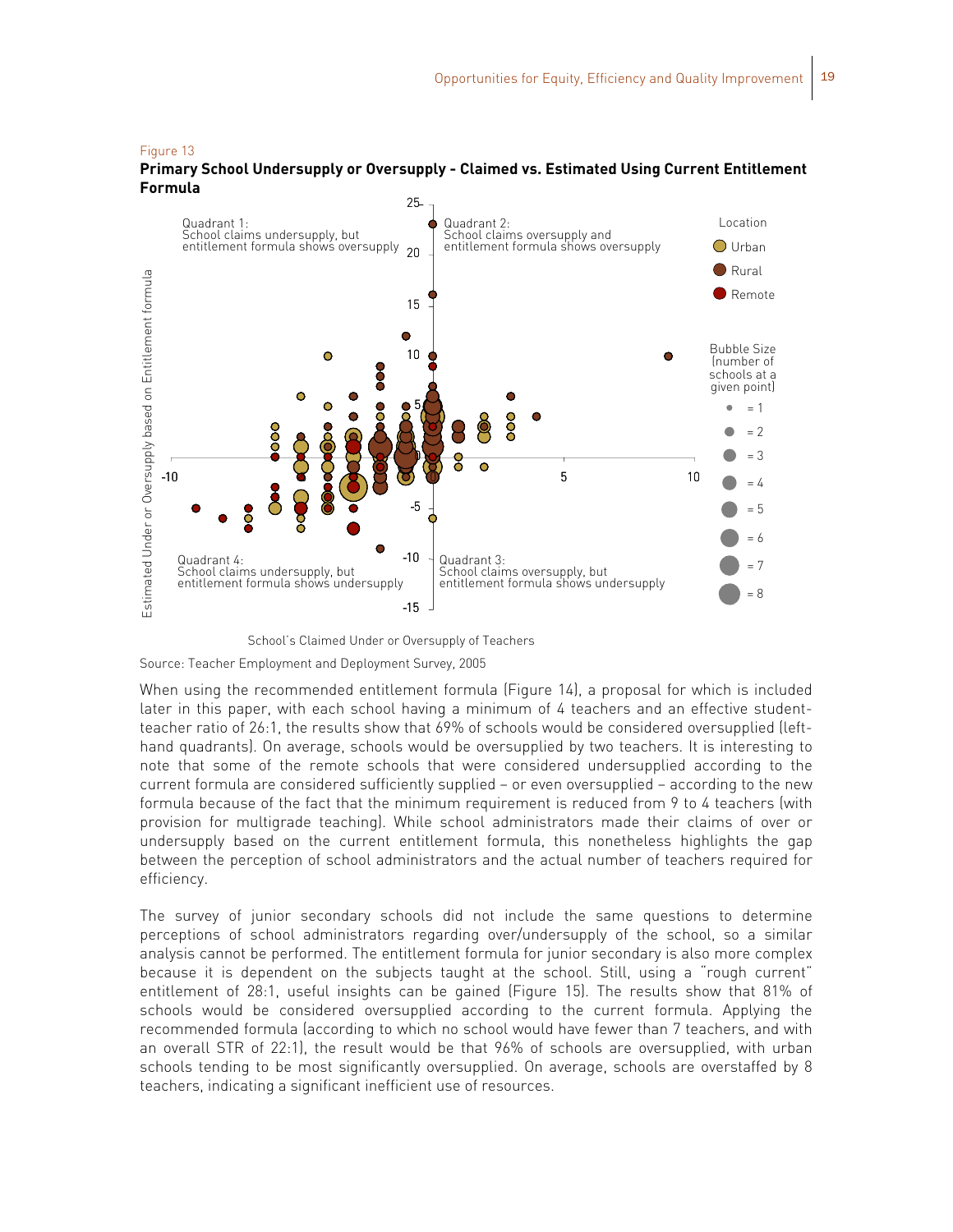#### Figure 14

#### **Primary School Undersupply or Oversupply - Claimed vs. Estimated Based on Recommended Entitlement Formula**



School's Claimed Under or Oversupply of Teachers

Source: Teacher Employment and Deployment Survey, 2005

#### Figure 15

### **Junior Secondary School - Estimated Over or Undersupply based on Proposed Staffing Formula of Minimum 7 teachers and STR of 22:1**

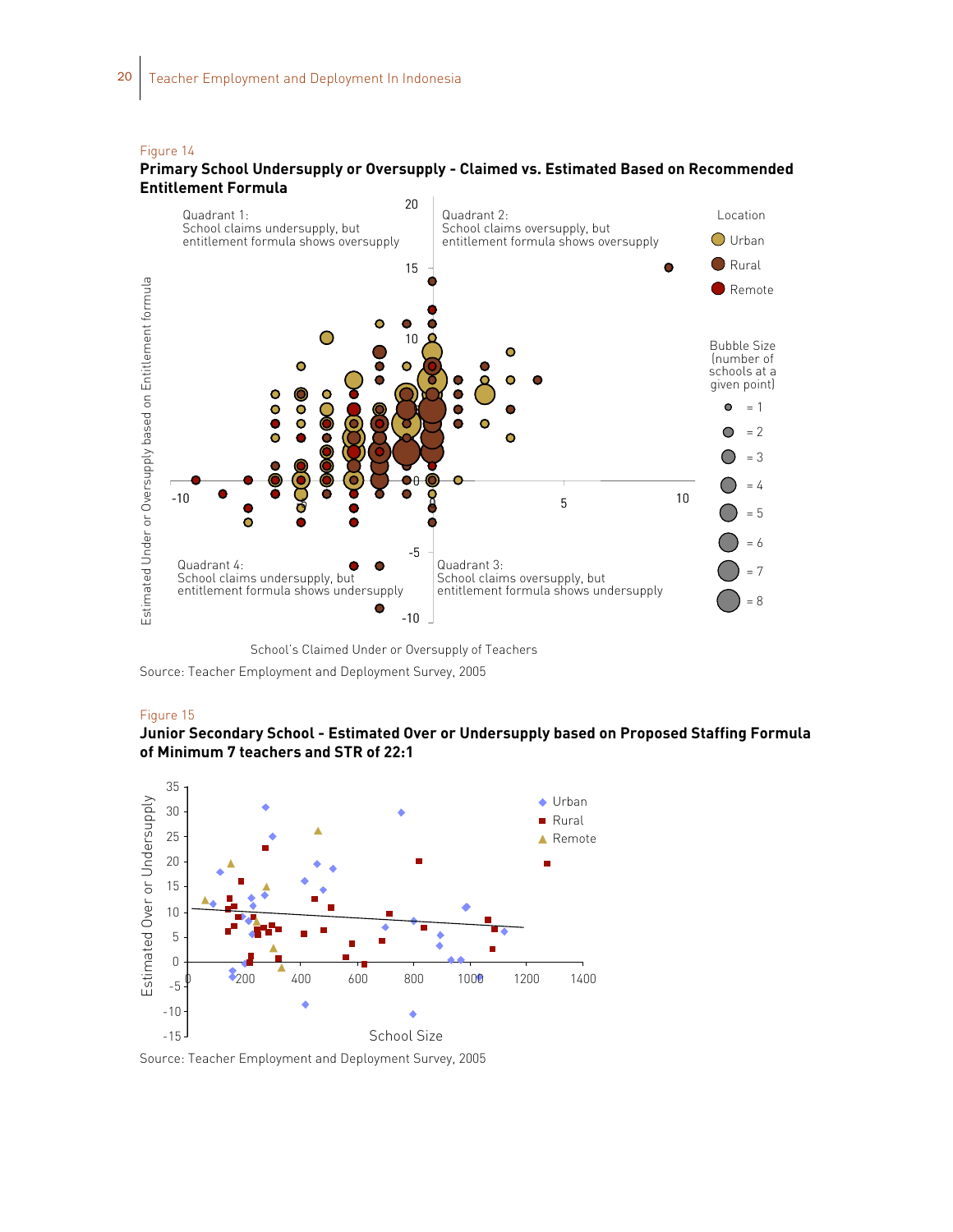# **TEACHING HOURS**

In primary schools, the average hours worked is 24.7 (Table 2). The established minimum is 18 hours and 23% of all primary school teachers in the sample work less than this established minimum. The rural areas have a larger percentage of teachers who teach less than the minimum number of hours (28%). Remote areas have the smallest proportion of teachers teaching less than the minimum number of hours (13%) and have the highest average hours worked (29.0). This reflects the tendency for there to be an undersupply of teachers in remote areas and an oversupply in rural and urban areas.

#### Table 2

#### **Primary School: Average Hours and Pct. Below Minimum**

|        | <b>Average Hours</b> | <b>Pct. Teachers Below 18 Hrs.</b> |
|--------|----------------------|------------------------------------|
| Urban  | 249                  | 18%                                |
| Rural  | 239                  | 28%                                |
| Remote | 29 N                 | 13%                                |
| Total  | 24 7                 | 23%                                |

Source: Teacher Employment and Deployment Survey, 2005

As might be expected, in schools where the STR is low, teachers tend to work fewer hours. The scatter graph (Figure 16) for primary schools shows that, when comparing the number of hours taught by a specific teacher to the student-teacher ratio at that teacher's school, teachers with lower hours tend to work at overstaffed (low STR) schools.





Source: Teacher Employment and Deployment Survey, 2005

The average number of teaching hours at the junior secondary level (Table 3) is, at 17.3, considerably lower than in primary schools. Urban teachers tend to work longer than teachers in rural and remote areas on average. Interestingly, 44% of all junior secondary teachers work less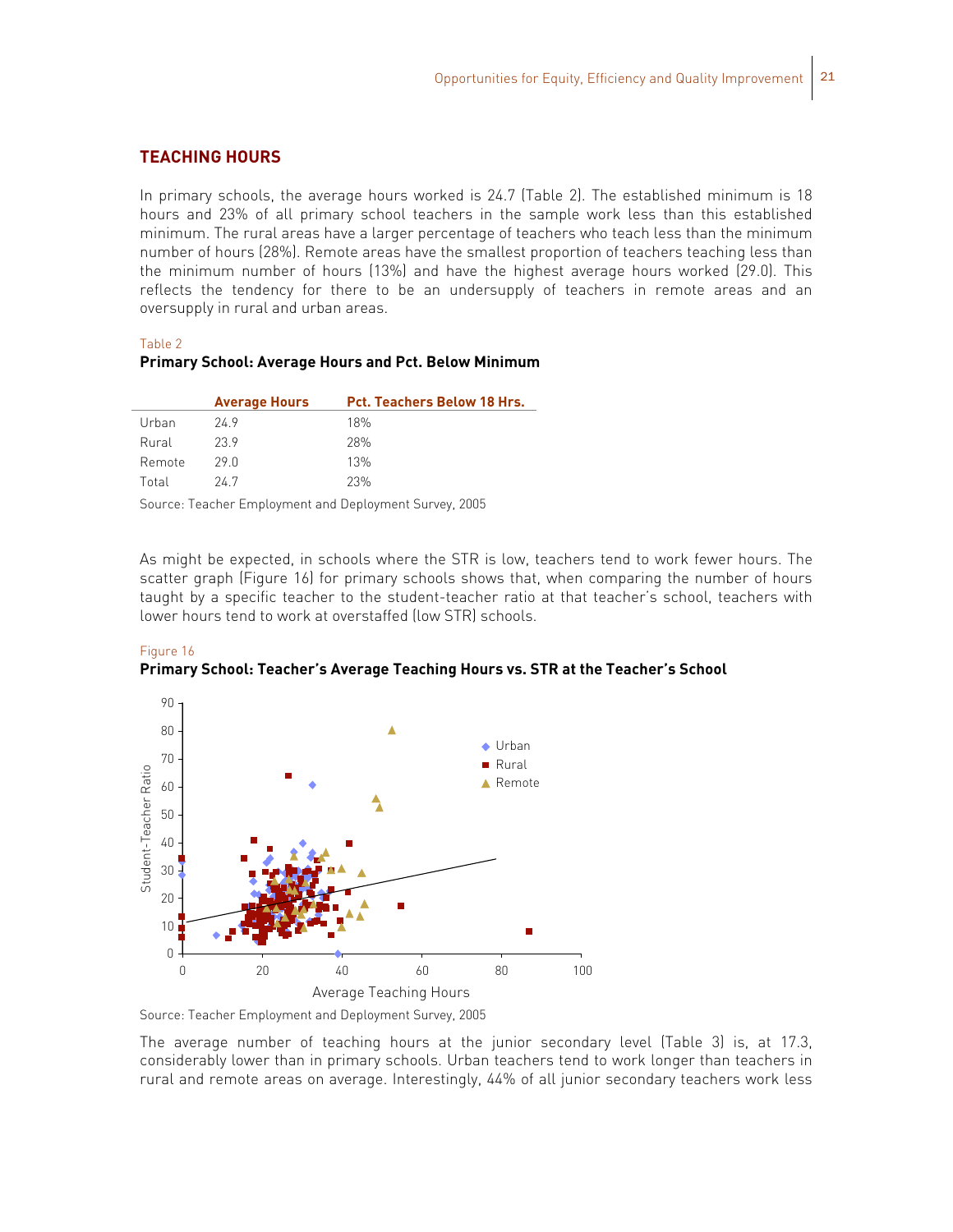than 18 hours. In contrast to primary schools, the teachers in junior secondary schools in remote areas work fewer hours than those in urban and rural schools.

In comparing the average number of hours worked by teachers to the student-teacher ratio in junior secondary schools (Figure 17), the pattern is similar to that for primary schools. In general, teachers working fewer hours tend to be employed at the overstaffed (low STR) schools.

The junior secondary survey asked the number of hours teachers were assigned and their actual hours. In comparing assigned vs. actual, 36% of teachers work the same number of hours assigned, 28% work more hours and 34% work fewer hours (Figure 18).

The bubble graph below (Figure 19) compares actual to assigned hours and shows a distinct line at the defined minimum of 18 hours, where 46% of teachers are located. There is also a distinct diagonal line where the teacher's assigned hours are equal to his/her actual hours. Teachers that are above this diagonal line are working more than their assigned hours, while teachers below the diagonal line are working less than their assigned hours. Unsurprisingly, the teachers working longer hours than their assigned hours are typically those with a lower number of assigned hours, while those working less than their assigned hours have a higher initial assignment.

| Table 3              |                                                               |
|----------------------|---------------------------------------------------------------|
|                      | Junior Secondary School: Average Hours and Pct. Below Minimum |
| <b>Average Hours</b> | <b>Prt Teachers Relow 18 Hrs</b>                              |

| <b>Pct. Teachers Below 18 Hrs.</b> |
|------------------------------------|
|                                    |
|                                    |
|                                    |
|                                    |
|                                    |





Source: Teacher Employment and Deployment Survey, 2005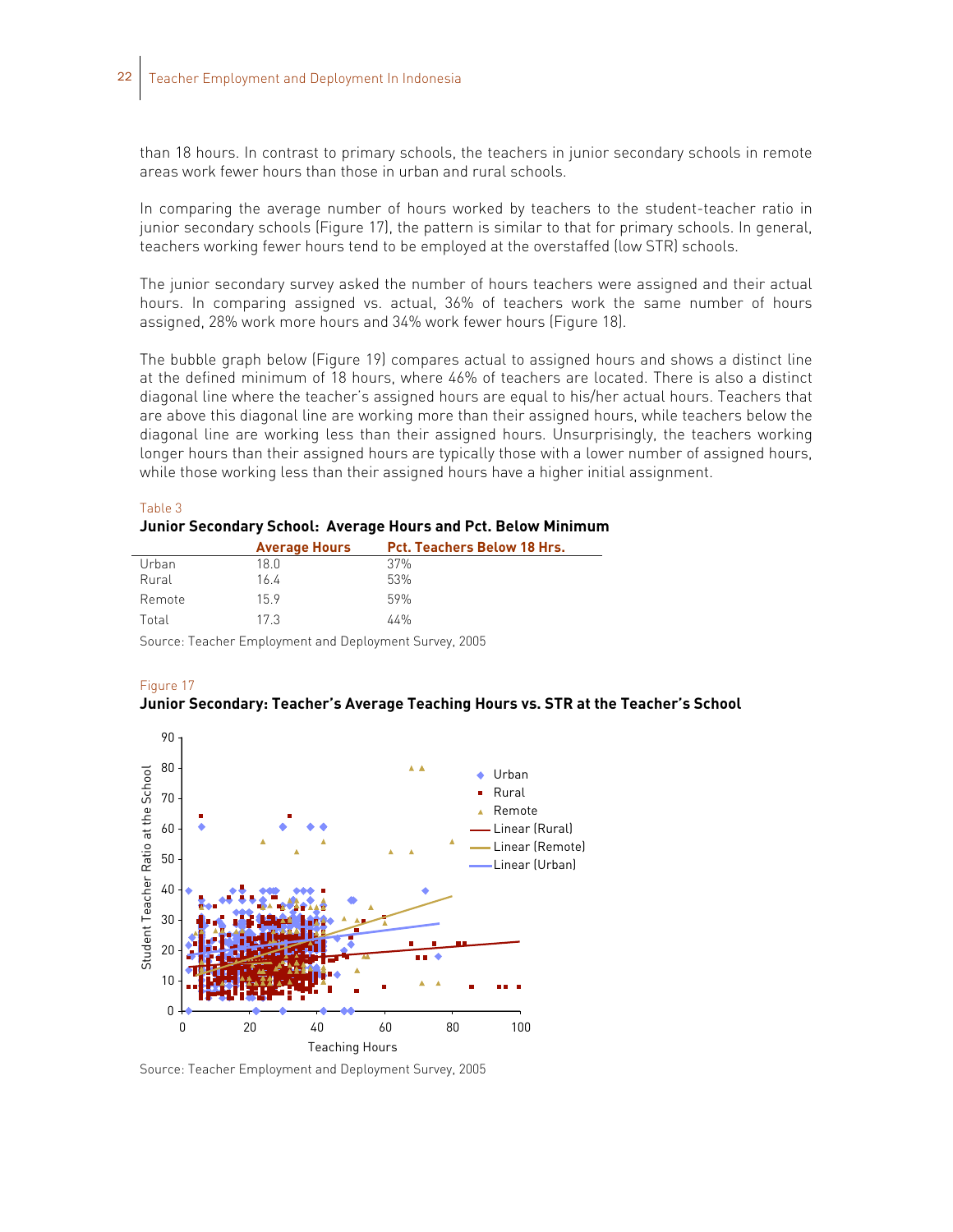

#### Figure 18 **Junior Secondary Assigned Hours vs. Actual Hours Worked**





Source: Teacher Employment and Deployment Survey, 2005

# **TEACHER TYPE**

There is a dramatic difference in the make-up of teacher type by location (Figure 20). In urban public schools, 88% of teachers are civil servants, while at rural and remote schools, the figure stands at only 68% and 52% respectively. The part-time teachers are also much more common in rural and remote areas, making up 21% and 17% of the total respectively, compared to 7% at urban schools.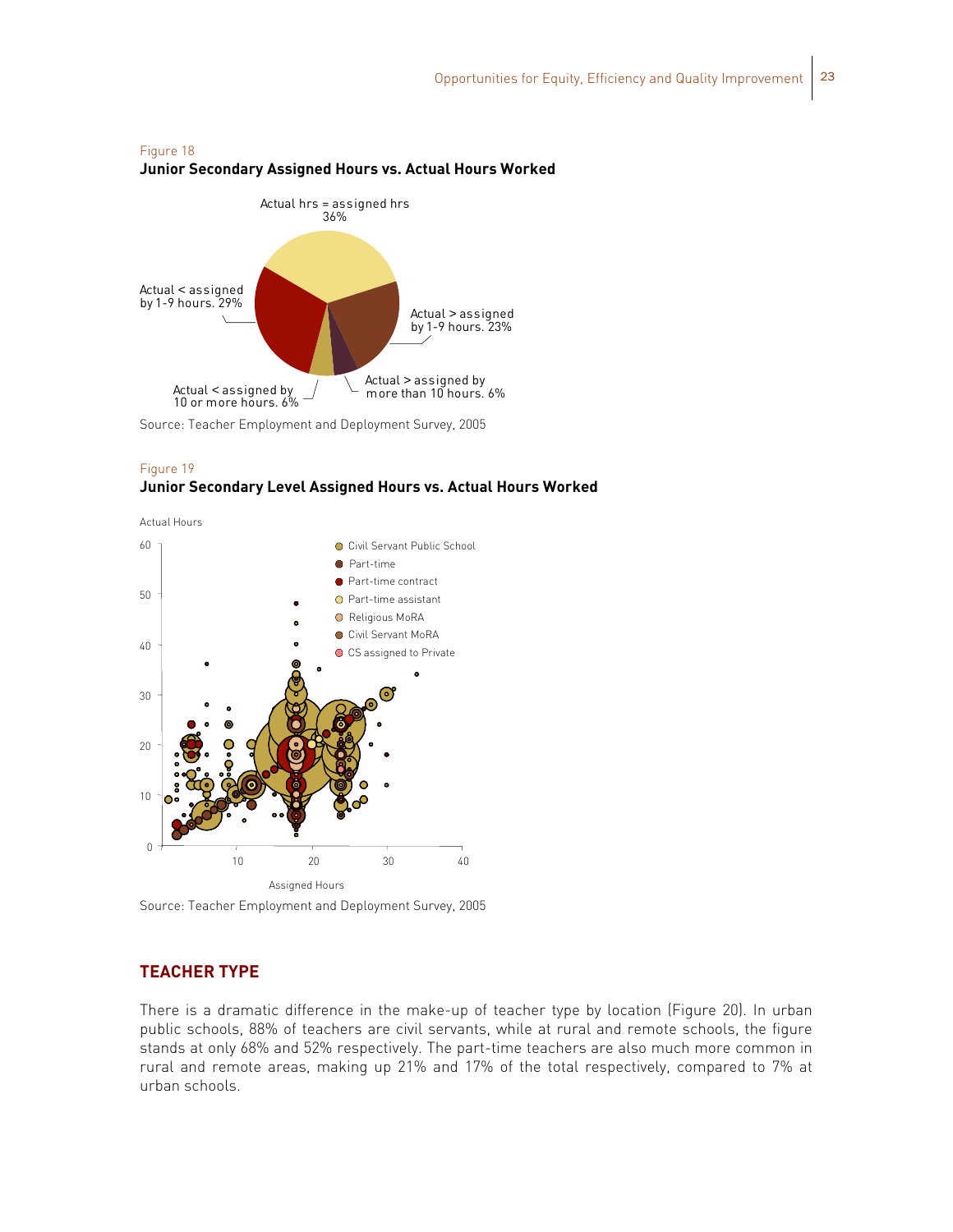Figure 20

There are fewer differences between the proportions of the different types of teachers found at junior secondary schools in different types of location (Figure 21). The major difference is that there are many more contract teachers in remote areas (17%), compared to 7% and 9% respectively for teachers in urban and rural areas respectively.



**Primary School Percentage of Teacher Types by Urban-Rural-Remote** 



Figure 21 **Junior Secondary Teacher Status by Urban-Rural-Remote**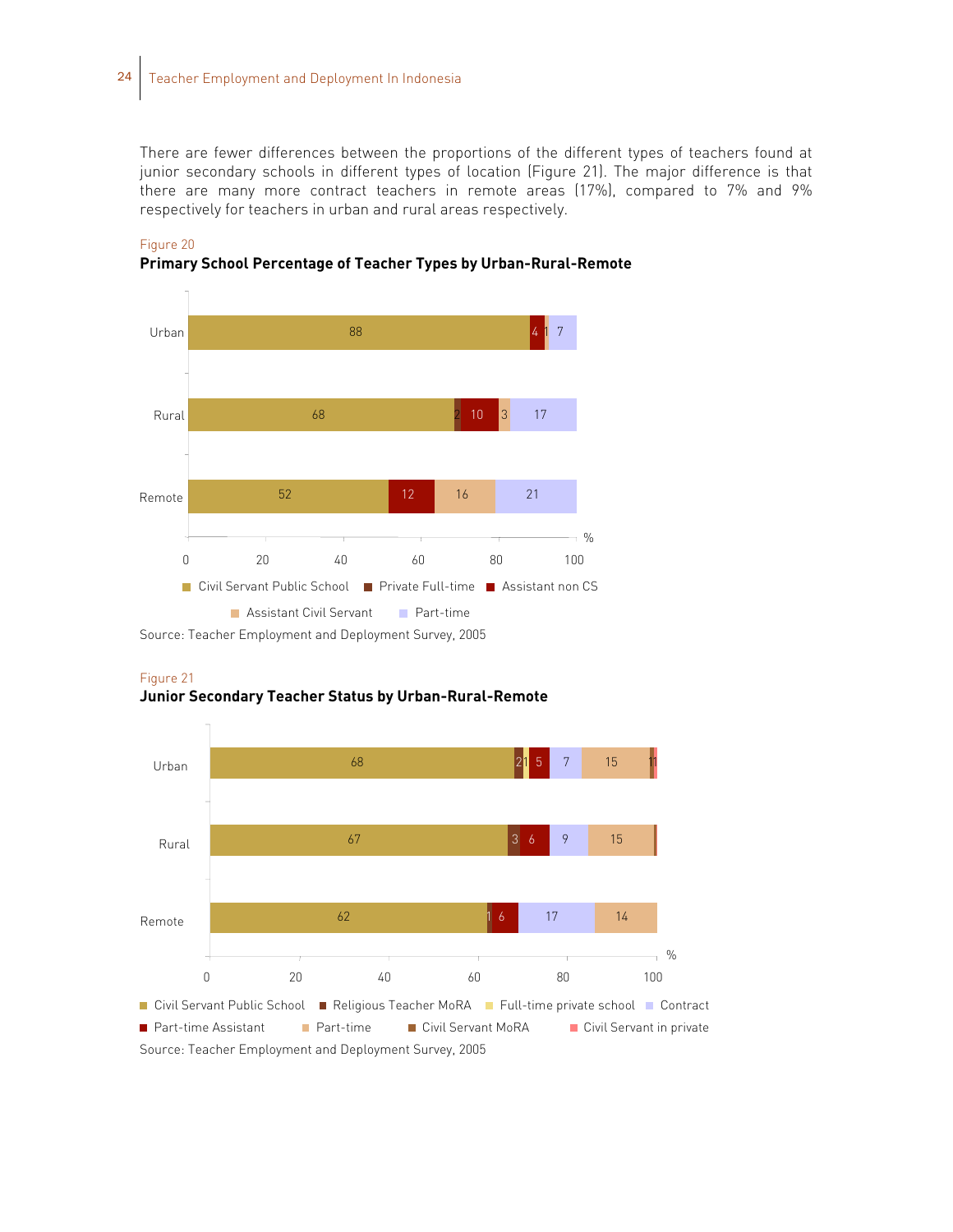## **TEACHER EDUCATION LEVEL**

Across the nation, teacher education levels tend to be low, particularly amongst primary teachers. Based on the requirements prior to the new Teacher Law, 45% of teachers had qualifications lower than the prescribed D2 while 21% of junior secondary teachers had qualifications lower than the prescribed S1. Additionally, 29% of senior secondary teachers had less than the required S1 qualification (Table 4).

#### Table 4

Figure 22

#### **Requirements for Education Level before New Teacher Law**

| <b>TEACHER CATEGORY</b>      | <b>PREVIOUS LEVEL REQUIRED</b> | <b>PERCENT BELOW IN 2005 (pre-Law)</b> |
|------------------------------|--------------------------------|----------------------------------------|
| SD: Primary                  | DII lincl Certificatel         | 45%                                    |
| <b>SMP: Junior Secondary</b> | <b>DIII (incl Certificate)</b> | 21%                                    |
| <b>SMA: Senior Secondary</b> | S1 (incl Certificate)          | 29%                                    |

Source: Rekapitulasi: Date Sekolah and Guru. Direktorat Tenaga Kependidikan, Directorat Jenderal Pendiikan Dasar Dan Menengah, Departemen Pendidikan Nasional. Tahun 2004

These figures are particularly significant, given the passage of the Teacher Law in December 2005, which requires that all teachers have a qualification of a bachelor's degree (S1) or four year diploma (D4). According to 2004 data (Figure 22), a staggering number of teachers do not have these new minimum qualifications, with approximately only 15% of primary school teachers currently holding an S1 or D4 degree. For junior and senior secondary teachers, the number of underqualified teachers is 40% and 23% respectively. Overall, approximately 63% of teachers are unqualified according to the requirements of the new Teacher Law.



## **National Education Levels by School Type**

In looking at teachers' qualifications in terms of their location in urban, rural or remote areas, it can be seen that teachers in remote areas tend to have the lowest education levels, while those in urban areas tend to have the highest levels (Table 5).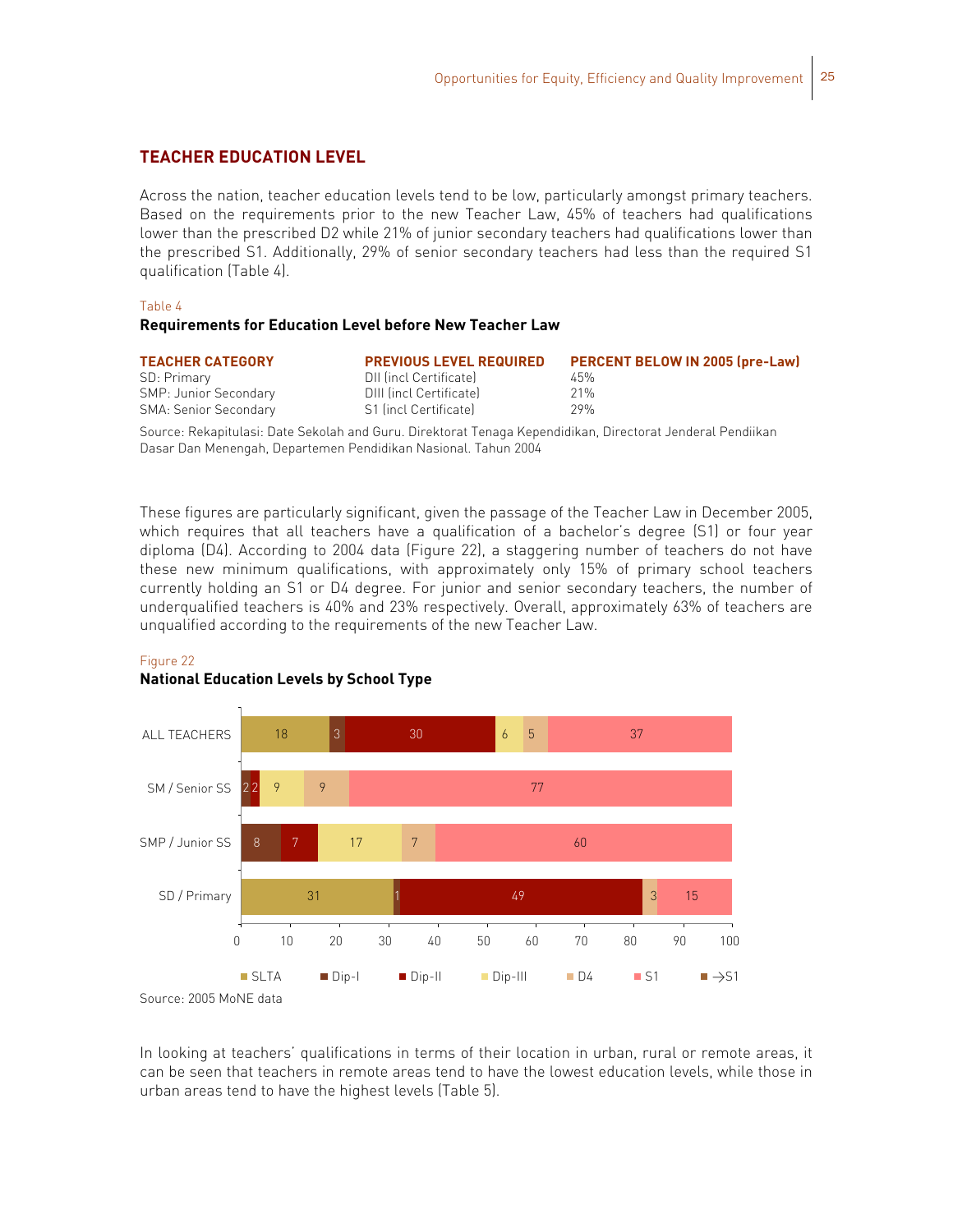| Survey Sample Education Levels of Primary School Teachers by Locatio |                      |                      |                          |  |  |
|----------------------------------------------------------------------|----------------------|----------------------|--------------------------|--|--|
|                                                                      | <b>Pct. Below S1</b> | <b>Pct. Below D2</b> | <b>No. Years Post HS</b> |  |  |
| Urban                                                                | 73 በ%                | $18.2\%$             | 2.3                      |  |  |
| Rural                                                                | 82.6%                | 30.7%                | 1.8                      |  |  |
| Remote                                                               | 94.8%                | 62.1%                | n 9                      |  |  |
| Total                                                                | 80.4%                | 29.5%                | 19                       |  |  |
|                                                                      | T I F I I I IN I IC  |                      | $\cap \cap \cap \Gamma$  |  |  |

# Table 5 **Survey Sample Education Levels of Primary School Teachers by Location**

Source: Teacher Employment and Deployment Survey, 2005

# **ANALYSIS SUMMARY**

The analysis highlights a number of significant issues related to efficiency, equity and quality amongst Indonesia's teacher workforce. There is generally a significant oversupply of teachers, even with the current generous entitlement formula. Although most schools are oversupplied – particularly in urban areas – there is still a shortage of teachers in many schools and this shortage is most severe in remote areas. Teachers tend to work below the minimum number of hours required for a full-time teacher, which is in part due to the oversupply issue.

The quality of teachers is also an area of concern, with the low teacher education levels being one indicator of underqualification amongst the teacher workforce. There is a new focus on addressing quality through the certification requirements under the Teacher Law. This policy initiative should entail the majority of teachers upgrading their qualifications, which could have a significant impact on quality if implemented properly.

The subsequent sections use the results of this analysis to develop policy recommendations for the employment and deployment of teachers, including the proposed use of an alternative entitlement formula, upon which subsequent analysis was performed and incorporated into this section.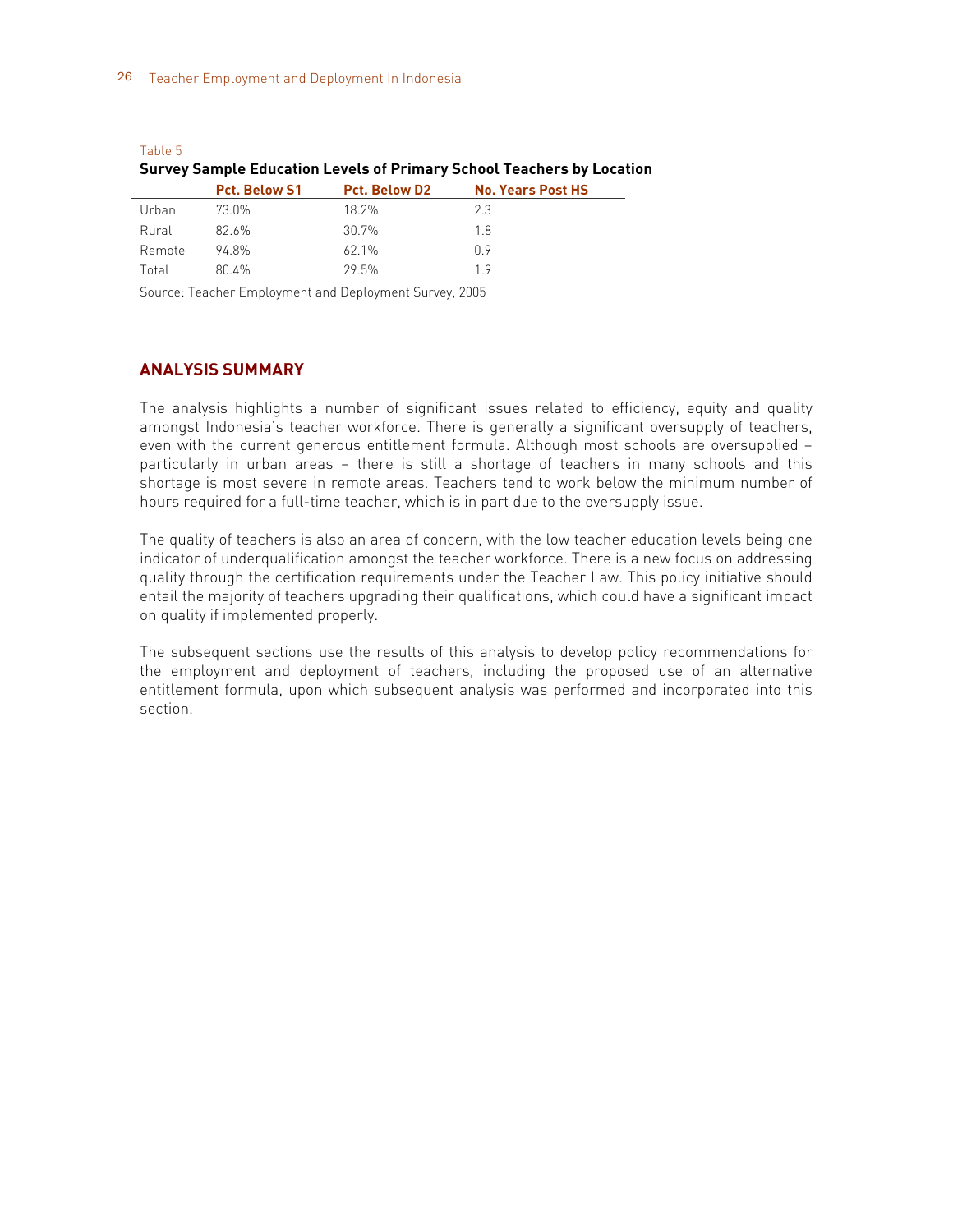# **5. MAJOR EMPLOYMENT AND DEPLOYMENT ISSUES**

The evidence provided by the data from the districts, together with the inputs and discussion from workshops and interviews, identifies six major issues relating to teacher employment and deployment in Indonesia. This section discusses each of the issues and in so doing highlights some of the findings from the analysis in the previous section.

## **DISTRIBUTION: UNEVEN DISTRIBUTION OF TEACHERS**

National policy provides for a staffing formula for primary and junior secondary schools, the basic element of which is the number of learning groups in the school (which normally means the number of classes). As indicated above, the district data show that, based on current policy, there are marked inequities in the deployment of teachers, both across schools and districts. Some 68% of urban primary schools have an excess, while 66% of remote primary schools have a deficit. The imbalance between urban and remote is not as marked at junior secondary schools. Overall, some 81% have an excess, while 13% of schools are short of their entitlement according to the current formula. There are also reported mismatches between the needs of schools and teachers' areas of competence, particularly in regards to teachers qualified to teach English, sport and religion. Although districts have the authority to transfer teachers within their jurisdiction, there appears to be a reluctance to implement such transfers in practice. There are also anecdotal reports of interference in the posting and transfer process. Further, transfer between districts and between provinces is reported to be particularly difficult. In considering the question of over- or undersupply within a given school or district, it is important to acknowledge that the data in this study are drawn from school and district responses to questions relating to staffing levels, and do not necessarily reflect stated policy. This question is explored in more detail below. Notwithstanding the question of excess and deficit, it is clear that there is an uneven distribution of teachers across both schools and districts.

### **REMOTE SCHOOLS: INEQUITIES FOR REMOTE SCHOOLS**

The national staffing policy, which provides for a minimum of nine teachers regardless of the size of the school, means that remote schools, being relatively small schools, should be well staffed. However, the district data indicate that there are acute shortages of staff in the majority of remote schools, with 93% reporting that they had a deficit. Although there is a requirement for teachers, as civil servants, to serve where they are posted, the policy is clearly not being consistently implemented. As a result, some teachers have heavy workloads and students in many remote schools are disadvantaged. Reasons given for staffing shortfalls include: lack of adequate housing; poor transport; domestic responsibilities; concerns about the isolation from family and friends; and the generally poor services and facilities in remote areas.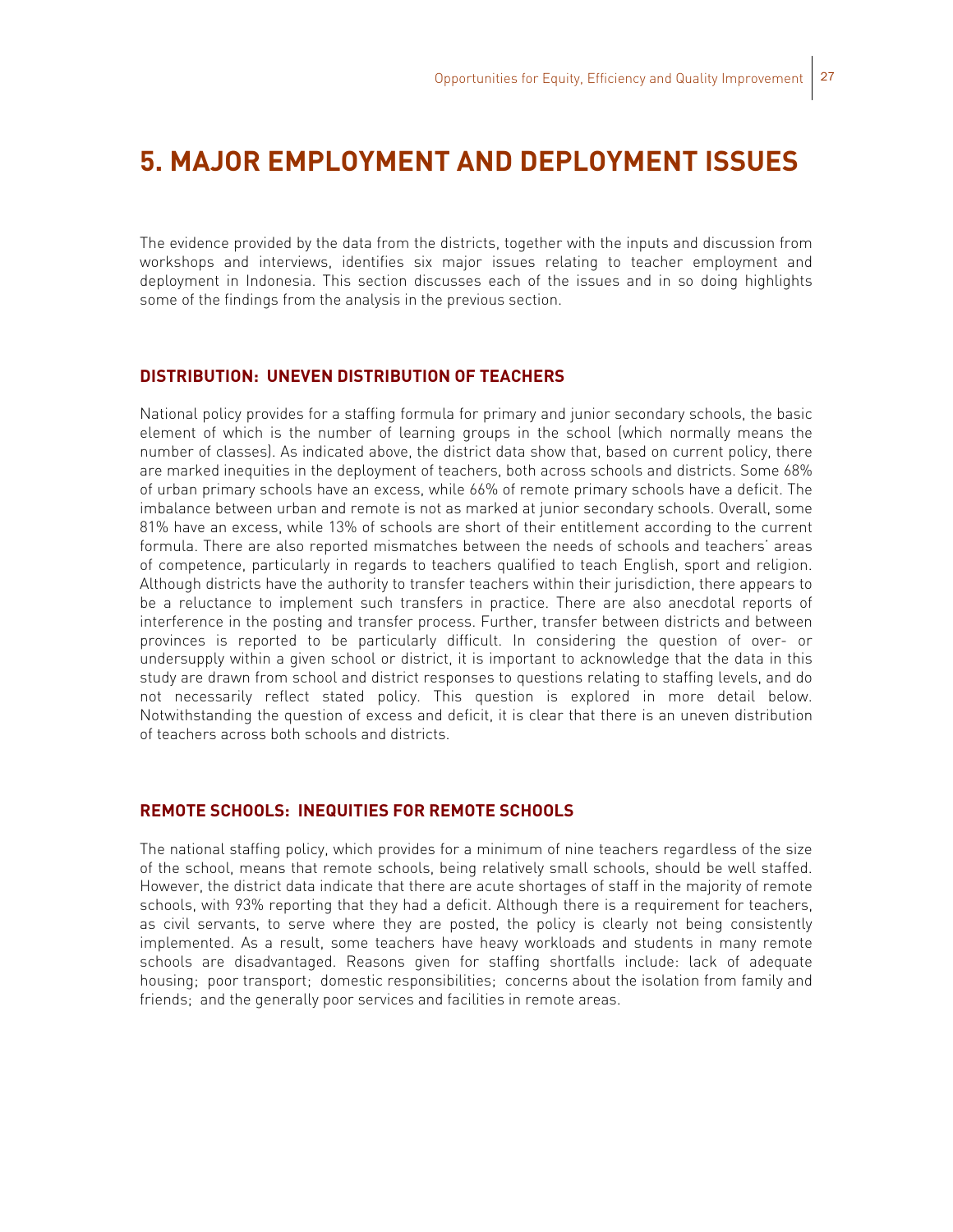## **WORKLOAD: GENERALLY LOW WORKLOAD, WITH GREAT VARIATION**

Not surprisingly, given the inequitable distribution of teachers, there is also a great variation in the actual workloads of teachers. The minimum number of hours a teacher is required to work is determined nationally. The minimum load, for teachers employed at both primary and junior secondary schools, is 18 hours per week. The length of the period varies from 30 minutes in grades 1 and 2, to 40 minutes in grades 5 and 6 and 45 minutes in junior secondary grades. Based on this requirement, a primary teacher should have a minimum teaching load of 24 periods out of the 42 periods in the school week. Teachers in more junior grades, with shorter periods and fewer hours in the school week, could have an even lower teaching load. The district data for primary schools show an average load of some 25 hours per week, with almost a quarter of the teachers reported to have a workload of less than the minimum of 18 hours. The corresponding figure for junior secondary teachers is an average of just over 17 hours per week with 44% below the minimum of 18 hours. Clearly, those schools which have an excess of staff can afford to have lower workloads, whereas those with a staff deficit will tend to have heavier workloads. An additional factor which contributes to workload inequities is that there are specialist teachers for sport and religion in primary schools, who may not have a full teaching load, especially in smaller schools. In the case of junior secondary schools, teachers generally teach only one subject, which restricts the flexibility in staff allocation. Understandably, some teachers would be assigned some non-teaching duties.

## **EXCESS: OVERALL EXCESS OF STAFF**

The generally accepted approach to assessing the level of staffing is to examine the student: teacher ratio (STR). The STR provides a short-hand indicator for making a judgment about the relative over- or undersupply of teachers at different levels of a system. The national policy stipulates an STR for primary schools of 40:1 and for junior secondary schools of 28:1. The stipulated primary and junior secondary ratios are unrealistically high, well in an excess of comparable international practice, and in fact are not being applied. The district data show that the actual STR across the sample is 19.0 for primary schools and 15.6 for junior secondary schools. Available national data demonstrate average ratios of 20:1 at primary schools and 14:1 at junior secondary schools. Comparable average STRs for Asia/Pacific countries are approximately 31:1 at primary schools and 25:1 at junior secondary schools.<sup>13</sup> Understandably, it is necessary to exercise caution when making comparisons, as the basis for these calculations can vary. For example, head-teachers and part-time teachers may or may not be included in the data for some countries. It is not possible to calculate a valid nation-wide excess or deficit without having actual data from each school set against an agreed staffing formula. However, taking the sample STR, together with the relatively low workload noted above, it is reasonable to conclude that the actual staffing levels in Indonesian primary and, to a lesser extent, junior secondary schools, are overly generous and unnecessarily costly. Nevertheless, the dominant perception at school and district level is that the majority of schools are understaffed. Unless some corrective action is taken, the adverse resource implications of oversupply will be magnified with the introduction of allowances under the Teacher Law.

<sup>13</sup> Source: EdStats database. Primary ratio clearly defined with weighted ratio, but junior secondary ratio estimated by authors due to unavailability of specific international data for this level.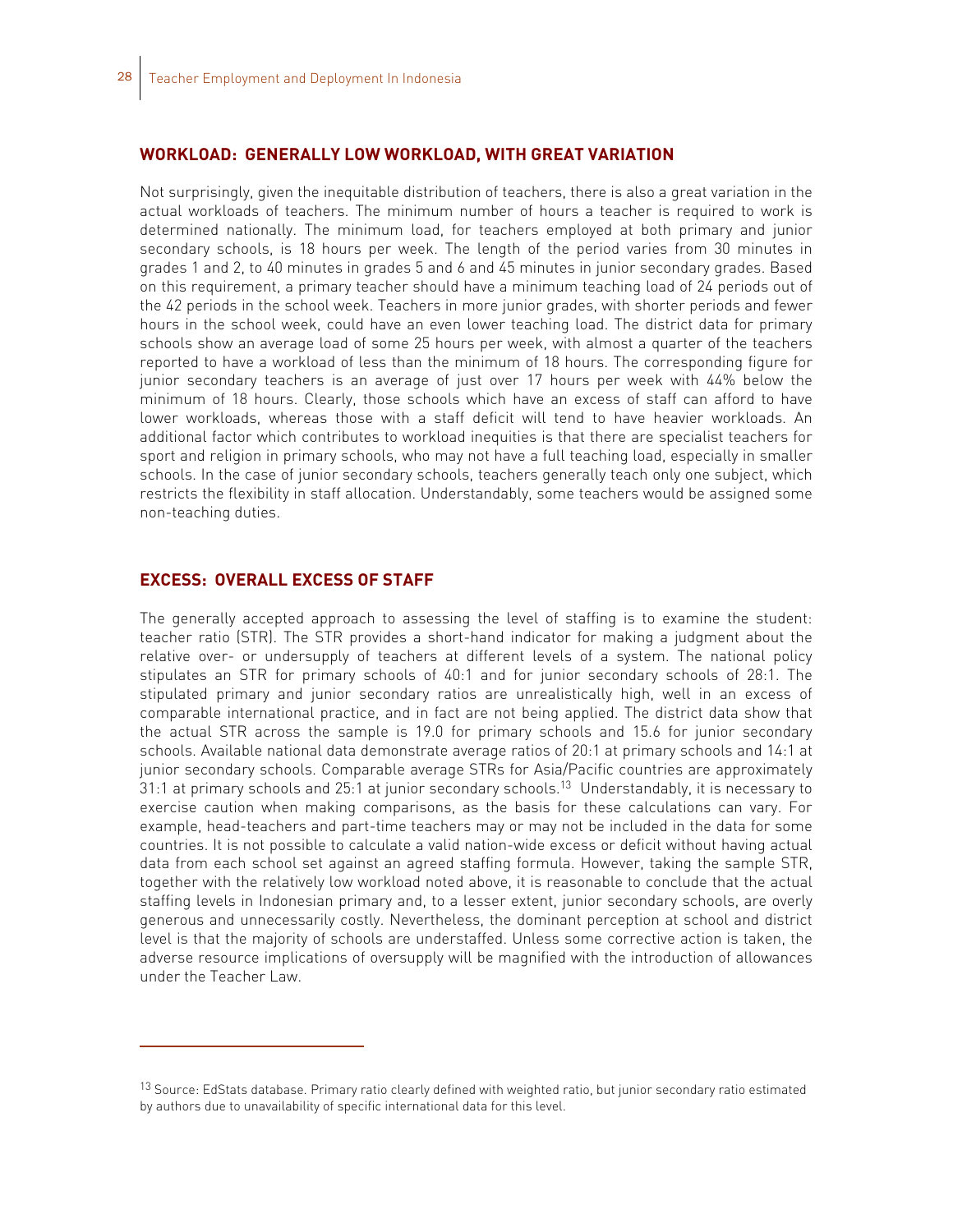By stipulating a more modest STR of, say, 26:1 for primary schools and 22:1 for junior secondary schools and applying these nationally, there would be currently more than 240,500 primary teachers, and approximately 89,700 junior secondary teachers, in excess of requirements. The resource implications are discussed in Section 0.

# **REMUNERATION: RELATIVELY LOW REMUNERATION, WITH WIDE VARIATION IN ALLOWANCES**

Teacher salaries are set nationally, based on the civil service scale. Salaries can be augmented by allowances, which can be paid at district and/or school level. It is generally acknowledged that teacher salaries are low, compared with those received by other civil servants with similar qualifications, particularly for those with higher qualifications. Monthly allowances paid to teachers vary greatly, depending on local circumstances. The field data show that only 36% of primary teachers and 52% of junior secondary teachers receive district allowances, the range being Rp15,000 to Rp1,500,000 for primary teachers and Rp8,000 to Rp1,998,000 for junior secondary teachers. Only 14% of primary teachers and 45% of junior secondary teachers receive a school level incentive, the range being Rp 8,000 to Rp1,500,000 for primary teachers and Rp9,000 to Rp3,136,000 for junior secondary teachers.<sup>14</sup> Unsurprisingly, inequities are most apparent in districts and/or school communities that do not have sufficient financial resources to pay allowances, rather than in better off district and/or communities.

Anecdotal evidence suggests that the generally low level of remuneration affects teacher motivation, attendance, and performance, and that it is not uncommon for teachers to take a second job to make ends meet.

This situation is aggravated when teachers are posted to remote areas, where they work under more difficult conditions and are less likely to have access to other paid work. Issues relating to salaries and allowances are acknowledged in the Teacher Law, the intention being to double remuneration (core salary, plus equivalent by way of professional allowance) where teachers have the required qualifications and also to provide an allowance, equivalent to the base salary, for those posted to special areas, including remote schools.

### **TEACHER QUALITY: CONCERN ABOUT TEACHER COMPETENCIES**

Although specific data on the quality of the teaching and learning experience and teacher competencies were not requested in the sample field study, the issue was raised extensively at the workshop. Apart from the generally low level of quality of inputs (e.g., textbooks and teaching/learning materials), the low level of teacher competencies are likely to be contributing to sub-optimal performance on the part of both students and teachers. It is of interest to note that according to the requirements stated in the new Teacher Law, some 82% of primary and some

 $14$  It is worth noting that there are concerns about the accuracy of the district and school incentives reported and that these numbers should certainly not be taken to be representative across Indonesia.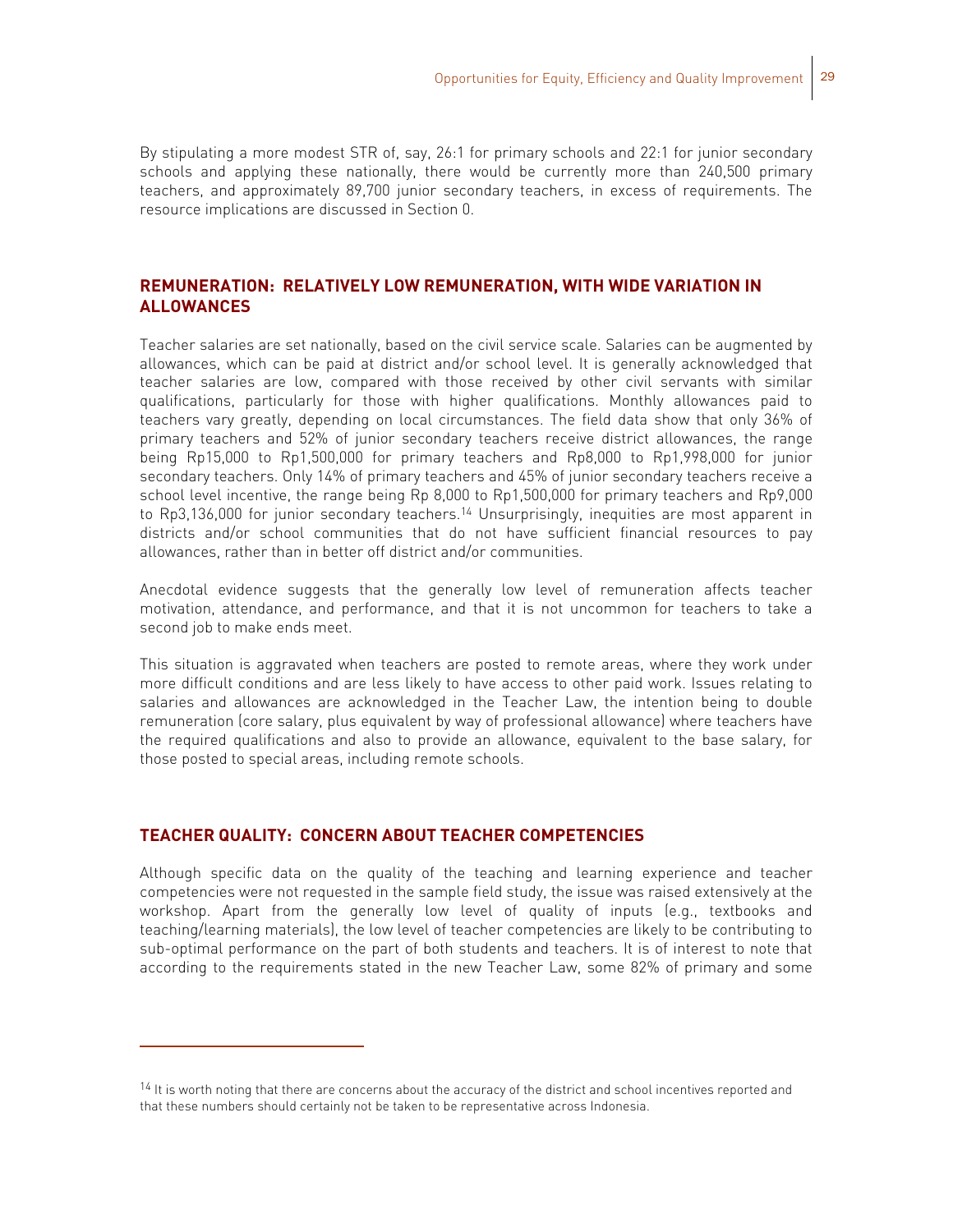# 30 Teacher Employment and Deployment In Indonesia

33% of junior secondary teachers nation-wide are underqualified.15 By linking certification based on qualifications and performance to remuneration (with qualified teachers drawing double the core salary), the Government is providing significant incentives to teachers to upgrade their qualifications. Increases in teacher remuneration of this magnitude will, of course, have significant implications for the budget. This and related issues are discussed in Section Resources Implications.

<sup>15</sup> Mone Balitbang data 2004-2005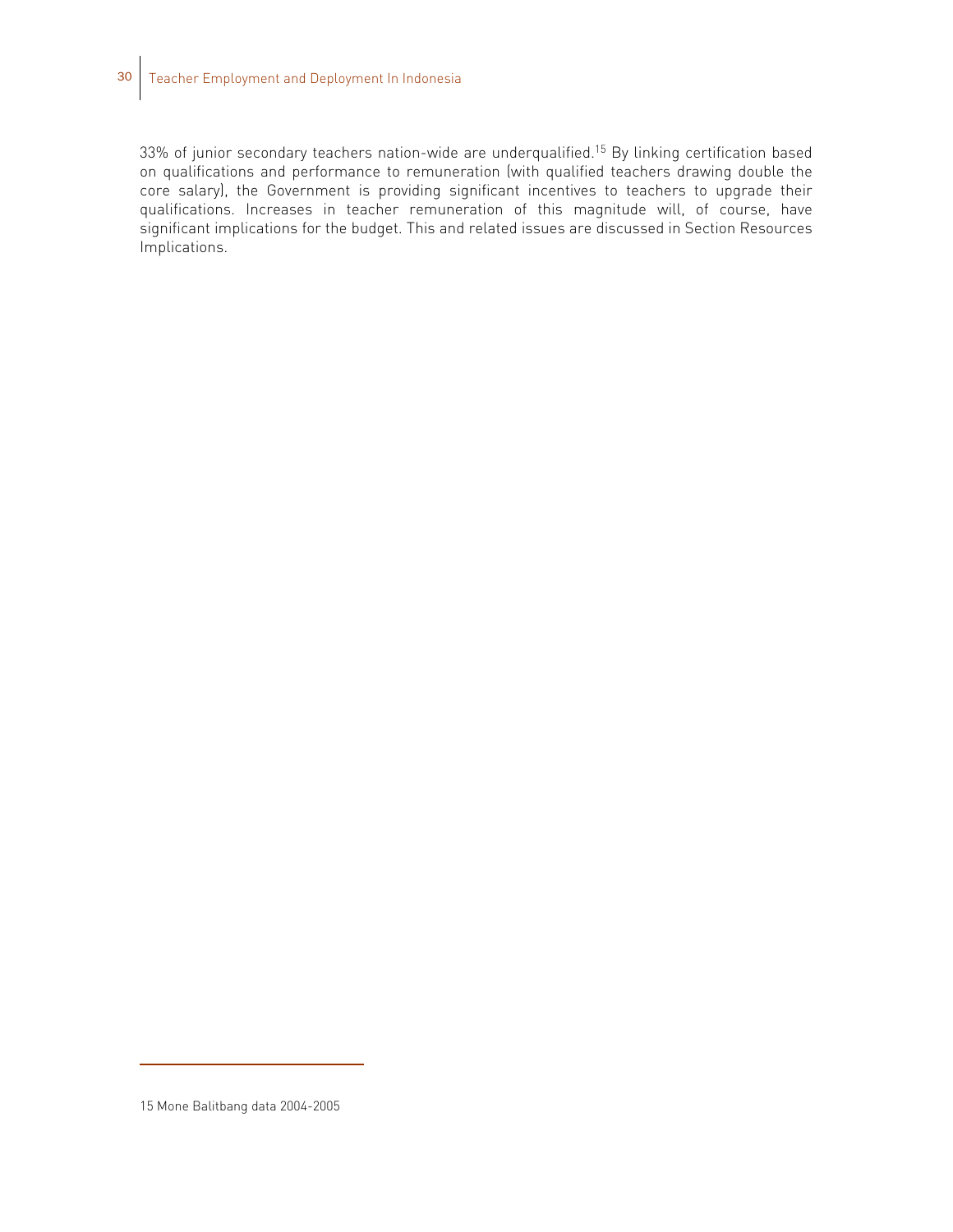## **6. POLICY RESPONSES TO MAJOR ISSUES**

The six major issues presented in Section 5 provide the basis for the consideration of suitable interventions. In looking at the policy options, it is necessary to consider four fundamental criteria:

- **access to basic education;**
- $\blacksquare$  equity in the delivery of services;
- quality of teaching and learning; and
- **the cost-effectiveness of the system, so that the best use is made of available resources,** which in turn raises the related consideration of affordability.

This section examines options for intervention for each of the major issues.

## **DISTRIBUTION: UNEVEN DISTRIBUTION OF TEACHERS**

In order to address the issue of the uneven distribution of teachers it will be necessary to revisit policies relating to:

- staffing of schools;
- **transfer of staff:**
- **n** minimum years of required service in remote schools; and
- **•** application of sanctions when requirements are not met.

The preferred option for staffing schools is to determine school entitlements on the basis of the number of students, with a weighting for smaller schools, rather than on the basis of the number of classes/learning groups. This would be accompanied by greater flexibility in the range of subjects that teachers are required to teach and by provision for shared and part-time positions. This approach ensures equity in staff entitlements across schools and has the potential to be cost-effective. It is also relatively easy to administer at national and district levels and to monitor teacher excesses and deficits, on a school and district basis. Given that the teaching service is part of the national civil service, there needs to be provision not only for transfer between schools within a district, but also between districts and between provinces, particularly for promotion purposes.

To achieve these ends, it will be necessary to revisit the existing policies and, where necessary, to ensure that the accompanying mechanisms are put in place to give effect to new policies. The machinery is required to provide for both teachers who seek transfer and those who are required to transfer at the request of the administration, in the interests of access, equity and quality. There is already policy in place to require teachers to serve in remote areas. The challenge is to determine what constitutes a reasonable period of time for required service and what action to take when teachers do not take up their posting or abandon the posting prematurely. In order for a redistribution to be effective, civil service sanctions will have to be invoked in all cases where transfer and initial posting requirements are not met. Specific policy recommendations designed to address the issue of the uneven distribution of teachers are given in Section 7.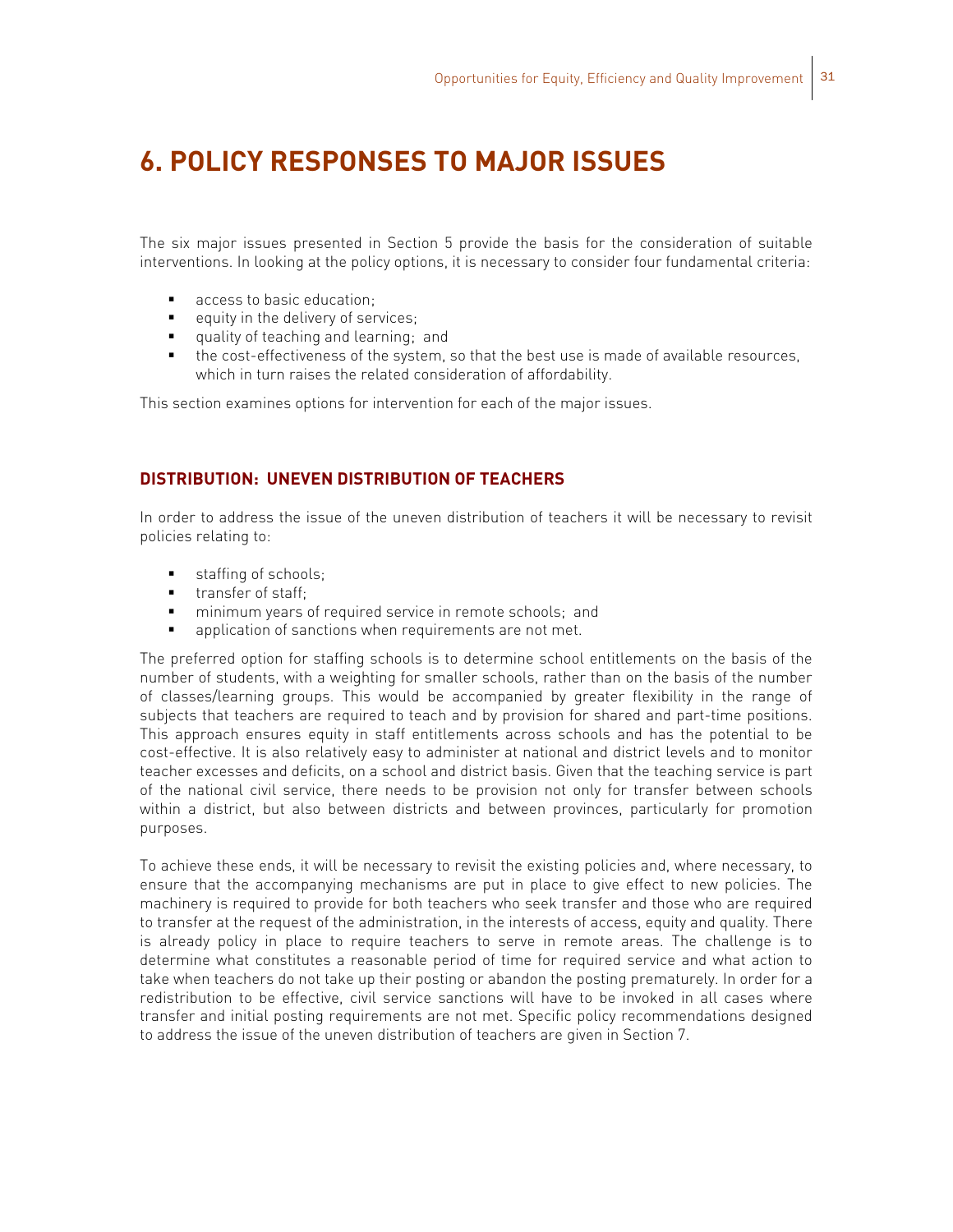### **REMOTE SCHOOLS: INEQUITIES FOR REMOTE SCHOOLS**

Remote schools present a unique challenge in terms of providing access, equity and quality at a level which is cost-effective. Policy options include:

- **•** appointing beginning teachers for a minimum term of service;
- **P** providing a worthwhile incentive to attract and retain teachers:
- forming multigrade classes in smaller schools<sup>16</sup>;
- a staff weighting to ensure that no school need have fewer than three teachers, plus a head teacher;
- amalgamation of smaller schools, where the conditions are conducive;
- **EXEC** assisting teachers who require access to reasonable housing;
- providing school and/or college scholarships for students from remote areas who want to become teachers and serve in their home areas.

Of particular significance is the intention under the Teacher Law to provide a location allowance for teachers working in remote areas. Considered collectively, the range of options has the potential to promote access, equity, quality and cost-effectiveness. Specific policy recommendations designed to address the issue of inequities in remote schools are provided in Section 7.

### **WORKLOADS: TOO LOW, TOO MUCH VARIATION**

Generally low workloads, together with the great variation among workloads across schools, are detrimental to the achievement of equity for both students and teachers; to quality; and to costeffectiveness. In addition, unreasonably high workloads for teachers in small schools can be detrimental to student participation. Policies required to address the twofold issue include:

- an agreed minimum and maximum number of teaching hours for teachers at various levels;
- **a** a staffing formula which is compatible with the teaching load;
- teaching expertise which allows for greater flexibility in staff allocation;
- provision for part-time teaching and for sharing teachers across "neighboring schools"; and
- **Philter-** provision to form multigrade classes in smaller schools.

The combined effect of some or all of these measures will spread workloads more equitably and, providing the workload is more in line with international practice, will have a significant impact on cost-effectiveness. Specific policy recommendations designed to address the issue of workloads are given in Section 7.

 $16$  For case study example on multigrade teaching see Annex E: Examples and Case Studies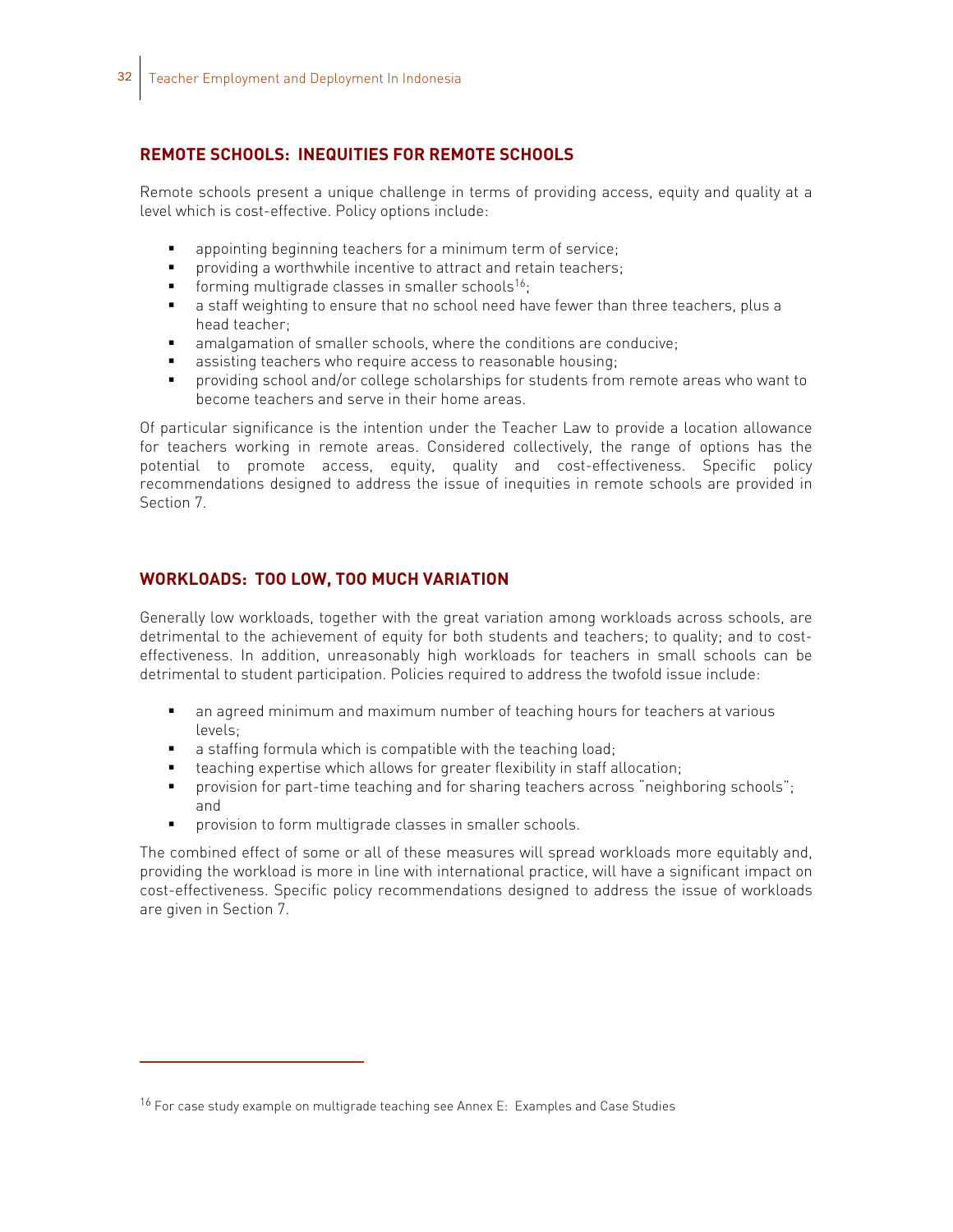### **EXCESS: OVERALL EXCESS OF STAFF**

An overall excess of teachers has a major and continuing impact on the cost-effectiveness of the system. The basic policy option is to set the staffing formula at levels that are more in keeping with those in similar countries. Teacher salaries and related costs currently account for some 75% of the budget<sup>17</sup>. A reduction in the number of required teaching positions relative to the number of students would free-up significant funding, which could be directed to support quality inputs. Depending on the scale of the reduction, a proportion of the funds could also be used to support the increase in allowances under the Teacher Law.

At the same time, it is essential to recognize that the downsizing of the teaching service will take time. While the implementation of an effective transfer policy will help to deploy teachers more equitably, reducing the excess presents perhaps the greatest challenge for the system. Given that teachers are within the civil service, there are few options other than attrition or "pay out" to effect the reduction, which would have short-tem budget implications. Some of the excess could be used for an emergency relief pool at district level. An important complementary strategy should be to reduce the intake to training institutions. Also, there should be a two to three year gap in new primary graduates, due to the upgrading of courses from D2 to S1. A relevant point is that having an excess of teachers in junior secondary schools does provide government with the opportunity to accelerate progress towards universal basic education, the overall infrastructure cost of which would, of course, be a major consideration. Specific policy recommendations designed to address the issue of overall excess of staff are given in Section 7.

### **REMUNERATION: RELATIVELY LOW REMUNERATION, WITH WIDE VARIATION IN ALLOWANCES**

Major policy initiatives to address remuneration levels for teachers are provided for in the new Teacher Law. The scale of the increases will have major budgetary implications (see Section 0), but it is reasonable to expect a consequential increase in the quality of both teacher and student performance. Further, the location incentive, if effective, should improve access and equity for students in remote schools. Based on the present plan for a staged introduction, there are two strategies that warrant consideration. First, given the excess of teachers, it should be possible to provide for some release time for those in the process of upgrading their qualifications. Second, the increase in remuneration for certification currently appears to be an all or none provision, but possibly a more graded approach would be more effective, rewarding teachers for their efforts in making progress towards certification. The implications of this observation are discussed in Section 0. Specific policy recommendations relating to the issue of teacher remuneration are given in Section 7.

<sup>&</sup>lt;sup>17</sup> Estimates based on data from the World Bank Public Expenditure Review on Education, 2006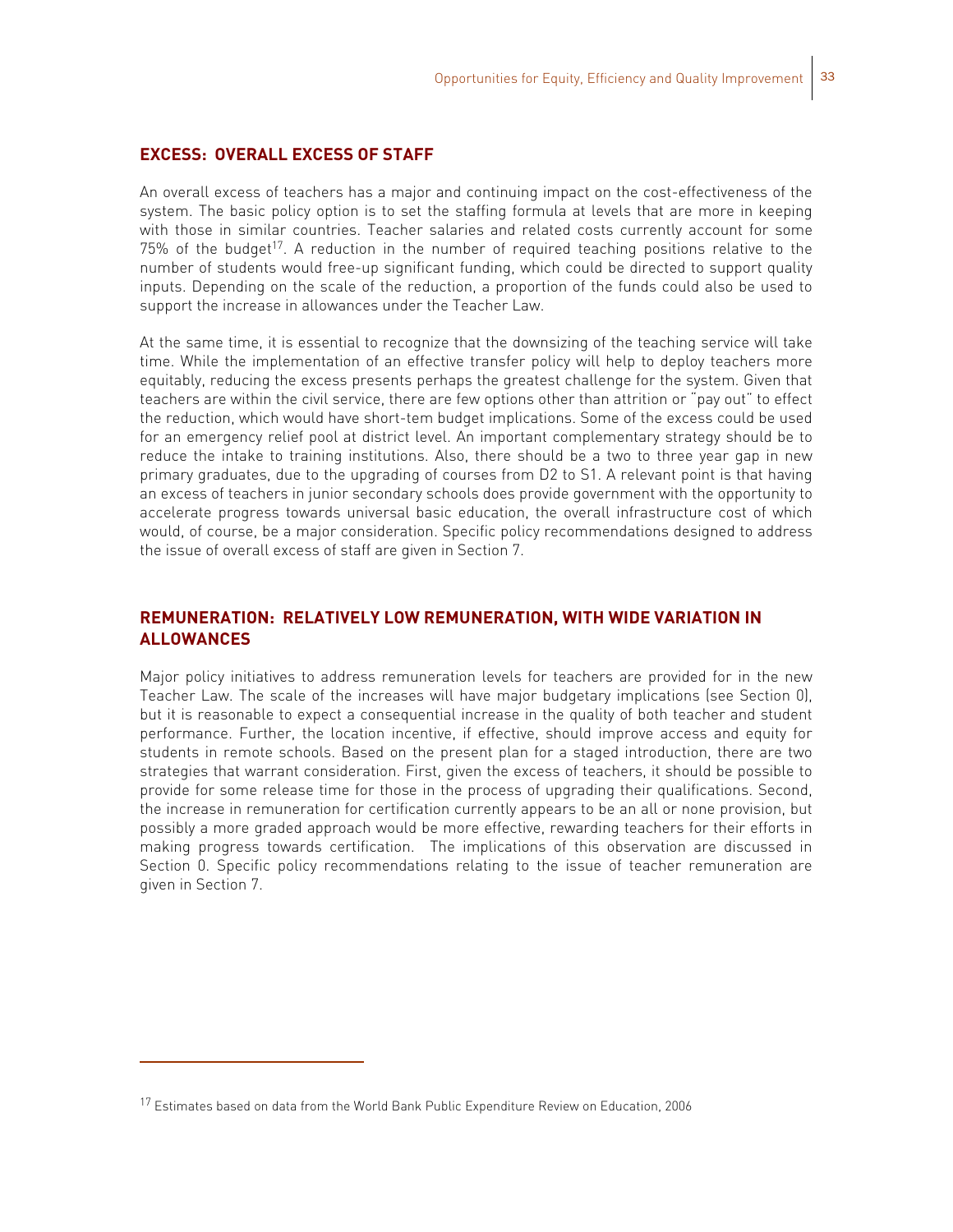#### **TEACHER QUALITY: CONCERN ABOUT QUALITY OF TEACHER COMPETENCIES**

The Teacher Law sets out to address the issue of teacher quality, by promoting teacher qualifications and certification, and linking competence to remuneration. Related policy considerations include:

- provision for progression over certain barriers to be linked to performance on agreed competencies;
- provision for increased promotion opportunities, to be linked to performance on agreed competencies;
- ongoing professional development post-certification;
- fostering the development of professional associations among teachers; and
- **The action involvement of accredited institutions for both pre and in service training.**

There is every reason to believe that the improvement in the quality of teaching will have a direct impact on the quality of learning. If this initiative can be linked with a more equitable distribution of teachers and an increase in the supply of quality inputs to schools, the overall impact on access, equity and quality should be significant over time. Specific policy recommendations designed to address the issue of teacher quality are given in Section 7.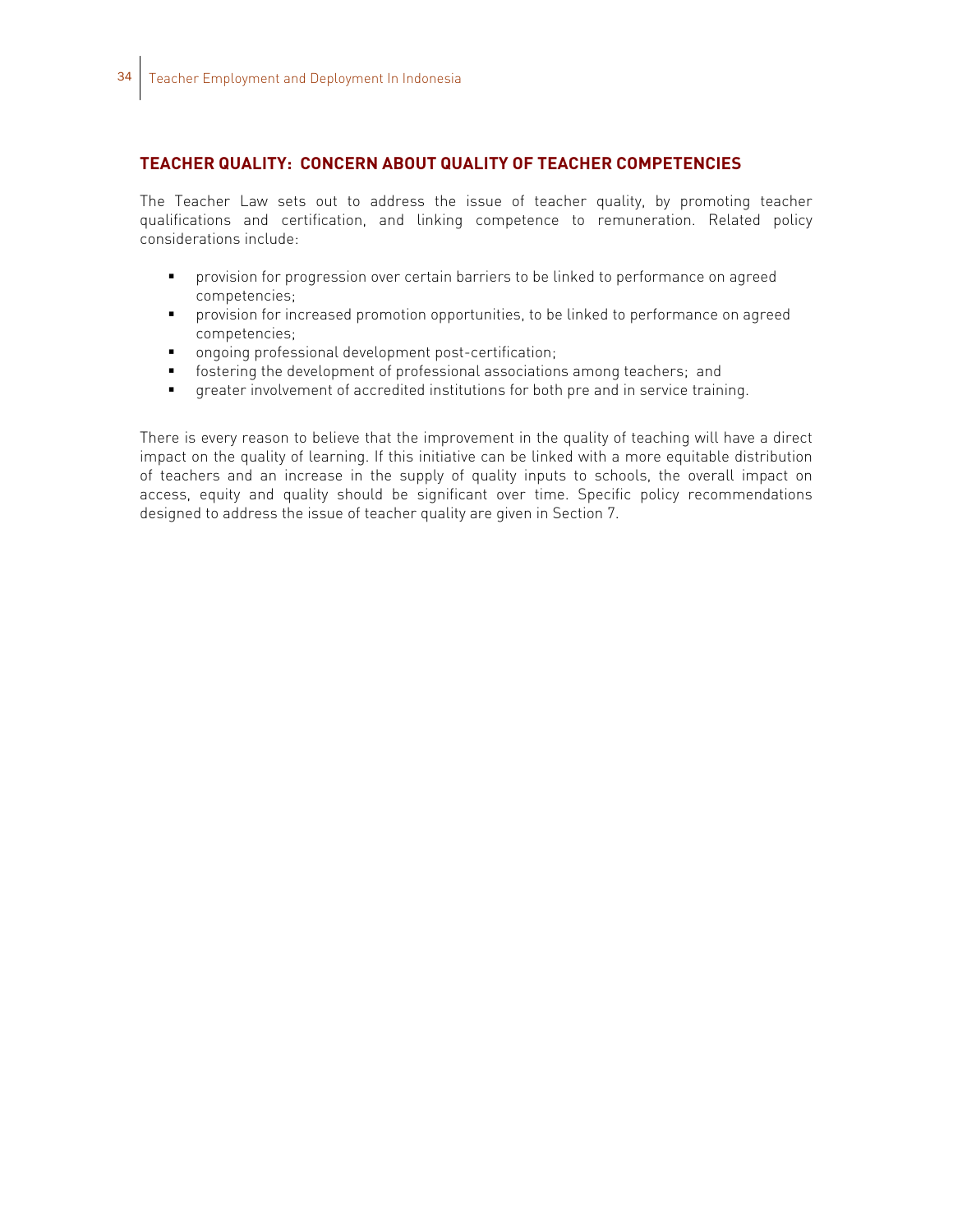## **7. POLICY RECOMMENDATIONS RELATED TO ISSUES**

Section 5 identified six major issues relating to teacher employment and deployment. Section 6 discussed policy options for addressing the issues, having particular regard to the likely impact on access, equity, quality and cost-effectiveness.

This section sets out specific policy recommendations designed to address the six major issues. For ease of reference and follow-up, the recommendations have been grouped to align with likely administrative responsibilities, namely:

- teacher recruitment, appointment, salaries and allowances;
- classification of schools;
- $\blacksquare$  teacher posting, transfer and attendance:
- teacher progression and promotion;
- staffing of schools;
- class size, including multigrade classes;
- teaching workload;
- **teaching subjects;**
- student: staff ratios;
- teacher housing in remote areas; and
- $\blacksquare$  school mergers.<sup>18</sup>

Some of the policies within the administrative clusters at the provincial and district levels already exist, albeit expressed differently, some are a modification of current policy and others are new. The inclusion of all three types within the relevant clusters provides a comprehensive and consistent coverage of the set of recommended policies for teacher employment and deployment. Understandably, some of the policies have resource implications, representing both increases and decreases. Relevant items are discussed in Section 9.

The matrix below, which contains the recommendations, is designed to assist stakeholders, particularly management, in relating specific policies to each of the major issues. The framework provides a starting point for national and district agencies to address cooperatively outstanding issues from a shared policy perspective. For example, to successfully address the issue of inequities in remote schools, specific policies need to be drawn from each of the 11 administrative clusters (as shown by the asterisks in the Remote Schools column). Needless to say, as there is an overall coherence among the specific policies targeting remote schools (as well as the other areas), there would be merit in an all rather than some approach. However, it would be possible to be selective and to trial specific policies (e.g., policies to achieve greater efficiencies in the area of student-teacher ratios; teacher workloads; school mergers in particular areas; scholarships for students; multigrade classes). The range of issues and policies is such that there is ample scope for a number of districts to be involved in the trialing of the recommendations.

<sup>&</sup>lt;sup>18</sup> For a case study on school mergers, see Annex E: Examples and Case Studies.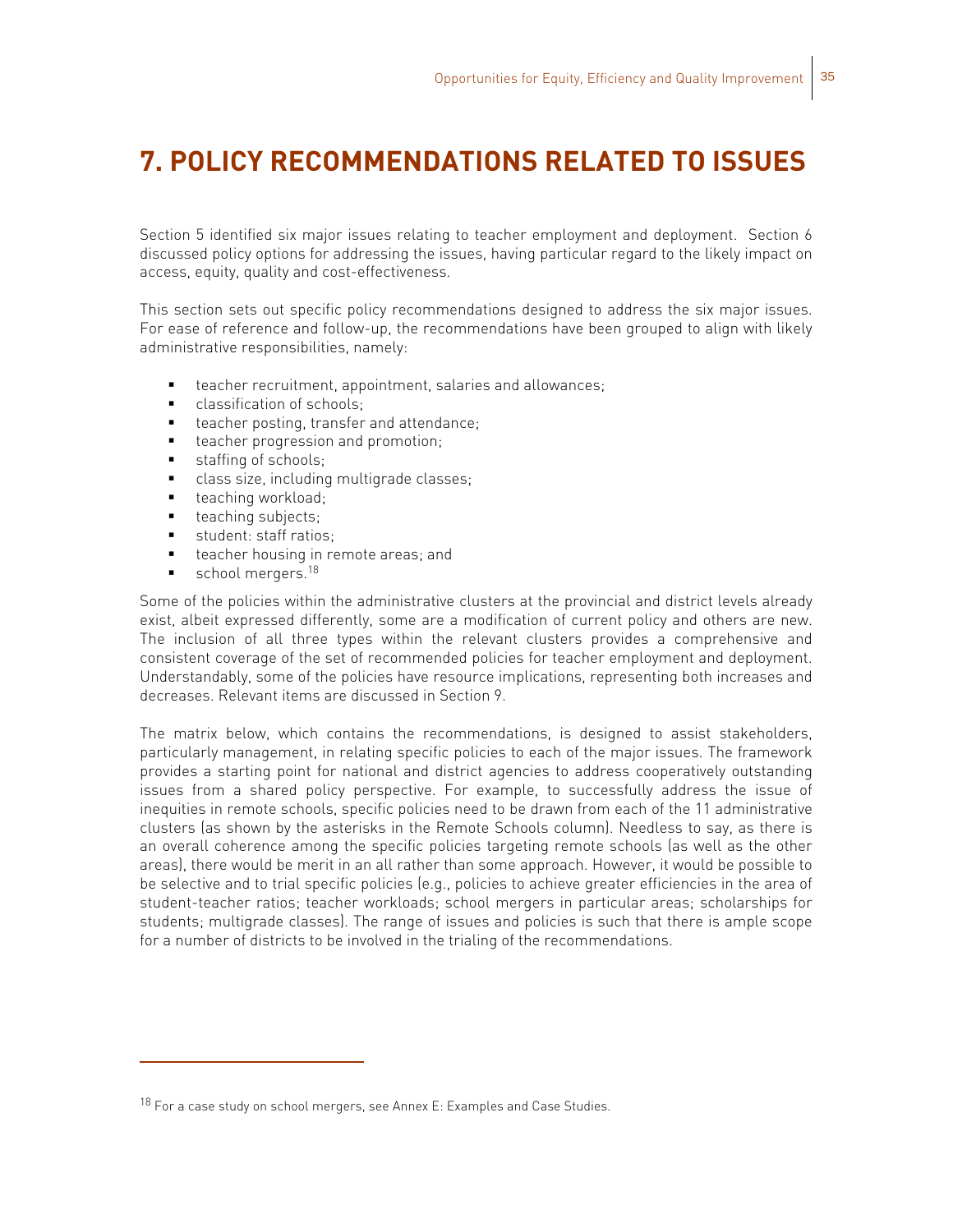## **Policy Recommendations Related to Issues**

|       | <b>Policy Recommendations</b>                                       | Key Employment and Deployment Issues |        |       |               |        |         |
|-------|---------------------------------------------------------------------|--------------------------------------|--------|-------|---------------|--------|---------|
| Ref   | (* indicates that the policy is particularly relevant to            | Distribution                         | Remote | Work- | <b>Excess</b> | Remu   | Quality |
|       | given Issue or Issues)                                              |                                      |        | load  |               | n'tion |         |
| 1.0   | Teacher recruitment, appointment, salaries and allowances           |                                      |        |       |               |        |         |
| 1.1   | That the current policy for the recruitment of teachers             | $\ast$                               |        |       |               |        |         |
|       | to the civil service be upheld, with provision to                   |                                      |        |       |               |        |         |
|       | consider a gradual progression towards a national                   |                                      |        |       |               |        |         |
|       | teacher service                                                     |                                      |        |       |               |        |         |
| 1.2   | That teachers be appointed nationally and allocated to              | $\ast$                               |        |       |               |        |         |
|       | districts, with provision for districts to appoint part-            |                                      |        |       |               |        |         |
|       | time teachers, under nationally determined conditions               |                                      |        |       |               |        |         |
|       | of employment, within the overall district staffing                 |                                      |        |       |               |        |         |
| 1.3   | entitlement<br>That teacher salaries continue to be determined      |                                      |        |       |               | $\ast$ |         |
|       |                                                                     |                                      |        |       |               |        |         |
|       | nationally, with provision for both full and part-time<br>teachers  |                                      |        |       |               |        |         |
| 1.4   | That core professional and location allowances be set               |                                      |        |       |               | $\ast$ | $\ast$  |
|       | nationally and funded from national revenue (as                     |                                      |        |       |               |        |         |
|       | provided for under the Teacher Law)                                 |                                      |        |       |               |        |         |
| 1.5   | That provision be made for additional allowances to                 |                                      |        |       |               | $\ast$ |         |
|       | be set at district level and paid from local revenue                |                                      |        |       |               |        |         |
| 1.6   | That concurrent with proposed improvements in                       |                                      |        |       |               | $\ast$ |         |
|       | teacher salaries and allowances under the Teacher                   |                                      |        |       |               |        |         |
|       | Law, the current incremental scales be reviewed with                |                                      |        |       |               |        |         |
|       | a view to simplification and ease of administration                 |                                      |        |       |               |        |         |
| 1.7   | That concurrent with the proposed improvements in                   |                                      |        |       |               | $\ast$ |         |
|       | teacher salaries and allowances, designed to improve                |                                      |        |       |               |        |         |
|       | teacher welfare, consideration be given to phasing out              |                                      |        |       |               |        |         |
|       | additional allowances for teachers at school level                  |                                      |        |       |               |        |         |
| 1.8   | That concurrent with improvements in allowances,                    |                                      |        |       |               |        |         |
|       | designed to attract and retain teachers in remote                   |                                      |        |       |               |        |         |
|       | areas, consideration be given to the provision of                   |                                      |        |       |               |        |         |
|       | scholarships for students from local area who seek to               |                                      |        |       |               |        |         |
|       | become teachers - while at secondary school and/or                  |                                      |        |       |               |        |         |
|       | training college - where there is a continuing staffing             |                                      |        |       |               |        |         |
|       | problem                                                             |                                      |        |       |               |        |         |
| $2.0$ | Classification of schools                                           |                                      | $\ast$ |       |               |        |         |
| 2.1   | That schools be classified in terms of remoteness                   |                                      |        |       |               |        |         |
|       | from services and of special circumstances (e.g.,                   |                                      |        |       |               |        |         |
|       | conflict area)<br>That the classifications be used as the basis for |                                      |        |       |               | $\ast$ |         |
| 2.2   |                                                                     |                                      |        |       |               |        |         |
|       | determining incentive entitlements under the Teacher<br>Law         |                                      |        |       |               |        |         |
| 2.3   | That the classifications be used as the basis for                   | $\ast$                               | $\ast$ |       |               |        |         |
|       | determining years of service required in a school                   |                                      |        |       |               |        |         |
|       |                                                                     |                                      |        |       |               |        |         |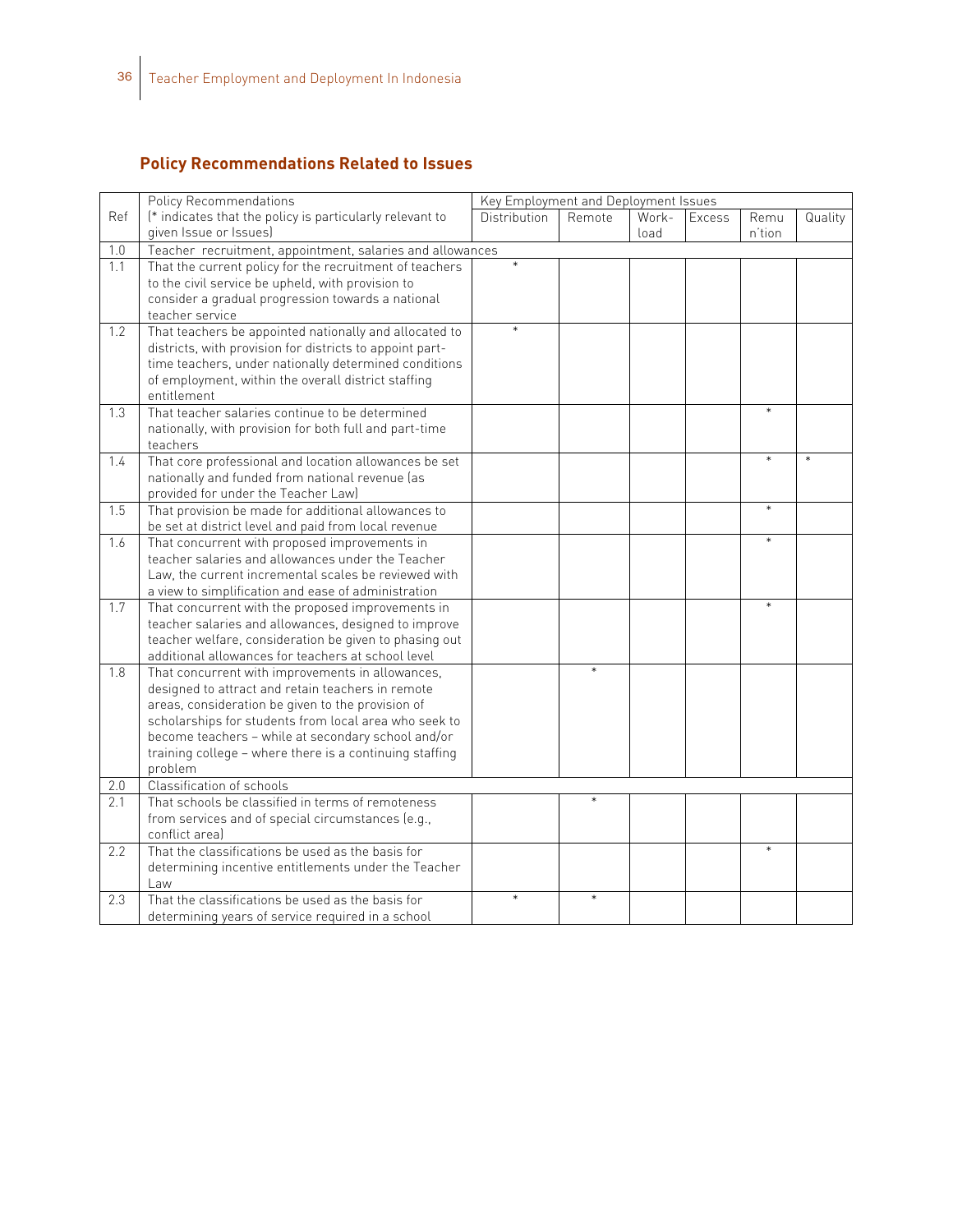|                  | Policy Recommendations                                   | Key Employment and Deployment Issues |        |        |        |        |         |
|------------------|----------------------------------------------------------|--------------------------------------|--------|--------|--------|--------|---------|
| Ref              | (* indicates that the policy is particularly relevant to | Distribution Remote                  |        | Work-  | Excess | Remu   | Quality |
|                  | given Issue or Issues)                                   |                                      |        | load   |        | n'tion |         |
| 3.0              | Teacher posting, transfer and attendance                 |                                      |        |        |        |        |         |
| 3.1              | That teachers be posted to schools and transferred       |                                      |        |        |        |        |         |
|                  | between schools within a district by district            |                                      |        |        |        |        |         |
|                  | administration                                           |                                      |        |        |        |        |         |
| 3.2              | That provision be made to transfer teachers between      |                                      |        |        |        |        |         |
|                  | standard urban schools after an agreed period of time    |                                      |        |        |        |        |         |
| 3.3              | That beginning teachers be required to serve in remote   |                                      |        |        |        |        |         |
|                  | (and special circumstance) schools for a minimum of      |                                      |        |        |        |        |         |
|                  | three years and a maximum of five years, unless the      |                                      |        |        |        |        |         |
|                  | teacher elects to stay longer                            |                                      |        |        |        |        |         |
| 3.4              | That teachers be transferred between districts, within a | $\ast$                               |        |        |        |        |         |
|                  |                                                          |                                      |        |        |        |        |         |
|                  | province by provincial administration                    | $\ast$                               |        |        |        |        |         |
| $\overline{3.5}$ | That teachers be transferred between provinces by        |                                      |        |        |        |        |         |
|                  | national administration                                  | $\ast$                               |        |        |        |        |         |
| 3.6              | That provision be made for sanctions to be applied in    |                                      |        |        |        |        |         |
|                  | cases where teachers do not fulfill transfer and initial |                                      |        |        |        |        |         |
|                  | posting requirements                                     |                                      |        |        |        |        |         |
| 3.7              | That regulations on teacher absenteeism be reviewed,     | $\ast$                               | $\ast$ | $\ast$ | $\ast$ | $\ast$ |         |
|                  | monitored and enforced                                   |                                      |        |        |        |        |         |
| 4.0              | Teacher progression and promotion                        |                                      |        |        |        |        |         |
| 4.1              | That provision be made for a number of steps in the base |                                      |        |        |        |        |         |
|                  | teacher salary scale, progression beyond which requires  |                                      |        |        |        |        |         |
|                  | demonstrated performance on agreed competencies          |                                      |        |        |        |        |         |
| 4.2              | That provision be made for a number of promotion levels  |                                      |        |        |        |        |         |
|                  | beyond the base teacher salary scale, attainment of      |                                      |        |        |        |        |         |
|                  | which requires demonstrated performance on agreed        |                                      |        |        |        |        |         |
|                  | competencies                                             |                                      |        |        |        |        |         |
| 4.3              | That provision be made for communities to be involved in |                                      |        |        |        |        | $\ast$  |
|                  | the selection of the principal                           |                                      |        |        |        |        |         |
| 5.0              | Staffing of schools                                      |                                      |        |        |        |        |         |
| 5.1              | That the deployment of teachers to schools be on the     | $\ast$                               | $\ast$ |        |        |        |         |
|                  | basis of the number of students                          |                                      |        |        |        |        |         |
| 5.2              | That regular primary schools be staffed on the basis of  | $\ast$                               | $\ast$ | $\ast$ | $\ast$ |        |         |
|                  | one teacher for approximately 30 students, plus the      |                                      |        |        |        |        |         |
|                  | principal                                                |                                      |        |        |        |        |         |
| 5.3              | That provision be made for a weighting of the staff      |                                      | $\ast$ | $\ast$ |        |        |         |
|                  | allocation for small schools, such that no school will   |                                      |        |        |        |        |         |
|                  | have fewer than three teachers plus the principal        |                                      |        |        |        |        |         |
| 5.4              | That junior secondary schools be staffed on the basis of | $\ast$                               | $\ast$ | $\ast$ | $\ast$ |        |         |
|                  | one teacher for approximately 24 students, plus the      |                                      |        |        |        |        |         |
|                  | principal                                                |                                      |        |        |        |        |         |
| 5.5              | That provision be made for a pool of "back up" teachers  | $\ast$                               | $\ast$ | $\ast$ | $\ast$ |        |         |
|                  | for each district for relief and emergency purposes      |                                      |        |        |        |        |         |
| 5.6              |                                                          | $\ast$                               |        | $\ast$ |        |        |         |
|                  | That provision be made for sharing teaching positions    |                                      |        |        |        |        |         |
|                  | between schools                                          |                                      |        |        |        |        |         |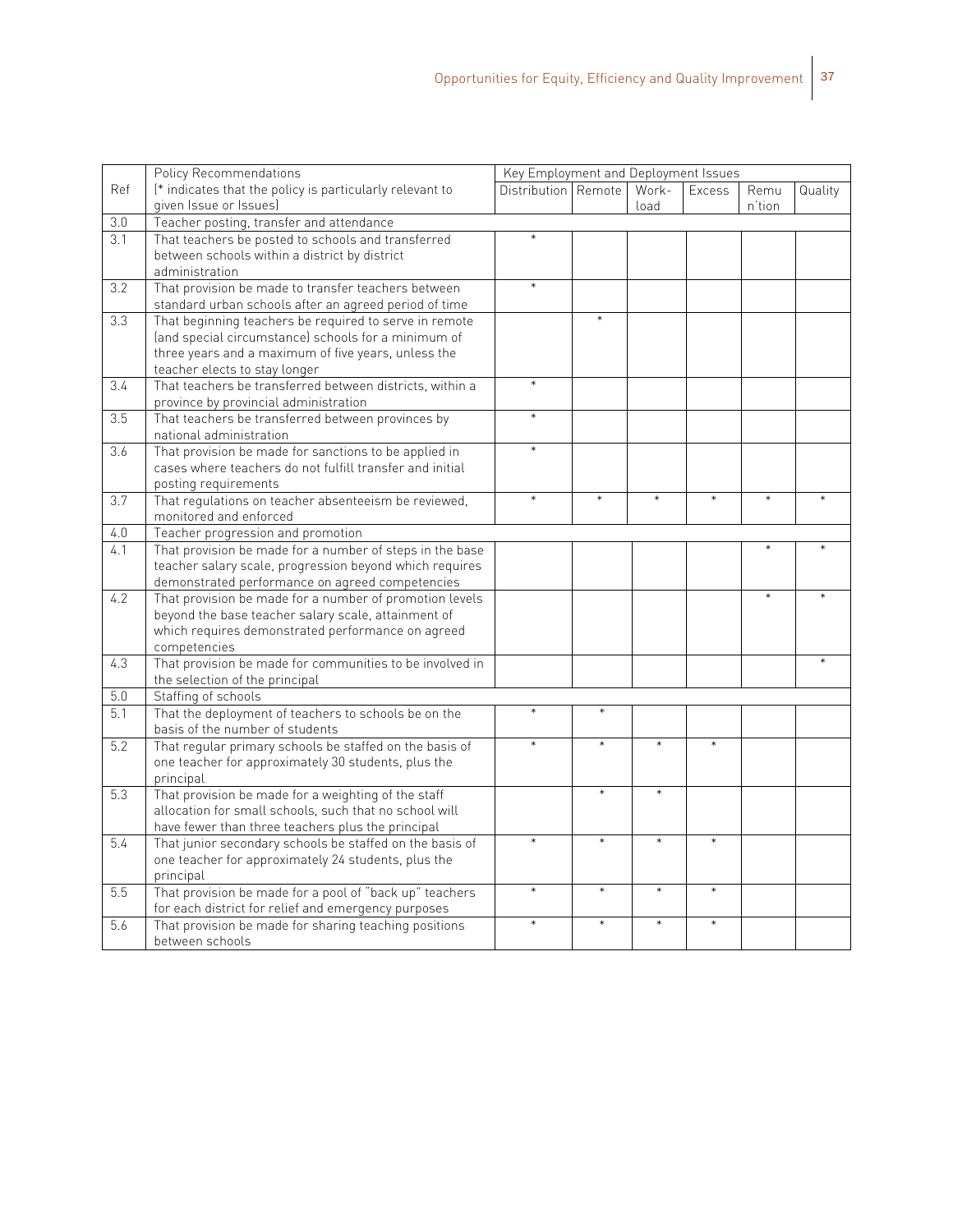| Ref  | <b>Policy Recommendations</b>                                  | Key Employment and Deployment Issues |        |        |        |        |         |
|------|----------------------------------------------------------------|--------------------------------------|--------|--------|--------|--------|---------|
|      | (* indicates that the policy is particularly relevant to       | Distribution Remote                  |        | Work-  | Excess | Remun' | Quality |
|      | given Issue or Issues)                                         |                                      |        | load   |        | tion   |         |
| 6.0  | Class size                                                     |                                      |        |        |        |        |         |
| 6.1  | That the maximum class size for primary classes be             | $\ast$                               | $\ast$ |        | $\ast$ |        |         |
|      | 40, except for multigrade classes                              |                                      |        |        |        |        |         |
| 6.2  | That the maximum class size for junior secondary               | $\ast$                               | $\ast$ | $\ast$ | $\ast$ |        |         |
|      | classes be 40                                                  |                                      |        |        |        |        |         |
| 6.3  | That multigrade classes be formed when the                     | $\ast$                               | $\ast$ | $\ast$ | $\ast$ |        |         |
|      | combined enrolment in any two consecutive grades is            |                                      |        |        |        |        |         |
|      | 35 or less <sup>19</sup>                                       |                                      |        |        |        |        |         |
| 6.4  | That multigrade classes be formed when the                     | $\ast$                               | $\ast$ | $\ast$ | $\ast$ |        |         |
|      | combined enrolment in any three or more consecutive            |                                      |        |        |        |        |         |
|      | grades is 25 or less                                           |                                      |        |        |        |        |         |
| 7.0  | Teaching workload in hours (60 minutes) per week               |                                      |        |        |        |        |         |
| 7.1  | That the standard teaching load for primary teachers           | $\ast$                               | $\ast$ | $\ast$ | $\ast$ |        |         |
|      | be around 18 hours minimum and 24 hours                        |                                      |        |        |        |        |         |
|      | maximum, per week                                              |                                      |        |        |        |        |         |
| 7.2  | That the standard teaching load for junior secondary           | $\ast$                               | $\ast$ | $\ast$ | $\ast$ |        |         |
|      | teachers be around 20 hours minimum and 28 hours               |                                      |        |        |        |        |         |
|      | maximum, per week                                              |                                      |        |        |        |        |         |
| 7.3  | That principals be required to teach minimum of four           | $\ast$                               | $\ast$ | $\ast$ | $\ast$ |        |         |
|      | hours and a maximum of eight hours per week                    |                                      |        |        |        |        |         |
| 7.4  | That provision be made for principals to allocate non-         | $\ast$                               | $\ast$ |        | $\ast$ |        |         |
|      | teaching duties to teachers in lieu of teaching periods        |                                      |        |        |        |        |         |
|      | consistent with the minimum/maximum range                      |                                      |        |        |        |        |         |
| 8.0  | Teaching subjects                                              | $\ast$                               | $\ast$ |        | $\ast$ |        |         |
| 8.1  | That primary school teachers be required to teach              |                                      |        |        |        |        |         |
|      | sport or make alternative arrangements within their            |                                      |        |        |        |        |         |
| 8.2  | school<br>That junior secondary school teachers be required to | $\ast$                               | $\ast$ | $\ast$ | $\ast$ |        |         |
|      | teach a major and at least one minor subject                   |                                      |        |        |        |        |         |
| 8.3  | That provision be made for religious teachers, where           | $\ast$                               | $\ast$ | $\ast$ | $\ast$ |        |         |
|      | appointed, to be on a full or part-time basis                  |                                      |        |        |        |        |         |
|      | depending on the required workload within the school           |                                      |        |        |        |        |         |
| 9.0  | Student: staff: ratios (STR)                                   |                                      |        |        |        |        |         |
| 9.1  | That the indicative student: staff ratio for primary           | $\ast$                               | $\ast$ | $\ast$ | $\ast$ |        |         |
|      | schools approximate 26: 1**                                    |                                      |        |        |        |        |         |
| 9.2  | That the indicative student: staff ratio for junior            | $\ast$                               | $\ast$ | $\ast$ | $\ast$ |        |         |
|      | secondary schools approximate 22: 1**                          |                                      |        |        |        |        |         |
| 10.0 | Teacher housing in remote areas                                |                                      |        |        |        |        |         |
| 10.1 | That districts, in consultation with school                    |                                      | $\ast$ |        |        |        |         |
|      | communities, be responsible for assisting teachers to          |                                      |        |        |        |        |         |
|      | access reasonable housing when appointed to remote             |                                      |        |        |        |        |         |
|      | schools where such facilities do not exist                     |                                      |        |        |        |        |         |
| 11.0 | School mergers                                                 |                                      |        |        |        |        |         |
| 11.1 | That districts examine the scope for merging smaller           |                                      | $\ast$ |        |        |        |         |
|      | schools, having due regard to factors such as student          |                                      |        |        |        |        |         |
|      | access, community disposition, location, and resource          |                                      |        |        |        |        |         |
|      | implications <sup>20</sup>                                     |                                      |        |        |        |        |         |

 $19$  For a case study on multigrade teachers, see Annex E: Examples and Case Studies

<sup>20</sup> For a case study on school mergers, see Annex E: Examples and Case Studies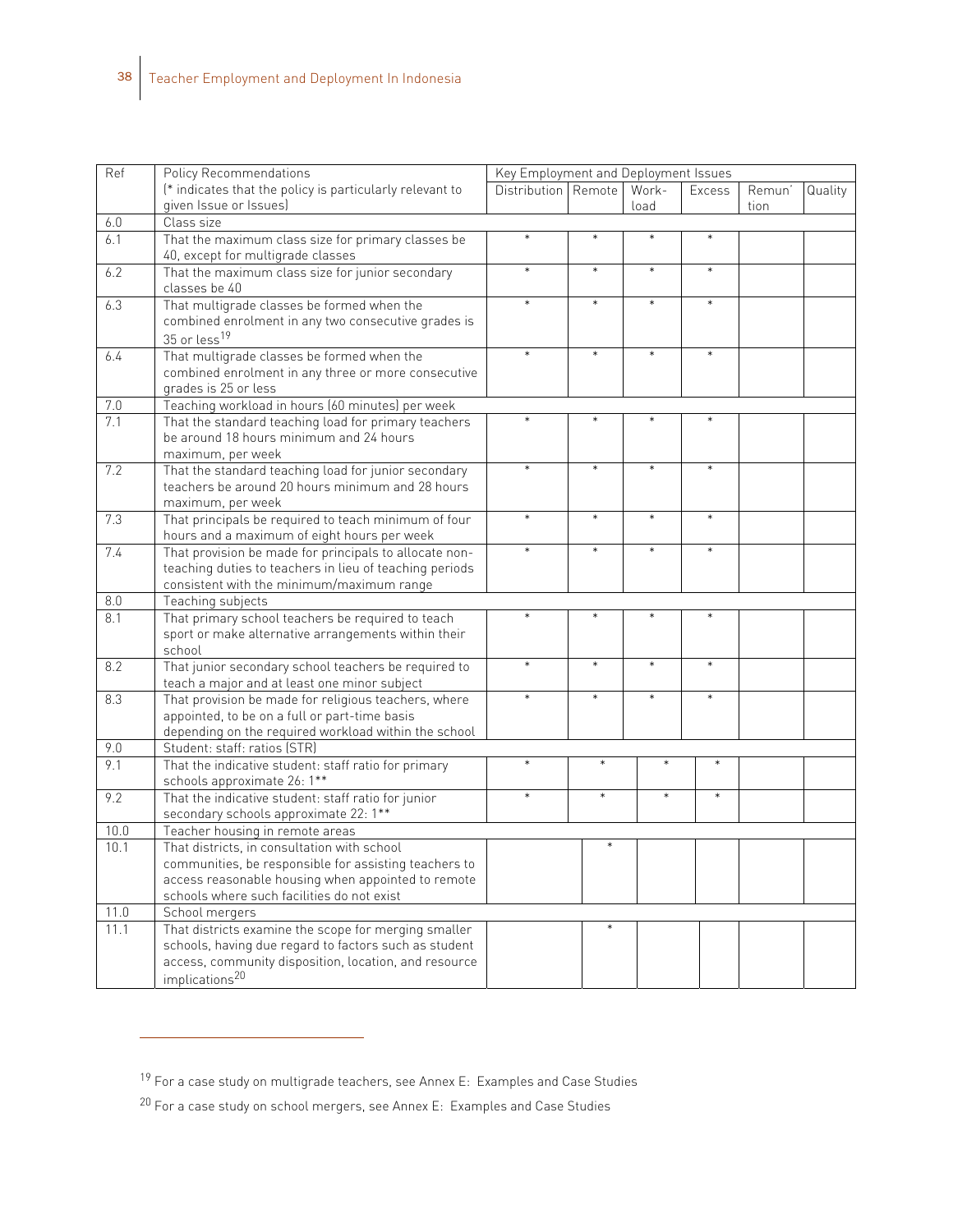\*\*Note based on application of recommended staffing formula of 1 teacher for every 30 primary students and with weighting for small schools, and 1 teacher for every 24 junior secondary students, plus principals

The recommended policies listed above provide a comprehensive framework for the reform of teacher employment and deployment at all levels. A number of district and school examples that address teacher excess and deficit, together with actual case studies on school mergers and multigrade classes, are provided in Annex E: Examples and Case Studies. However, it is recognized that it is unrealistic to undertake a task of such magnitude without due regard to feasibility considerations, including those related to trailing in number of districts, and to the resource implications. Sections 8 and 9 address these questions.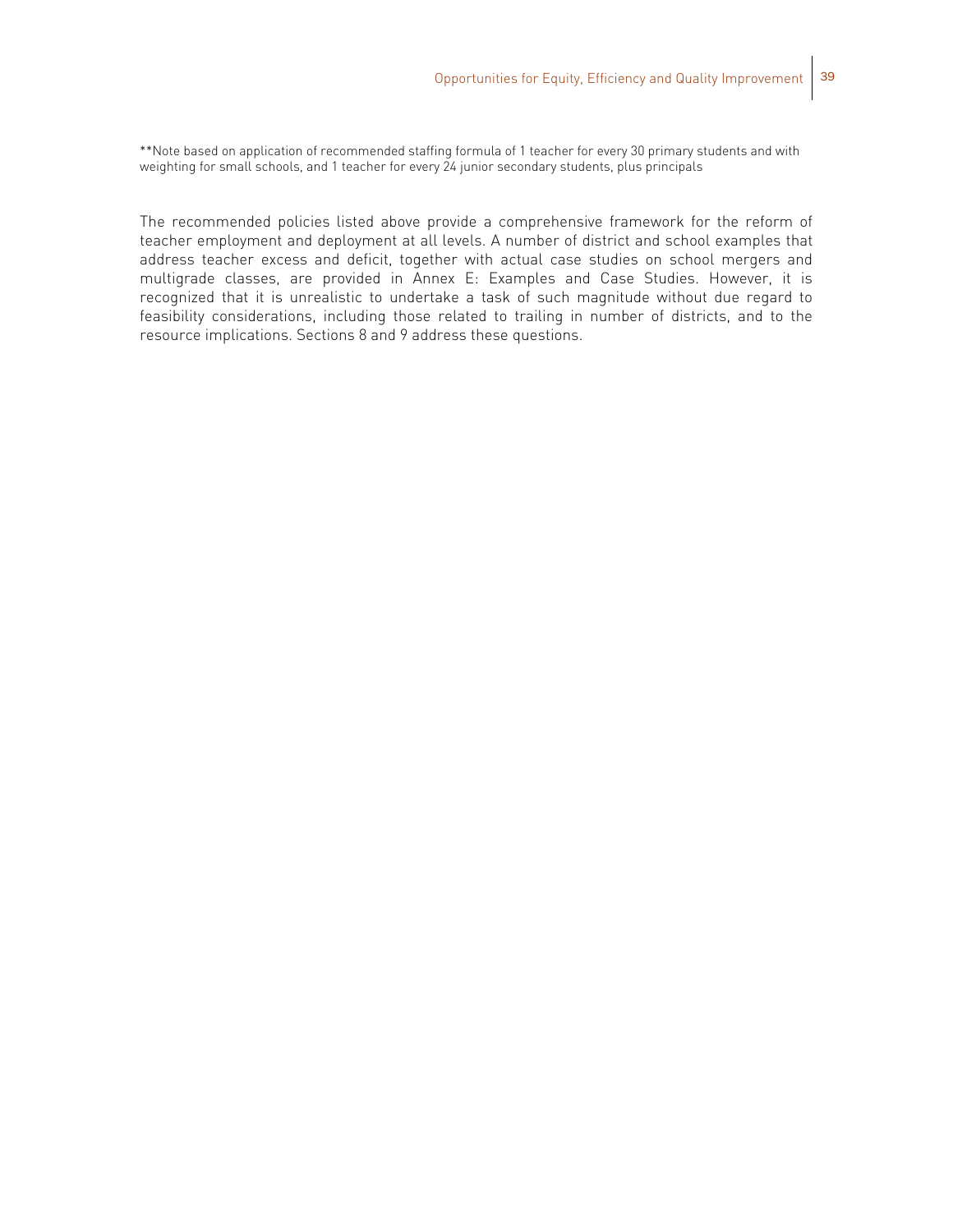## **8. FEASIBILITY CONSIDERATIONS**

Section 7 presented a range of recommended policies designed to address the identified issues in teacher employment and deployment. This section examines considerations of feasibility relating to the implementation of the recommended policies from a government perspective. This study and the attendant recommendations are based on the assumption that as GOI initiated the investigation and requested assistance through the World Bank, there is a commitment to change in the management of issues and systems related to teacher employment and deployment, at least at the national level. It is in this context that feasibility becomes a critical consideration for governments at all levels, if they are to carry forward the proposed changes. The QITEP-initiated follow-on Pilot Study is an appropriate strategy for testing the feasibility of implementing a range of the recommended policy changes at provincial, district and school levels (see below).

#### **STATUS OF POLICIES**

As indicated earlier, there is already a range of policies relating to teacher employment and deployment, derived from various sources. However, it is evident that the existence of policies does not necessarily mean that they are being implemented as intended. Indeed, the field study indicates wide variations in the interpretation and implementation of policies. The possible reasons for this include: lack of knowledge of current policies; confusion over, or disregard for, national policy, following devolution; incompatibility between national and district policy; inappropriateness of current policies; lack of commitment to implement policies; lack of capacity to enforce policy adherence; interference in the decision-making and management processes when endeavoring to implement policies; and cultural tolerance of departure from official policies.

Whatever the reason(s) for the gap between intention and reality, GOI has basically four options:

- to allow the current loose interpretation and implementation of employment and deployment policies to continue;
- to implement current policies, effectively;
- to reject some or all of the current policies in favor of revised policies; or
- to adopt a range of policies existing, modified and new (including those derived from the Teacher Law and this Study) – to more appropriately reflect the renewed commitment to change.

The first step, then, is for the central government to determine which employment and deployment policies it will choose to pursue and what responsibilities will be accorded to subnational agencies. Nation-wide changes will require a robust governance framework underpinned by strong commitment and leadership at all levels.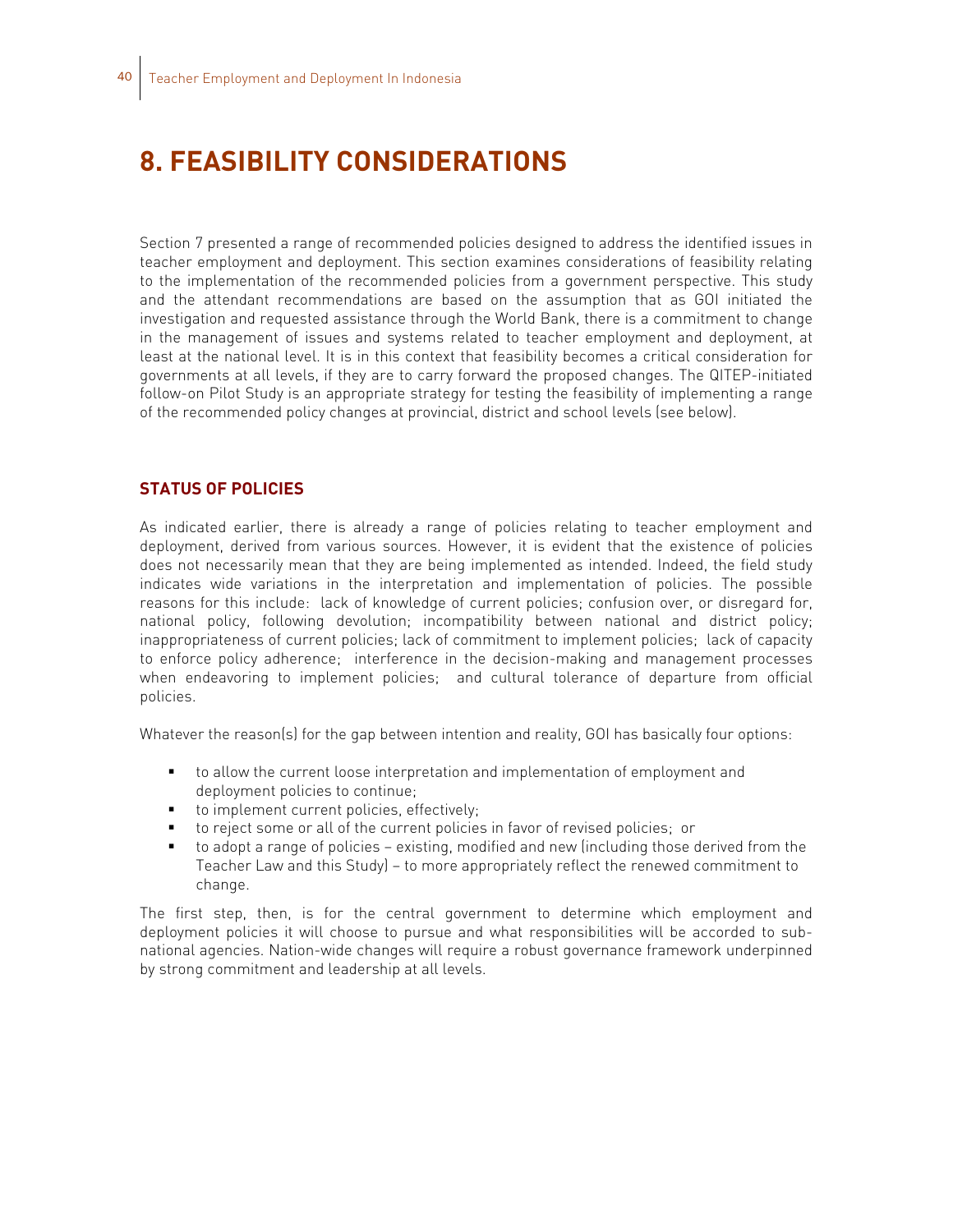### **GOVERNANCE PROVISIONS**

As stated in the *Sector Review*, the Education Law 20/2003 transfers the principal responsibilities, the authority and the resources for delivering education services to sub-national levels of government, and, in some cases, to schools themselves. This devolution provides both opportunities and challenges for policy change: opportunities to respond more readily and efficiently to local needs; and challenges associated with the articulation of the various levels of government. The major challenge in regard to the management of teacher employment and deployment is to ensure that centrally determined policies can be put in place at district and school level, while at the same time recognizing local responsibilities and authority, under the education law. Among the constraints is the fact that MoNE has no direct line to districts: rather, existing governance structures provide for coordination between MoNE and the Ministry of Home Affairs (MoHA). As pointed out by Kluyskens and Firdaus: "Line ministries relinquished in principle the personnel management function and their main role became the establishment of minimum standards, a task they now share with MoHA. But the law does not define what the specific functions of local government are."<sup>21</sup> Other potential constraints include: the differing roles of MoNE and MoRA in teacher management; limited expertise in implementing policies at local level; and lack of consistent application of sanctions for non-compliance. A key strategy for influencing policy compliance could be to link district staffing entitlements to dedicated funding for salaries and allowances, based on an agreed STR with annual targets to be achieved. As in most devolved systems, strong leadership, with professional commitment and management good-will, though not binding, are co-requisites to achieving functional structures and systems.

### **ORGANIZATION STRUCTURES AND SYSTEM CAPACITY**

With regard to the current organization and management structures for teacher employment and deployment at the national level, there are three principal areas of concern, these being:

- the lack of flexibility resulting from the fact that teachers are employed under the national civil service;
- the national government's lack of a coherent structure required to coordinate, administer and monitor assigned functions relating to the management of teachers; and
- the extent to which the current national systems are compatible with the devolved systems and capable of providing required information for planning and monitoring purposes.

Lack of flexibility due to teachers being employed under the national civil service: The Teacher Law is a significant first step to alleviating this problem. In order to realize the full potential of the teacher management systems introduced by the Teacher Law and of the recommended policies on employment and deployment, it may well be necessary to examine the desirability of delinking terms and conditions of employment for the teaching service from the mainstream of the civil service. One report, in referring to reform in teacher management, states that "our most critical recommendation is for the establishment of a separate teaching service that would implement merit and performance based personnel management and continuous professional

<sup>21</sup> Kluyskens and Firdaus, page 4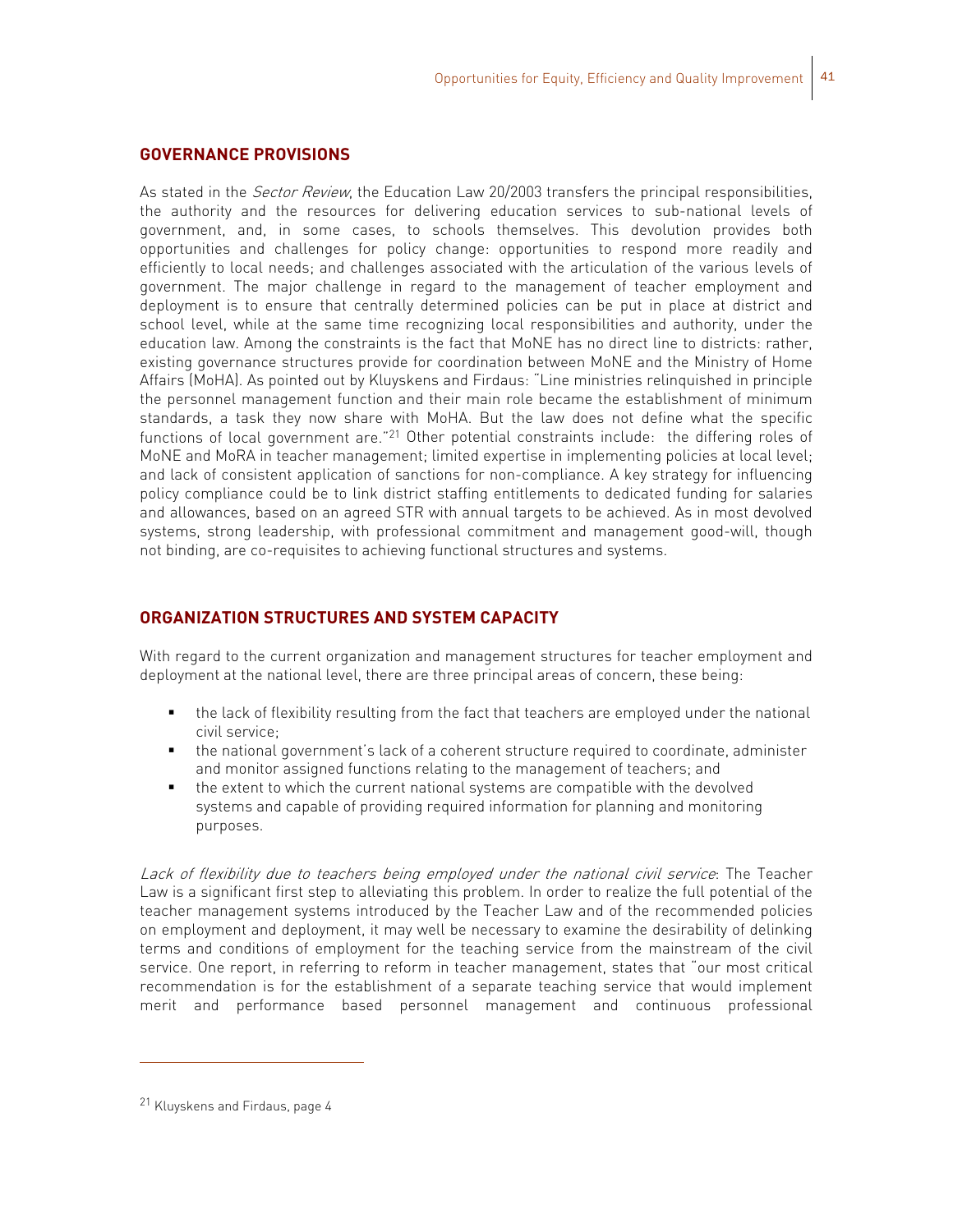development."22 However, it is important to be aware that achieving this goal would involve major reforms and changes, and that there are a number of significant barriers to its implementation.

Lack of a coherent structure required to coordinate, administer and monitor assigned functions relating to the management of teachers: Within MoNE, there is evidence of a strong and visionary leadership that is driving the quest to achieve change in teacher management (and quality) and to address major country-wide issues. Further, there appear to be pockets of interest and expertise across other ministries. The same can be said about certain districts, particularly those which have elected to be involved in the Pilot Study. However, it is not clear where responsibility for the various functions relating to teacher employment and deployment rest across governments as a whole, or indeed how the relevant units are coordinated. As noted by Kluyskens and Firdaus: "Before decentralization, the legal and regulatory framework was complex and unclear due to the involvement of many different central government agencies and ministries. Since decentralization, the situation has become worse because of the unclear rules related to the roles and responsibilities of central and local level governments."<sup>23</sup> This shortcoming manifests itself in a number of ways, such as inconsistencies in laws and regulations and lack of clarity regarding the roles and responsibilities of different agencies.

The establishment of a Steering Committee and District Taskforces (supported by technical groups) do provide a structurally sound basis for initial planning and for facilitating and monitoring the implementation of the recommended changes across selected districts. Over time, after the pilot study, such a structure will need to become embedded as a dedicated entity, charged with responsibility for the wider dissemination, promotion and monitoring of change. The existence of such an entity will be vital for carrying forward the implementation of and for following-up on the endorsed policy changes. Without such an entity, there is significant risk that the momentum for change will be lost, if not in the pilot districts, then certainly for system-wide adoption, at a later stage.

The compatibility of current national systems with devolved systems and capabilities for providing required information for planning and monitoring purposes: It has been arqued, for example, that there are too many government agencies involved in various tasks and that they all have their own data systems, resulting in the reduplication of efforts and other inefficiencies.<sup>24</sup> Urgent action needs to be taken to achieve the rationalization and refinement of the national education management information system (EMIS). An enhanced system will be essential for the implementation of the Teacher Law and for any subsequent nation-wide implementation of the recommended policies changes regarding teacher management.

#### **SERVICE IN REMOTE SCHOOLS**

The Teacher Law provides for a major incentive for service in remote schools. The Special Areas Allowance, which is equivalent to the teacher's base salary, will be available to those who are already in designated schools or who accept postings to such schools. The recommended policies

<sup>22</sup> King et al, 2004

<sup>23</sup> Ibid, page 10

<sup>24</sup> Ibid, page 12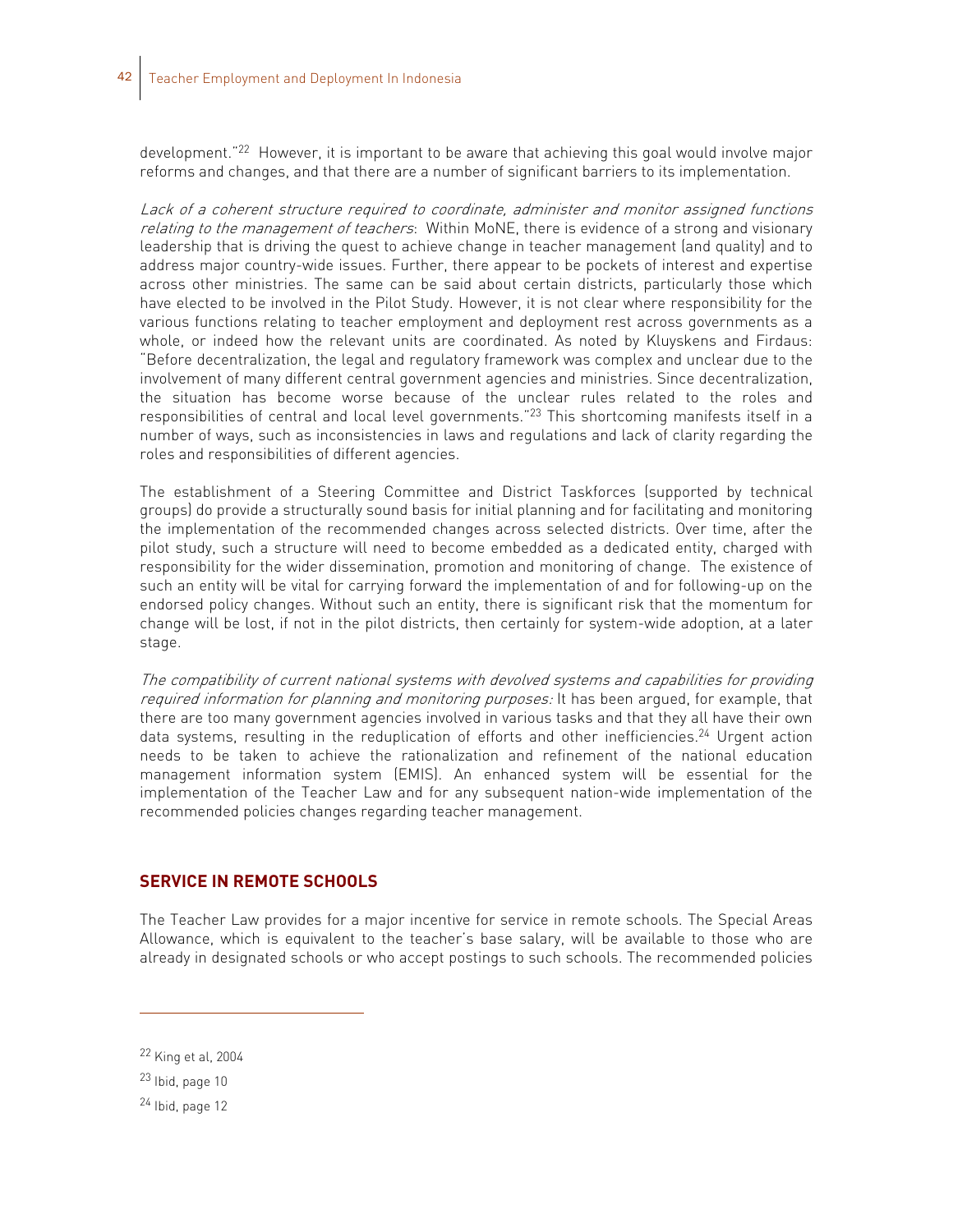in this Report are consistent with this provision. The recommended policies also recognize that additional incentives may be required to attract and retain teachers in more difficult locations. At this stage, proportionately few teachers in remote schools have the required qualifications than those elsewhere, with the survey sample indicating only 5% of rural primary school teachers have an S1 degree compared to 27% of urban primary school teachers. Unless adequate provision is made for teachers in remote areas to upgrade their qualifications, there could well be a dilution of the impact of the Special Areas Allowance as teachers hasten their departure from remote schools so that they can undertake their studies. As entry-level teachers attain the required qualifications and certification upon graduation, this potential impediment should be eased.

#### **TEACHER DEMAND AND SUPPLY**

Given that the responsibility for the establishment of policies governing teacher employment and deployment at the national level remain in the hands of the national government, it is reasonable to expect that the GOI should take responsibility for relating the county-wide demand for teachers, based on agreed STRs, with school/district aggregations, and to use this as the basis for planning training needs and advising teacher training institutions accordingly. This does not currently appear to be happening consistently and systematically. Following the establishment of a staffing formula for schools by the government, this should be the next logical step, following agreement on policies relating to the staffing of schools. In the short to medium-term, the projection and planning process will be compounded by the complexities arising from the phased implementation of the Teacher Law and the accreditation of training institutions.

#### **POTENTIAL FOR CORRUPTION**

Anecdotal evidence suggests that teacher appointments and deployment are sometimes marred by corruption and other improper practices. This is supported by Kluyskens and Firdaus who state that "… teachers are still subject to a variety of corrupt practices and routinely pay bribes for appointments, transfers, promotions, and selection for training." This could well be one of the factors contributing to staffing excesses and deficits in certain schools as teachers "pay their way" out of difficult areas into preferred locations. Such practices undermine the intent of policy, the integrity of management, and the confidence of teachers who are trying to play by the rules. If the recommended changes are to be effectively implemented, it is imperative that all parties – teachers, principals, supervisors, district officers and politicians – act strictly in accordance with the rules without fear or favor. Major contributing factors that exacerbate such corrupt and improper practices include the lack of mobility in the civil service since decentralization, which creates additional pressures on deployment, and the absence of effective sanctions against corruption.25

<sup>25</sup> Kluyskens and Firdaus, page 6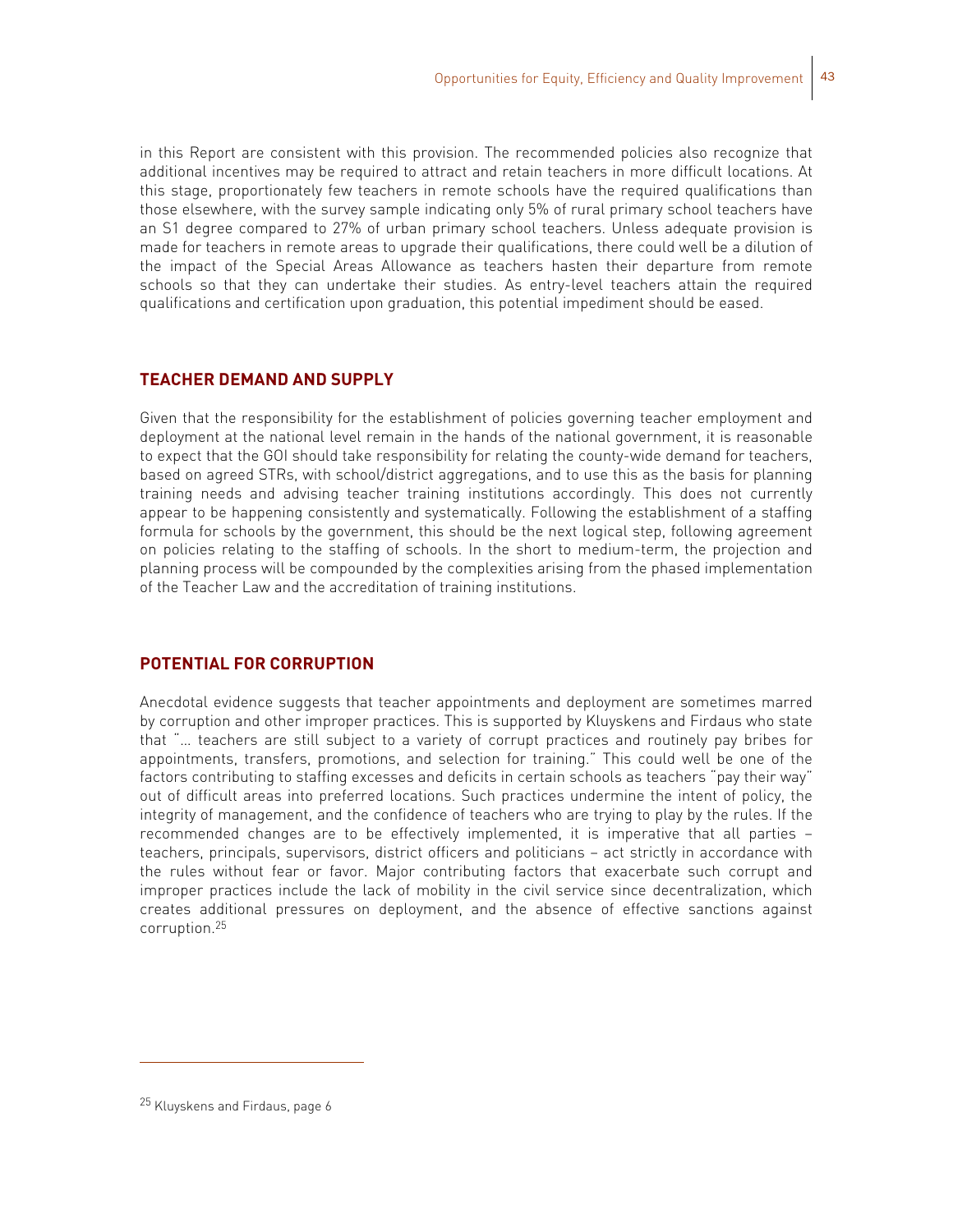## **PILOT STUDY**

Based on the above considerations, MoNE has invited a sample of five districts to participate in a policy-based Pilot Study, which involves the application of selected recommended policies to address particular issues in their local schools. The six major issues which have been identified in this Report – distribution of teachers, remote schools, workloads, teacher excess, remuneration, and quality – and the proposed interventions intended to improve identified short-comings related to these issues form the basis for an examination of the feasibility of the recommended policies regarding teacher employment and deployment. A total of 24 policies have been selected for trial across the five districts. The findings will be used not only to provide insights into the feasibility of implementing the suite of recommended policies, but also to complement the policy development work being undertaken in BERMUTU (especially Component 3) and to inform medium to longerterm initiatives for SISWA.

## **REQUIRED RESOURCES**

The resource implications for implementing the Teacher Law and recommended policies for employment and deployment are discussed in Section 0. Broader considerations of affordability and sustainability are discussed and analyzed in Financing Improved Teacher Quality and Deployment<sup>26</sup>.

<sup>26</sup> McMahon.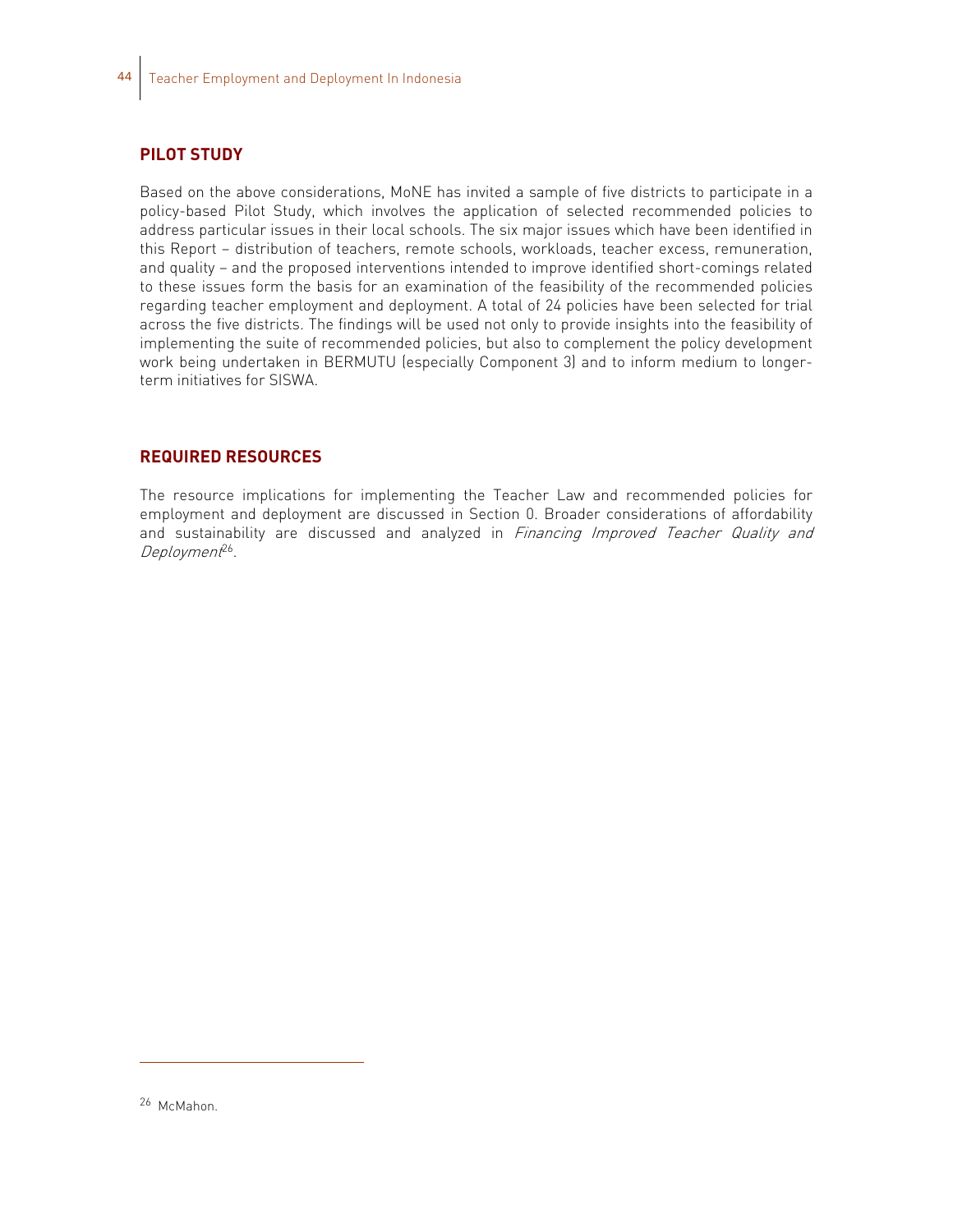## **9. RESOURCE IMPLICATIONS**

This section examines the important question of the resource implications of both the Teacher Law and the recommendations regarding teacher employment and deployment, as presented in Section 7. From a funding perspective, the principal issues which need to be addressed are:

- costs associated with the implementation of the Teacher Law, based on the Team's interpretation of available documentation; and
- **Indicative costs associated with the policy recommendations in this report.**

## **TEACHER LAW**

The new Teacher Law has a number of major cost implications, arising out of:

- The cost of improving teacher quality;
- The cost of providing incentives for placement in special areas (location allowance).

### **The cost of improving teacher quality**

As stated in Section 3, the Teacher Law establishes incentives for the achievement of the appropriate, defined professional qualification at an amount equal to the base salary, not including incentives. The data in Table, which are based on information provided by MoNE, assumes that 10% of teachers will be upgraded each year. The table covers all primary and junior secondary teachers in public schools, Government-supported Madrasah and private schools. The costings are shown for the period 2007 to 2011. Data for all years from 2007 to 2015 are given in a separate finance paper $27$ .

#### Table 6

#### **Cost of Upgrading Primary and Junior Secondary Teachers, 2007-2011**

|                                                     | 2007       | 2008       | 2009       | 2010       | 2011       |
|-----------------------------------------------------|------------|------------|------------|------------|------------|
| Total Primary and Junior Secondary PNS Teachers     | 1,565,628  | 1,565,628  | 1,565,628  | 1,565,628  | 1,565,628  |
| PNS with less than S1                               | 1,091,448  | 993,740    | 896,031    | 798,322    | 700,614    |
| PNS with S1                                         | 474.180    | 571,888    | 669,597    | 767,306    | 865,014    |
| PNS with S1 and Professional                        | 133.919    | 267,838    | 401,758    | 535,678    | 669,597    |
| <b>PNS S1 without Professional</b>                  | 340.261    | 304.050    | 267,838    | 231.628    | 195.417    |
| Increase due to Professional Allowance (Rp'000,000) | 2,410,546  | 4,821,091  | 7,231,651  | 9,642,197  | 12,052,742 |
| Total Salary for PNS Teachers (Rp'000,000)          | 30,591,841 | 33,002,386 | 35,412,946 | 37,823,492 | 40,234,037 |
| Professional Allowance as a Pct. of Total           | 8%         | 15%        | 20%        | 25%        | $30\%$     |

Source:MoNE presentation by dr. Fasli Jalal Uses government assumption of 10% of teacher force being certified per year. Average salary of Rp 18,000,000 per year used in calculation

<sup>27</sup> Walter M. McMahon, Financing Improved Teacher Quality and Deployment: Costs, Affordability, Financing Methods, and Poverty Reduction Effects, (Draft Paper), December 2005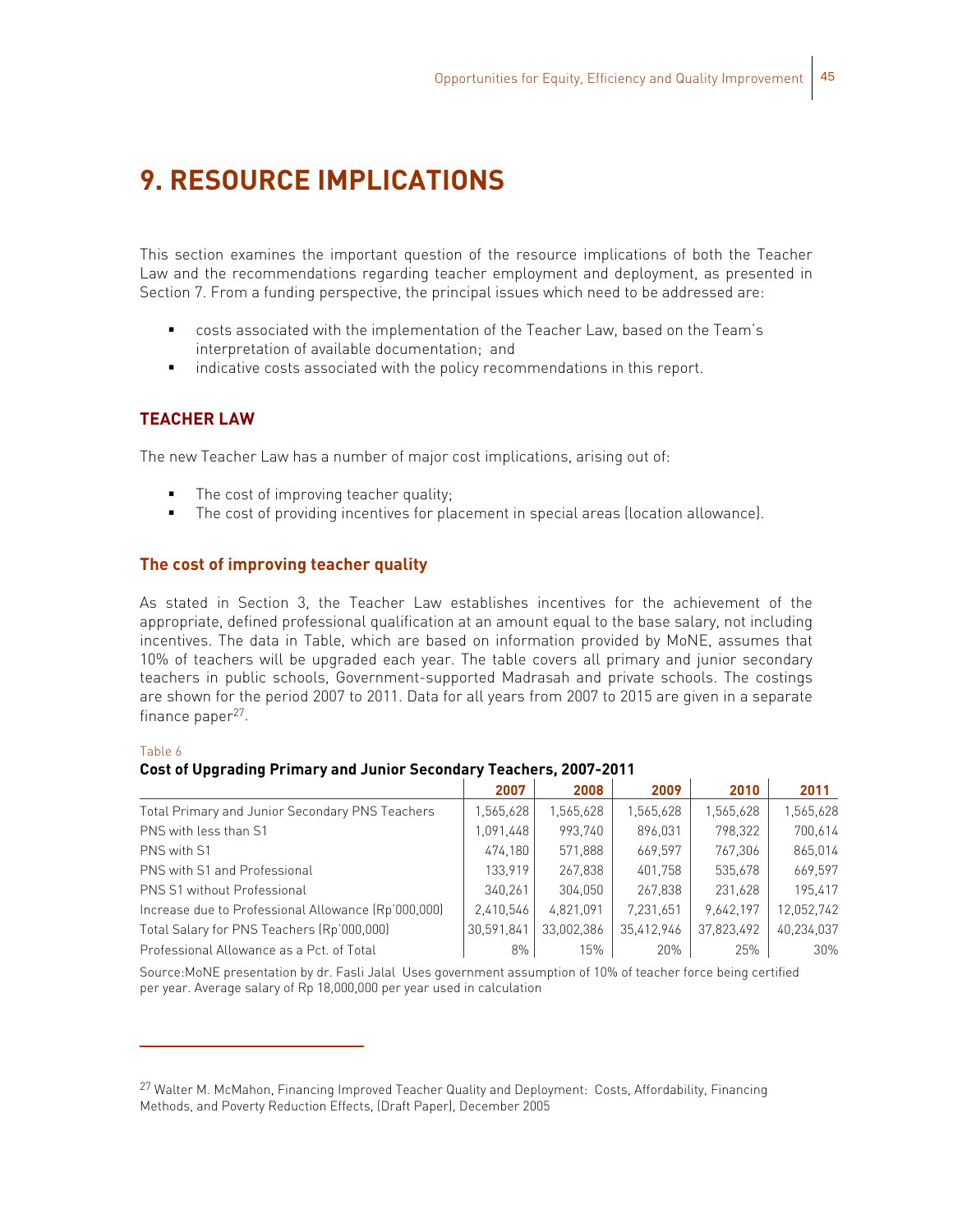### **Observations**

There are significant costs involved in both the upgrading process and the payment of the professional allowance. Spending on the professional incentive will increase gradually each year as more teachers are certified. By 2016, an estimated Rp. 102.7 trillion will go toward salaries and incentives (130 percent of the entire 2005 national spending on education).<sup>28</sup> There will be additional costs involved in the actual training, details of which are yet to be calculated by MoNE in consultation with the selected universities.

An analysis of existing teacher qualifications suggests that it may be difficult to achieve the projected annual targets, especially for primary teachers, where some 82% have qualifications lower than the required S1 level. Two alternative scenarios have been prepared to illustrate the effect of less ambitious annual targets for both primary and junior secondary. Details are also provided in the Finance paper<sup>29</sup>. While the less ambitious targets reduce the projected annual cost, the total time required to upgrade the teaching force will, of course, take longer. Even with the Government's preferred target of 10% per annum, only some 50% of the force will be upgraded by 2011. Further comments on feasibility issues relating to the proposed implementation are provided in Section 8.

#### **The cost of providing incentives for placement in special areas (location allowance)**

The Teacher Law establishes significant allowances for teachers serving in special areas, which includes remote schools. The value of the allowance is set at a level equal to the teacher's base pay. At this stage, there are no national criteria for designating schools in special areas and thus the quantum of such schools is not known. The sample district data suggests that some 11% of primary school teachers and 4% of junior secondary school teachers would be eligible for the special placement allowance from 2007. For the purpose of the study, the data in Table 7 assumes that, overall, 15% of teachers could have placements in special areas. Alternative scenarios, based on different assumptions, have been calculated and are included in the Finance paper by McMahon.<sup>30</sup>

#### Table 7

#### **Cost of Incentives for Primary and Jr. Sec. Teachers in Special Areas**

| <b>National</b>    | <b>Estimated no. in</b> | Unit salary cost | Total estimated annual |
|--------------------|-------------------------|------------------|------------------------|
| total              | special areas*          | (Rp'000,000)     | cost (Rp'000,000)      |
| Teachers 1.565.628 | 234.844                 | 14               |                        |

Special areas are yet to be defined; assumption of 15% of teachers in special areas. Average base salary of teachers in remote areas is lower than average salary.

 $30$  Ibid.

<sup>28</sup> Investing in Education (2007), page 34

 $29$  Ibid.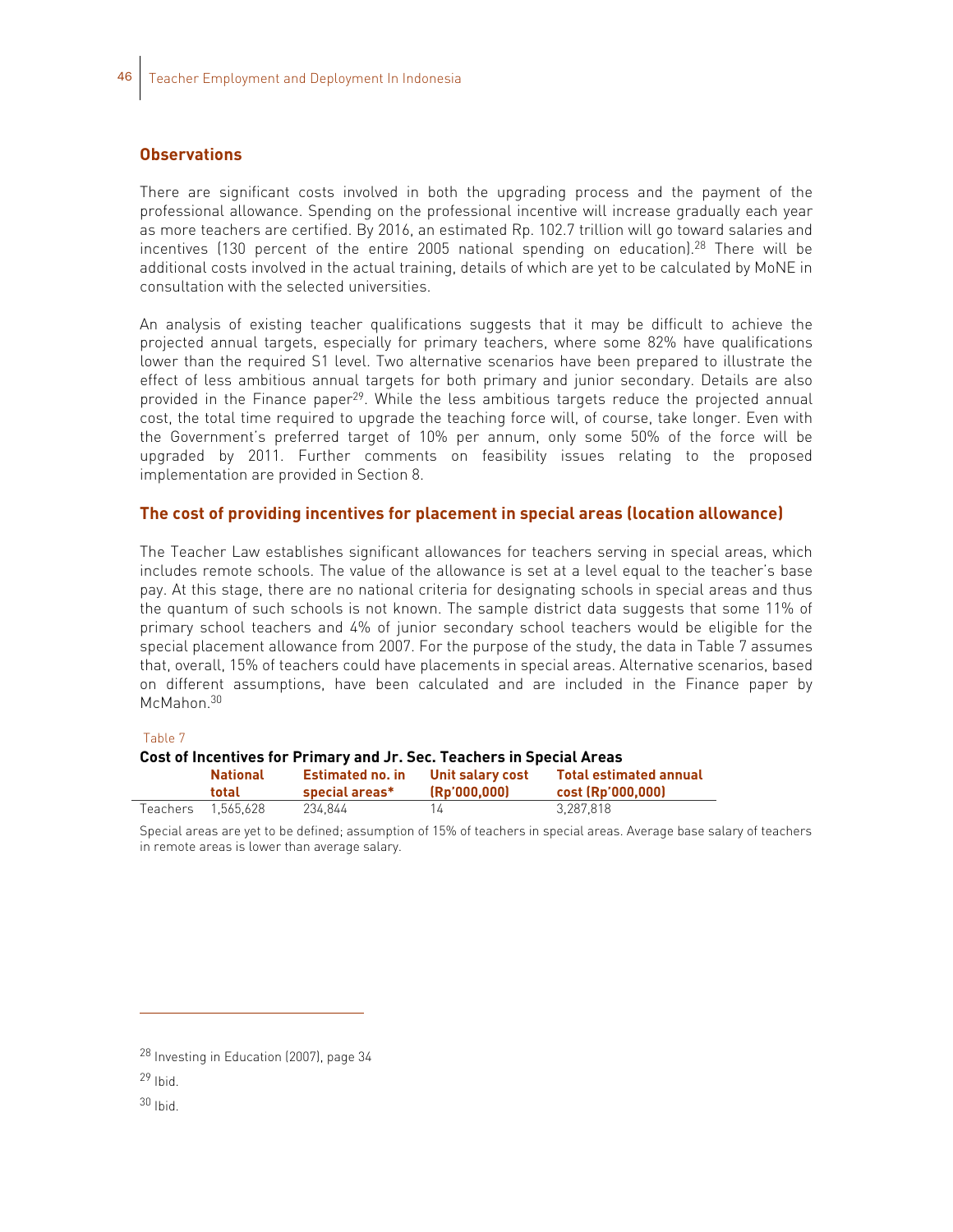#### **Observations**

At a level equal to the base salary, the location allowance should provide a strong incentive for teachers to work in remote areas. While the budgetary impact is small in comparison with that of the professional allowance, it is still a significant investment, amounting to approximately 7% of the 2005 budget, and will require proper targeting to be effective. The appropriate classification of the special areas will be critical so that schools in hardship areas and those facing severe teacher shortages are included. The special area policy is a first step in the right direction, but, in order to improve the quality of services, strong monitoring systems should also be in place, preferably with involvement of local communities.

#### **POLICY RECOMMENDATIONS FROM THIS STUDY**

Some of the proposals emerging from this Study have no significant cost implications: others have significant implications, mainly as cost saving measures. The costing is based on projections across primary and junior secondary government schools only.

#### **COST EFFECTIVENESS ASSOCIATED WITH CHANGING DEPLOYMENT POLICIES**

Student: teacher ratio: As pointed out in Section 0, the current policy on STR stipulates a ratio of 40:1 for primary schools and 28:1 for junior secondary schools. The actual STR, based on the sample data, is 19.0 for primary schools and 15.6 for junior secondary schools. This study proposes an STR of 26:1 for primary schools and 22:1 for junior secondary schools. The factors taken into account in establishing this recommended STR are summarized in Table 8.

#### Table 8

|                                  | <b>Class size</b> | Workload<br>(hours)1                   | <b>Staffing per number of</b><br><b>students</b>    | <b>STR (including provision for</b><br>small schools and principals) |
|----------------------------------|-------------------|----------------------------------------|-----------------------------------------------------|----------------------------------------------------------------------|
| Primary                          | 40                | Min: 18<br>Max: 24                     | One staff member per 30<br>students, plus principal | Nation/ district-wide estimate 26:1                                  |
| Junior<br>Secondary<br>Principal | 40                | Min: 20<br>Max: 28<br>Min: 4<br>Max: 8 | One staff member per 24<br>students, plus principal | Nation/ district-wide estimate 22:1                                  |

### **Factors Linked to STR – recommended policies**

1. Actual hours – this could be converted into the number of periods at each grade level.

Comparative costs for each of the three options (A: current policy; B: actual STR, based on sample data; C: application of recommended policy changes, applied to national data) are provided in Table 9.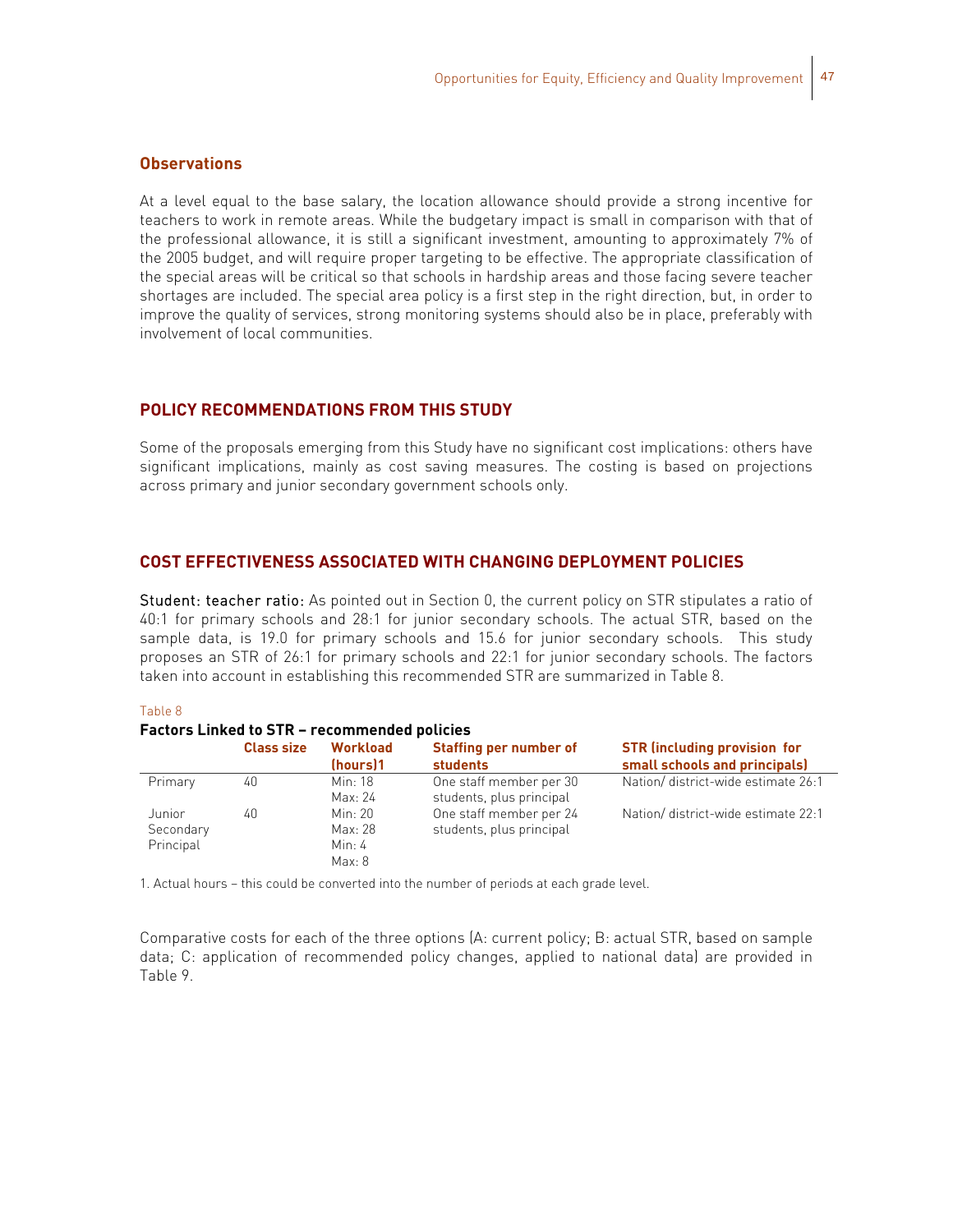|                                   | A: STR - Policy                                | <b>B: STR - Actual</b> | C: STR - Recommended                            |
|-----------------------------------|------------------------------------------------|------------------------|-------------------------------------------------|
| Primary                           | 40:1                                           | 20:1                   | 26:1                                            |
| Teachers required                 | 609,266                                        | 1,177,929              | 937,332                                         |
| Salary cost                       | 10,427,464,620,745                             | 20,160,028,672,632     | 16,042,253,262,685                              |
| Positions saved                   |                                                |                        | B to C: 240,597                                 |
| Junior Secondary                  | 28:1                                           | 14:1                   | 22:1                                            |
| Teachers required                 | 150,895                                        | 364,098                | 274,354                                         |
| Salary cost (Rp'000,000)          | 2,762,820,495,214                              | 6,666,470,847,660      | 5,023,309,991,298                               |
| Positions saved <sup>31</sup>     |                                                |                        | B to C: 89,744                                  |
| Total                             |                                                |                        |                                                 |
| <b>Total Teachers</b>             | 760,160                                        | 1,542,027              | 1,211,686                                       |
| Total salary cost (Rp'000,000)    | 13,190,285,115,959                             | 26,826,499,520,292     | 21,065,563,253,983                              |
| Total positions saved             |                                                |                        | B to C: 330,340                                 |
| Salary savings (Rp'000,000)       |                                                |                        | B to C: 5,760,936,266,309                       |
| Teacher difference as percent +/- | B to A: 49.7% more teacher<br>employed under B |                        | B to C: 21.0% fewer<br>teacher required under C |

#### Table 9

#### **Comparative Costs Based on Different STR Options**

Source: MoNE data on teachers, salary

#### **Observations**

#### **STRs**

As argued in Section 0, the current stipulated STR of 40:1 for primary schools is far too high, as is the STR of 28:1 for junior secondary schools. It is important to note, however, that the actual STR (Option B) is nearly 50% higher than that stipulated by current policy (Option A). Leaving Option A aside, a comparison of Option B and Option C warrants close attention in terms of costeffectiveness. If fully implemented, Option C would yield an annual savings of 21% of the current outlay on teacher salaries. In addition, Option C would create further savings through reduced expenditure on allowances and other teacher overheads, as fewer positions would be required. Data are not available to estimate the level of savings, as it is unlikely that the number of teachers will be reduced dramatically. As they occur, actual savings can be directed towards the acquisition of quality inputs and/or towards the payment of the planned increases in allowances under the Teacher Law. Another strategy would be to use the teacher excess to expand student access, especially at the junior secondary level.

Savings from the introduction of new student-based school staffing entitlements will only be realized as excess teachers leave the workforce. However, it seems reasonable to expect that in the short to medium term the actual savings will be limited, the assumption being that the most likely strategy for reducing the size of the workforce will be through attrition and reduced training intakes. Assuming an annual attrition rate for teachers of 5%, the annual savings would be in the order of 20,000 teacher salaries per year. Based on an average salary of Rp.18,000,000, the annual savings would amount to Rp.360,000,000,000.

31 Note that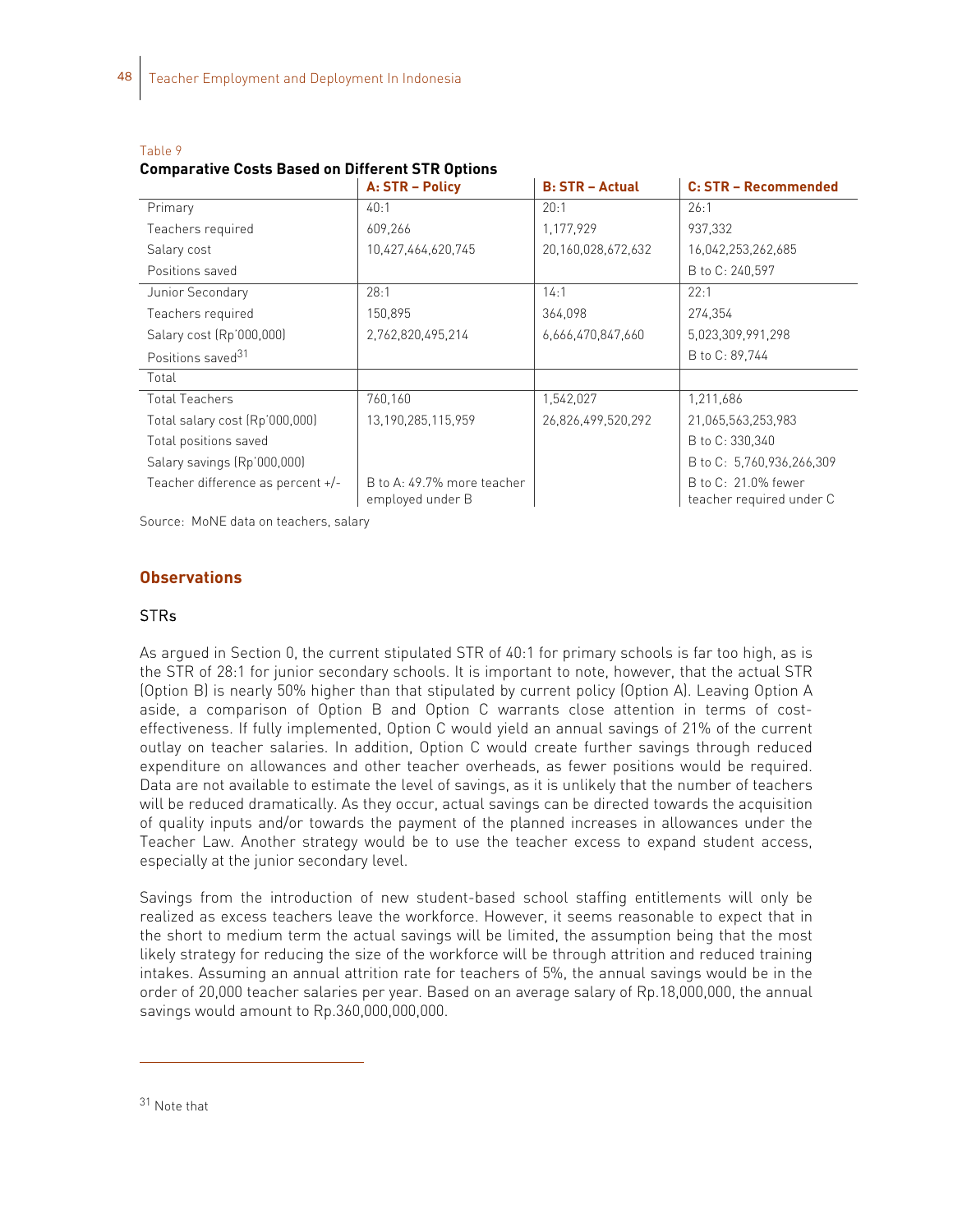### **Pool of relief teachers**

One of the proposed strategies for providing greater flexibility in teacher deployment is to establish a pool of teachers in each district to act in a relief capacity. The extent of such a pool has not been assessed, but could be trialed in a number of selected districts, where there is an excess of teachers. As these teachers are currently drawing salaries, there would be no extra salary costs for the foreseeable future.

#### **Teacher housing**

Assistance with the provision of teacher housing in remote areas is mentioned in the Teacher Law and the recommendations in Section 7. At this stage, there is no quantum available. Should Government proceed to implement this policy, adequate provision will need to be made in the appropriate budget(s).

#### **School Mergers**

It is possible that further savings could be obtained by the carefully managed merger of small schools. Where there are very small primary schools in close proximity and where a merger would not create any access or equity problems, then districts could work with school communities to effect rationalization. This has already been tried successfully in two districts with reportedly outstanding results.32 Consideration could be given at the district level to the provision of incentives for schools that agree to mergers where such mergers result in recurrent salary savings. As the scope of the potential for mergers is not known, it is not possible to make any reasonable projections based on the sample data. Applying certain assumptions regarding the quantum, the Finance paper has attempted some cost saving projections<sup>33</sup>.

#### **SUMMARY**

The most significant resource implications will arise from the implementation of the provisions of the Teacher Law that provide for both professional and location allowances. While the impact of the professional allowance will be gradual, the impact of the location allowance should be immediate. Significant savings could be made, over time, by increasing the student-teacher ratio so that it reaches a level in line with that of other Asia/Pacific countries. Not surprisingly, the impact of attrition and reduced intakes is likely to be gradual. However, over time, the savings will be significant. Given the shortage of quality inputs, the need to further expand junior secondary education, and the additional cost of implementing the Teacher Law, the increased STR is one of the few areas in which cost-effectiveness measures may be implemented. Further, with the proposed improvements in teacher welfare, the opportunity exists to negotiate some trade-off on workloads, especially with those teachers who will receive increased salaries, allowances and other benefits under the Teacher Law.

<sup>32</sup> For a case study on school mergers, see Annex E: Examples and Case Studies

 $33$  Ibid.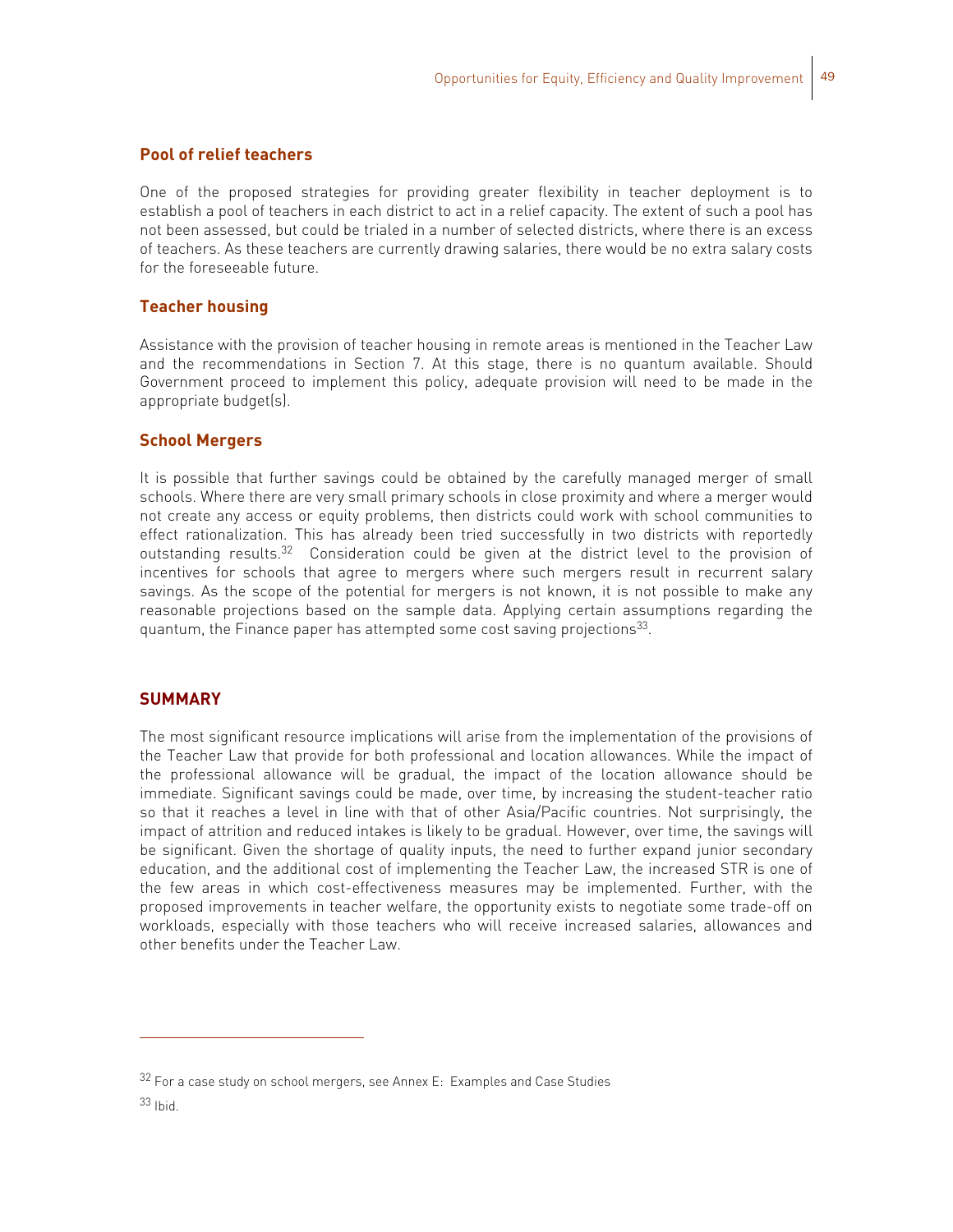## **10. CONCLUSION**

The Government of Indonesia has already taken a number of critical initiatives designed to improve the quality of the teaching service. First, the Teacher Law is intended to improve both the qualifications and performance of teachers. In addition, it provides for significant increases in remuneration and for major incentives to attract and retain teachers in remote schools. Second, the newly established Directorate General for PMPTK has a specific mandate to improve the quality of the teaching profession and the associated administrative cadre. Third, as a concurrent development, Government, in conjunction with the World Bank and AusAID, has undertaken a sector review, entitled Education in Indonesia: Managing the Transition to Decentralization. Fourth, the Government has made a major commitment to universal education through its 'Education for All' program (which essentially mandates nine years of universal education) This program entails a significant financial commitment, particularly at the junior secondary level, to achieve the objective of universal education and to provide for quality improvements in basic education, nation-wide.

Of particular relevance is the BERMUTU (Better Education through Reformed Management and Universal Teacher Upgrading) Project, which is intended to be introduced in 2008. The project's development objective is to contribute to the improvement of the overall quality and performance of teachers by enhancing teachers' knowledge of subject matter and improving their pedagogical skills in the classroom. Provision is made in the project for a component that will focus on policies and strategies to achieve greater teacher accountability and to develop and improve incentive systems for performance appraisal and to encourage career advancement. The objective of the component is to develop an integrated framework designed to achieve ongoing improvements in the quality and level of accountability of teachers after their certification. This objective will be achieved through:

- Reviewing and, to the extent possible, reforming existing policies, procedures and instruments used for performance appraisal and for progression and promotion;
- Linking incentives provided for under the Teacher Law to career advancement; and
- **IMPROVING 19 IMPROVIOUS CONCIDENT** 10 IMPROVING 1 IMPROVING 1 IMPROVING 1 IMPROVING 1 IMPROVING 1 IMPROVING 1 IMPROVING 1 IMPROVING 1 IMPROVING 1 IMPROVING 1 IMPROVING 1 IMPROVING 1 IMPROVING 1 IMPROVING 1 IMPROVING 1 IMP teachers.

This quality-oriented component will complement the equity and efficiency initiatives being undertaken in the Pilot Study.

This Study has made considerable progress in identifying major issues relating to teacher employment and deployment and in creating greater awareness of the need for improvements in these areas. Under the leadership of PMPTK and through a consultative process with a sample of districts, the following achievements have been made:

- useful district data have been collected and analyzed;
- emergent issues have been identify and clarified though dialogue with districts;
- recommended policies have been formulated and discussed through a national workshop;
- the recommended policies have been grouped for administrative convenience and set against the identified issues;
- **I** indicative costings have been prepared; and
- **•** the World Bank (with assistance through a Dutch Trust Fund) is continuing to work with Government to effect changes in teacher employment and deployment.

The stage has now been reached where a suite of core recommendations can be trialed in a Pilot Study. A total of 25 of the recommendations have been identified through PMPTK for this purpose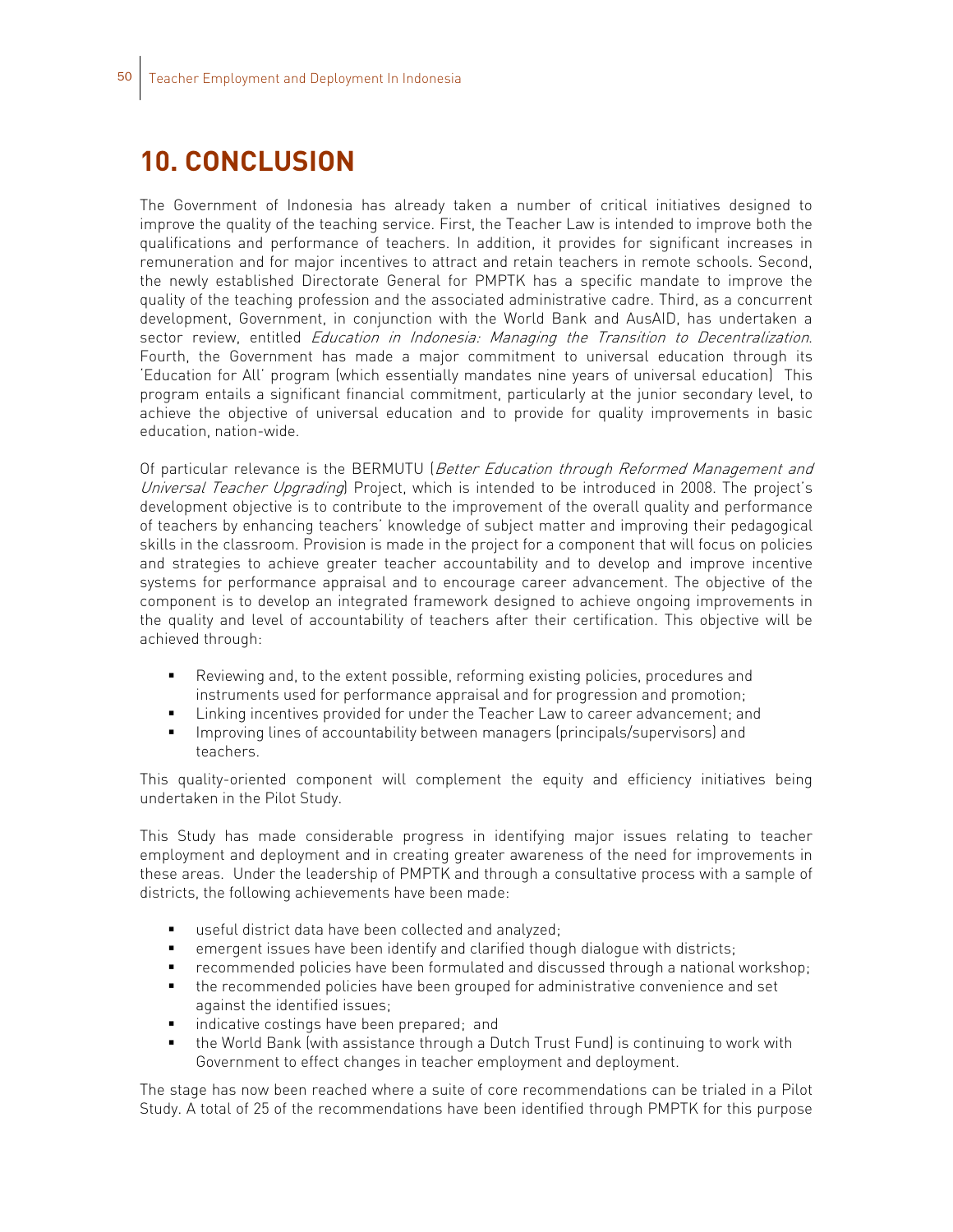(see below). Five districts, have been selected on the basis of submissions. The Pilot Study will provide the opportunity to continue the consultative process with districts and to monitor the trial implementation of the recommended employment and deployment policies before the GOI considers their wider adoption. The study is scheduled to extend over three years (2007-2009). Concurrently, the selected districts will work with MoNE on the implementation and monitoring of the certification and upgrading processes under the new Teacher Law. Examples and case studies relating to teacher management are provided in Annex E: Examples and Case Studies.

Concurrently, work has commenced on a new education program, the Education System Improvement through Sector Wide Approaches (SISWA) program. The program will aim to improve efficiency and equity in the use of resources; to increase access to basic education; and to improve the level of achievement by students. The operational focus will be at the district, school and community levels. Early indications are that the findings of the Pilot Study on employment and deployment policies and the policy development work to be undertaken under BERMUTU will be useful for the development of significant initiatives in teacher management under SISWA.

The Government of Indonesia is now on the cusp of addressing major policy and structural issues relating to teacher quality and teacher management. The new Teacher Law, together with the BERMUTU project and the proposed SISWA, provides a unique opportunity to achieve significant improvements in teacher quality and to improve equity and cost-effectiveness system-wide. The Field Study and the follow-on Pilot Study will form a valuable and timely platform to inform key education sector initiatives at all levels.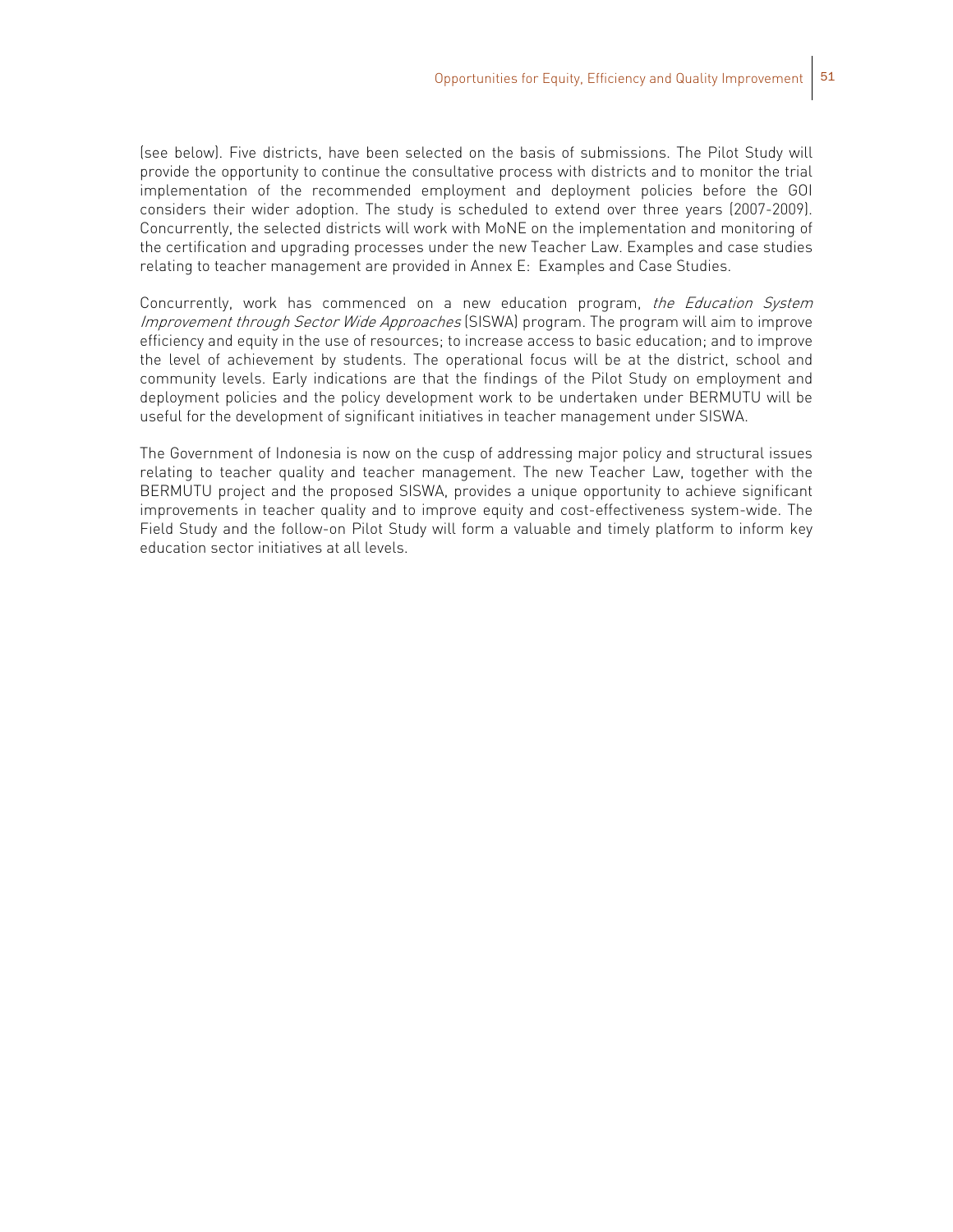## **BIBLIOGRAPHY**

Chapman, David W., (2005) Teacher Policy in the MENA Region: Issues and Operations, World Bank background paper

Edstats online query database, devdata.worldbank.org/edstats

- King, E., Aarons, A., Crouch, L., Iskandar, S., Larrison, J., et al. (2004). Education in Indonesia: managing the transition to decentralization, World Bank
- Kluyskens, J. and Firdaus M., (2006) Teacher Management in the Context of the Civil Service, Background Paper, World Bank Office Jakarta
- MoNE, Office of Research and Development (Balitbang), education data set for the 2003/2004 School Year
- MoNE, Office of Research and Development (Balitbang), Indonesia: Educational Statistics in Brief 2003/2004
- MoNE, Office of Research and Development (Balitbang), Indonesia: Educational Statistics in Brief 2004/2005
- MoNE, (2004) Office of Research and Development (Balitbang), Profil Pendidik dan Tenaga Kependidikan di Indonesia
- MoNE, Office of Research and Development (Balitbang), Statistik Persekolahan SD 2003-2004
- MoNE, Office of Research and Development (Balitbang), Statistik Persekolohan SMP 2003-2004
- McMahon, Walter M., (2005) Financing Improved Teacher Quality and Deployment: Costs, Affordability, Financing Methods, and Poverty Reduction Effects, Background Paper, World Bank Office Jakarta
- World Bank, (2005) Education Sector Review, World Bank Office, Jakarta
- World Bank, (2007) Investing in Indonesia's Education: Allocation, Equity, and Efficiency of Public Expenditures, World Bank Office, Jakarta
- World Bank/MoNE (December 2006), Pilot Study Handbook on Teacher Employment and Deployment, Draft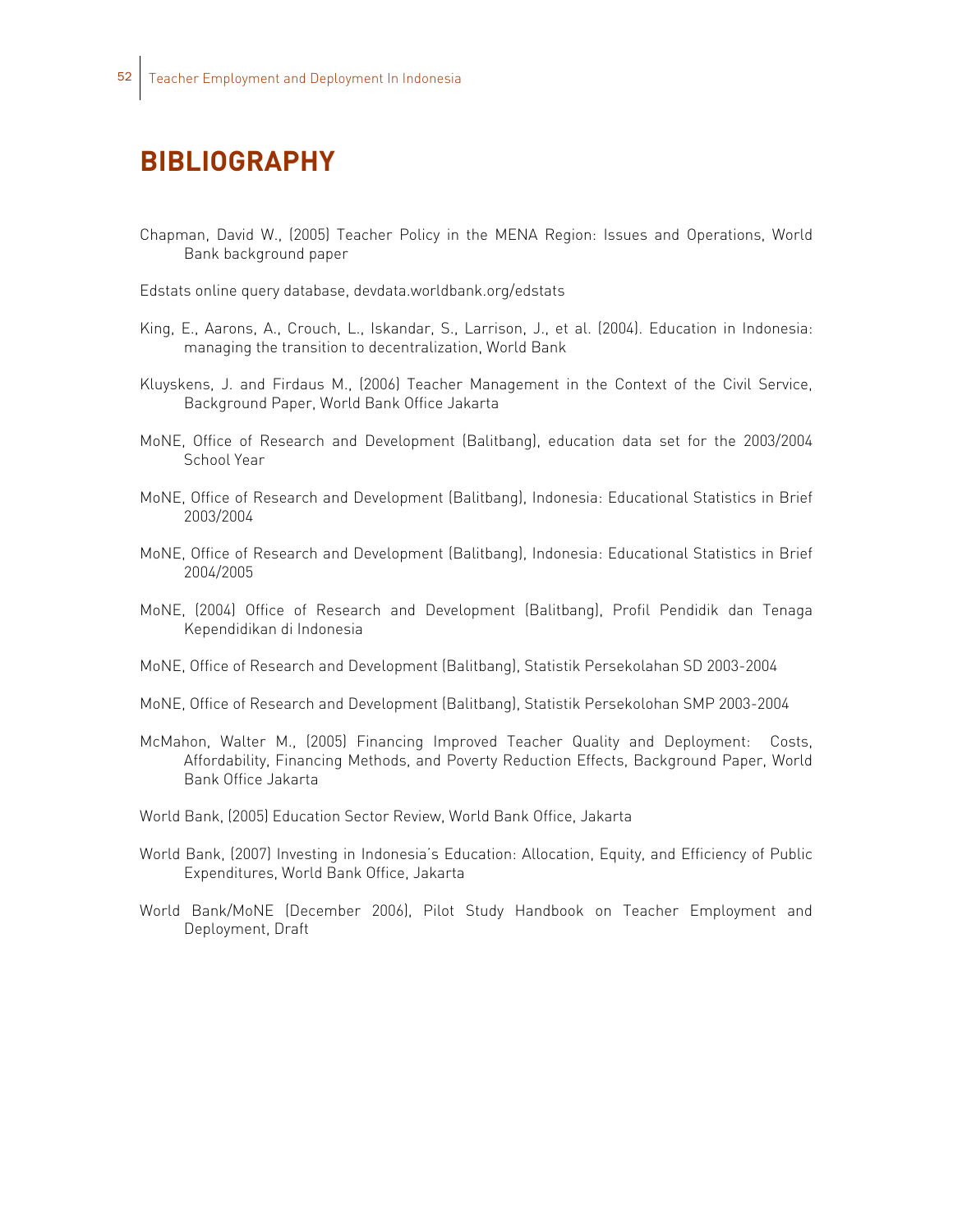## **ANNEX A: STUDY METHODOLOGY**

Data inputs needed for the study were of two types:

- information on current policies on teacher employment and deployment from national, provincial and district sources; and
- actual data on current school practice from a selected sample of schools.

Policy and data collection were designed with reference to primary schools, junior secondary schools, senior secondary schools and private schools.

The policies and data required by the study were identified, questionnaires and templates were prepared and a separate consultancy was commissioned to design and build the database needed to house the data and generate reports.

Twelve sample districts were identified by MoNE as being representative of national diversity. They were selected to include a balance of districts from east and west Indonesia; from wealthy and poorer communities; from innovative and more traditional districts; and from urban, rural and remote areas. Within each district, because of timing, logistical and budgetary considerations, it was decided to sample 5% of all primary schools, 10% of junior secondary schools and small samples of both senior secondary schools and private schools. The total sample size was 384 schools, distributed across the districts as shown below.

Within each district, schools were selected on a proportional basis to ensure the correct representative balance of urban, rural and remote schools, big and small schools and government and Madrasah schools.

An initial workshop was held for all district personnel on 25th August, 2005. This workshop was intended to brief the personnel involved on the purpose and methodology of the study and to provide them with the questionnaires and other documentation needed for the fieldwork. Data collection at the school level was then conducted by school supervisors.

All data were returned to the PMPTK team for checking before being entered into the specially prepared database. Once the district reports were analyzed at the central level, PMPTK team members took both the data and policy analysis back to each district to conduct meetings on the findings, to identify issues and to suggest possible solutions. The results of these discussions formed the basis for district presentations at Workshop 2 on 22 and 23 November, 2005.

The PMPTK team, together with World Bank consultants, analyzed data and policy feedback from all 12 districts to identify issues and potential solutions from a national perspective. The results of this analysis formed the basis of the PMPTK team presentation to Workshop 2.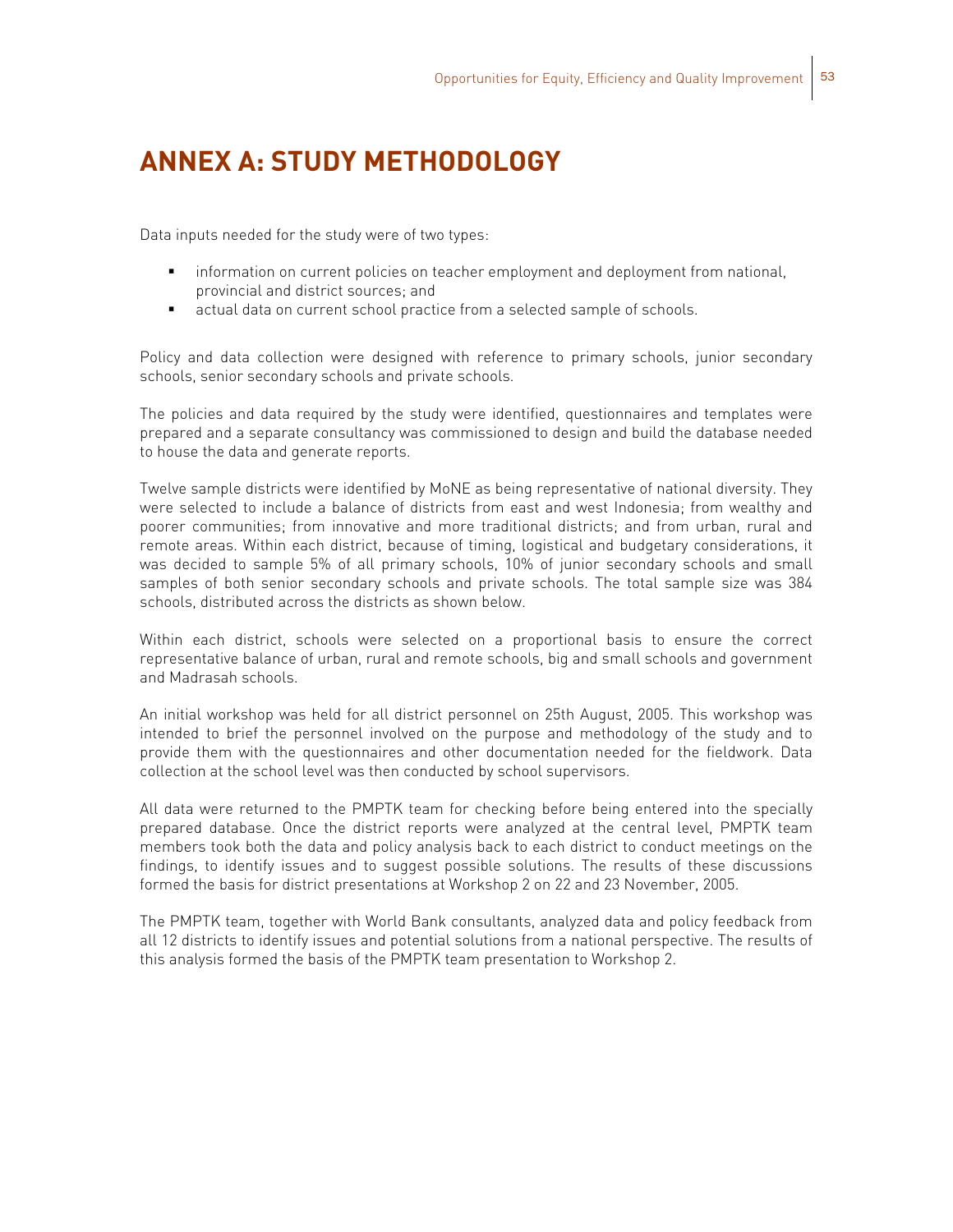#### Table 10 **Survey Sample**

| <b>No</b>    | <b>District</b>    | <b>Primary</b> |                |                |               |                |                |                |                |                | Jr. Sec  |                |        |                | Sr. Sec     |           | <b>Private</b> |                                |              |
|--------------|--------------------|----------------|----------------|----------------|---------------|----------------|----------------|----------------|----------------|----------------|----------|----------------|--------|----------------|-------------|-----------|----------------|--------------------------------|--------------|
|              |                    |                | Reguler        |                |               | Religious      |                |                | Reguler        |                |          | Religious      |        |                |             |           |                |                                |              |
|              |                    | Urban          | Rural          | Remote         | Urban         | Rural          | Remote         | Urban          | Rural          | Remote         | Urban    | Rural          | Remote | Reguler        | Religious   | Primary   | Sec<br>$\leq$  | $_{\odot}^{\rm C}$<br>Ū<br>ŠΓ. | <b>Total</b> |
|              | Bengkalis          | 8              | 7              | 7              | $\Omega$      | $\Omega$       | $\Omega$       | $\overline{2}$ | 3              | $\mathbf{1}$   | $\Omega$ |                | 0      | 3              | $\Omega$    |           | $\Omega$       | $\Omega$                       | 33           |
| $\mathbf{2}$ | <b>Tanah Datar</b> | $\overline{2}$ | 12             | 2              | 0             | $\overline{2}$ | 0              |                | 4              | $\Omega$       | $\Omega$ |                | 0      | 3              | $\Omega$    | U         |                | 0                              | 28           |
| 3            | Sarolangun         | 5              | $\overline{7}$ | $\overline{2}$ | $\cap$        |                | 0              | $\overline{2}$ |                |                |          | $\Omega$       | 0      | 3              | $\Omega$    | $\bigcap$ | $\Omega$       | $\mathbf{1}$                   | 24           |
| 4            | East jakarta       | 39             | $\bigcap$      | 0              |               | 0              | $\overline{0}$ | 9              | 0              | $\Omega$       |          | $\overline{0}$ | 0      | 3              | $\Omega$    |           | $\Omega$       | 0                              | 54           |
| 5            | Pacitan            | $\overline{2}$ | 17             | 3              | 0             | U              | 0              |                | 4              | $\Omega$       | $\cap$   | $\Omega$       | 0      | 3              | $\cap$      | $\bigcap$ |                | 0                              | 31           |
| 6            | Central Lombok     | 5              | 14             | 8              | $\mathcal{P}$ | 5              | $\overline{2}$ |                | 3              | 2              | $\cap$   | $\overline{0}$ | 0      | 3              | $\Omega$    | $\cap$    | $\Omega$       | 0                              | 45           |
|              | Jembrana           | 9              | 9              | 0              |               |                | $\Omega$       | $\overline{2}$ |                | $\Omega$       | $\cap$   | $\overline{0}$ | 0      | $\overline{2}$ |             |           |                | 1                              | 26           |
| 8            | West Sumba         | $\overline{2}$ | 7              | 6              |               |                | 0              |                | 3              | $\overline{ }$ |          | $\Omega$       | 0      | 3              | 0           |           | 0              | 0                              | 25           |
| 9            | Bone               | 10             | 22             | 4              | 0             | 0              | 0              | $\overline{2}$ | $\overline{2}$ | 1              | $\Omega$ | $\overline{0}$ | 0      | 3              | 0           |           |                | 0                              | 45           |
| 10           | Parigi Moutong     | 3              | 8              | 4              | $\Omega$      | 4              | 0              |                |                | $\mathbf 0$    | $\Omega$ |                | 0      | 3              | $\mathbf 0$ |           |                | 0                              | 23           |
| 11           | Kutai Kertanegara  | 7              | 7              | $\mathbf{r}$   |               | 0              | $\overline{0}$ | 3              | $\overline{2}$ | $\overline{2}$ | $\Omega$ |                | 0      | 3              | 0           | $\Omega$  | 0              | $\mathbf{1}$                   | 34           |
| 12           | Jayawijaya         | $\overline{2}$ | 4              | 3              | $\Omega$      | $\Omega$       | $\Omega$       |                |                | 1              | $\Omega$ | $\Omega$       | U      | 3              | $\cap$      | $\Omega$  | $\Omega$       | 1                              | 16           |
|              | <b>TOTAL</b>       | 94             | 114            | 46             | 6             | 9              | $\mathfrak{D}$ | 26             | 25             | 9              | 3        | 4              | 0      | 35             |             | 3         | 3              | 4                              | 384          |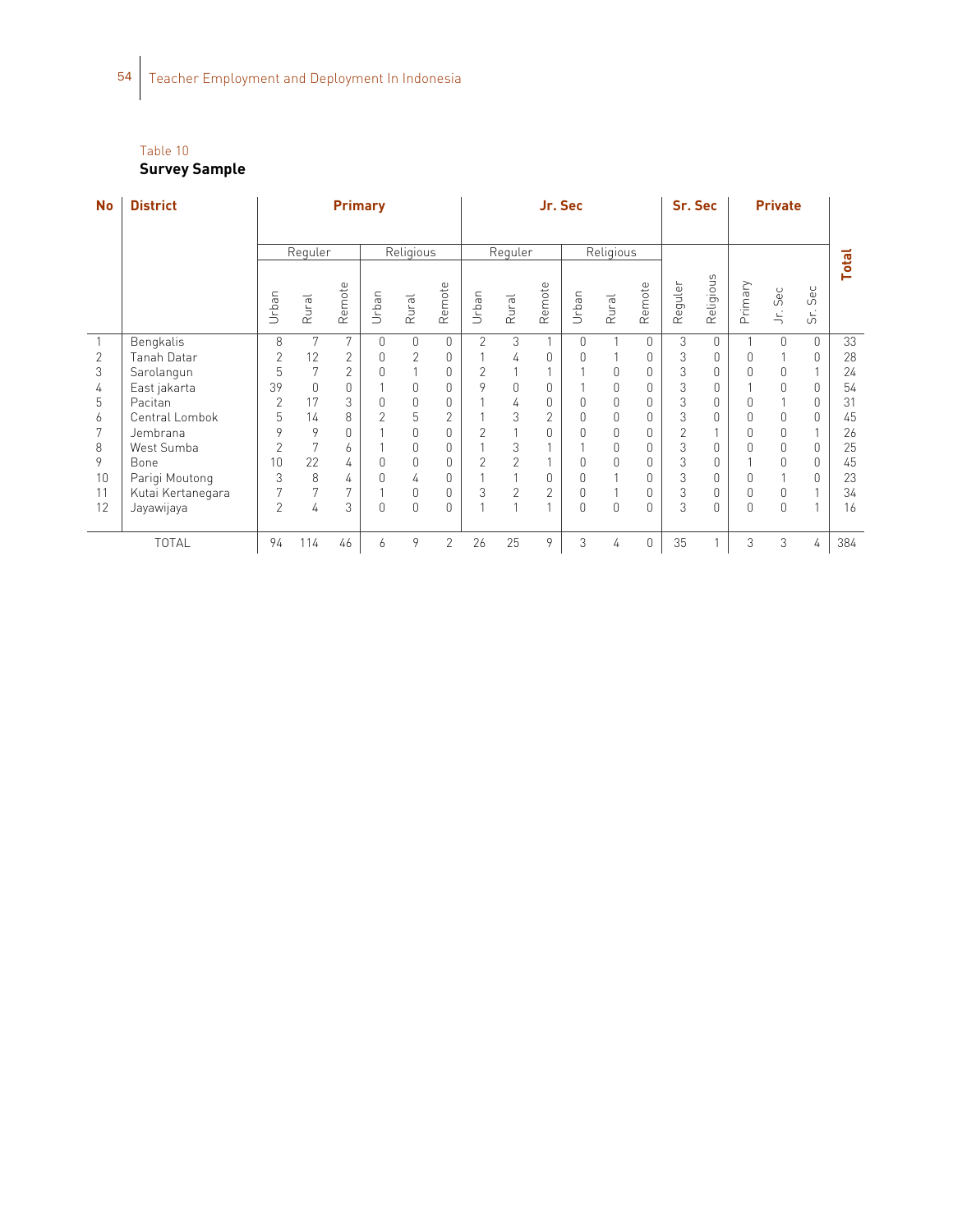## **ANNEX B: EDUCATION SECTOR DATA**

## Table 11 **Education Sector Data by Various Breakdowns**

Breakdown by Public/Private and School Level and MONE/MORA

|                             |         | Schools |                     | Personnel |        |                 |       |                                                           |                  | Teacher Education Level |           |              |              |                        |      | Ratios |
|-----------------------------|---------|---------|---------------------|-----------|--------|-----------------|-------|-----------------------------------------------------------|------------------|-------------------------|-----------|--------------|--------------|------------------------|------|--------|
| type                        | Schools | Classes | Students            |           |        |                 |       | Directors Pct, Female Teachers Pct, Female Teach & Direct | $\leftarrow$ =HS | 1-Yr (D1)               | 2-Yr (D2) | $ 3-Yr$ (D3) | 4-yr (S1/D4) | $\rightarrow$ =Masters | STR* | SCR*   |
| Primary Regular Public      | 135.644 | 929.107 | 24.083.746          | 135.373   |        | 36.6% 1.025.384 | 56.3% | 1.160.757                                                 | 33%              | 1%                      | 49%       | 2%           | 16%          | $0\%$                  | 20.7 | 25.9   |
| Primary Madrasah Public     | 1,439   | 10.553  | 309.889             | 1.472     |        | 15.700          |       | 17.172                                                    | 16%              | 13%                     | 39%       | 6%           | 26%          | 0%                     | 18.0 | 29.4   |
| Jr. Sec. Regular Public     | 11.234  | 140.662 | 5,561,706           | 11.234    | 10.6%  | 321.382         | 49.5% | 332.616                                                   | 6%               | 8%                      | 8%        | 16%          | 62%          | 1%                     | 16.7 | 39.5   |
| Jr. Sec. Madrasah Public    | 1.173   | 12.758  | 516.788             | 1.173     |        | 30.309          |       | 31.482                                                    | 6%               | 3%                      | 5%        | 15%          | 71%          | 1%                     | 16.4 | 40.5   |
| Jr. Sec. Open               | 2.039   | 6.863   | 175.287             | 1.566     | 100.0% | 22.035          |       | 23.601                                                    | 10%              | 16%                     | 16%       | 15%          | 43%          | 1%                     | 7.4  | 25.5   |
| Sr. Sec. Regular Public     | 3,203   | 48.983  | 1,886,701           | 1.509     | 9.0%   | 123.989         | 46.9% | 125.498                                                   | 2%               | 0%                      | 2%        | 10%          | 85%          | 1%                     | 15.0 | 38.5   |
| l Sr. Sec. Madrasah Public  | 563     | 7.073   | 289.912             | 562       |        | 18,544          |       | 19.106                                                    | 3%               | 1%                      | 1%        | 8%           | 85%          | 2%                     | 15.2 | 41.0   |
| l Sr. Sec. Voc. Public      | 899     | 16.725  | 608.441             | 899       | 10.2%  | 49.943          | 39.2% | 50.842                                                    | 2%               | 0%                      | 2%        | 16%          | 78%          | 1%                     | 12.0 | 36.4   |
| Primary Regular Private     | 10.690  | 77,250  | .959,629            | 10.056    | 33.3%  | 87.761          | 60.9% | 97.817                                                    | 40%              | 2%                      | 24%       | 5%           | 29%          | 0%                     | 20.0 | 25.4   |
| Primary Madrasah Private    | 19.318  | 19.353  | 2.814.264           | 18.934    |        | 150.042         |       | 168.976                                                   | 49%              | 11%                     | 21%       | 4%           | 14%          | 0%                     | 16.7 | 23.6   |
| Jr. Sec. Regular Private    | 10.022  | 57.146  | 1.961.612           | 10.018    | 14.0%  | 147.673         | 44.2% | 157.691                                                   | 13%              | 5%                      | 7%        | 13%          | 61%          | 1%                     | 12.4 | 34.3   |
| Jr. Sec. Madrasah Private   | 9.549   | 42.371  | 1.564.788           | 9.526     |        | 124.255         |       | 133.781                                                   | 23%              | 7%                      | 8%        | 12%          | 50%          | 0%                     | 11.7 | 36.9   |
| Sr. Sec. Regular Private    | 5.035   | 37.162  | 1,371,306           | 4.925     | 11.2%  | 105.917         | 39.4% | 110.842                                                   | 4%               | 1%                      | 2%        | 10%          | 82%          | 1%                     | 12.4 | 36.9   |
| l Sr. Sec. Madrasah Private | 3.473   | 13.970  | 436.918             | 3.408     |        | 52.907          |       | 56.315                                                    | 13%              | 3%                      | 4%        | 12%          | 66%          | 1%                     | 7.8  | 31.3   |
| Sr. Sec. Voc. Private       | 4,216   | 41.536  | 1,533,133           | 4.149     | 10.1%  | 113.011         | 33.7% | 117.160                                                   | 4%               | 1%                      | 2%        | 15%          | <b>77%</b>   | 1%                     | 13.1 | 36.9   |
| TOTAL                       | 218.497 |         | ,561,512 45,074,120 | 214,804   |        | 32.2% 2,388,851 | 51.8% | 2,603,655                                                 | 23%              | 3%                      | 27%       | 7%           | 39%          | 0%                     | 17.3 | 28.9   |

| Breakdown by School Level and MONE/MORA |         |         |                     |         |       |                 |        |                                                                  |                                |           |     |     |                                                      |    |           |        |
|-----------------------------------------|---------|---------|---------------------|---------|-------|-----------------|--------|------------------------------------------------------------------|--------------------------------|-----------|-----|-----|------------------------------------------------------|----|-----------|--------|
|                                         |         | Schools |                     |         |       | Personnel       |        |                                                                  | <b>Teacher Education Level</b> |           |     |     |                                                      |    |           | Ratios |
| type                                    | Schools | Classes | Students            |         |       |                 |        | Directors Pct. Female Teachers Pct. Female Teach & Direct   ←=HS |                                |           |     |     | 1-Yr (D1) 2-Yr (D2) 3-Yr (D3) 4-yr (S1/D4) →=Masters |    | STR* SCR* |        |
| Primary Regular                         | 146.334 |         | 006,357 26,043,375  | 145.429 |       | 36.4% 1.113.145 | 56.6%  | .258.574                                                         | 33%                            | <b>1%</b> | 47% | 2%  | 17%                                                  | 0% | 20.7      | 25.9   |
| l Primary Madrasah                      | 20.757  | 129.906 | 3.124.153           | 20.406  |       | 165.742         |        | 186,148                                                          | 46%                            | 12%       | 22% | 4%  | 15%                                                  | 0% | 16.8      | 24.0   |
| Jr. Sec. Regular                        | 21.256  | 197.808 | 7.523.318           | 21.252  | 12.2% | 469.055         | 47.9%  | 490.307                                                          | 8%                             | 7%        | 8%  | 15% | 61%                                                  | 1% | 15.3      | 38.0   |
| Jr. Sec Madrasah                        | 10.722  | 55.129  | 2.081.576           | 10.699  |       | 154.564         |        | 165.263                                                          | 21%                            | 6%        | 8%  | 13% | 53%                                                  | 0% | 12.6      | 37.8   |
| Jr. Sec. Open                           | 2.039   | 6.863   | 175.287             | 1.566   |       | 22.035          | 100.0% | 23.601                                                           | 10%                            | 16%       | 16% | 15% | 43%                                                  | 1% | 7.4       | 25.5   |
| Sr. Sec. Regular                        | 8.238   | 86.145  | 3.258.007           | 6.434   | 10.3% | 229,906         | 43.5%  | 236.340                                                          | 3%                             | <b>1%</b> | 2%  | 10% | 83%                                                  | 1% | 13.8      | 37.8   |
| Sr. Sec. Madrasah                       | 4.036   | 21.043  | 726.830             | 3.970   |       | 71.451          |        | 75.421                                                           | 11%                            | 2%        | 3%  | 11% | 71%                                                  | 1% | 9.6       | 34.5   |
| Sr. Sec Vocational                      | 5.115   | 58.261  | 2.141.574           | 5.048   | 10.1% | 162.954         | 35.4%  | 168.002                                                          | 3%                             | <b>1%</b> | 2%  | 15% | 78%                                                  | 1% | 12.7      | 36.8   |
| <b>TOTAL</b>                            | 218.497 |         | .561.512 45.074.120 | 214.804 |       | 32.2% 2.388.851 | 51.8%  | 2.603.655                                                        | 23%                            | 3%        | 27% | 7%  | 39%                                                  | 0% | 17.3      | 28.9   |

| Breakdown by School Level |         |         |                              |         |                 |       |                                                                                                                               |     |    |     |                                |     |    |           |           |
|---------------------------|---------|---------|------------------------------|---------|-----------------|-------|-------------------------------------------------------------------------------------------------------------------------------|-----|----|-----|--------------------------------|-----|----|-----------|-----------|
|                           |         | Schools |                              |         | Personnel       |       |                                                                                                                               |     |    |     | <b>Teacher Education Level</b> |     |    |           | Ratios    |
| type                      | Schools | Classes |                              |         |                 |       | Students Directors Pct. Female Teachers Pct. Female Teach & Direct (<=HS 1-Yr (D1) 2-Yr (D2) 3-Yr (D3) 4-yr (S1/D4) → Masters |     |    |     |                                |     |    | STR* SCR* |           |
| Primary All               |         |         | 167.091 1.136.263 29.167.528 | 165.835 | 36.4% 1.278.887 | 56.6% | 1.444.722                                                                                                                     | 35% | 2% | 44% | 2%                             | 16% | 0% |           | 20.2 25.7 |
| Jr. Sec All               | 34.017  |         | 259.800 9.780.181            | 33.517  | 18.2% 645.654   | 50.2% | 679.171                                                                                                                       | 11% | 7% | 8%  | 14%                            | 59% | 1% | 14.4      | 37.6      |
| Sr. Sec All               | 17.389  | 165.449 | 6.126.411                    | 15.452  | 10.3% 464.311   | 40.1% | 479.763                                                                                                                       | .5% | 1% | 2%  | 12%                            | 79% | 1% | 12.8      | 37.0      |
| <b>TOTAL</b>              |         |         | 218.497 1.561.512 45.074.120 | 214.804 | 32.2% 2.388.851 | 51.8% | 2.603.655                                                                                                                     | 23% | 3% | 27% | 7%                             | 39% | 0% | 17.3      | 28.9      |

Breakdown by Public/Private

| Di eakdown by Public/Private |         |         |                              |         |                 |       |                                                                                                                                                               |     |    |        |     |     |       |           |      |
|------------------------------|---------|---------|------------------------------|---------|-----------------|-------|---------------------------------------------------------------------------------------------------------------------------------------------------------------|-----|----|--------|-----|-----|-------|-----------|------|
|                              |         | Schools |                              |         | Personnel       |       |                                                                                                                                                               |     |    | Ratios |     |     |       |           |      |
| type                         | Schools |         |                              |         |                 |       | Classes Students Directors Pct. Female Teachers Pct. Female Teach & Direct $\leftarrow$ =HS 1-Yr (D1) 2-Yr (D2) 3-Yr (D3) 4-yr (S1/D4) $\rightarrow$ =Masters |     |    |        |     |     |       | STR* SCR* |      |
| Public All                   |         |         | 156.194 1.172.724 33.432.470 | 153.788 | 34.6% 1.607.285 | 54.2% | 1.761.073                                                                                                                                                     | 23% | 2% | 34%    | 6%  | 34% | $0\%$ | 19.0      | 28.5 |
| Private All                  | 62.303  |         | 388.788 11.641.650           | 61.016  | 19.4% 781.566   | 43.6% | 842.582                                                                                                                                                       | 24% | 5% | 11%    | 10% | 49% | 1%    | 13.8      | 29.9 |
| <b>TOTAL</b>                 |         |         | 218,497 1,561,512 45,074,120 | 214.804 | 32.2% 2.388.851 | 51.8% | 2.603.655                                                                                                                                                     | 23% | 3% | 27%    | 7%  | 39% | 0%    | 17.3      | 28.9 |

Sources: Data from Balitbang for 2003/2004. Madrasah data school data is collected from MoRA by Balitbang. Teacher education level calculations were done using the 2005 SIMPTK teacher database, which has more complete information on teacher qualifications.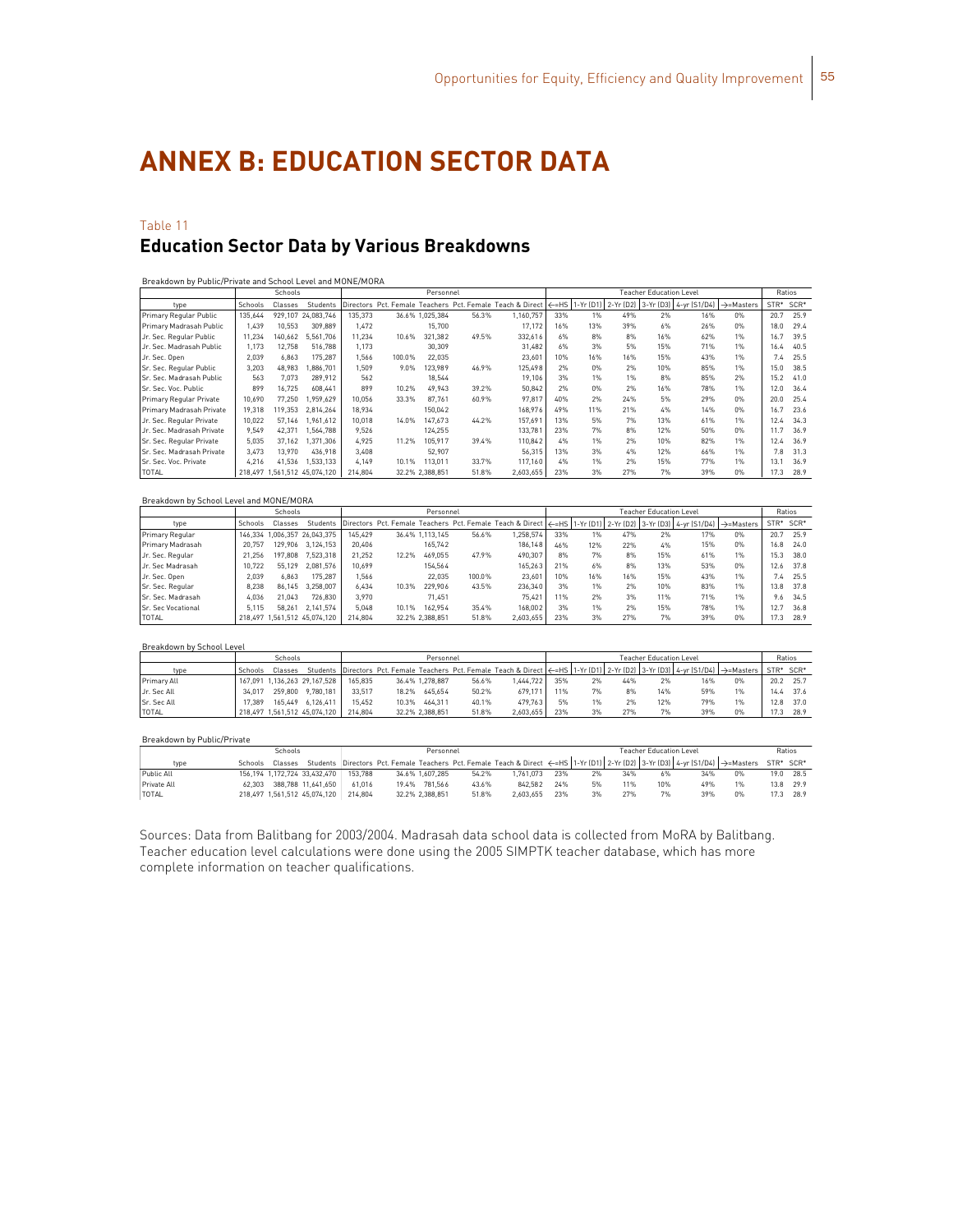# **ANNEX C: SURVEY RESULTS BY PUBLIC VS. PRIVATE SCHOOLS**

#### Table 12

## **Summary of Key Variables by Public vs. Private Schools**

|                                                      | <b>PRIMARY</b> |         |       | <b>JUNIOR SECONDARY</b>  |                          |                          |  |  |
|------------------------------------------------------|----------------|---------|-------|--------------------------|--------------------------|--------------------------|--|--|
|                                                      | Public         | Private | Total | Public                   | Private                  | Total                    |  |  |
| Number of records at school level                    | 262            | 14      | 276   | 65                       | 5                        | 70                       |  |  |
| Number of records at teacher level                   | 2779           | 151     | 2930  | 2138                     | 129                      | 2267                     |  |  |
|                                                      |                |         |       |                          |                          |                          |  |  |
| Average School Size                                  | 210.9          | 109.4   | 205.8 | 489.7                    | 246.0                    | 472.3                    |  |  |
| Average Number of Teachers                           | 10.8           | 10.8    | 10.8  | 30.7                     | 24.4                     | 30.3                     |  |  |
| Average Number of Classes                            | 7.7            | 5.8     | 7.6   | 12.6                     | 4.4                      | 12.0                     |  |  |
| % Schools with Multigrade                            | 10.7%          | 7.1%    | 10.5% |                          |                          |                          |  |  |
|                                                      |                |         |       |                          |                          |                          |  |  |
| % Female Teachers                                    | 61%            | 52%     | 61%   | 54%                      | 42%                      | 53%                      |  |  |
| Average Teacher Age                                  | 42             | 33      | 42    | 41                       | 34                       | 40                       |  |  |
| Average Years Teaching Experience                    | 17             | 9       | 17    | 14                       | 6                        | 13                       |  |  |
|                                                      |                |         |       |                          |                          |                          |  |  |
| Student-Teacher Ratio                                | 19.5           | 10.1    | 19.0  | 15.9                     | 10.1                     | 15.6                     |  |  |
| Student-Class Ratio                                  | 27.5           | 18.9    | 27.2  | 38.9                     | 55.9                     | 39.3                     |  |  |
| Student-Administration Ratio                         | 207.8          | 90.1    | 200.7 | 71.1                     | 55.9                     | 70.3                     |  |  |
|                                                      |                |         |       |                          |                          |                          |  |  |
| % Schools claiming oversupply                        | 10%            | $0\%$   | 9%    | $\sim$                   |                          |                          |  |  |
| % Schools claiming undersupply                       | 68%            | 50%     | 67%   | $\overline{\phantom{a}}$ | $\overline{\phantom{a}}$ | $\overline{\phantom{0}}$ |  |  |
| % Schools oversupply with current entitlement*       | 53%            | 71%     | 54%   | 82%                      | 80%                      | 81%                      |  |  |
| % Schools undersupply with current entitlement*      | 35%            | 29%     | 34%   | 14%                      | $0\%$                    | 13%                      |  |  |
| % Schools oversupply with recommended<br>entitlement | 68%            | 86%     | 69%   | 95%                      | 100%                     | 96%                      |  |  |
| % Schools undersupply with recommended               |                |         |       |                          |                          |                          |  |  |
| entitlement                                          | 22%            | 14%     | 21%   | 2%                       | $0\%$                    | $1\%$                    |  |  |
|                                                      |                |         |       |                          |                          |                          |  |  |
| % Part-Time Teachers                                 | 10%            | 45%     | 12%   | 32%                      | 65%                      | 34%                      |  |  |
| % Civil Servant Teachers                             | 76%            | 21%     | 74%   | 63%                      | 23%                      | 60%                      |  |  |
|                                                      |                |         |       |                          |                          |                          |  |  |
| Average Teaching Hours                               | 24.9           | 21.4    | 24.7  | 17.6                     | 13.3                     | 17.3                     |  |  |
| % Teachers Below 18 Hours.                           | 22%            | 40%     | 23%   | 43%                      | 68%                      | 44%                      |  |  |
|                                                      |                |         |       |                          |                          |                          |  |  |

Source: Teacher Employment and Deployment Survey, 2005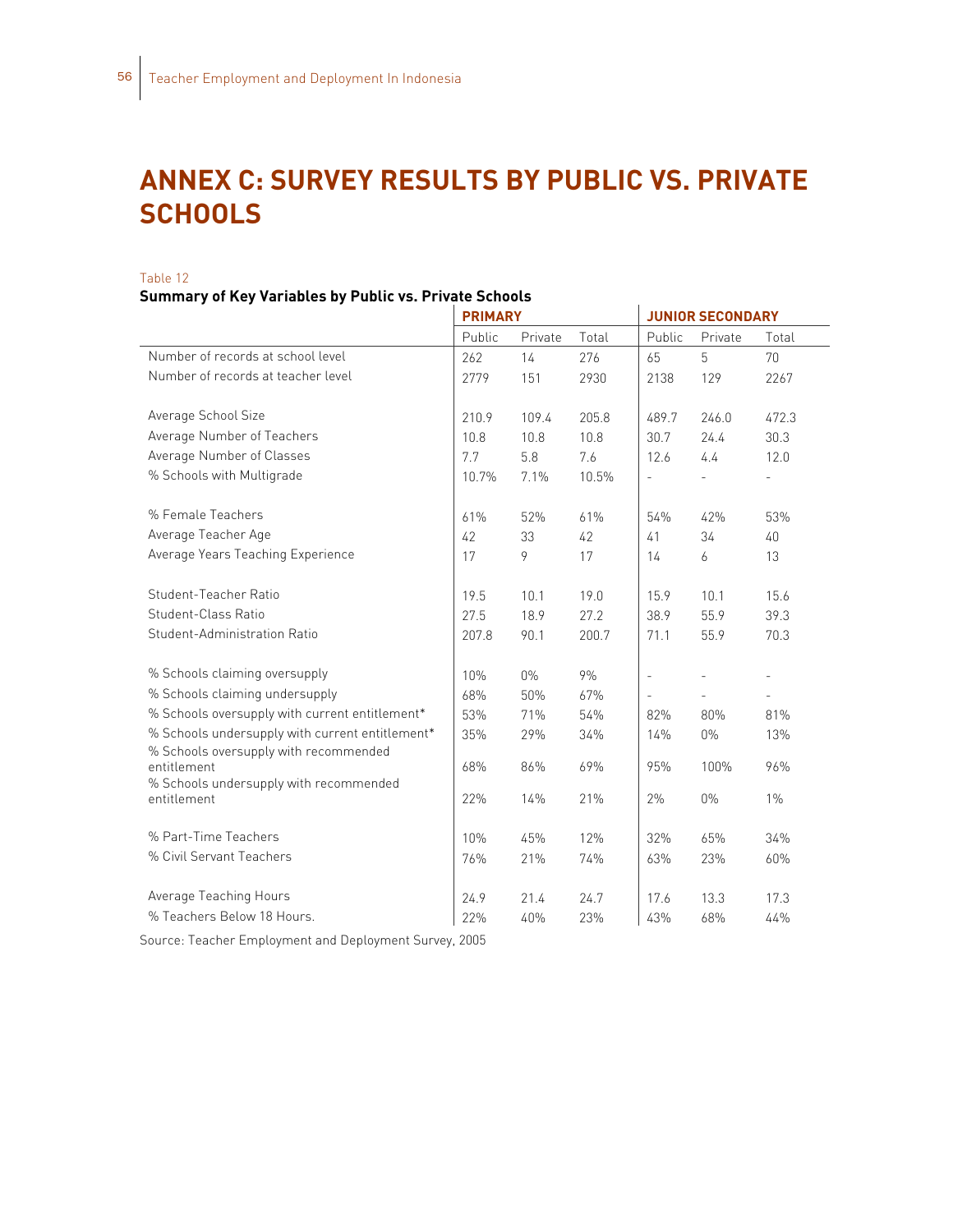## **ANNEX D: MATRIX OF CORRELATIONS FOR SCHOOL AND TEACHER VARIABLES**

#### Figure 23

## **Matrix of Correlations for School and Teacher Variables**

| Primary School Level           |        |            |            |          |          |            |            |          |            |     |        |           |           |         |           |
|--------------------------------|--------|------------|------------|----------|----------|------------|------------|----------|------------|-----|--------|-----------|-----------|---------|-----------|
|                                | School | Stud-Teach | Stud-Class | Pct. PNS | Pct.     | Multigrade | Oversupply | Teaching | Teaching   | Age | Salary | District  | School•   | Female  | Teacher   |
|                                | Size   | Ratio      | Ratio      | Teachers | Contract | Class      |            | Hours    | Experience |     |        | Incentive | Incentive | Teacher | Education |
|                                |        |            |            |          | Teachers |            |            |          |            |     |        |           |           |         | Level     |
| School Size                    |        | 春春春        | ***        | ***      | *        |            | ۰          |          | 書書         | 書書書 | **     | 書書書       | ***       | ***     | **        |
| Student-Teacher Ratio          | ***    |            | ***        | ۰        | *        |            | **         | ***      | **         | *** |        | ***       | **        | **      |           |
| Student-Class Ratio            | ***    | ***        |            | **       | *        |            | ÷          |          | ***        | *** | ***    | ***       | ٠         | ***     | **        |
| Pct. PNS Teachers              | ***    | ٠          | **         |          | ***      |            | **         | **       | ***        | *** | ***    |           | ***       | **      | ***       |
| Pct. Contract Teachers         | *      | *          | 柴          | ***      |          |            | 杂          | **       | ***        | *** | ***    | ۰         | ***       | 柴       | *         |
| Multigrade Class               | ۰      |            |            |          |          |            |            | **       | **         | **  | **     | ۰         | *         |         |           |
| Oversupply                     | ۰      | **         | ٠          | **       | *        |            |            | ***      | 88         | **  |        | **        | **        | **      | *         |
| Teaching Hours                 |        | ***        |            | **       | **       | **         | ***        |          |            |     | **     |           | 春春        | **      | **        |
| Teaching Experience            | 春春     | **         | ***        | ***      | ***      | **         |            |          |            | 書書書 | 書書書    | *         | 事業        |         | ***       |
| Age                            | ***    | ***        | ***        | ***      | ***      | **         | **         |          | ***        |     | ***    |           | ***       | **      | ***       |
| Salary                         | **     | **         | ***        | ***      | ***      | **         | ۰          | **       | ***        | *** |        | ₩         | ۰         | ***     | ***       |
| District Incentive             | ***    | ***        | ***        |          | ۰        |            | **         |          | ₩          |     | 柴      |           |           |         |           |
| School Incentive               | ***    | **         | ۰          | ***      | ***      | 桊          | **         |          | **         | *** |        |           |           |         | ***       |
| Female Teacher                 | 春春香    |            | ***        | **       | *        |            |            | 春春       |            | **  | ***    |           |           |         | ***       |
| <b>Teacher Education Level</b> | **     |            | **         | ***      | *        |            | 鈭          | **       | ***        | *** |        | ***       | ***       | ***     |           |

#### Junior Secondary School Level

|                                | School | Stud-Teach | Stud-Class | Pct. PNS | Pct.     | Multigrade | Oversupply | Teaching | Teaching   | Age | Salary | District  | School.   | Female  | Teacher   |
|--------------------------------|--------|------------|------------|----------|----------|------------|------------|----------|------------|-----|--------|-----------|-----------|---------|-----------|
|                                | Size   | Ratio      | Ratio      | Teachers | Contract | Class      |            | Hours    | Experience |     |        | Incentive | Incentive | Teacher | Education |
|                                |        |            |            |          | Teachers |            |            |          |            |     |        |           |           |         | Level     |
| School Size                    |        |            | **         | ***      |          |            |            | ***      | ***        | *** | ***    | ***       | ***       | **      |           |
| Student-Teacher Ratio          |        |            |            |          | **       |            | *          | ***      | ***        | *** | 米      | ***       |           | **      |           |
| Student-Class Ratio            |        |            |            |          | *        |            | *          | ***      | ٠          |     |        | ***       | ***       |         |           |
| Pct. PNS Teachers              | ***    |            |            |          |          |            | ₩          | ***      | ***        | --  | ***    |           | **        | 麥       | **        |
| Pct. Contract Teachers         |        | **         | 柴          |          |          |            | ۰          |          | ***        | *** | ***    | **        |           |         | *         |
| Multigrade Class               |        |            |            |          |          |            |            |          |            |     |        |           |           |         |           |
| Oversupply                     |        | *          | 柴          | *        | ٠        |            |            | ***      | ***        | *** |        |           | *         | -       | *         |
| Teaching Hours                 | ***    | ***        | ***        | ***      |          |            | ***        |          | 春春         | **  |        |           | ٠         |         | **        |
| Teaching Experience            | ***    | ***        | ۰          | ***      | ***      |            | ***        | **       |            | *** | ***    | ***       | ***       | 盎       | *         |
| Age                            | ***    | ***        | **         | ***      | ***      |            | ***        | **       | ***        |     | ***    | ***       | ***       | **      |           |
| Salary                         | ***    | *          | **         | ***      | ***      |            |            |          | ***        | *** |        | ٠         | ***       | ***     | ***       |
| District Incentive             | ***    | ***        | ***        | ۰        | **       |            |            |          | ***        | *** | ۰      |           | ***       |         |           |
| School Incentive               | ***    |            | ***        | **       |          |            | *          |          | ***        | *** | ***    | ***       |           |         | ***       |
| Female Teacher                 | **     | **         |            |          |          |            | **         |          | 麥          | **  | ***    |           |           |         | ***       |
| <b>Teacher Education Level</b> | ۰      |            |            | **       | *        |            | 鉴          | **       | ₩          | ٠   | ***    |           | ***       | ***     |           |

VARIABLE<br>School Size Fire umber of students in a given school<br>Student-Teacher Ratio Fire umber of clusters divided by the total number of teachers<br>Student-Teacher Ratio Fire total number of classes offered at a school divi Tect. Contract reachers in the total number of ochtract teachers avoided by the total number of teaching experience for each teacher. When compared to school level data (e.g. Student-Teaching Hours Teaching Hours The total Teacher Age The age of the teacher<br>Salary The teacher's base salary, not including incentives.<br>District Incentive Any incentives given to teachers by the district government<br>School Incentive Any incentives given to teacher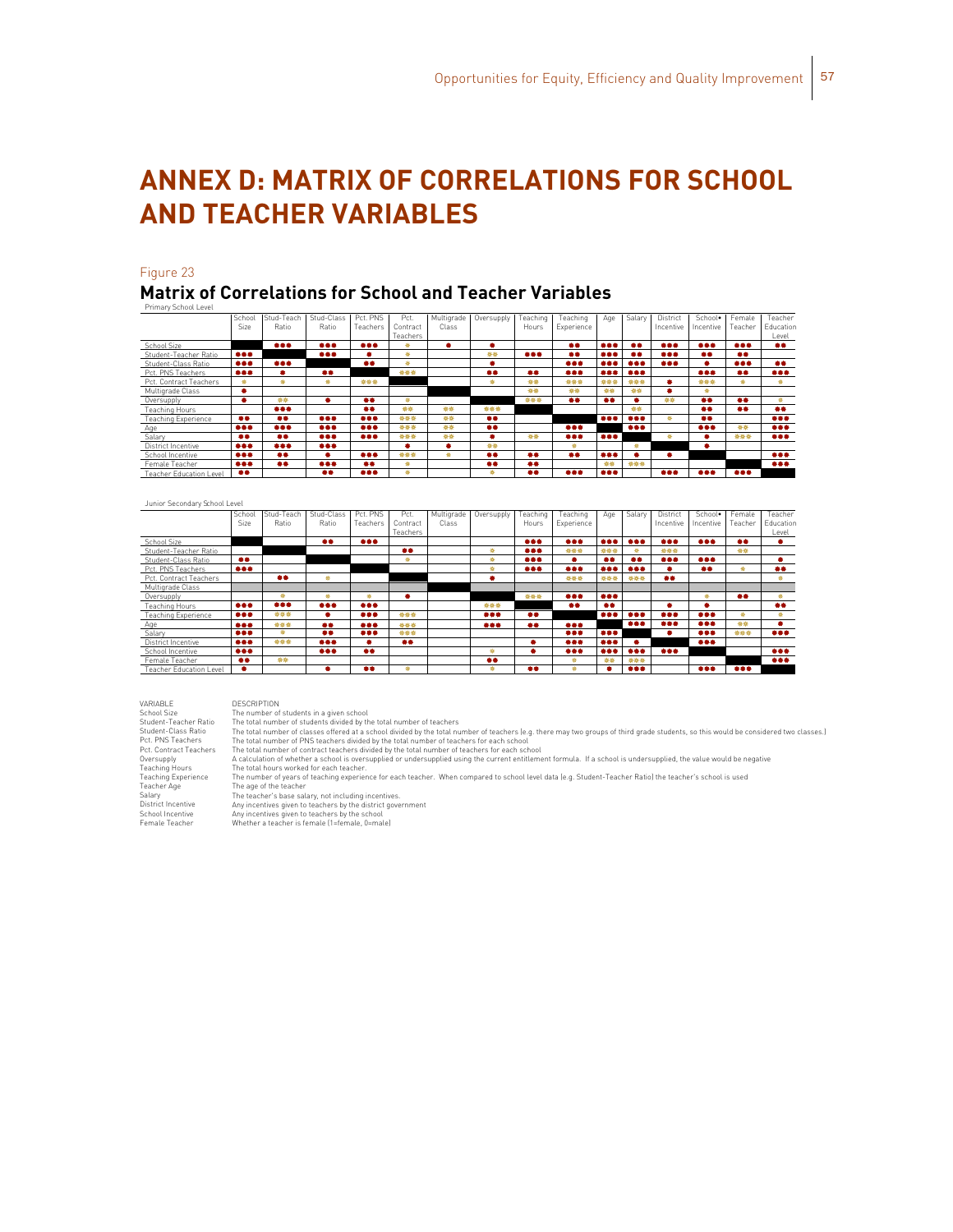## **ANNEX E: EXAMPLES AND CASE STUDIES**

The following examples and case studies provide insight into actions that could be taken at the district and school levels to address a range of issues relating to teacher management.

## **EXAMPLE 1: DISTRICT Z**

Context: District Z has a population of around 750,000. It has some 500 primary schools (with a total enrolment of approximately 100,000 students) and 50 junior secondary schools (with a total enrolment of approximately 20,000 students). Based on available school census data, the STR for primary schools was found to be just under 19:1, while for junior secondary schools the ratio stood at nearly 15:1. The district has requested an additional 500 teachers to fill existing vacancies, in the expectation that it may get about half that number (250). The district does not have a good record of transferring teachers, the unofficial reason being that it is "all too hard." It is estimated that if current staffing policies were applied, approximately 15 percent of the teaching force could qualify for the Special Areas Allowance.

Issue: In reality, the District has an over-supply of teachers, albeit with an inequitable distribution across schools and sub-districts. By requesting more teachers, the District hopes to fill some vacancies, thereby avoiding the difficulties associated with forced transfers and the potential for political interference. To date, there has been no consideration given to the fact that the additional teachers will add to the national salaries bill and District overheads. Similarly, no consideration has been given to the fact that, with the implementation of the Teacher Law, there will be additional costs involved in the payment of the Professional Allowance and the Special Areas Allowance.

#### Options

- Do nothing on the grounds that teachers' salaries are a central government responsibility;
- **Make ad hoc decisions on staffing, without formulating an overall plan and strategies;**
- **Apply the recommended policies and set annual targets for addressing excess and deficit.**

Suggested Action: District managers have a responsibility to provide equitable and cost-effective services across all communities. Application of the recommended policies for teacher employment and deployment [Option (iii)] would provide a basis for responsible action that gives priority to addressing the legitimate needs of students. The first step for the District would be to determine the extent of oversupply. Taking the recommended STRs as the baseline, the District would be entitled to some 3,850 primary and 910 junior secondary teachers, including Principals. Thus, based on the recommended STRs, there is currently an overall excess of more than 1,000 primary and around 400 junior secondary teachers.

The next step would be to determine where the excesses and deficits are located. This would involve an examination of individual school data. Again on the basis of the recommended policies regarding staff entitlement, primary schools would have a quota of one teacher for every 30 students, while junior secondary schools would have a quota of one teacher for every 24 students, in addition to one Principal in both cases.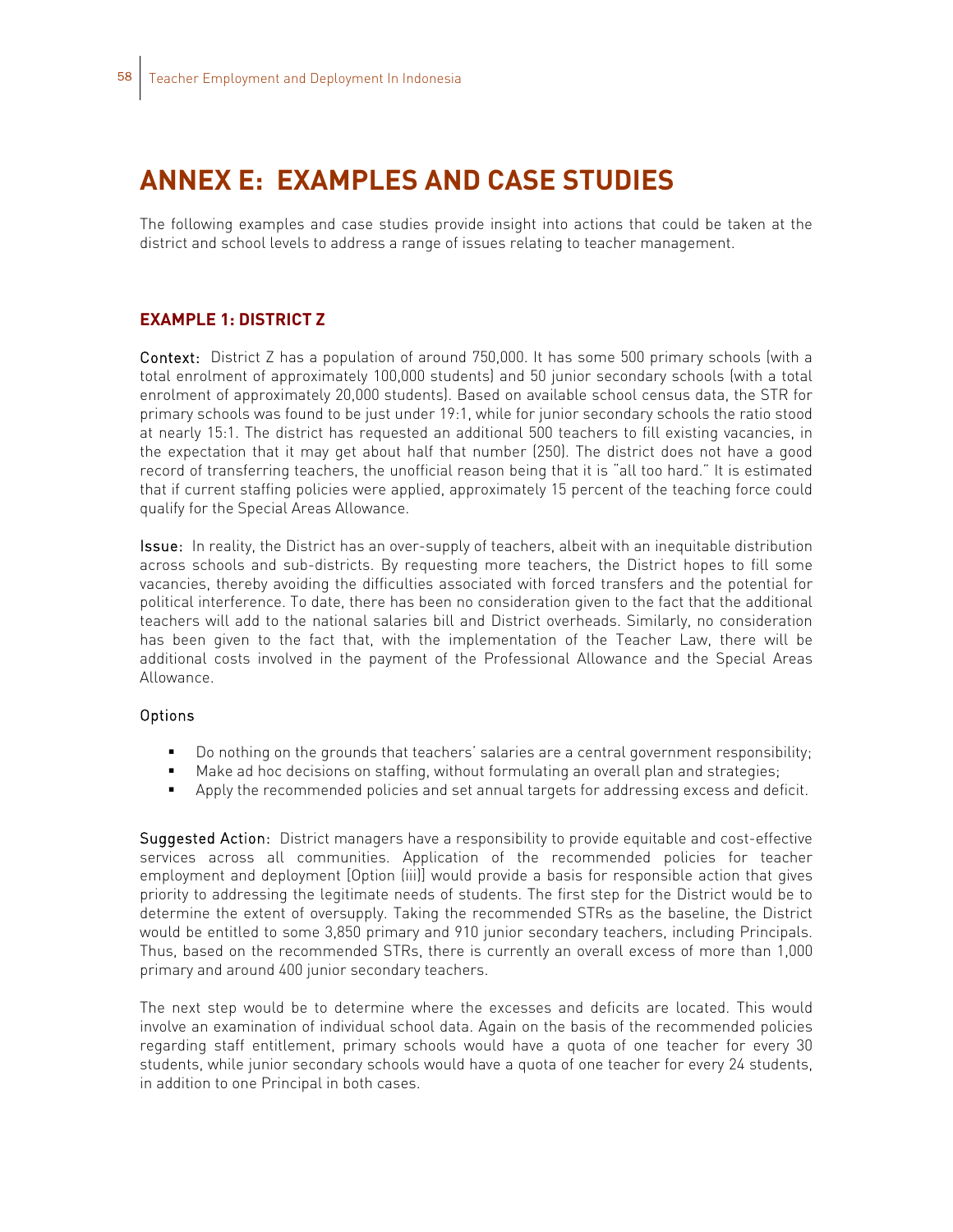Understandably, special provision has to be made for smaller schools. This is a task that could be undertaken jointly by principals and supervisors under the direction of the District Office. Based on such mapping, the District could determine which schools are in excess and which are in deficit and formulate a plan to promote greater equity and cost-effectiveness across the district. This will not be an easy exercise: it will take time and it will require the full cooperation of the Bupati and other members of local executives and the relevant agencies. Unless there is a commitment to responsible and consistent implementation by all parties, the process will be undermined and the results will be riddled with inconsistencies, as demonstrated by the examples of specific schools below.

## **EXAMPLE 2: SCHOOL A**

Context: School A is a junior secondary school located in an area which has had a gradual decline in enrolment over a number of years. The current total enrolment is 197 (Yr 1:57; Yr 2: 66; Yr 3: 74, which yields six class groups). The school has 17 teachers plus the Principal, which gives a student: staff ratio of 11.5: 1. At the same time, neighboring schools have been growing and there are significant staff shortages at these schools.

**Issue:** School A is clearly oversupplied with teachers, while neighboring schools are undersupplied. Based on the recommended staffing for Junior Secondary Schools, School A would have an entitlement of eight (8) teachers plus the Principal. School A, therefore, has an excess of up to nine teachers. Understandably, teachers at School A have little incentive to seek transfer, as they have low work loads in their current position. The cost of maintaining excess staff at School A is considerable.

If the total number of hours (60 minutes) in the school week is 31.5, then for the six class groups, the total number of hours for teaching purposes is 189 per week. For eight teachers, this would involve an average of 24 hours of teaching per week. This is in line with the recommended policy on teacher workload, with a minimum of 20 hours and a maximum of 28 hours. In order to meet curriculum requirements and to even out the workloads, some teachers may have to teach a minor subject. The Principal would also be required to teach a minimum of four hours. Depending on local circumstances, it may be necessary to provide an extra specialist teacher for religion.

Suggested Action: In the interests of equity and cost-effectiveness, district education managers (District Officers, Supervisors and the Principal) have a responsibility to work together constructively to redirect excess staff from School A to other schools which are in deficit.

Having determined that School A has an excess, the Principal, and where appropriate the Supervisor(s) and relevant district officer(s), need to consult with members of staff who are potentially in excess to discuss options for redeployment. Factors which should be taken into account in identifying specific members of staff who are excess to requirements include: workload; subject expertise; length of service in the school; teacher mobility; opportunities for redeployment; teachers preferences; and whether a teacher has previously refused a transfer or abandoned a post prematurely, or does not have a legitimate posting to the school. The Principal should also meet with community members to appraise them of the situation.

The Principal and the Supervisor should then make recommendations for transfer for consideration by the District Office. The District Office should discuss options, including a timeframe for redeployment, with the teachers. It can be expected that some teachers will be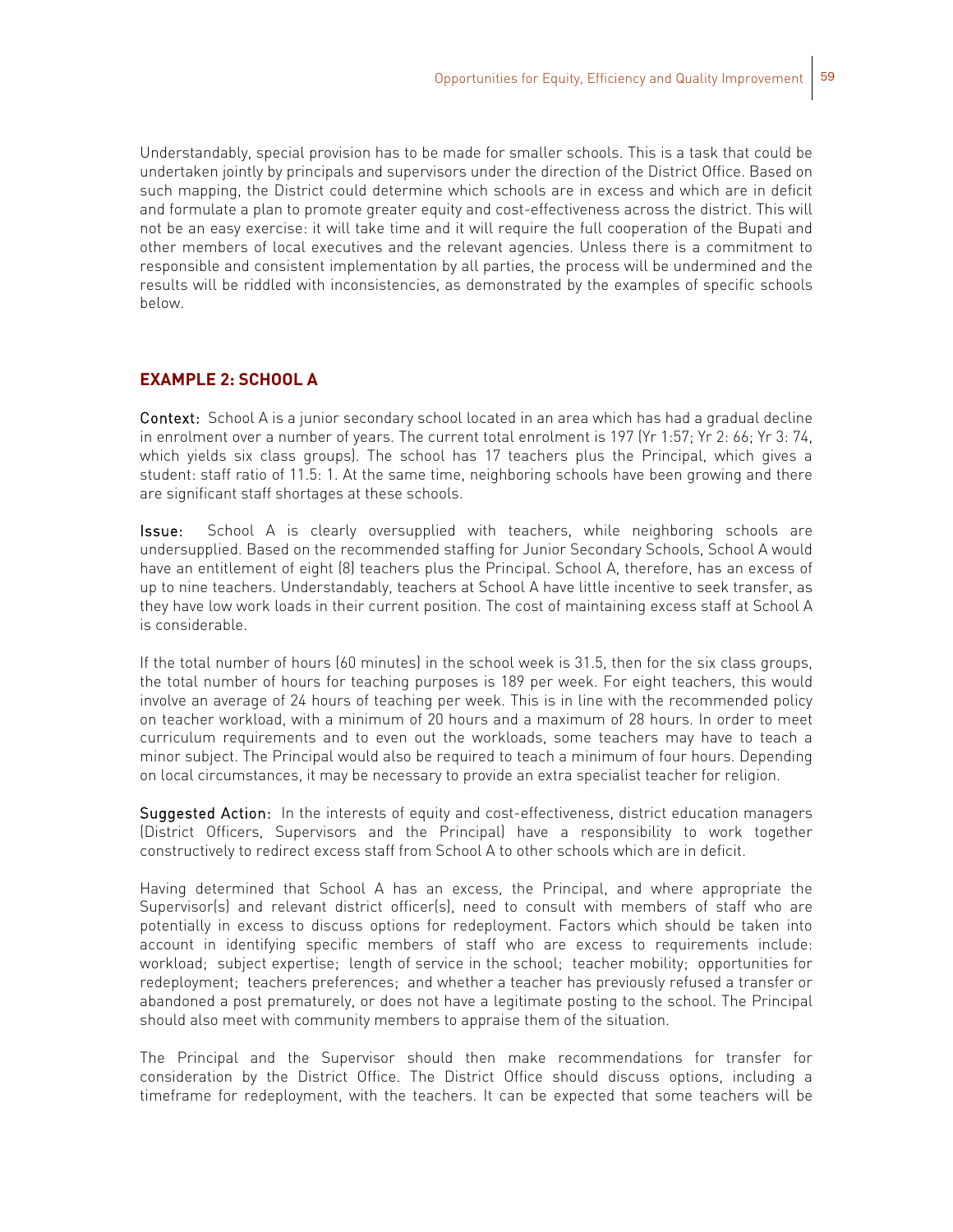opposed to any transfer. Such cases should be reviewed by the head of the district education office, to ensure that the proposed action is fair and reasonable. In the event that a mutually acceptable solution cannot be found, the head of the district education office has the option of advising those teachers who refuse to accept the new appointments that they can take leave without pay until a mutually acceptable position becomes available. It is recognized that the process will take time and that due regard must be given to current teaching commitments. In the short-term, the concept of dual assignment to two schools could be considered, with the teacher receiving compensation for the cost of any additional travel.

Caution: It is possible that some teachers may resort to political intervention to avoid transfer. It is essential that employment and redeployment initiatives, which are designed to promote equity, cost-effectiveness and quality, have the full support of the Bupati and colleagues in order to ensure that such intervention does not interfere with the process.

#### **EXAMPLE 5: SCHOOL C**

Context: School C is a medium-sized primary school in a congenial urban area. The total enrolment is 389. Because the school is well located and regarded as a "good" school, it continues to attract teachers. Currently, the school has 24 full-time teachers and six part-time teachers (equating to three full-time teachers), plus the Principal (total 28). The STR for School C is currently 14:1. The teachers and the school community are pleased with the current situation: teacher workloads are low and, because there is an excess of staff, the Principal has introduced remedial classes in language and mathematics. Enrolments have remained reasonably constant over the past three years and the projections suggest that this pattern will continue for the next two to three years at least. Two teachers are due to retire at the end of the year, although as they expect the professional allowance to be introduced at any time, they have elected to stay on for at least two years (subject to approval from the District Office).

**Issue:** School C can be regarded as a fortunate school, particularly when compared with other schools. Applying the recommended policy regarding STRs, School C is entitled to 13 full time teachers plus the Principal (total 14). This would yield an STR of 28. On this basis, the school has an excess of 14 teachers (Meaning that it is 50% overstaffed). Meanwhile, there is a primary school some five kilometers away that has a deficit of eight teachers. There are also other schools in the area, including some smaller remote schools, that have deficits to varying degrees.

#### Options

- **Do nothing on the grounds that the teachers prefer to be in School C and that the children** are responding well to the remedial group innovation of the Principal;
- $\blacksquare$  Initiate the immediate transfer of 14 excess staff to other schools where there are deficits.
- Advise staff that over a period of, say, 12 months, 14 teachers can expect to be transferred and that all teachers are invited to express their preferences for transfers to schools with deficits (as advised by the District Office).

Suggested Action: District managers have a responsibility to address the issues of equitable staffing and cost-effectiveness. This could be achieved under Option (iii), without extra cost, by transferring excess teachers to schools which are in deficit. At the same time, it could be argued that redeployment will detract from the Principal's remedial initiative. A closer analysis of the enrolment data shows that the 12 classes (assuming two classes at each grade level) have an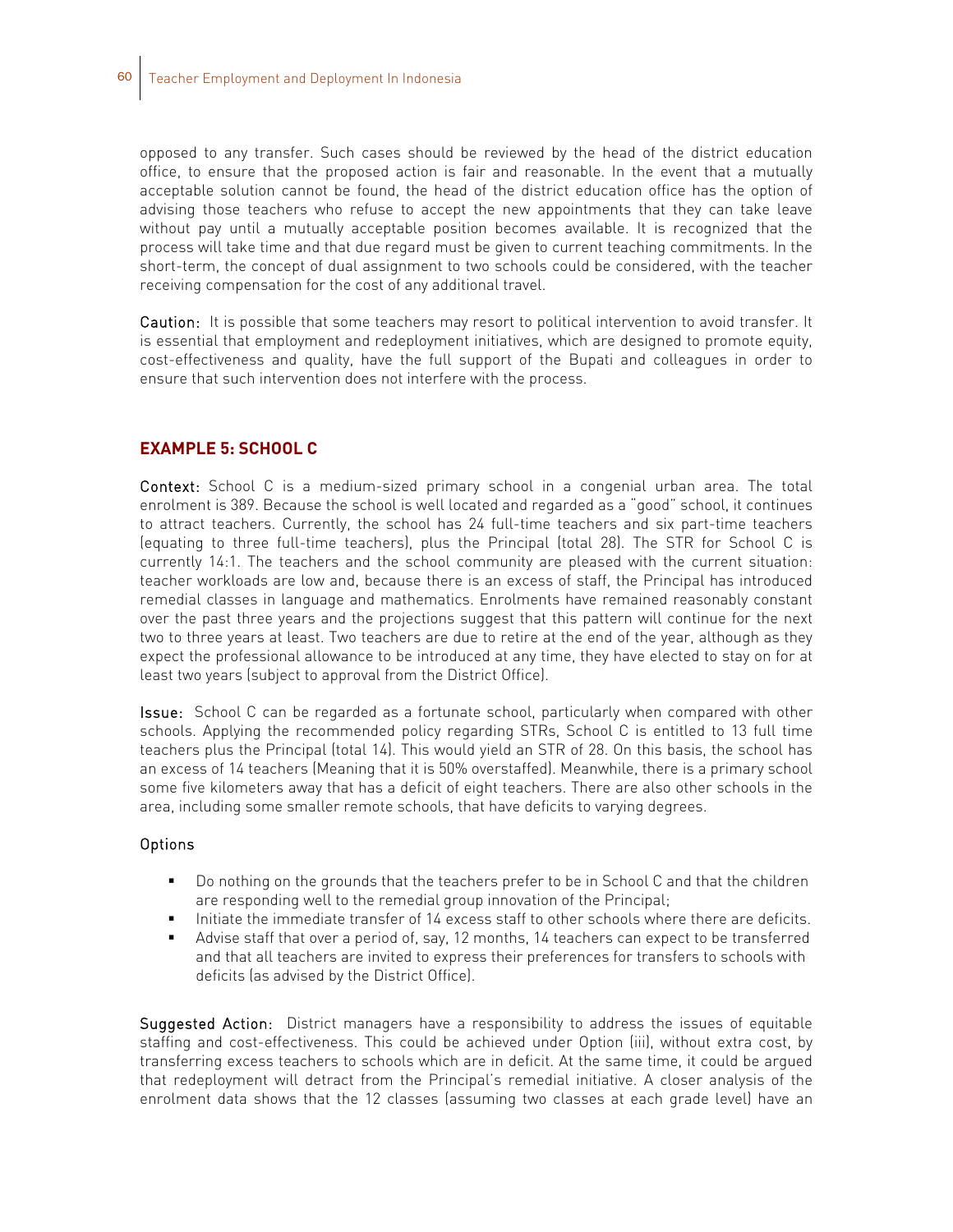average of 32 students. With 14 teachers (including the Principal) there would still be scope for continuing remedial groups, albeit perhaps on a more limited scale. The commendable initiative by the Principal has to be weighed against the magnitude of the disadvantage for students and teachers in schools with deficits.

As provided for under Option (iii), there is obviously merit in giving ample lead time for teachers to consider their preferences for redeployment. Giving teachers the opportunity to nominate their preference should provide some motivation to act quickly, as those who hold back are likely to be transferred to schools which are considered to be less favorable. Some teachers may well hold back hoping that their two colleagues would retire, thereby creating two vacancies. District Officers would need to make an early decision. Alternatively, the District may prefer to use any such vacancies to transfer teachers who have been working in more difficult locations for some time. A planned and transparent approach to redeployment is the key to success.

#### **EXAMPLE 3: SCHOOL D**

Context: School D is a small primary school in a remote area. It is some 20 kilometers from services and the nearest similar sized school is some 10 kilometers away. There is no regular public transport. There is a shortage of suitable housing. The total enrolment is 41 students (G1: 5; G2: 6; G3: 8; G4: 7; G5: 9; G6: 6, each having their own classroom). There are three classroom teachers, plus a full-time religious teacher and the Principal. All five share the workload, with the classroom teachers often teaching in two rooms. There were four classroom teachers at the beginning of the year, but one (a new graduate) abandoned the post after one month (somehow securing a position closer to home in the same district).

Issue: School D claims that, based on current policy, it needs a further three classroom teachers and a sports teacher, or a total of nine teachers. The provision of nine teachers would mean that the school would have an STR of 4.5:1. Not only would this be costly in terms of salaries, but there is also the consideration of overheads and housing. Furthermore, with the provision of the Special Areas Allowance, the remuneration would double, thus increasing the unit cost markedly.

Proposed Action: Under the recommended policies, School D would be entitled to three classroom teachers plus the Principal. Depending on local circumstances, provision could be made for a religious teacher on a part or full-time basis.

The school could be reorganized to have three multigrade classes (G1/2: 11; G3/4: 15; G 5/6: 15). Sport would be taken by a classroom teacher (in lieu of another subject area). The Principal and the religious teacher would take classes, as appropriate, to provide relief from face-to face teaching for the classroom teachers.

The teachers taking multigrade classes should have the opportunity to undertake specialist inservice training, which could include visiting other schools which have already taken the initiative. Further, the District could provide a one-off grant to assist the school in acquiring additional teaching learning materials.

Under the proposed reorganization, there would be a significant saving in teacher remuneration (which will be even greater when the Special Areas Allowance comes into effect) and fewer houses would be required. Further, there would be "spare" rooms which could be used for one or more of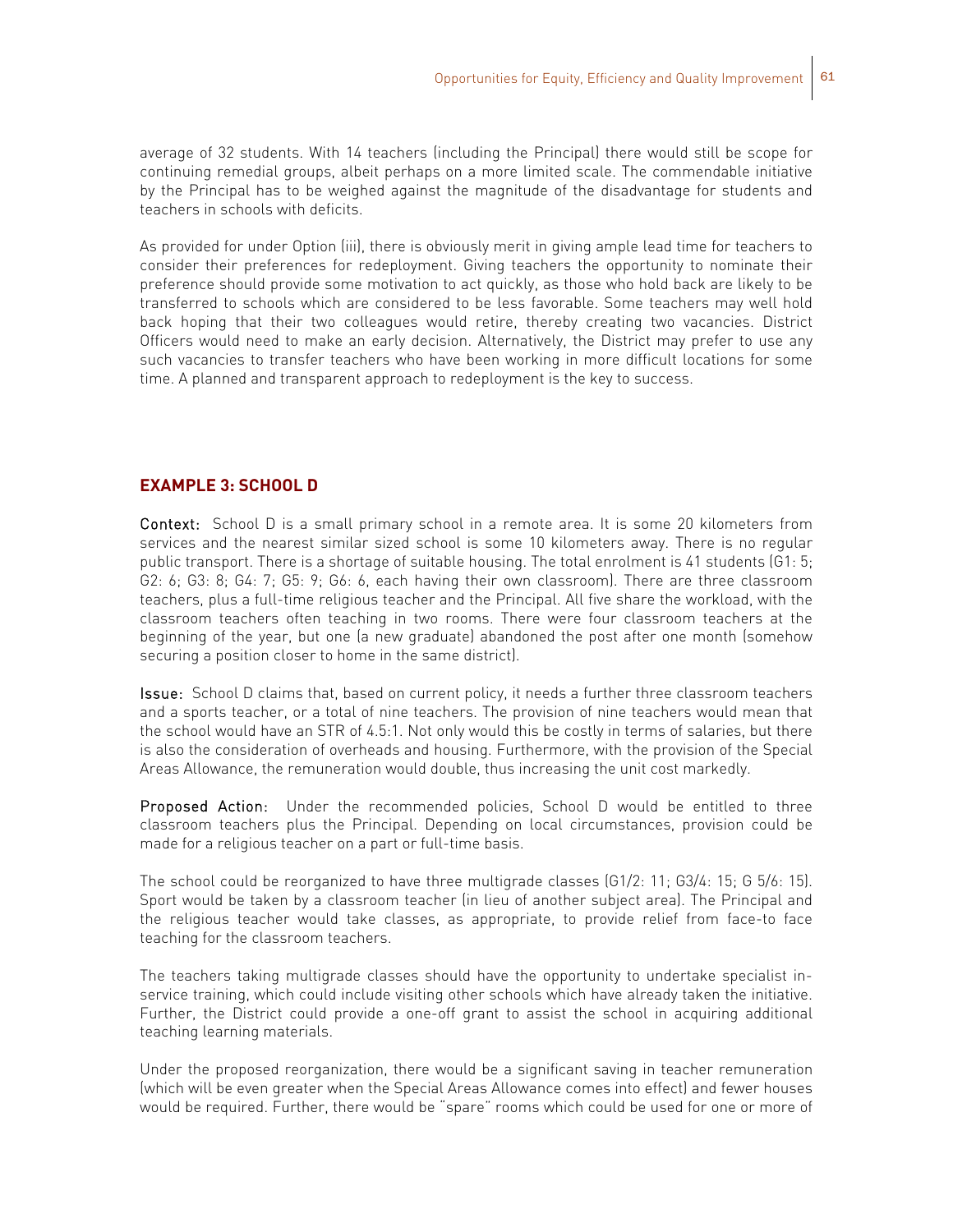the following: administration, staffroom, library/display/arts area, a "maths room", storage, or perhaps one could be made available to the community for school-related activities. Over time, District savings could be used to upgrade the school. Consideration could be given to working with the community to improve teacher housing.

In certain circumstances, the District Office may choose to consider the merging of smaller schools with one or more other smaller schools or with a Junior High School (see Case Study 1, below). However, in the case of School D, it is likely that local factors, including the lack of availability of transport and distance from other schools, would prevent such an initiative. Thus, the preferred option is the institution of multigrade classes. Case Study 2, below, relates to multigrade teaching.

#### **CASE STUDY 1: SCHOOL MERGERS TO REDUCE INEFFICIENCIES**<sup>34</sup>

A long-standing national education policy of the past stated that whenever a school reached a certain defined size, it should be split into two separate schools. While this policy may have assisted in standardizing school size, this policy had an unusual effect of creating multiple schools in a single physical location or only a few blocks away. This has created inefficiencies, given that principals and administrative staff are required at each school. In addition, the existence of multiple schools requires a duplication in the provision of resources such as library books and other facilities. In addition, student enrollments are not constant and the number of students in many schools has decreased, creating greater inefficiencies in the number of students per class. For example, the number of students in grade 1 of one school would have 20 students and the other school would have 10, but two separate grade 1 classrooms existed rather than having a single class of 30 students.

The district of Madiun had many cases of multiple schools located in a single location. With assistance provided through USAID's Managing Basic Education (MBE) program, schools were mapped in order to determine candidates for school mergers. As a result of the district government's decision to merge the "best candidates", the number of state primary schools was reduced from 87 to 58, providing increased efficiency and reducing school and teacher management costs.

The process of merging schools is not easy. It may not be seen by all as beneficial and therefore requires close work with the schools, communities and teachers. Based on the Madiun experience, there are a number of steps which will help to ensure success.

These steps include the following: (i) undertaking detailed and transparent mapping of enrolments, staffing, infrastructure and transport; (ii) explaining merger plans, in particular the reasons for merging the schools, to the schools (principals, teachers and parents); (iii) coordinating with other stakeholders (e.g., sub-district head, village head, head of public works); (iv) planning the career of the school principal who would lose his/her position; (v) planning the redeployment of teachers to other schools (or at least implementing a longer term strategy to not bring in new teachers).

<sup>34</sup> Information gathered through interviews and review of USAID documents. Further information can be found on the USIAID Indonesia Managing Basic Education website: http://www.mbeproject.net/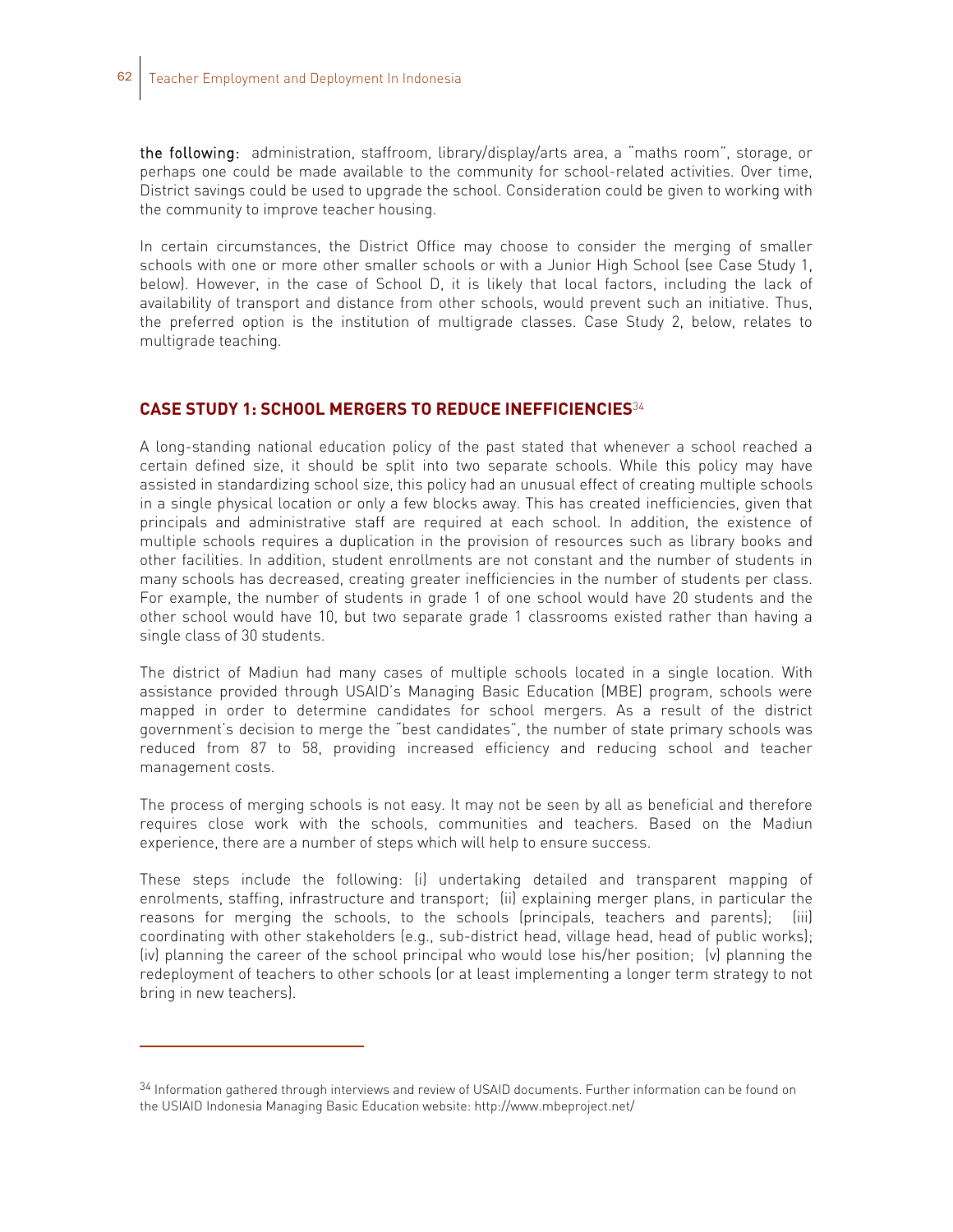The benefits include: (i) the students will be able to be grouped more equitably across classes; (ii) resources such as library books and computers can be shared; (iii) a classroom which is no longer necessary can be used for alternative purposes, such as for a library or arts room; (iv) in cases where there are classrooms in poor (or dangerous) condition, these classrooms may not have to be used anymore; and (v) the improved STR can help to reduce inefficiencies.

### **CASE STUDY 2: IMPLEMENTING MULTIGRADE TEACHING IN SMALL SCHOOLS**<sup>35</sup>

The district of Pacitan had ongoing difficulties in staffing their many small schools in rural and remote areas. Many of the schools had a small number of students – often with less than 10 students per grade – and staffing these schools with a teacher for each grade was inefficient and/or not feasible. Their solution, developed and implemented with assistance from USAID's Managing Basic Education (MBE) program, was to create 36 multigrade schools, with multigrade teaching, to make better use of staff and facilities.

What is multigrade teaching? A common misperception is that multigrade teaching simply involves teaching two classes in shifts or teaching the classes at the same time, but separating the students from each grade and teaching different topics to each (with the teacher trying to "run" from one classroom to the next.) In fact, multigrade teaching involves the development of a program for the whole combined class, with different activities to cater to different levels of ability. For example, if there are 6 students in grade 1 and 10 students in grade 2, in a multigrade setting all 15 students would be together in the same classroom, but have different activities to cater for the different levels, where necessary, particularly in the skills areas, such as mathematics and literacy-related subjects. Other areas such as culture and arts-based subjects may not require such differentiation.

But does multigrade teaching sacrifice quality? One concern about multigrade teaching is that is seems that quality would be sacrificed. In fact, multigrade teaching has been found to be as effective or even more effective in increasing student learning if it is properly implemented. Training for principals and teachers is essential when implementing multigrade teaching. Key training areas include: (i) structuring and organizing multigrade schools; (ii) organizing and planning for multigrade classrooms; and (iii) using appropriate teaching strategies for multigrade classrooms (traditional teaching methods of lecture and rote learning are not particularly effective). Effective multigrade teaching requires that the teacher use a more participatory approach, with students actively working on learning tasks.

As Pacitan discovered, creating a support system helps ensure the success of multigrade schools. Examples of measures included in such support systems include: (i) creating special multigrade facilitators; (ii) holding special teacher working group (KKG) meetings for multigrade schools supported by district facilitators; (iii) involving not only teachers, but also principals and supervisors in training so that the concepts are understood by all; (iv) arranging field visits between multigrade schools so that each can see various methods of multigrade teaching in action; (v) providing additional learning materials and special facilities such as Learning Centers

<sup>35</sup> Information gathered through interviews and review of USAID documents. Further information can be found on the USIAID Indonesia Managing Basic Education website: http://www.mbeproject.net/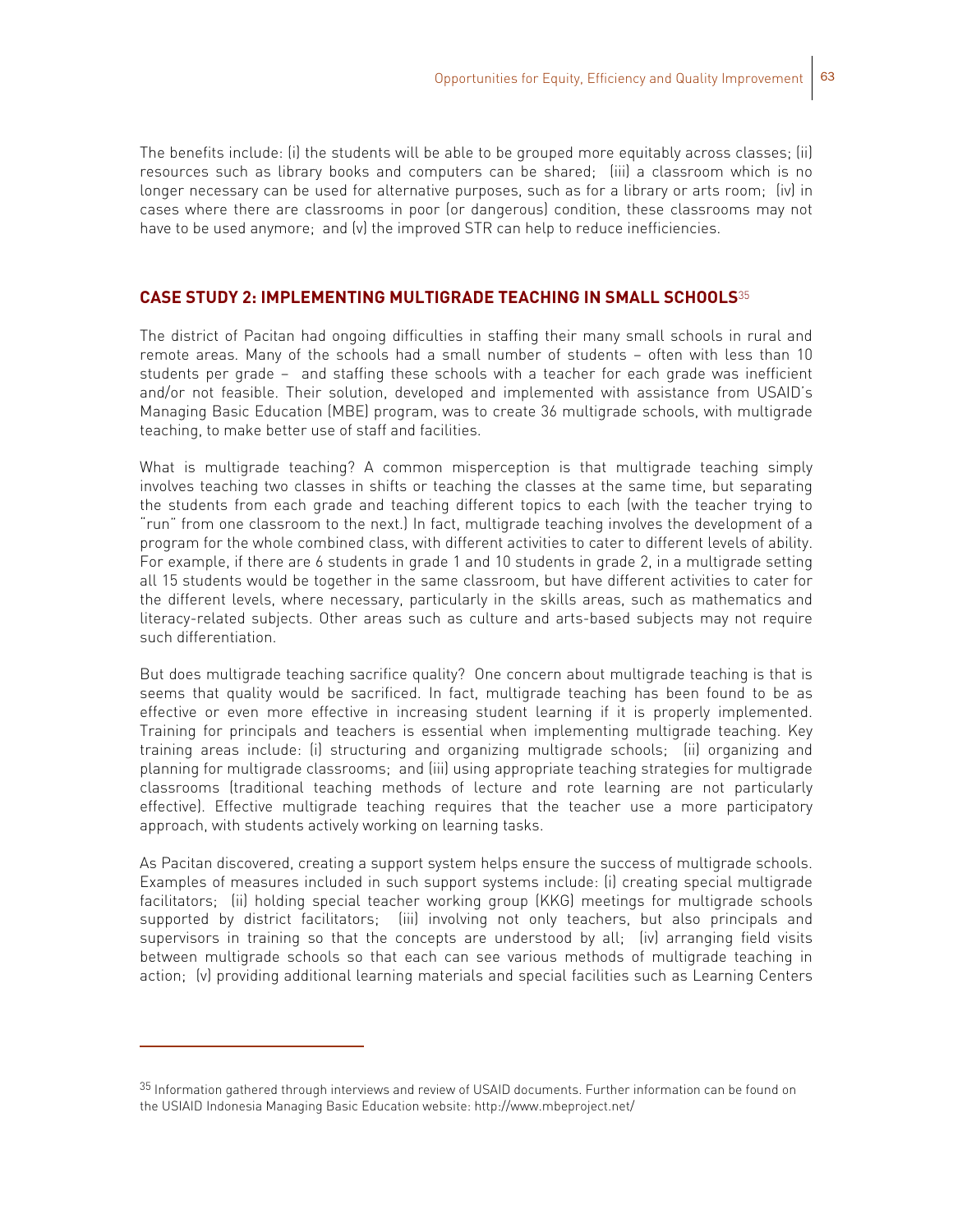where students have a place to go and materials to use when they have finished their assigned work or where they can do group activities.

The district of Pacitan is addressing its teacher management issues in small schools with an approach that is efficient and effective. It is not only students that are benefiting. Teachers have found that it is not as difficult to implement multigrade concepts as they had first imagined and that is makes their teaching tasks easier and more rewarding. Teachers who were overworked as a result of attempts to teach each grade in separate shifts are now able to use their time more effectively.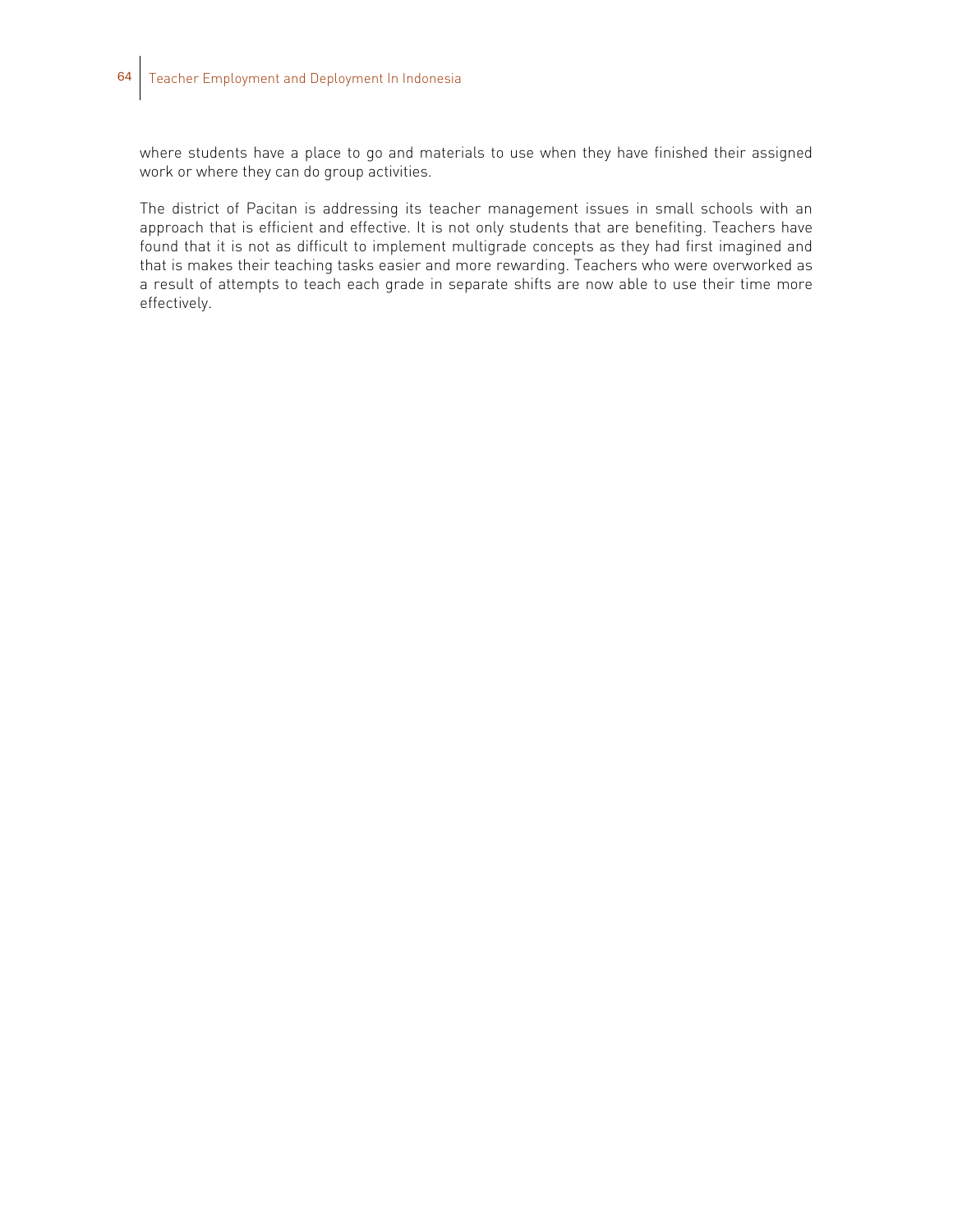## **ANNEX F: INTERNATIONAL TRENDS RELATING TO TEACHER EMPLOYMENT AND DEPLOYMENT**

In the international context, during the last two decades, several key changes have taken place to the understanding and implementation of education systems that contribute markedly to improved teaching and learning and that significantly impact upon teacher employment and deployment policies.

### **DEVOLUTION**

There has been an international movement towards increased authority and decision-making at the school level. In countries such as Australia, this has lead to the concept of a "self managing school". Devolution to schools requires a simultaneous relaxation of central and district control, together with empowerment of principals and school committees.

This devolution must be accompanied, and in many cases is driven, by accountability. Education departments are increasingly requiring schools to be accountable for delivering quality education. However, schools can only be held accountable if they have the responsibility for making schoollevel educational decisions. Any devolution must take place within a sound national framework. National curriculum frameworks, minimum standards, employment structures and salary frameworks are all necessary to avoid fragmentation and chaos. Any school system, devolved or otherwise, requires a careful framework of government legislation, regulations, policies and guidelines in order to be coherent and manageable.

### **ESTABLISHMENT OF A SEPARATE TEACHING SERVICE**

A system-wide improvement in teachers' conditions, salaries and levels of professionalism benefit from the establishment of a teaching service that is separate from the general civil service. This separation is a natural part of the devolution process and concomitant part of the relaxation of central civil service control of the teacher workforce. This separation provides the opportunity to recognize the unique features of the teaching profession, a recognition that can then be reflected in regulations and policies with respect to recruitment, promotion, salary structures, code of conduct, professional requirements, conditions of service, and qualifications. Further, it allows for the introduction of policies specifically tailored towards improving education in areas such as: merit-based appointments; school-based staff appraisal; teacher specific career structures; salary linked to performance; pre-service training, induction and promotion processes; continuous professional development; and processes for transfer and leave.

The argument that other professions will want the same degree of recognition is not a sufficient reason to deny the educational sector this opportunity to achieve real reform.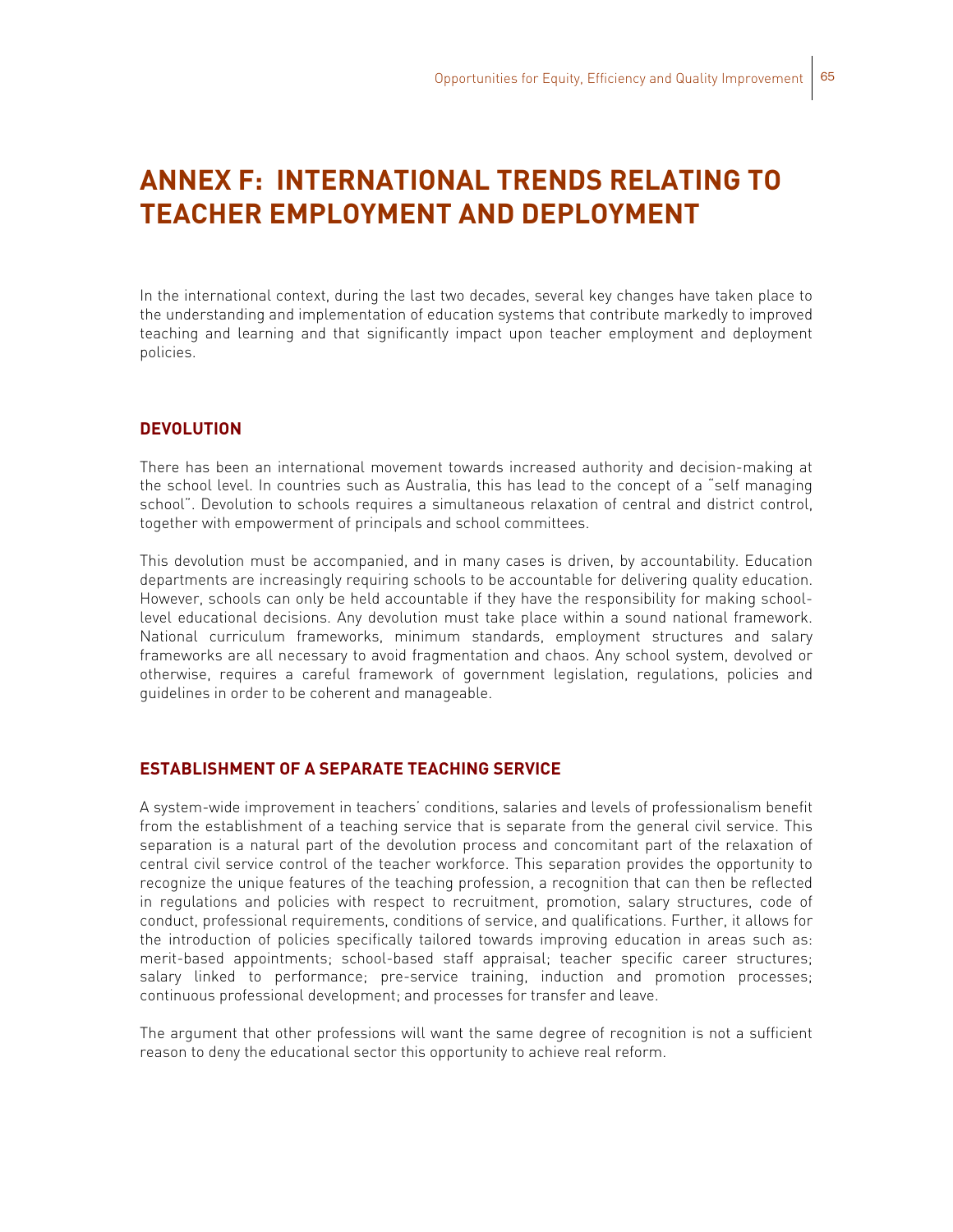### **CHANGES IN PERSONNEL SELECTION**

There has been a gradual devolution of responsibility for school personnel selection to the school level, accompanied by:

- Movement to selection entirely on the basis of merit, which usually entails: (i) the removal of service barriers (such as 10 years experience as a teacher before progressing to senior teacher and five years experience as a senior teacher as a prerequisite for promotion to principal); (ii) the abolition of automatic promotion on the basis of seniority: and (iii) a decreasing emphasis on paper qualifications beyond the minimal professional entry requirements and greater emphasis on demonstrated performance.
- Increased involvement of stakeholders, with school committees involved in the selection of principals, and principals involved in the selection of their teachers.

This devolution of responsibility requires training in merit-based selection techniques and will probably need to be introduced gradually. To ensure that merit is the sole criterion for appointment, and to guard against corruption and nepotism, it is necessary to establish clear, appropriate guidelines and also provide an appeal or grievance mechanism.

### **DEVOLUTION OF ACCOUNTABILITY**

Schools across the world are being held more and more accountable for educational outcomes. Although there is general acceptance that schools should be accountable for student outcomes, there is vigorous debate about what those outcomes should be and how they should be measured. Principals and school committees are also accountable for their budget expenditure and their management and use of all resources. In many countries, schools are held accountable for the performance of teachers through annual appraisal processes that may or may not be linked to professional development plans and salary incentives. School level accountability requires the provision of the necessary management tools and systems; it requires clear reporting processes; and it must have a system of checks and balances. Central governments must retain the responsibility for the overall monitoring and auditing of the system.

#### **BETTER MANAGEMENT OF RESOURCES**

Although education budgets in many countries increased significantly over past decades, there is now a general trend towards improving efficiency in the use of existing resources. Systems and schools cannot keep asking for more funding and are being expected to do better with existing – and sometimes decreasing – budgets. This requires the following:

- The best distribution or allocation of available resources: Are resources being targeted to needs? Are the resources being expended having an impact on educational outcomes?
- Use of data to make quality decisions and measure performance (this, of course, presupposes that quality data exist);
- The introduction of computerized systems, staffing systems, EMIS, financial management packages, that make the tracking of resource allocation and expenditure easier; and
- That principals become better managers of students, personnel, finance and facilities.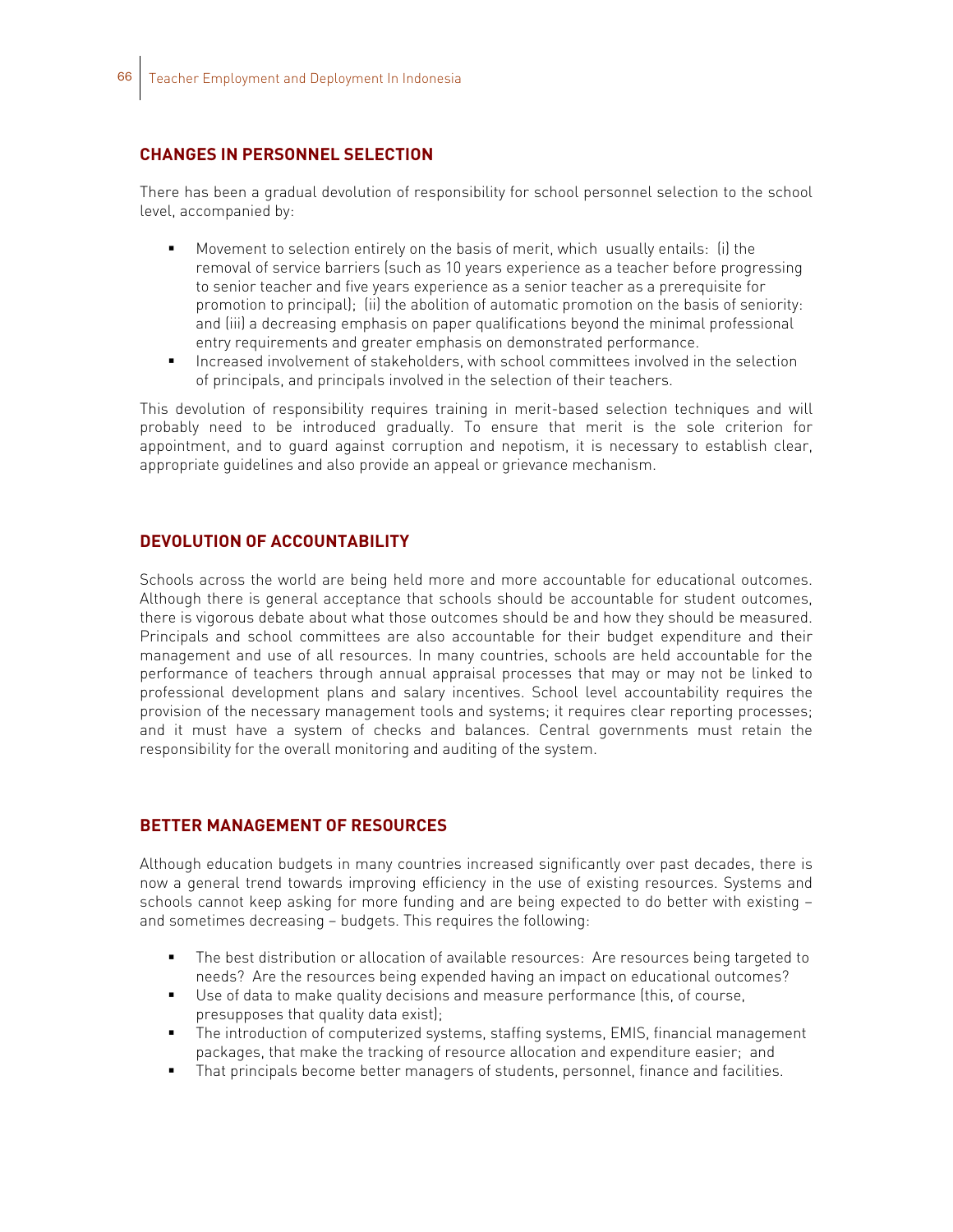The underlying principle of better management is that savings generated in some areas can be translated into improved funding in other areas of need.

### **EVOLUTION OF TEACHER RESOURCING MODELS**

The most important resource that any education system possesses is teachers. Teachers are also the most costly resource component, usually accounting for between 80 – 90% of education budget expenditure. As a consequence, there have been many attempts over recent years to achieve greater efficiency in the area of allocations of teachers to schools and, in particular, to students' needs. Allocation models have evolved through what may be referred to as first, second, and third generation models.

- **First Generation Models** allocate teachers per school or teachers per class. For example: all primary schools get at least 9 teachers, or, all secondary schools under 200 students receive 13 teachers. This model is the type currently used in Indonesia and may seem simple, but it is actually extremely difficult to control and quantify accurately. This model is also inequitable in that schools of a wide range of sizes all receive the same allocation. It is incompatible with the achievement of a reasonable and meaningful national STR. It is also difficult to administer. Under this model, national staffing needs (and therefore future workforce projections) depend upon how schools organize their classes and not on total student populations. Another major disadvantage is that the allocation is school-focused, not student-focused: student needs and outcomes should be the focus of all resource allocation policies.
- Second Generation Models allocate teachers per student. For example: one teacher for every 35 primary students or part thereof. There must, of course, be inbuilt protection for small schools. This protection could be determined by a sliding scale or simply by a stipulation such as "no school will receive less than four teachers". The size of the divisor will depend upon the national budget available to fund the employment and deployment of teachers. This system of allocation is much more equitable and has a greater alignment with targeting of STRs. It makes workforce projections easier because teacher numbers are a clear arithmetic function of school enrolments. It also provides a clear basis for the allocation of budgets from the centre to districts and from districts to schools. Another major advantage is that it is student-focused. The major disadvantage is that it is still a centrally prescribed resource model that limits school level management prerogatives.
- Third Generation Models allocate funding per student. For example: each primary student is to be funded at Rp xxx per annum. This simple formula can be adjusted to recognize the differing costs at different year levels. For example: students in the early years of primary education may receive higher funding, as may students in the upper, and more expensive, years of secondary education. The allocations can also be adjusted to compensate for poverty, disability, remoteness and other special needs. Each school's level of funding could be calculated centrally or at district level and paid directly to the school in quarterly grants. Schools could then determine their own requirements for the teacher and other resources they need to deliver educational services within their budgets. Although this is a relatively simple concept, it requires extensive financial and personnel management systems to be in place to operate effectively at a system level. It also requires extensive accountability and control mechanisms, as well as training for school-based personnel so that they are capable of determining and organizing resource allocations.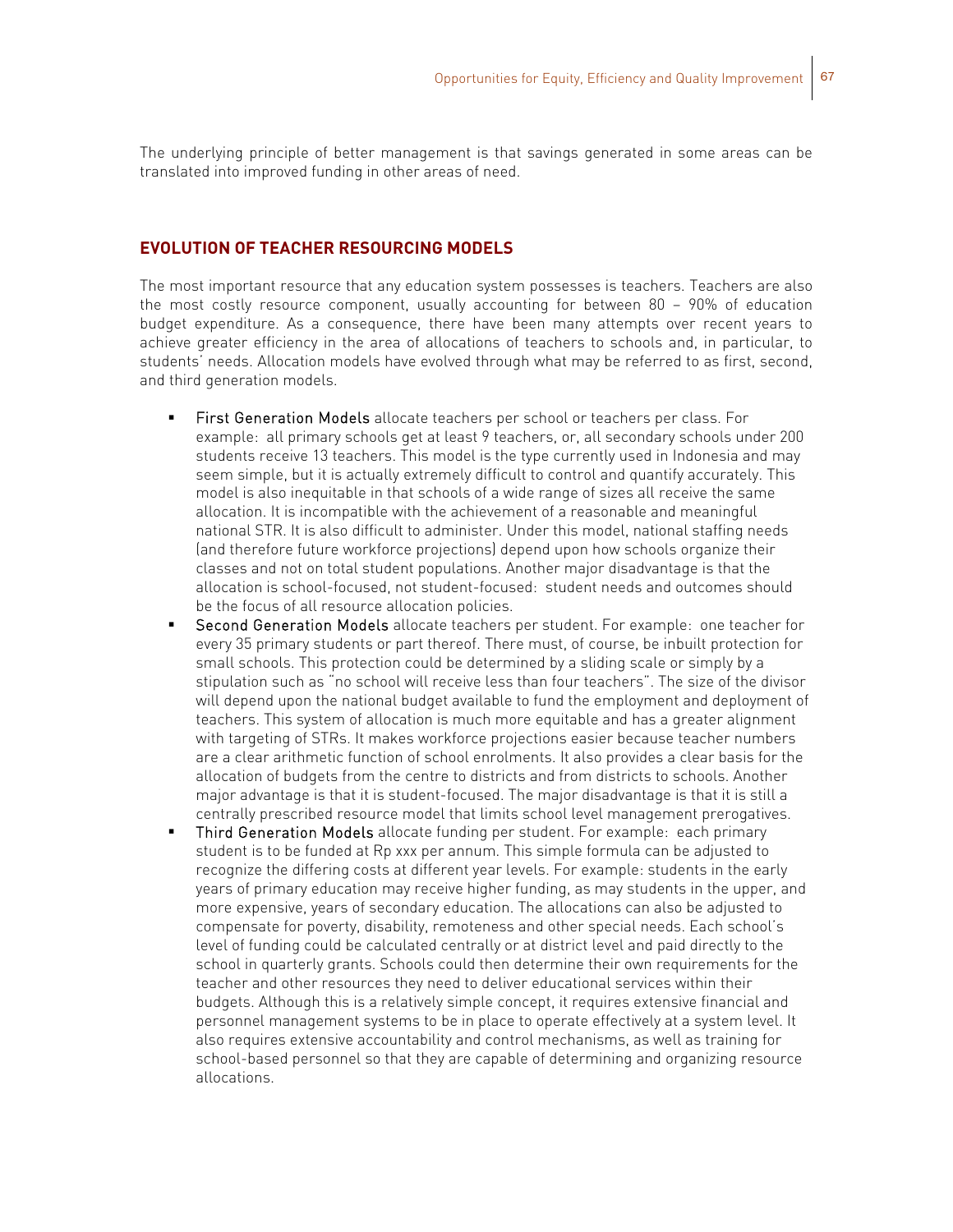As far as the allocation of teachers is concerned, Indonesia's systems are currently based on firstgeneration models, although some movement towards school level management of, and accountability for, resources and the alignment of resources with student numbers has already taken place through the introduction of the BOS grants to schools. This is a commendable start. If the long-term goal is to move teacher allocation systems to those based on a third generation model, there are clear prerequisites for the transition. Three steps are recommended:

- Step 1: Move to an equitable distribution of teachers: This implies the introduction of both student per teacher staffing entitlements and the application and enforcement of deployment policies. This step will ensure closer alignment with the second generation models and will ensure that, as far as possible, each school has a fair share of the teacher resource pool. It will be necessary to continue to improve census data collection from schools to ensure that the enrolment data on which school entitlements are based is sound. The implementation of Step 1 in itself would yield major improvements;
- Step 2: Develop the necessary system management tools and accountability and control mechanisms to enable devolution of teacher funding to the school level: This should involve the resolution of any legal or administrative obstacles to the devolution and the development of training packages for school and district personnel;
- Step 3: Introduce student per capita funding for teacher salaries. This would be a significant step towards total school funding and self-management. One possibility would be to pilot the introduction of such a measure in a small number of schools.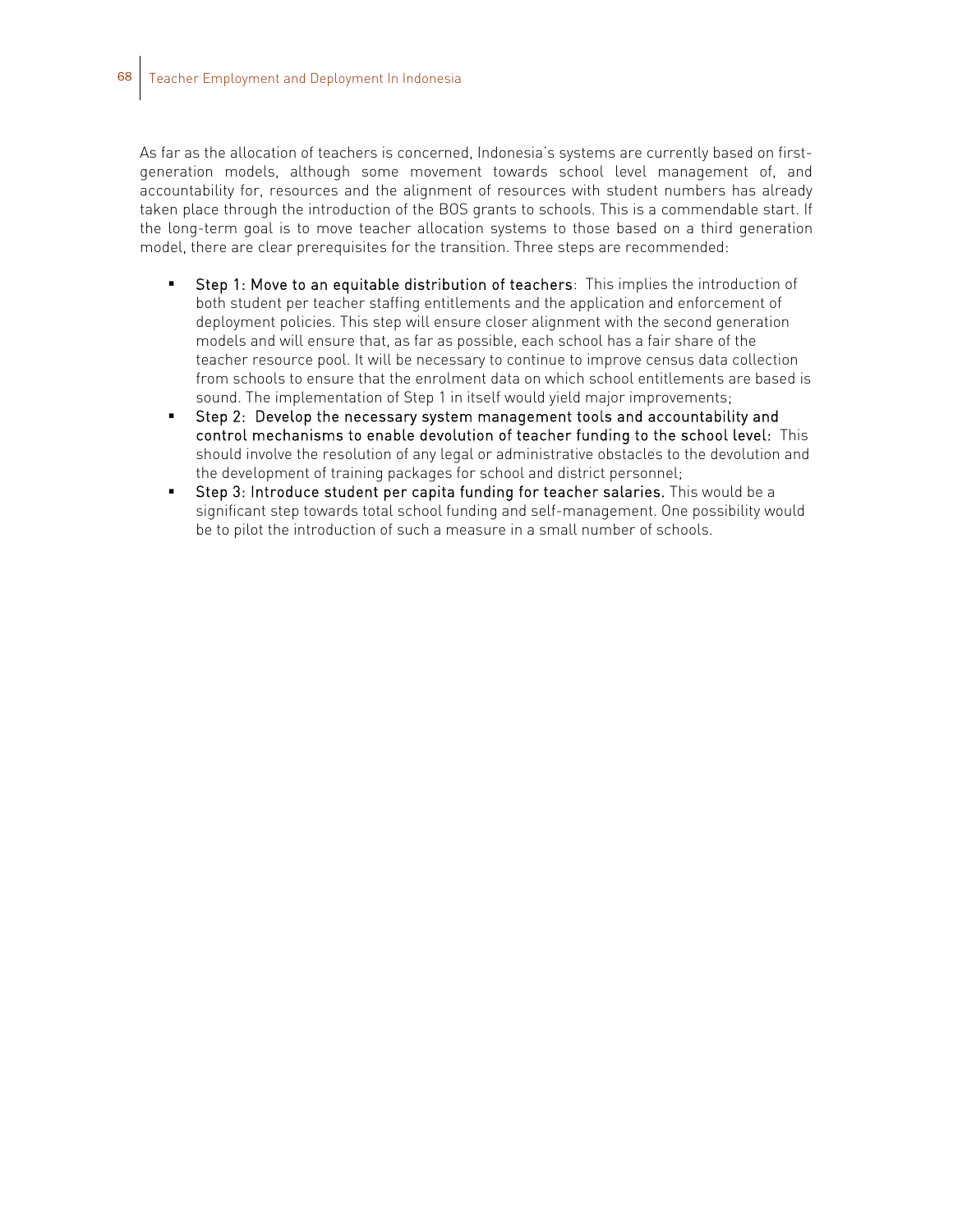# **ANNEX G: CIVIL SERVICE AND TEACHER MANAGEMENT**

Teachers make up 70% of the core civil service. However, the civil service system itself is in many ways quite irrelevant to teacher management and is often detrimental to addressing teacher management issues. The following points are derived from the background paper, Teacher Management in the Context of the Civil Service (2006, Kluyskens and Firdaus)

The Indonesian civil service is characterized by:

## **SYSTEM**

- Closed career-based system whose discipline and performance provisions have largely disappeared and deteriorated in practice;
- Lateral entry is not possible;
- As the system is presently managed, performance and merit are virtually irrelevant to advancement and promotion;
- The compensation system is unequal and fragmented;
- **Promotion in practice is based on seniority and has, amongst other anomalies, resulted in** promoting employees to jobs for which they are not qualified;
- The compensation system is very fragmented between basic salary and other components, mostly allowances. Local governments can additionally define other allowances and benefits;
- The Indonesia civil service is not badly paid, although there are substantial differences depending on rank and post;
- The institutional and legal framework of the system is highly fragmented, imprecise and is not well-suited to improving performance or to reforming structures, organizations or personnel management;
- Personnel policies are obsolete and dated and the enforcement of rules of the game has been seriously undermined;
- $\blacksquare$  The civil service is aging  $36$

 $^{36}$  Stocktaking on Indonesia's recent decentralization reforms, page 49, USAid As of December 2005, there were 3,662,336civil servants in the core civil service excluding themilitary, police and public enterprises. Of these approximately 2.5 million are at the regional level.The civil service profile is aging rapidly; 24.6% are in the age of 41- 45, 19,7 % in the age between 46–50 and 16.4 % in the age between 51–5651. The aging of the civil service population is a serious problem that needs to be addressed urgently in order to avoid an under-resourced pension system and gaps in the human resource base.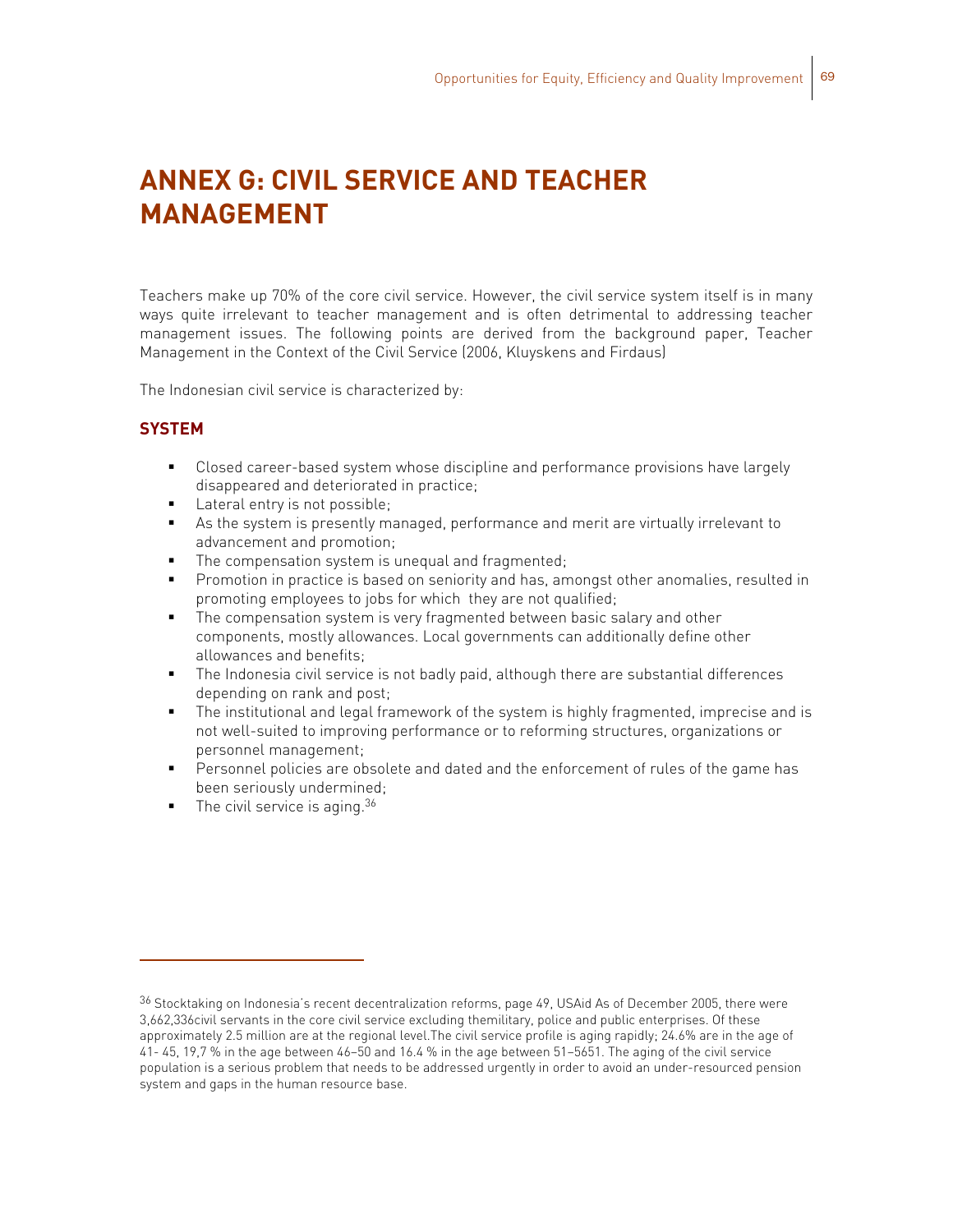## **MANAGEMENT CULTURE**

- $\blacksquare$  The bureaucratic culture is hierarchical:
- Work is based on traditional bureaucratic practices and on ensuring that procedures are followed rather than on achievement of outputs or outcomes;
- Disciplinary actions are not enforced and a laissez-faire culture prevails, at times aggravated by corrupt practices;
- Civil servants are motivated by factors such as job permanency and easy work rather than an interest in their jobs or in advancing their careers. In addition, they will receive a guaranteed pension at retirement age;
- **The management of civil servants has been undermined by rampant abuse of the rules** and procedures for personnel actions, as well as by the opaqueness of the remuneration system. Widespread patronage and rent-seeking, combined with little enforcement of sanctions, have seriously undermined the accountability of staff and managers.

#### **Career management of teachers**

The management of teachers suffers from the same general problems as the civil service as a whole. Examples include:

- Recruitment is based on a low standard of qualifications and on successful completion of the entrance examination for the civil service;
- Performance evaluation tends to serve a purely administrative purpose and to bear little relationship to actual merit or performance;
- **Promotion in practice is a function of automatic advancement; by normative standards** many teachers should be discharged from the teaching profession;
- There are no rigorous generic job descriptions;
- Most training is compulsory and conducted in order to advance to the next grade in the civil service. There is little systematic or coherent training related to job requirements or career development;
- **In certain regions, contract teachers supplement the already existing teacher work force,** with these contract teachers often being appointed without rigorous analysis of demand or supply. They are mostly unqualified, lack some of the benefits to which the permanent teachers are entitled and suffer from job insecurity;
- The limited number of grades in the scale restricts promotion possibilities and encourages senior teachers to take administrative positions since they have limited options for advancement in the current system. Administrative positions will ultimately allow them to get into a structural position whose basic salary and allowances are far more attractive then those of functional positions;
- **EXEC** Lateral entry and accelerated progression through the ranks are not possible. The point system is partly intended to accelerate advancement but in practice the process of point approval by a senior officer is dominated by rent seeking and tends to slow down the teacher's progression. Teachers do not have the skills to perform tasks that are associated with high points. They also need guidance to identify areas where points may be obtained.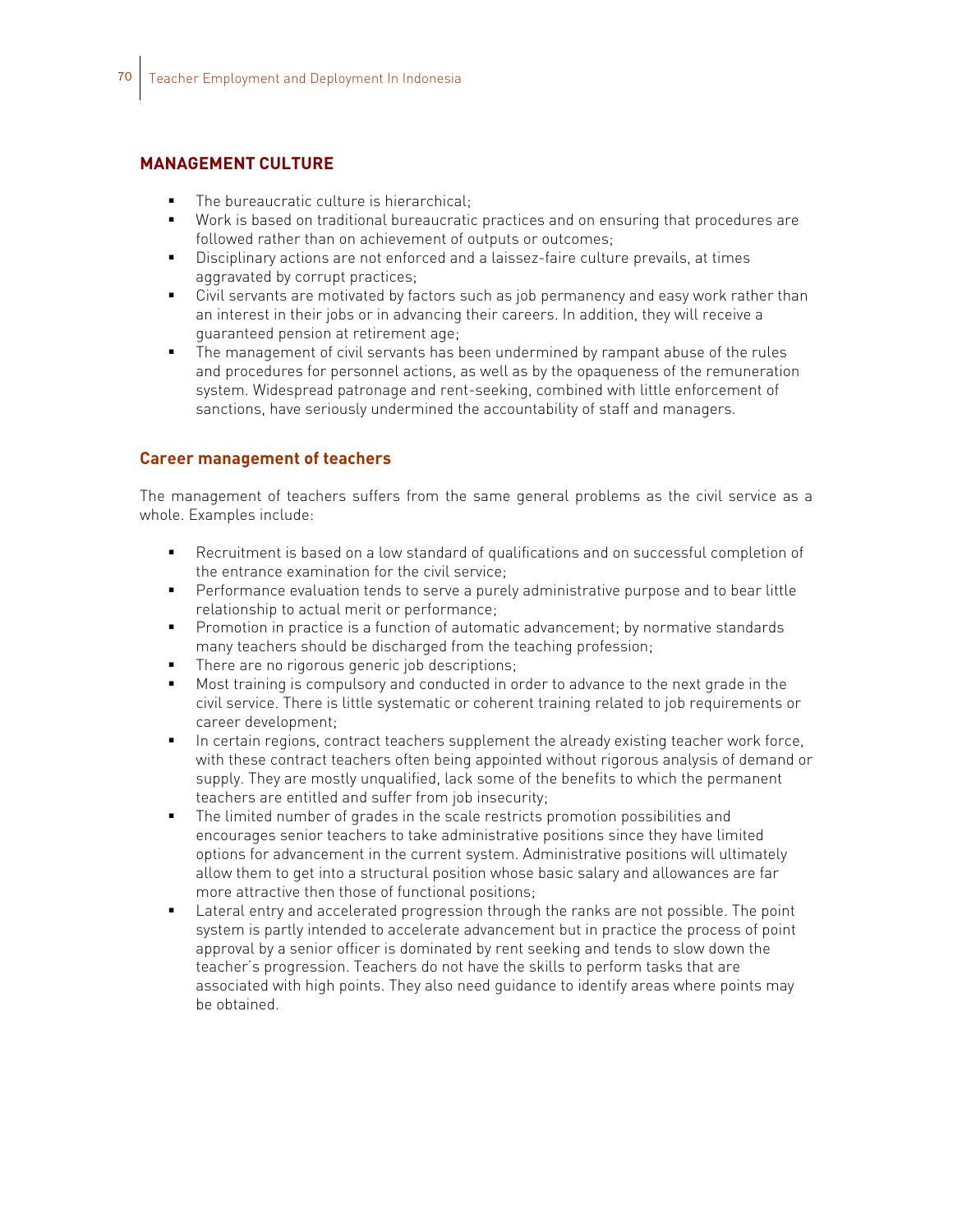#### **Issues related to teachers and their management that deserve particular attention:**

1. Contract teachers will be converted to PNS by 2009. Most contract teachers are unqualified and will therefore create an additional group that will be subject to the new Law. It may be useful to analyze the data in terms of the qualifications, age, and years of teaching service and to develop a policy and procedures to see how, when and where they will enter the civil service. This should be developed in relation to MoNE's current deployment, quota and demand and supply policies and procedures and in coordination with district governments, since districts are responsible for appointments and other related matters. Given that this is a one-off exercise, a project approach may be the best way to help MoNE complete this task in order to ensure transparency and cooperation with MeNPAN, BKN and other relevant stakeholders.

2. Transfer and deployment: Transfer policy is very general and transfers often teachers wanting a transfer make an under-the-table payment to district authorities. This may therefore create distortions in the supply and demand of teachers. Current transfer policy may also create differences between teachers' levels of qualification, competence and the criteria inherent in the job they transfer to and the job they leave. In addition, transfer may also lead to promotion. The current transfer policy is not teacher specific but applies to all civil servants, and could be reviewed in the context of a reexamination of MoNE's teacher deployment policy and of an analysis of the quota for planned recruitment of teachers. In particular, the following measures should be considered: i) introducing robust criteria for transfers that include an analysis and justification of demand and supply (level of post and level of teacher); ii) the development of clear procedures for transfer within and among various jurisdictions; iii) the development of a system by which teachers have better access to open positions for transfers and iv) the systemic recording of data related to transfers at the district level.

3. Recruitment and selection remains a complex and sensitive issue, irrespective of whether responsibility for systems of recruitment into the civil service, including the recruitment of teachers, continues at the district level or is officially re-centralized. Within a closed career system, recruitment policies are critical to ensuring the acquisition of the best skills for the civil service. Currently, recruitment policy and procedures are generic, with little evidence that local governments set robust criteria for teachers intending to enter the civil service. There is a need to study how teachers can be better assessed and evaluated during the recruitment and selection process. Reviewing the recruitment and selection policies in the light of developing criteria for teachers will be a vital first step in assisting local governments to develop a more rigorous selection process.

4. Remuneration: The new Teacher Law is specific about the various allowances to which teachers are entitled. The effect of the allowances on teachers' level of qualifications and performance deserves further attention, as pointed out in the section above.. The Law reflects the perception that allowances are the only way GOI can create additional incentives for teachers in the absence of more systematic reforms to pay, grading, job classification and performance systems, including the point system and seniority-based advancement. On the one hand, the Law is an example of 'creative improvisation', in that it introduces a new allowance, the professional allowance. On the other hand, it further increases the large number of existing allowances and rewards, and therefore creates additional complexity. Of particular interest is the functional allowance. Discussions with representatives of MoNE and other agencies suggest that it may be possible to link the functional allowance to an additional increment system, as is currently the case in the higher education system. This system would be new and would not be based upon the scales, ranks and basic salaries currently used, or on any of the other existing allowance systems.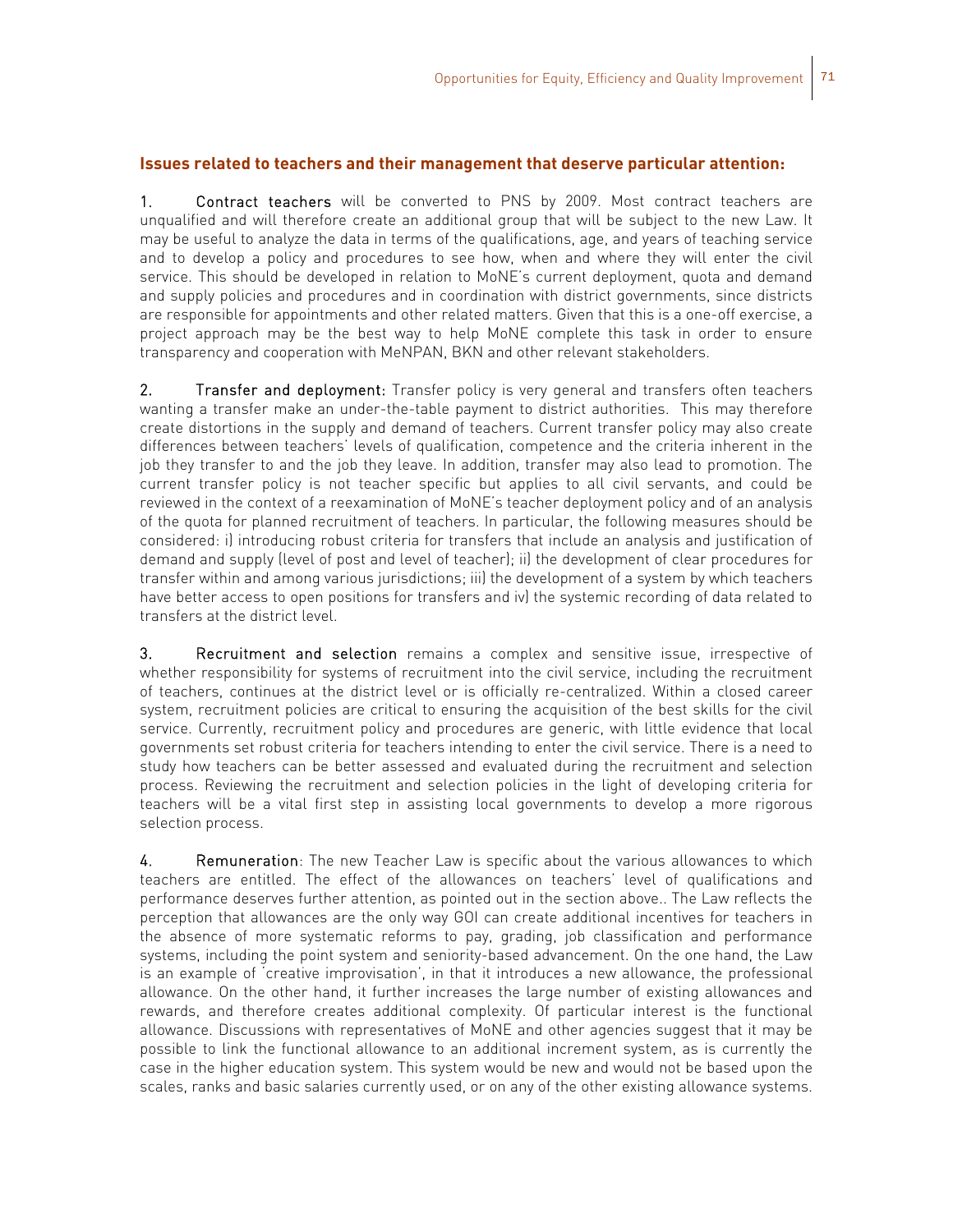The increment system would have to have a sufficient number of levels in order to motivate teachers to move on to the next increment after successfully passing the performance appraisal.

5. The point system: It is vital to determine whether the point system can be revitalized and the award of the professional allowance (received by certified teachers) linked to performance. Considering the substantial nature of the allowance (100% of the basic salary), this option should be studied and explored carefully. Whether it is politically feasible remains to be seen, since the Law has created the expectation that teachers will automatically obtain this allowance. Failure to meet this expectation may result in a high level of resistance.

6. Performance Management is the underlying concept according to which most of the previous points have been developed. Currently, all human resource policies and instruments are outdated and stem from the 1970's. Introducing specific, individual policies or instruments within the context of the outdated system of Human Resource Management created by these policies and instruments is doomed to failure. The development of a solid method of appraisal for teachers, for example, may only be useful if certain other key human resource instruments were to accompany it. To start modestly, one could explore which part of the human resource system is crucial to improving the system of teacher management and thereby improving the quality of teachers and the education system, as is envisaged in the new Teacher Law and by the BERMUTU project.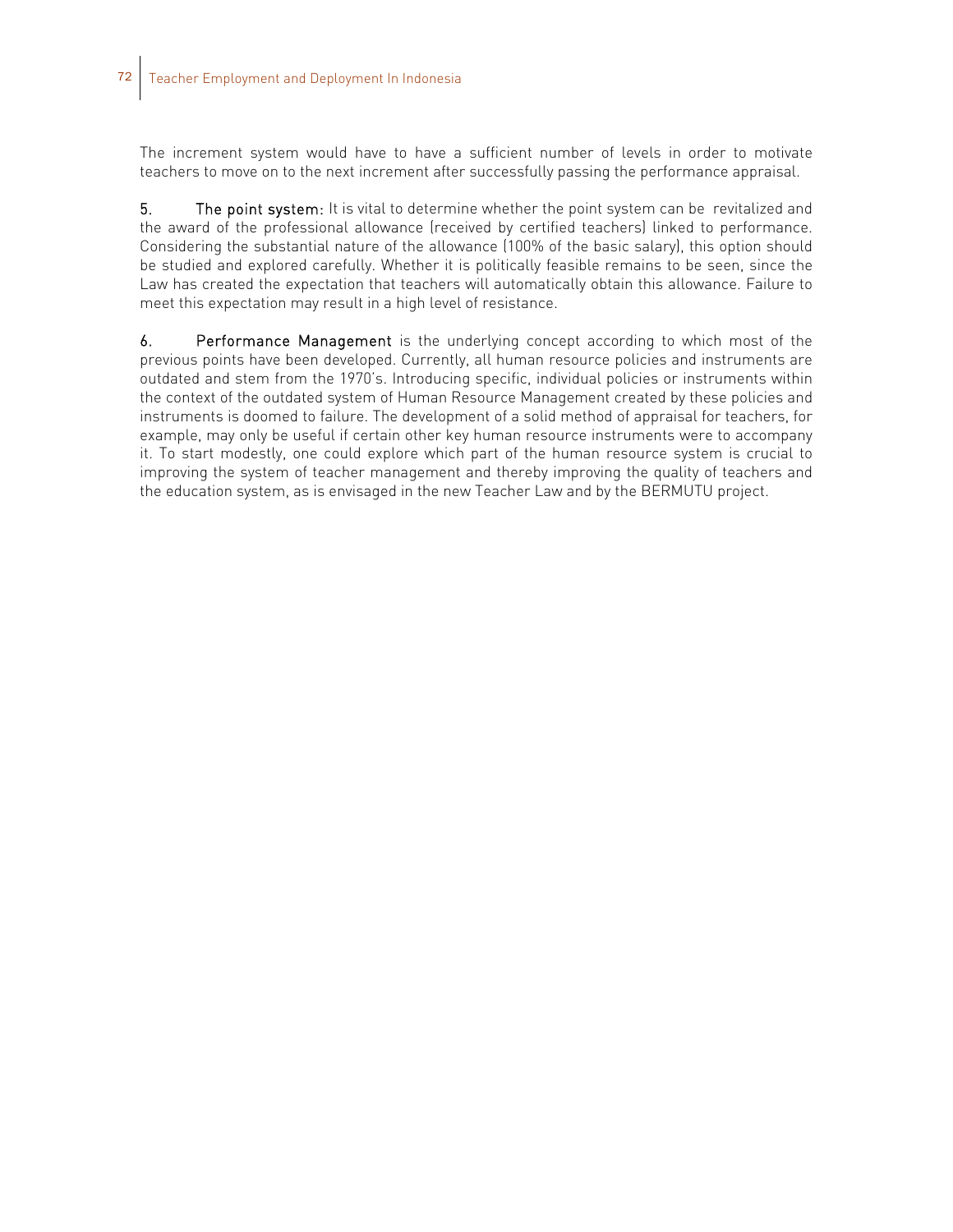## **ANNEX H: RELATED CONSIDERATIONS**

This annex, which provides brief comments on a number of issues raised during the course of the study, is included for the interest of readers. It does not form an integral part of the Report.

#### **Repetitions in the early grades**

Although not directly related to teacher employment and deployment, it is apparent from the sample data that there is an extremely high repetition rate in the first year of primary school. Some 12.5%, or one in eight, of beginning students are reported to fail to complete grade 1. The high rate has been attributed, in part, to the fact that many students commence schooling with a knowledge and competence only in their local language and have difficulty in participating in classes in which Bahasa Indonesia is used as the medium of instruction. A related contributing factor could be that the children are in school for a very short period of time each day. It is surprising that during the most effective years for students to learn a language and establish a firm foundation for future learning, they are only required to attend school half-time, meaning that students effectively spend only one year at school over the first two years of education. Although this may facilitate the transition from home to school, this nonetheless seems excessively low. Regardless of the reasons for the high repetition rate, it is a great pity that for one in eight students, their first experience of school is one of failure.

Related recommendations:

- Schools should consider revising expectations of student achievement in the early years;
- **Schools should assign the most appropriate and capable teachers to the early years;**
- Consideration should be given to extending the length of the school day for grades 1 and 2;
- There should be scope for greater professional consultation with early childhood educators.

#### **Providing specialists such as school counselors in all primary schools**

One or two discussion groups at the Workshop raised the issue of the need for all primary schools to be provided with school counselors. This is an attempt to recognize that attitudinal, psychological and societal impacts on student are not confined to secondary schools, but require early attention during the primary years. It is not considered necessary or feasible to provide all primary schools with a school counselor. However, consideration might be given to providing districts with a small entitlement to specialist teachers that could then be shared across schools as needs arose. For example, some districts may prefer specialist student counselors, other districts may prefer experts on numeracy, literacy, early years, music, psychologists, etc. Districts may want to select a mix of specialists.

Related recommendation:

 Consideration should be given to providing a small entitlement of specialist teachers to be based in each district.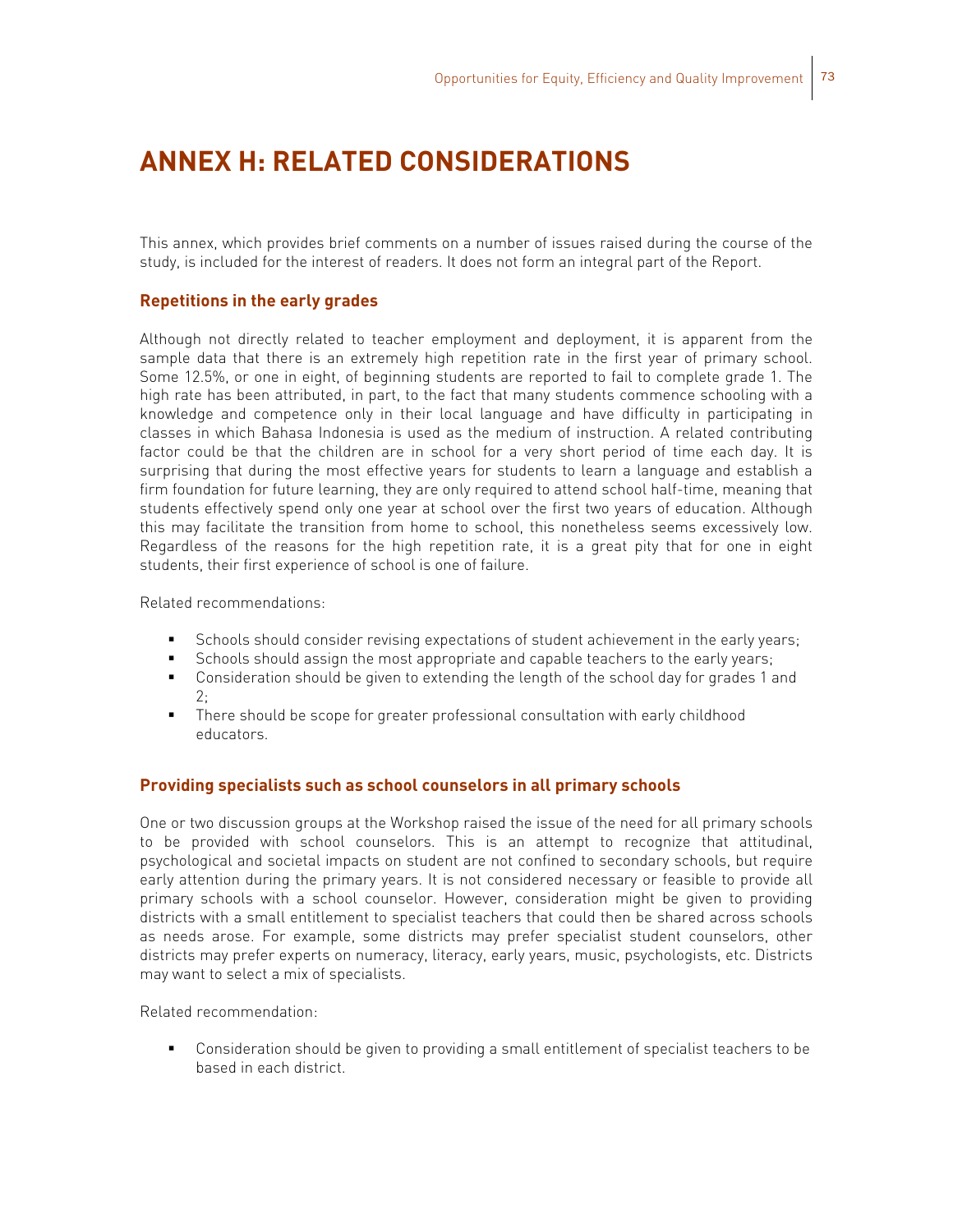## **The apparent sudden drop in enrolments between the end of primary and the start of secondary education**

While the participation levels throughout primary schooling are reasonably high, there is a sudden drop off between grade six and year 1 of junior secondary education. It is unclear why this drop off occurs. Students have a number of choices at the end of grade six. They can continue in the SMP schools, transfer to the Madrasah system, enter the Pesantren stream (community or religious schools) or continue their education in the non-formal sector (vocational education) Data for the numbers of students entering some of these options are not readily available. It may be that some students do not continue a standard secondary education because there are insufficient places in the public schools (entry is test based); there is no public or private school accessible in some remote areas; or parents cannot afford the fees (there are so many fees at SMP level that many parents are not in a position to afford the opportunity costs – to forego earnings – to send their children to schools). This is an area that requires further study. If there are students who are capable and interested but unable to access junior secondary education, then that is a matter that should be addressed.

Related recommendation

**Further investigation should be conducted to determine how effectively the system is** currently providing universal access to secondary education.

#### **Poverty reduction impacts**

There is little doubt that children in remote areas suffer educational disadvantage in terms of access, equity and probably quality. Remote villages are not well served under the current educational system. There is also a high correlation between remoteness and poverty. It therefore follows that the poorest sectors of Indonesian society are the least adequately resourced for education. It is also established that direct investment in education, targeting poverty stricken areas, directly leads to poverty reduction. Improving the quality of education in remote and disadvantaged areas should therefore be a priority for government. The new Teacher Law should help to steer better qualified and more professional teachers into the poorer schools. Consideration should be given to complementing this initiative with additional educational resources for remote or disadvantaged areas.

Related Recommendation:

 Consideration should be given to weighting resource allocation to recognize the disadvantage suffered by remote and poorer communities.

## **Consistent terminology**

Current national policies in some areas use terminology that is unclear and inconsistent with international usage. For example: Class (or 'kelas') is the term used to refer to year or grade level. The Indonesian term for class is 'rombangan belajar' (or 'learning group'). A question on class size will therefore elicit an answer about the number of students at a year level. Similarly there is potential for confusion regarding teaching periods and teaching hours, given that while the word 'hour' ('jam') is widely used, it may refer to a shorter unit, such as 30 or 40 minute periods.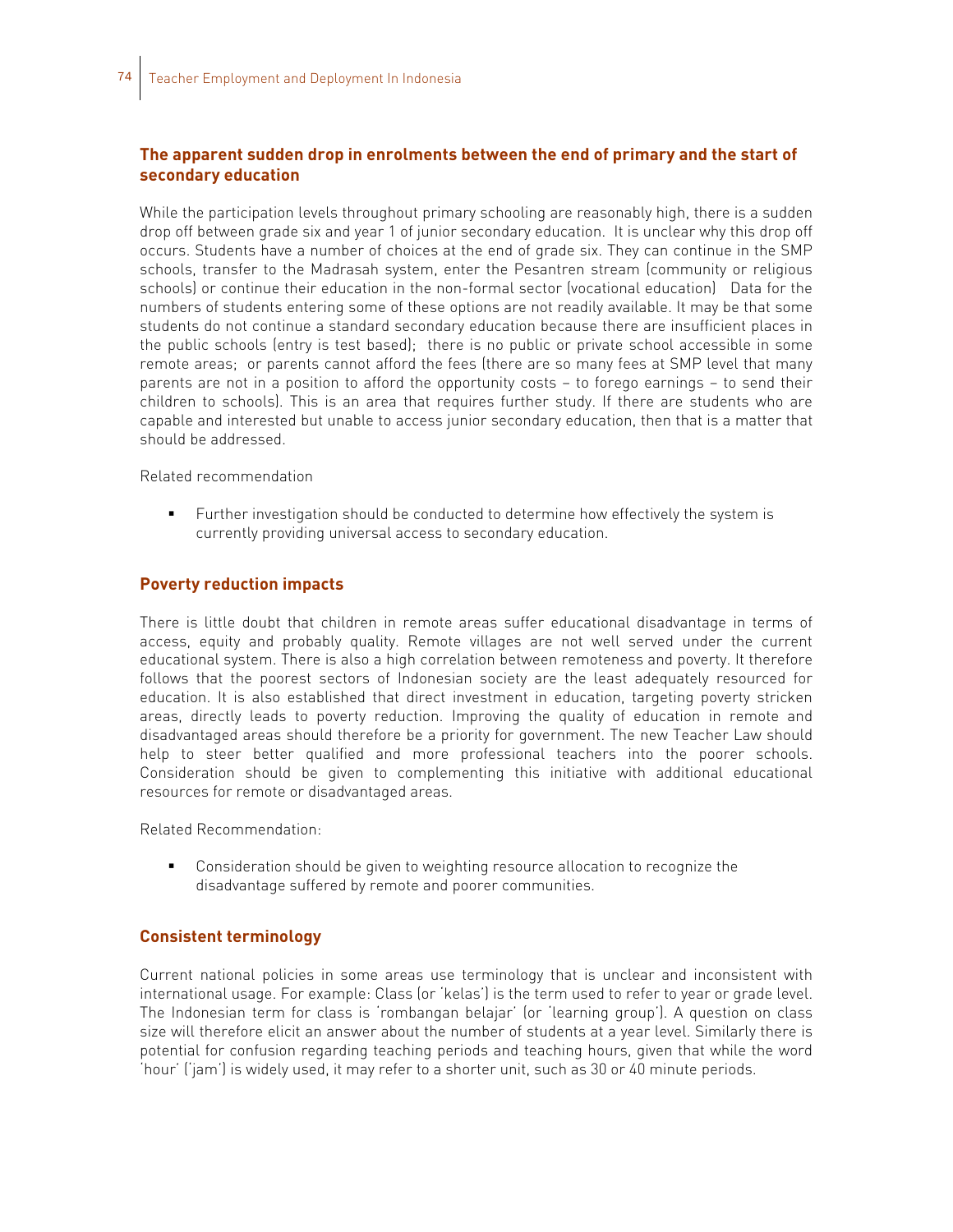Related recommendation:

 Consideration should be given to adopting terminology that is consistent and in accord with international norms.

#### **Assistant teachers**

The concept of an "assistant teacher" emerged during discussions on remote schools and scholarships. There could be merit in providing an opportunity for those students in remote areas who have expressed interest in becoming teachers to serve in their local school as assistants for a year before commencing training. During this time they could receive the scholarship allowance.

Related recommendation

**Consideration should be given to providing the opportunity for students in remote areas,** who have expressed interest in becoming teachers, to serve in their local school as assistants for a year before commencing training.

#### **Five-day school week**

The length of the school week for primary and junior secondary schools varies between five and six days. The district is responsible for deciding when schools will be open, providing they meet the nationally prescribed hours of instruction. There could be merit, especially in remote/rural areas, in having a five-day school week. This would allow students more time to assist their parents, without forgoing school time, and teachers more time to access services in nearby towns/villages and/or to return home for week-ends. In areas where students live far from their schools, this would also cut down on student traveling time each week.